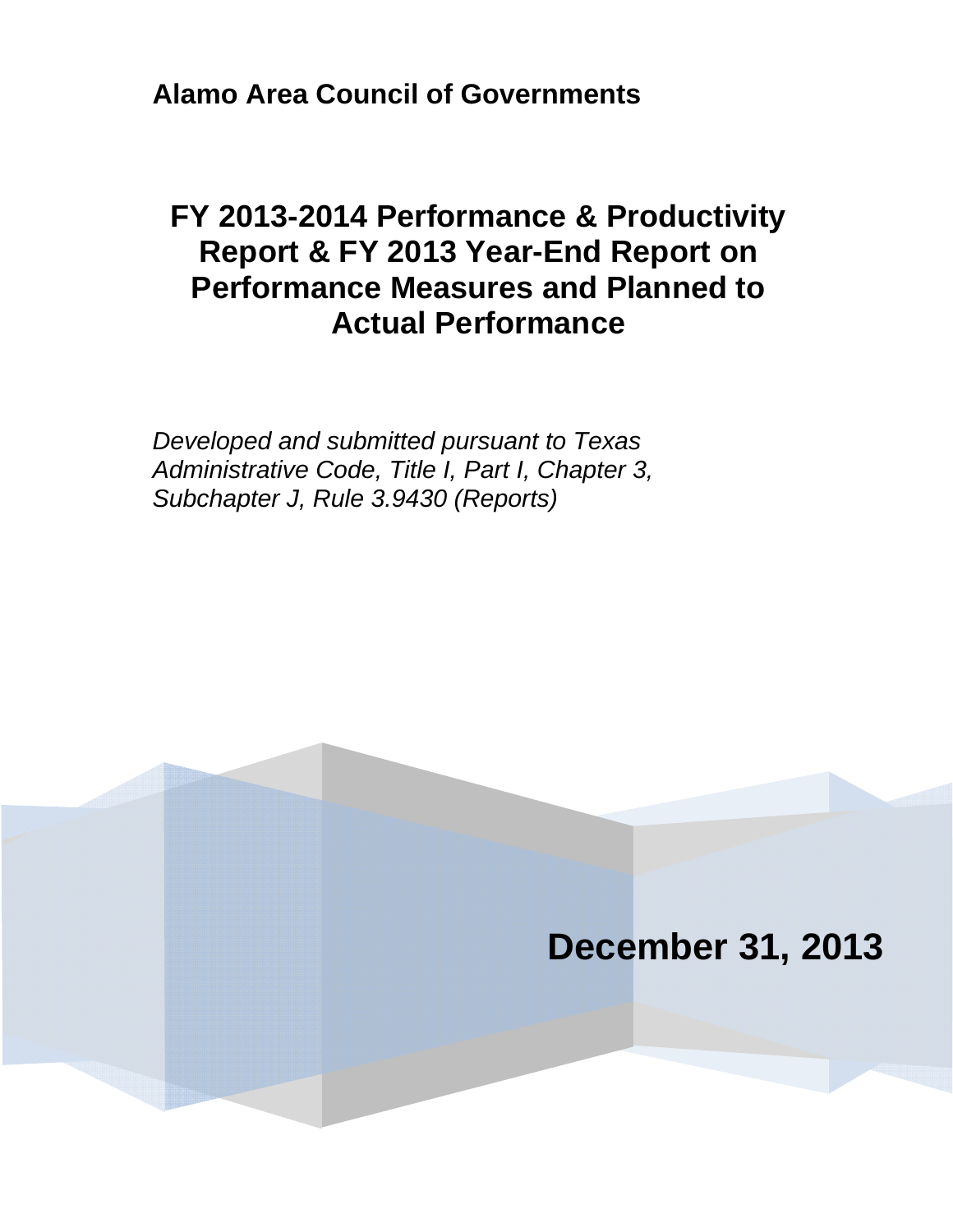

# **FY 2013-2014 Performance & Productivity Report & FY 2013 Year-End Report on Performance Measures and Planned to Actual Performance**

# **STATE FINANCIAL ASSISTANCE ACTIVITY INFORMATION**

| <b>Committees</b><br>used in review<br>process for<br>FY2013-2014                                            | Project<br><b>Activity</b><br><b>Review</b><br><b>Summary</b>                     | 2013 Actual Performance Measures, Comparison of Projected to Actual 2013<br>Performance Measures, and 2014 Projected Productivity/Performance Measures for<br><b>AACOG Programs</b>                                                                                                                                                                                                                                                                                                                                                                                                                                                                                                                                                                                                                                                                                                                                                                                                                                                                                                                                                                                                                                                                                                                                                                                                                                                                                                                          |  |
|--------------------------------------------------------------------------------------------------------------|-----------------------------------------------------------------------------------|--------------------------------------------------------------------------------------------------------------------------------------------------------------------------------------------------------------------------------------------------------------------------------------------------------------------------------------------------------------------------------------------------------------------------------------------------------------------------------------------------------------------------------------------------------------------------------------------------------------------------------------------------------------------------------------------------------------------------------------------------------------------------------------------------------------------------------------------------------------------------------------------------------------------------------------------------------------------------------------------------------------------------------------------------------------------------------------------------------------------------------------------------------------------------------------------------------------------------------------------------------------------------------------------------------------------------------------------------------------------------------------------------------------------------------------------------------------------------------------------------------------|--|
| <b>AIR QUALITY:</b><br>Air<br>Improvement<br>Resources<br>Executive and<br>Public<br>Education<br>Committees | Air quality<br>and air<br>pollution<br>outreach<br>and<br>education<br>activities | 2013 Actual Performance Measures:<br>• Conducted the 2013 ozone season kickoff event where 25 exhibitors distributed air<br>quality and environmental messages.<br>Made final changes to re-designed www.cleanairdrive.com web site and posted it<br>$\bullet$<br>online in March 2013.<br>Participated in six outreach events outside of Bexar County.<br>$\bullet$<br>Conducted the 2013 Walk & Roll Challenge and increased the number of<br>organizations participating in the event from 15 in 2012 to 17 in 2013.<br>Continued to identify appropriate applications and tools for communicating air<br>quality events through social media and analyzed the tools in terms of applicability<br>to the region, audiences, and messages.                                                                                                                                                                                                                                                                                                                                                                                                                                                                                                                                                                                                                                                                                                                                                                 |  |
|                                                                                                              |                                                                                   | Comparison of Projected to Actual 2013 Performance Measures:<br>• Conduct the 2013 ozone season kickoff event and increase exhibitor participation to<br>28. Event was organized and conducted by AACOG, but exhibitor participation was<br>three short of goal (25 instead of 28).<br>Post the redesigned CleanAirDrive web site on-line. Goal was met.<br>$\bullet$<br>Participate in six events during 2013. Goal was met; outreach materials were<br>distributed at six events that were held in counties outside Bexar (one in Atascosa,<br>two in Comal, one in Karnes, one in McMullen, and one in Wilson).<br>Conduct and increase participation in 2013 Walk & Roll Challenge to 16<br>organizations. Goal was exceeded with 17 participants, rather than 16.<br>Continued to identify appropriate applications and tools for communicating air<br>quality events through social media and outline steps to implement these elements<br>as part of communications plan by reviewing apps and other tools developed by<br>other organizations and reviewing their applicability to the AACOG region. Projected<br>activity adequately completed.<br>2014 Projected Productivity/Performance Measures:<br>Develop a survey to gauge public awareness of control strategies and preferences<br>in terms of voluntary controls.<br>Due to budget cuts, other activities that traditionally fell under this program were<br>$\bullet$<br>either eliminated or moved under the Commute Solutions program. |  |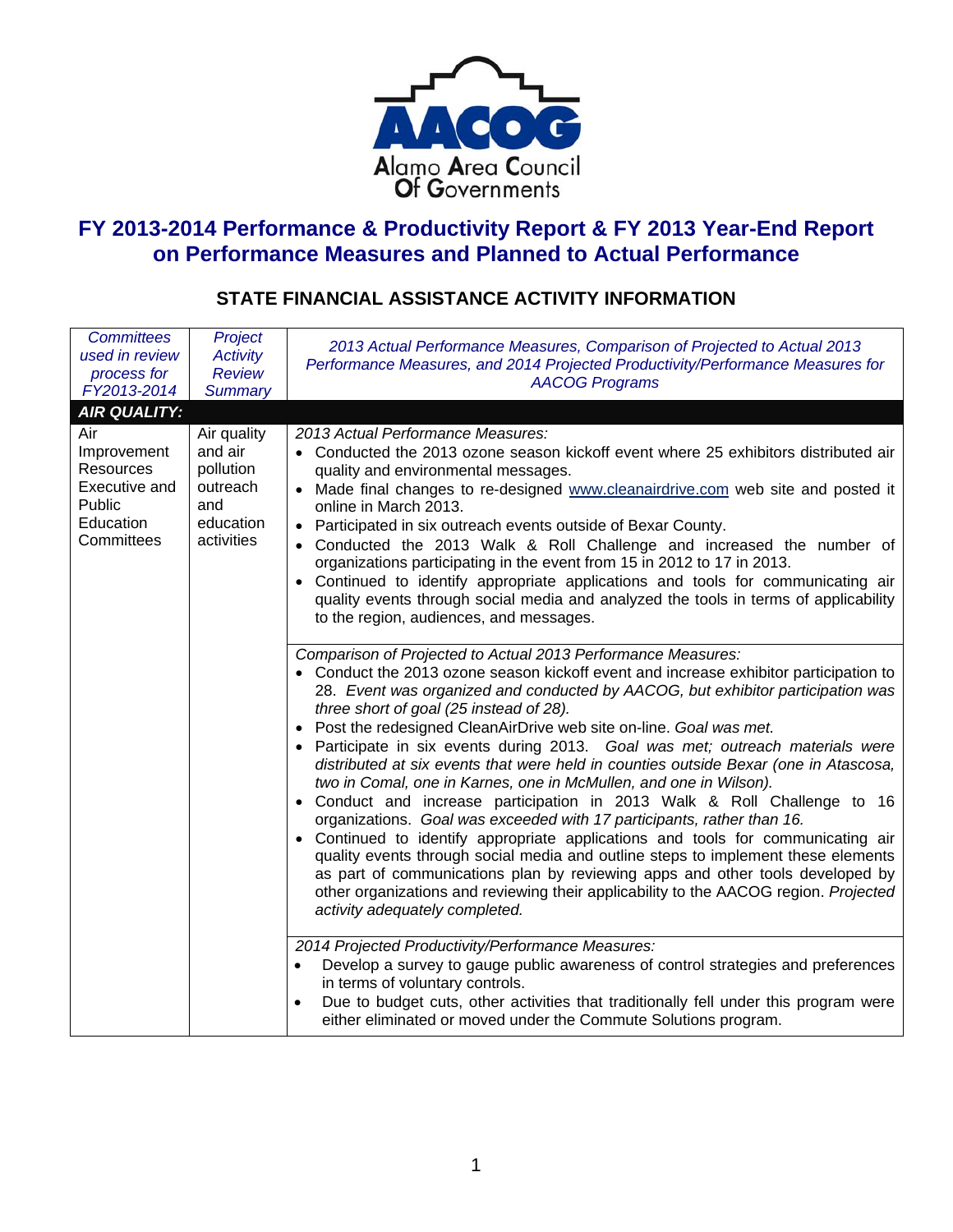| <b>Committees</b>     | Project         | 2013 Actual Performance Measures, Comparison of Projected to Actual 2013                                                                                                                                                                                                                                                                                                                                                                                                                                                                                                                                                                                                                                                                                                                                                                                                                                                                                                                                                                                                                                                                                                                                                                                                                                                                                                                                                                                                                                                                                                                                                                                                                                                                                                                                                                                                                                                                                                                                                                                                                                                                                                                                                                                                                                                                                                                                                                                                                                                                                                                                                                                                                                                                                                                                                                                                                                                                                                                                                                                                                                                                                                                                                                                                                                                                                                                                                                                                                                                                                                                                                  |  |
|-----------------------|-----------------|---------------------------------------------------------------------------------------------------------------------------------------------------------------------------------------------------------------------------------------------------------------------------------------------------------------------------------------------------------------------------------------------------------------------------------------------------------------------------------------------------------------------------------------------------------------------------------------------------------------------------------------------------------------------------------------------------------------------------------------------------------------------------------------------------------------------------------------------------------------------------------------------------------------------------------------------------------------------------------------------------------------------------------------------------------------------------------------------------------------------------------------------------------------------------------------------------------------------------------------------------------------------------------------------------------------------------------------------------------------------------------------------------------------------------------------------------------------------------------------------------------------------------------------------------------------------------------------------------------------------------------------------------------------------------------------------------------------------------------------------------------------------------------------------------------------------------------------------------------------------------------------------------------------------------------------------------------------------------------------------------------------------------------------------------------------------------------------------------------------------------------------------------------------------------------------------------------------------------------------------------------------------------------------------------------------------------------------------------------------------------------------------------------------------------------------------------------------------------------------------------------------------------------------------------------------------------------------------------------------------------------------------------------------------------------------------------------------------------------------------------------------------------------------------------------------------------------------------------------------------------------------------------------------------------------------------------------------------------------------------------------------------------------------------------------------------------------------------------------------------------------------------------------------------------------------------------------------------------------------------------------------------------------------------------------------------------------------------------------------------------------------------------------------------------------------------------------------------------------------------------------------------------------------------------------------------------------------------------------------------------|--|
| used in review        | <b>Activity</b> | Performance Measures, and 2014 Projected Productivity/Performance Measures for                                                                                                                                                                                                                                                                                                                                                                                                                                                                                                                                                                                                                                                                                                                                                                                                                                                                                                                                                                                                                                                                                                                                                                                                                                                                                                                                                                                                                                                                                                                                                                                                                                                                                                                                                                                                                                                                                                                                                                                                                                                                                                                                                                                                                                                                                                                                                                                                                                                                                                                                                                                                                                                                                                                                                                                                                                                                                                                                                                                                                                                                                                                                                                                                                                                                                                                                                                                                                                                                                                                                            |  |
| process for           | <b>Review</b>   | <b>AACOG Programs</b>                                                                                                                                                                                                                                                                                                                                                                                                                                                                                                                                                                                                                                                                                                                                                                                                                                                                                                                                                                                                                                                                                                                                                                                                                                                                                                                                                                                                                                                                                                                                                                                                                                                                                                                                                                                                                                                                                                                                                                                                                                                                                                                                                                                                                                                                                                                                                                                                                                                                                                                                                                                                                                                                                                                                                                                                                                                                                                                                                                                                                                                                                                                                                                                                                                                                                                                                                                                                                                                                                                                                                                                                     |  |
| FY2013-2014           | <b>Summary</b>  |                                                                                                                                                                                                                                                                                                                                                                                                                                                                                                                                                                                                                                                                                                                                                                                                                                                                                                                                                                                                                                                                                                                                                                                                                                                                                                                                                                                                                                                                                                                                                                                                                                                                                                                                                                                                                                                                                                                                                                                                                                                                                                                                                                                                                                                                                                                                                                                                                                                                                                                                                                                                                                                                                                                                                                                                                                                                                                                                                                                                                                                                                                                                                                                                                                                                                                                                                                                                                                                                                                                                                                                                                           |  |
|                       |                 | ALAMO AREA AGENCY ON AGING (Alamo AAA):                                                                                                                                                                                                                                                                                                                                                                                                                                                                                                                                                                                                                                                                                                                                                                                                                                                                                                                                                                                                                                                                                                                                                                                                                                                                                                                                                                                                                                                                                                                                                                                                                                                                                                                                                                                                                                                                                                                                                                                                                                                                                                                                                                                                                                                                                                                                                                                                                                                                                                                                                                                                                                                                                                                                                                                                                                                                                                                                                                                                                                                                                                                                                                                                                                                                                                                                                                                                                                                                                                                                                                                   |  |
| Alamo Senior          | No TRACS        | 2013 Actual Performance Measures:                                                                                                                                                                                                                                                                                                                                                                                                                                                                                                                                                                                                                                                                                                                                                                                                                                                                                                                                                                                                                                                                                                                                                                                                                                                                                                                                                                                                                                                                                                                                                                                                                                                                                                                                                                                                                                                                                                                                                                                                                                                                                                                                                                                                                                                                                                                                                                                                                                                                                                                                                                                                                                                                                                                                                                                                                                                                                                                                                                                                                                                                                                                                                                                                                                                                                                                                                                                                                                                                                                                                                                                         |  |
| Advisory<br>Committee | Activity.       | • The Alamo Ombudsman program has grown to include new programs and new<br>funding streams. Through the Medicare Fraud Patrol Demonstration grant, Alamo<br>AAA began educating nursing home residents, nursing facility staff, resident<br>councils and family members about supporting people who want to leave a nursing<br>facility and live independently in the community with financial assistance. Alamo<br>AAA provided information about community options such as housing, health care,<br>transportation, daily living and social activities that can help residents and their<br>families make decisions from the planning phase to actual relocation in the<br>community.<br>• The Health and Wellness program served 812 residents in the region through A<br>Matter of Balance, Chronic Disease Self Management, Diabetes Self Management<br>and Caregiver Stress Busting classes.<br>• As one of five partners with Bexar Aging, Alamo Aging was able to extend/increase<br>respite services to care recipients over 60 and provide services to care recipients<br>under the age of 60. Funds made available through the Lifespan Respite Grant<br>paid for In-home Respite care, Respite Voucher, Emergency Respite, Daycare,<br>Homemaker and Personal Assistance services.<br>Information, Referral and Assistance services were provided through the Alamo<br>Service Connection (ASC) an information, referral, and assistance system for<br>seniors, people with disabilities, and their families. ASC helps them navigate the<br>complex system of services offered by government agencies, nonprofits, and other<br>service providers. ASC has an extensive database on its website, which is<br>supported by the ASC call center. Staff help callers explore options for handling<br>problems related to aging and disability and recommend resources and strategies<br>for problem resolution.<br>The 2014 edition of the Guide to Helpful Resources and Information was produced<br>through an arrangement with Senior News. Over 20,000 copies will be distributed in<br>the 13 rural counties we serve.<br>During the state fiscal year 2013, the Alamo AAA provided services to 16,717 senior<br>and caregivers in the Alamo AAA area. This included 67,378 congregate meals,<br>131,296 home delivered meals and 6,069 transportation trips.<br>The Alamo AAA delivered supportive services to seniors in their homes such as<br>homemaker services (provided to 58 seniors), personal assistance services<br>(provided to 35 seniors) and respite services (provided to 25 caregivers).<br>• The Ombudsman program successfully supported advocacy services for residents<br>of the regions' nursing facilities and assisted living facilities. Staff and volunteer<br>ombudsmen handled 1,307 complaints and made over 973 visits to facilities.<br>Comparison of Projected to Actual 2013 Performance Measures:<br>Alamo AAA has a trained Care Transitions Intervention (CTI) coach on staff.<br>Preliminary conversations with two regional hospitals are being conducted.<br>Through a partnership with Bexar AAA, Alamo AAA has expanded its outreach<br>and services to rural, elderly and disabled veterans.<br>Alamo AAA, in partnership with 16 other agencies in Texas, was awarded<br>funding for the ACA Navigator project. The project is for 10 months and<br>targets the uninsured in the region. Alamo AAA hired full time and part time<br>Navigators who will be providing education, outreach and enrollment<br>assistance to individuals between the ages of 18-64. |  |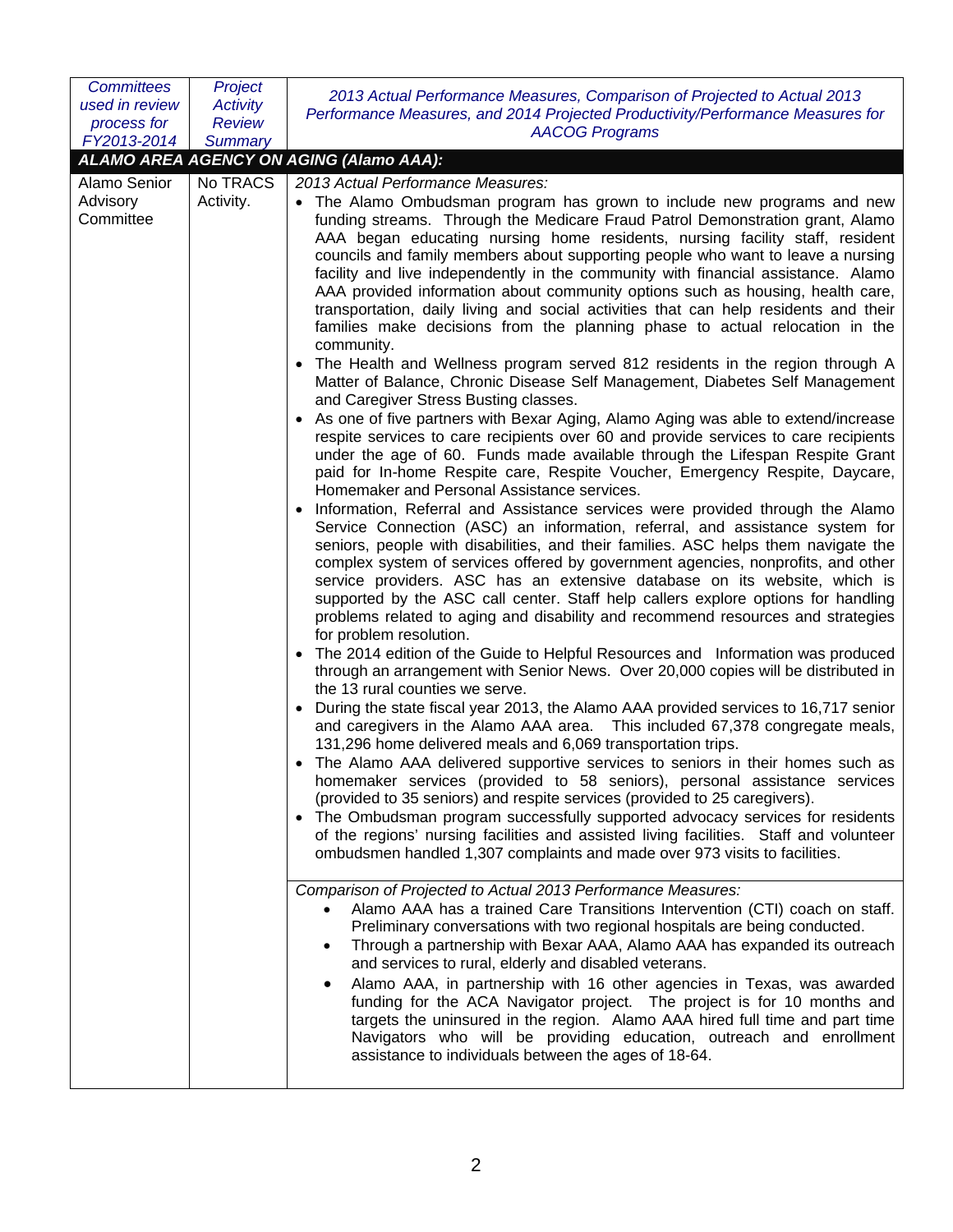| 2014 Projected Productivity/Performance Measures:                                                                                                       |
|---------------------------------------------------------------------------------------------------------------------------------------------------------|
| Continue to work with the regional information and referral network and Alamo                                                                           |
| Service Connection to ensure adequate services are rendered to rural clients<br>and increased exposure of Alamo AAA services.                           |
| Alamo AAA will continue outreach to regional hospitals to assist with Care                                                                              |
| Transitions for seniors who are being released from the hospital to a home<br>setting.                                                                  |
| Continue grant writing efforts to help support the work of the Area Agency on<br>Aging and its service to seniors in the region.                        |
| Focus on work with Veteran's organizations and work in the 12 rural counties<br>to outreach to veterans 60 and over and disabled veterans.              |
| Senior Transportation challenges will require additional collaboration. Primary<br>focus for services will be medical appointments to include dialysis. |
| Alamo AAA will continue to promote the Warm Hearts Warm Homes project                                                                                   |
| that provides heaters to seniors in need. In the last quarter of 2013, 24<br>heaters were distributed. Heaters are purchased with private donations.    |
|                                                                                                                                                         |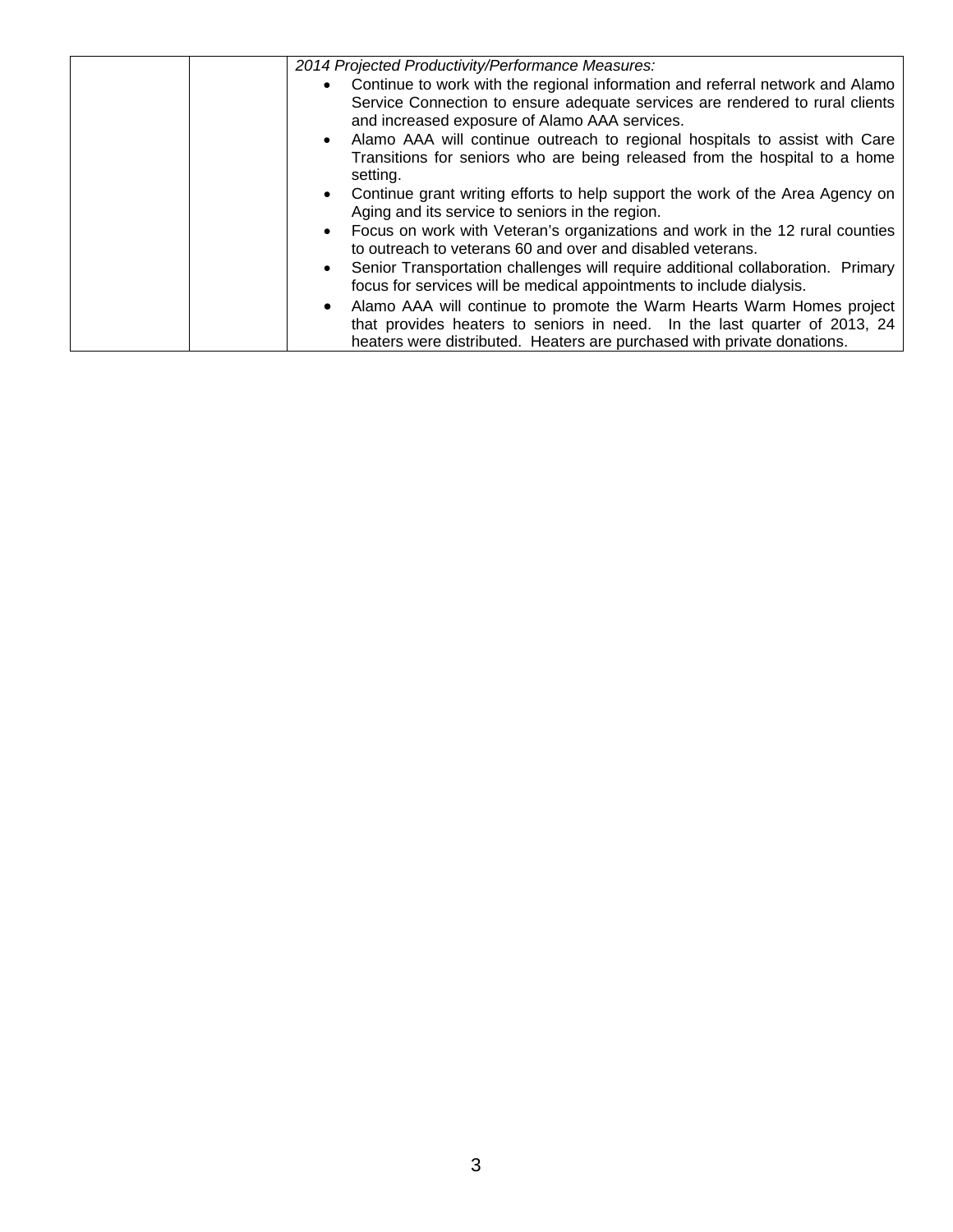| <b>Committees used</b><br>in review process<br>for FY2013-2014 | Project<br><b>Activity</b><br><b>Review</b><br><b>Summary</b> | 2013 Actual Performance Measures, Comparison of Projected to Actual 2013<br>Performance Measures, and 2014 Projected Productivity/Performance<br><b>Measures for AACOG Programs</b>                                                                                                                                                                                                                                                                                                |  |
|----------------------------------------------------------------|---------------------------------------------------------------|------------------------------------------------------------------------------------------------------------------------------------------------------------------------------------------------------------------------------------------------------------------------------------------------------------------------------------------------------------------------------------------------------------------------------------------------------------------------------------|--|
|                                                                | <b>ALAMO REGIONAL TRANSIT (ART):</b>                          |                                                                                                                                                                                                                                                                                                                                                                                                                                                                                    |  |
| Regional<br>Coordination                                       | Not<br>Applicable                                             | 2013 Actual Performance Measures:<br><b>Service Delivery</b>                                                                                                                                                                                                                                                                                                                                                                                                                       |  |
| Committee                                                      |                                                               | • Provided 114,370 rides in FY 2013.                                                                                                                                                                                                                                                                                                                                                                                                                                               |  |
|                                                                |                                                               | Developed and executed fixed-route transit system (Connect Seguin) with<br>the City of Seguin. It is a continuous route throughout the city five days<br>per week providing transportation to Hospital, shopping centers and other<br>locations.                                                                                                                                                                                                                                   |  |
|                                                                |                                                               | ART was designated a sub-recipient of Federal Transit Administration<br>funding by VIA Metropolitan Transit in order to provide services to the<br>cities of: Cibolo, New Braunfels, and Schertz as a result of the 2010<br>Census designating these cities an Urbanized Area which was previously<br>rural. ART ensured seamless service during this transition from rural to<br>urban. Developed Interlocal Agreements with VIA, Cities of Cibolo, New<br>Braunfels and Schertz. |  |
|                                                                |                                                               | Initiated Joint Pilot Study with VIA Metropolitan Transit to provide<br>transportation service to persons in outlying areas of Bexar County that<br>VIA does not serve.                                                                                                                                                                                                                                                                                                            |  |
|                                                                |                                                               | • Expanded charter services (compliant with FTA regulations), when buses<br>were not in service, to generate additional revenue while increasing<br>efficiency.                                                                                                                                                                                                                                                                                                                    |  |
|                                                                |                                                               | • Expanded services to school children to whom bus service previously was<br>not available, incorporating underutilized drivers and buses.                                                                                                                                                                                                                                                                                                                                         |  |
|                                                                |                                                               | <b>Operating Effectiveness and Efficiencies</b>                                                                                                                                                                                                                                                                                                                                                                                                                                    |  |
|                                                                |                                                               | • Reorganized the ART Staff: developed Assistant Director and three Area<br>Supervisor positions.                                                                                                                                                                                                                                                                                                                                                                                  |  |
|                                                                |                                                               | Initiated weekly staff meetings focusing on performance metrics which<br>resulted in increased timeliness and quality of actions, increased<br>operational readiness rate of vehicles and on-board technology, and<br>communication among staff.                                                                                                                                                                                                                                   |  |
|                                                                |                                                               | Analyzed trip requests to identify "clusters of demand" against which we<br>now schedule our drivers' assignments to more efficiently move clients.                                                                                                                                                                                                                                                                                                                                |  |
|                                                                |                                                               | • Began efforts to "right-size" our vehicle fleet with elimination of marginal<br>vehicles.                                                                                                                                                                                                                                                                                                                                                                                        |  |
|                                                                |                                                               | • Organized the 12-county service area into three "operating areas" and<br>assigned a dedicated maintenance technician to each, increasing span of<br>control and effectiveness.                                                                                                                                                                                                                                                                                                   |  |
|                                                                |                                                               | Instituted a qualified internal trainer for CPR and First-aid; increased<br>training efficiencies and reduced cost by eliminating external contractor.                                                                                                                                                                                                                                                                                                                             |  |
|                                                                |                                                               | • Acquired air compressors for each satellite operating location so drivers<br>can address tire inflation during vehicle inspection $-$ while the tires are<br>cool.                                                                                                                                                                                                                                                                                                               |  |
|                                                                |                                                               | <b>Planning and Coordination</b>                                                                                                                                                                                                                                                                                                                                                                                                                                                   |  |
|                                                                |                                                               | Initiated and conducted a maintenance feasibility study to identify the<br>efficiency and effectiveness of conducting internal maintenance versus<br>contracting out.                                                                                                                                                                                                                                                                                                              |  |
|                                                                |                                                               | • Received training for and started work to develop new plans required by<br>MAP-21: Safety and Security, Assets Management, and Title VI.                                                                                                                                                                                                                                                                                                                                         |  |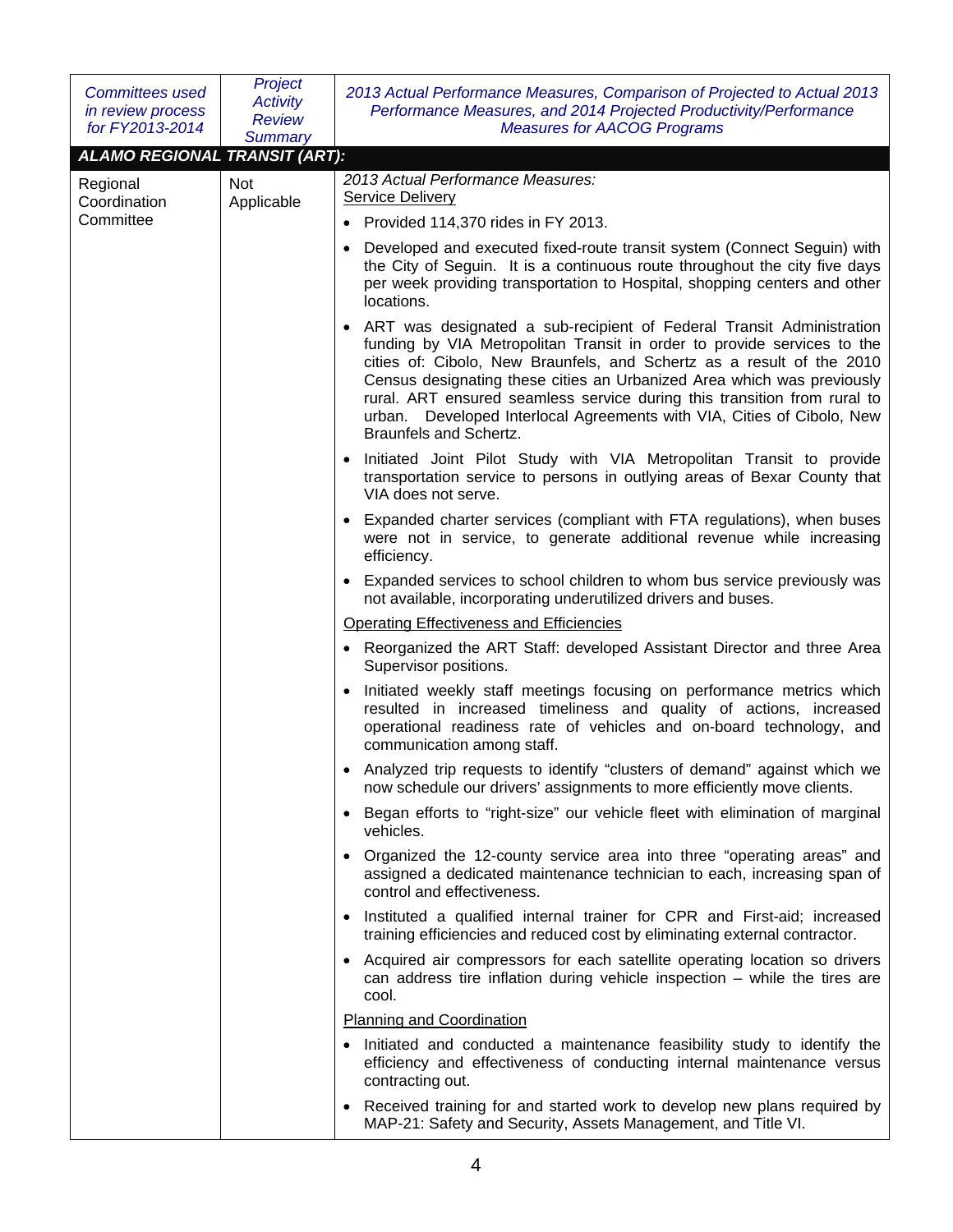|  | • Coordinated with the Bexar Agency on Aging to increase veteran<br>awareness of the availability of demand-response transportation and<br>connect those individuals to services.                                                                                                                           |
|--|-------------------------------------------------------------------------------------------------------------------------------------------------------------------------------------------------------------------------------------------------------------------------------------------------------------|
|  | <b>Training and Development</b>                                                                                                                                                                                                                                                                             |
|  | • Achieved goal of 100% drivers CDL qualified.                                                                                                                                                                                                                                                              |
|  | • Implemented computer-based training, reducing the need for drivers to<br>come to headquarters for training.                                                                                                                                                                                               |
|  | • Established a process of regular, ongoing driver refresher training.                                                                                                                                                                                                                                      |
|  | <b>Public Outreach and Marketing</b>                                                                                                                                                                                                                                                                        |
|  | • Conducting ongoing feasibility study to incorporate shuttle service to<br>prospective employees with Schreiner University in Kerrville and the City of<br>Fredericksburg.                                                                                                                                 |
|  | • Participated in three AACOG Road Shows informing citizens of McMullen,<br>Medina and Wilson Counties about ART.                                                                                                                                                                                           |
|  | • Provided ART presentations to Atascosa Health Unit, Texas Lutheran<br>University, Seguin Middle School Health Fair, and City of Cibolo,                                                                                                                                                                   |
|  | • Conducted three Regional Coordination Steering Committee Meetings with<br>successful outcomes.                                                                                                                                                                                                            |
|  | • Purchased four vehicles to replace aging vehicles in the fleet.                                                                                                                                                                                                                                           |
|  | • Received commendable rating on the Annual TxDOT review. Successfully<br>completed annual TxDOT vehicle inventory.                                                                                                                                                                                         |
|  | Comparison of Projected to Actual 2013 Performance Measures:<br>• Finalized agreements and funding for the UZAs of Cibolo, New Braunfels<br>and Schertz while working with VIA to ensure that the riders did not see a<br>disruption in service. We continue to work with VIA on other projects as<br>well. |
|  | Improve scheduling efficiency.<br>Significant improvement in efficient<br>scheduling and riders per vehicle movement; however, we are still<br>improving.                                                                                                                                                   |
|  | Implement a deviated fixed route in Seguin. Accomplished.                                                                                                                                                                                                                                                   |
|  | • Transfer operations in New Braunfels, Cibolo, and Schertz from 5311<br>(rural) funding to 5307 (urban) funding. Achieved with no break in service.                                                                                                                                                        |
|  | • Purchase a radio communication system. Was not funded by TxDOT<br>Grant.                                                                                                                                                                                                                                  |
|  | 2014 Projected Productivity/Performance Measures:<br><b>Service Delivery</b>                                                                                                                                                                                                                                |
|  | • Increase marketing efforts to expand ridership for the Connect Seguin<br>route.                                                                                                                                                                                                                           |
|  | Implement ongoing pilot study(s) with VIA Metropolitan Transit to provide<br>transportation services in outlying sections of Bexar County currently not<br>served by VIA.                                                                                                                                   |
|  | • Identify and increase service to school children who are not receiving<br>service.                                                                                                                                                                                                                        |
|  | • Identify opportunities for additional charter services without disrupting<br>primary service.                                                                                                                                                                                                             |
|  | Determine the feasibility of providing contracted medical insurance<br>transportation to non-Medicaid clients.                                                                                                                                                                                              |
|  | Transfer transportation services and funding from Bee County, for<br>McMullen County, which recently transferred to AACOG.                                                                                                                                                                                  |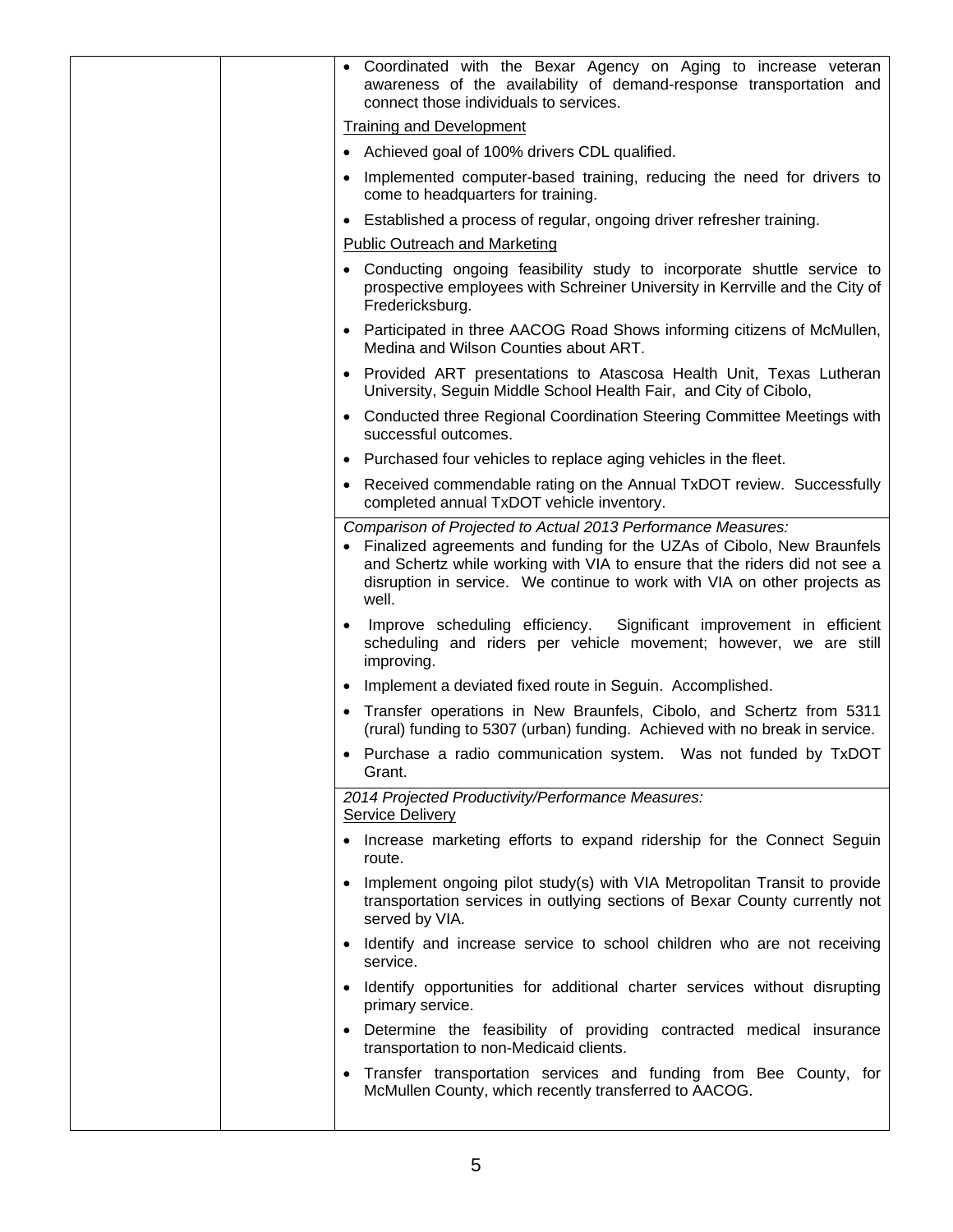| Operating Effectiveness and Efficiencies                                                                                                                                                                          |
|-------------------------------------------------------------------------------------------------------------------------------------------------------------------------------------------------------------------|
| • Continue efforts to right-size/right-type our fleet.                                                                                                                                                            |
| Hire an Assistant Director.                                                                                                                                                                                       |
| Staff each of the three operating areas with an area supervisor to reduce<br>span of control and increase quality assurance.                                                                                      |
| Become more conversant with our scheduling software and work with the<br>software developer to create further enhancements to improve our ability<br>to efficiently schedule trips.                               |
| • Develop tracking systems to better monitor utilization of drivers, increase<br>productivity, and reduce overtime hours.                                                                                         |
| Acquire a vehicle training simulator to reduce one source of vehicle miles,<br>$\bullet$<br>eliminate much of the risk in training, and provide an ability to train to<br>scenarios we cannot create on the road. |
| • Install higher-quality computer systems in our remote locations to improve<br>our ability to share information and deliver training to drivers.                                                                 |
| • Better use capabilities of our maintenance software to more effectively<br>track data and anticipate system failures and dates for preventive<br>maintenance.                                                   |
| • Implement a performance metrics system to better track the effectiveness<br>of operations.                                                                                                                      |
| • Overhaul and fully document policies and procedures to improve<br>awareness and accountability.                                                                                                                 |
| • Acquire adequate office space for our satellite operations.                                                                                                                                                     |
| <b>Planning and Coordination</b>                                                                                                                                                                                  |
| • A Regional Transportation Steering Committee workshop is planned for<br>April 2014.                                                                                                                             |
| • Complete the vehicle maintenance facility study and initiate appropriate<br>follow-on actions.                                                                                                                  |
| • Develop and implement the MAP-21-mandated Safety and Security,<br>Assets Management, and Title VI plans.                                                                                                        |
| Perform a comprehensive analysis of vehicle requirements and develop a<br>long-range plan to identify the right number and types of vehicles to meet<br>our needs.                                                |
| Transition to a state-directed, revised system for delivering Medicaid<br>Transportation services.                                                                                                                |
| Intensify searches for additional grant opportunities to reduce our reliance<br>$\bullet$<br>on the typical sources of funding.                                                                                   |
| <b>Public Outreach and Marketing</b>                                                                                                                                                                              |
| Revamp our website to make it more user-friendly and informative.<br>٠                                                                                                                                            |
| Develop and implement a public participation plan.                                                                                                                                                                |
| Implement strategies to increase advance ticket sales.                                                                                                                                                            |
| <b>Training and Development</b>                                                                                                                                                                                   |
| Become a provider of training services to rural transit agencies throughout<br>the state.                                                                                                                         |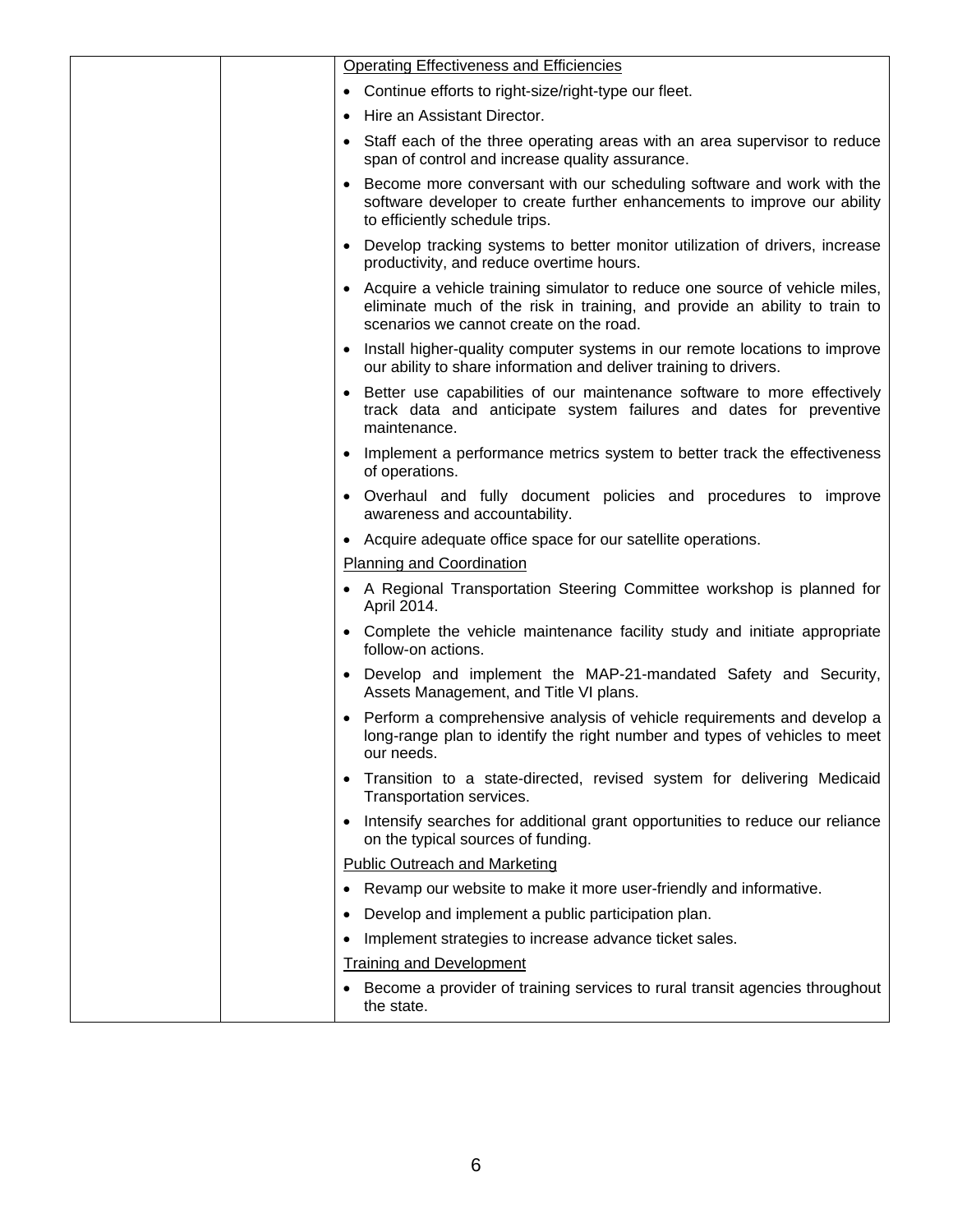| <b>Committees</b>                            | Project               | 2013 Actual Performance Measures, Comparison of Projected to Actual 2013                                                                                                                                                                                                                                                                                                                                                                                                                                                                                                                                                                                                                                                                                                                                                                                                                                                                                                                                            |  |
|----------------------------------------------|-----------------------|---------------------------------------------------------------------------------------------------------------------------------------------------------------------------------------------------------------------------------------------------------------------------------------------------------------------------------------------------------------------------------------------------------------------------------------------------------------------------------------------------------------------------------------------------------------------------------------------------------------------------------------------------------------------------------------------------------------------------------------------------------------------------------------------------------------------------------------------------------------------------------------------------------------------------------------------------------------------------------------------------------------------|--|
| used in review                               | <b>Activity</b>       | Performance Measures, and 2014 Projected Productivity/Performance Measures                                                                                                                                                                                                                                                                                                                                                                                                                                                                                                                                                                                                                                                                                                                                                                                                                                                                                                                                          |  |
| process for                                  | <b>Review</b>         | for AACOG Programs                                                                                                                                                                                                                                                                                                                                                                                                                                                                                                                                                                                                                                                                                                                                                                                                                                                                                                                                                                                                  |  |
| FY2013-2014                                  | <b>Summary</b>        |                                                                                                                                                                                                                                                                                                                                                                                                                                                                                                                                                                                                                                                                                                                                                                                                                                                                                                                                                                                                                     |  |
|                                              |                       | <b>BEXAR AREA AGENCY ON AGING (Bexar AAA):</b>                                                                                                                                                                                                                                                                                                                                                                                                                                                                                                                                                                                                                                                                                                                                                                                                                                                                                                                                                                      |  |
| <b>Bexar Senior</b><br>Advisory<br>Committee | No TRACS<br>Activity. | 2013 Actual Performance Measures:<br>Bexar AAA signed a contract with the Veterans Administration to provide<br>Veteran-Directed Home and Community Based Services to nursing home<br>eligible veterans who prefer to reside their own homes in the AACOG region. In<br>the first 5 months of the contract, Bexar AAA was assigned to provide ongoing<br>services to 5 veterans, and anticipates this number will grow.                                                                                                                                                                                                                                                                                                                                                                                                                                                                                                                                                                                             |  |
|                                              |                       | Bexar AAA partnered with AACOG Weatherization to write and implement<br>\$325,000 in grants from Texas Veterans Commission (TVC) to fund major home<br>repairs, home adaptations, and emergency rental/utility assistance for veterans.<br>This grant now brings the total funding from TVC to the BAAA/Weatherization<br>partnership to \$725,000 in two years.                                                                                                                                                                                                                                                                                                                                                                                                                                                                                                                                                                                                                                                    |  |
|                                              |                       | With a \$635,000 grant from Health and Human Services, Bexar AAA launched<br>the Navigator program of the Affordable Care Act Health Insurance Exchange<br>Marketplace for Bexar, Bastrop, Blanco, Burnet, Caldwell, Fayette, Hays, Lee,<br>Llano, Travis, and Williamson Counties. The program employs 16 navigators<br>who are responsible for educating individuals and small business owners as<br>well as assisting people to enroll in health plans. In addition to the full time<br>navigators, Bexar AAA trained 20 other staff members to be available as<br>backups during periods of high demand, due to the fact that approximately<br>400,000 people in Bexar County may be eligible for the insurance.                                                                                                                                                                                                                                                                                                |  |
|                                              |                       | Completed the implementation of the two-year, \$250,000 Lifespan Caregiver<br>$\bullet$<br>Respite Program from the Texas Department of Aging and Disability Services<br>(DADS), and exceeded projections. In addition to direct services, funding was<br>used to create ACE Wings, an innovative community outreach and education<br>program for family caregivers, which included a marketing strategy and<br>materials for family caregivers across the lifespan; a practical, hands-on 10-hour<br>training program for family caregivers; and a website for family caregivers,<br>www.ACEWings.org. DADS grant managers invited Bexar AAA to make a<br>presentation to the Aging in Texas Conference about the successful program.                                                                                                                                                                                                                                                                              |  |
|                                              |                       | With a \$25,000 grant from DADS, Bexar AAA launched Age Well Live Well<br>$\bullet$<br>(AWLW), a community collaboration to promote healthy and active aging,<br>building a collaboration of more than 40 community partners, including COSA<br>Mayor's Fitness Council, VIA Employee Fitness Program, YMCA, hospitals,<br>home health agencies, health maintenance organizations, fitness groups, and<br>others, who will continue to work together to promote health and wellness in the<br>community. The AWLW-Alamo Area Collaboration held its kickoff event at<br>Síclovía, which attracted 75,000 visitors, where 42 partners sponsored<br>individual activities at the AWLW activity center along the Síclovía route and<br>engaged with several thousand participants and gave away 1,000 tee shirts to<br>participants who completed at least three activities. The AWLW project<br>continues solidifying an ongoing partnership and presence in the community to<br>jointly promote health and wellness. |  |
|                                              |                       | • With a grant from Points of Light Foundation and matching funds from San<br>Antonio Area Foundation and San Antonio Chamber of Commerce, Bexar AAA<br>initiated VetCorps, a national volunteer project that provides stipends to<br>veterans and their family members to serve for a year with a government or<br>nonprofit agency that is involved in strategies to improve local community<br>planning and support for veterans and their families.                                                                                                                                                                                                                                                                                                                                                                                                                                                                                                                                                             |  |
|                                              |                       | Bexar AAA hired a Wounded Warrior to supervise the three VetCorps members,<br>who are supporting the development of the Military and Veteran Community<br>Council (MVCC), a regional organization of government, nonprofit and corporate<br>members developing and implementing a Community Blueprint for ongoing<br>support of veterans and their families.                                                                                                                                                                                                                                                                                                                                                                                                                                                                                                                                                                                                                                                        |  |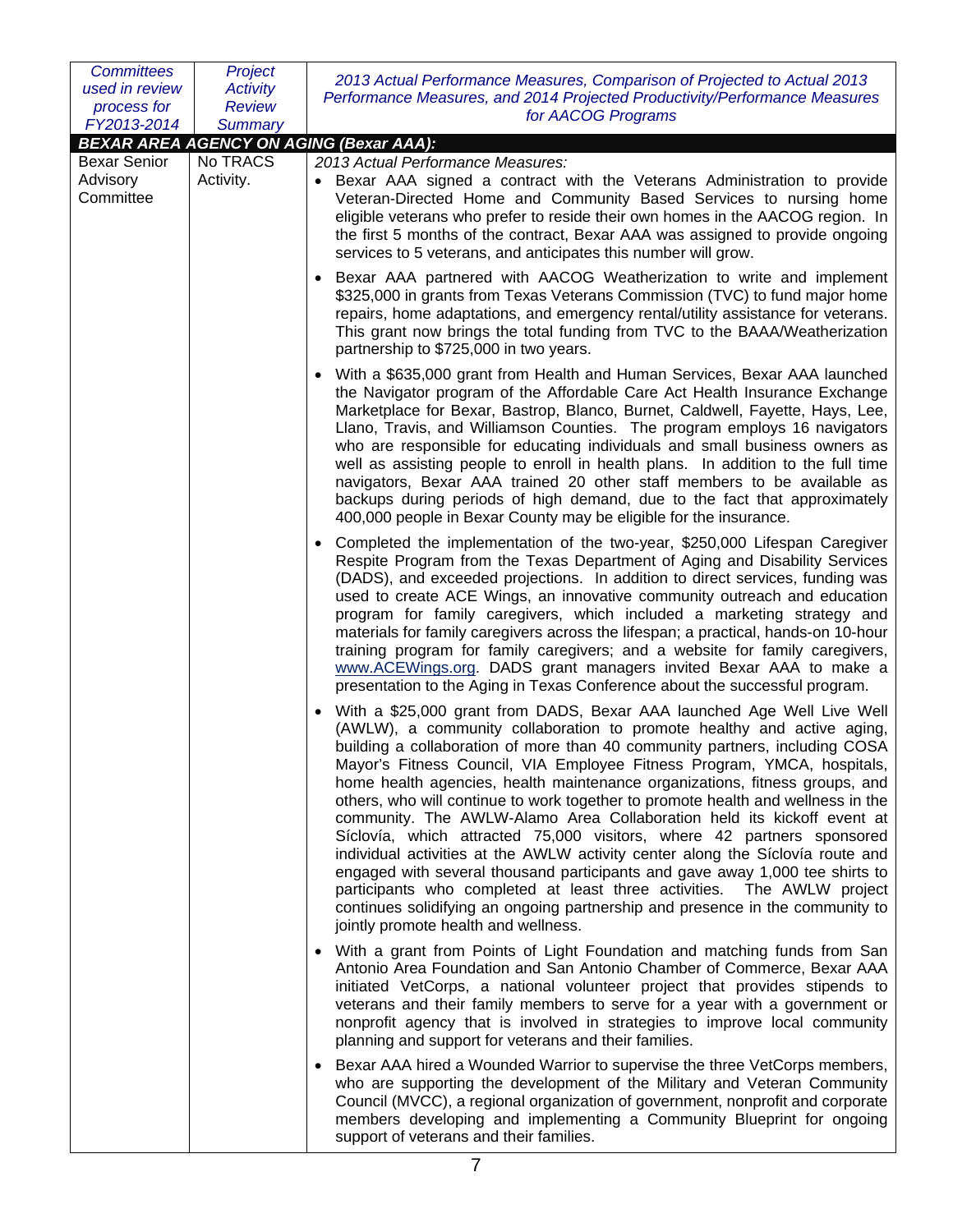|  | • Expanded Alamo Service Connection (ASC) to support veterans and their<br>families in the AACOG 13-county area. Weatherization hired, and Bexar AAA<br>supervised, a PT Wounded Warrior to support the needs of veterans and their<br>families as a resource specialist who expanded the ASC database to include<br>comprehensive data about veterans services, cross-train other ASC staff to<br>assist veterans, and function as the ASC subject matter expert on veterans,<br>providing information, referral and options counseling, as well as managing<br>intake and assessment for veterans applying for the Homes for Texas Heroes<br>home modification program. |
|--|---------------------------------------------------------------------------------------------------------------------------------------------------------------------------------------------------------------------------------------------------------------------------------------------------------------------------------------------------------------------------------------------------------------------------------------------------------------------------------------------------------------------------------------------------------------------------------------------------------------------------------------------------------------------------|
|  | • Expanded Alamo Service Connection (ASC) service area from Bexar County to<br>the AACOG 13-county area. AAAA assigned a PT Care Specialist to ASC to<br>support the needs of the outlying counties as a resource specialist who<br>expanded the ASC database to include comprehensive data from the other<br>counties, cross-trained other ASC staff to assist residents of other counties, and<br>functions as an ASC specialist providing information, referral and options<br>counseling.                                                                                                                                                                             |
|  | • 2013 Senior Day at the Capitol was a highly successful event, with more than<br>300 seniors attending from Bexar County.                                                                                                                                                                                                                                                                                                                                                                                                                                                                                                                                                |
|  | • The 2 <sup>nd</sup> Annual "Bravo for ArtAbility", a partnership of BAAA and COSA Parks<br>and Recreation and other community agencies, expanded from 1 to 2 days due<br>to the success of the 2012 event, and attracted 500 people.                                                                                                                                                                                                                                                                                                                                                                                                                                    |
|  | • The 3rd Annual "Silver Solutions", a health fair BAAA sponsored in partnership<br>with Texas Public Radio and the UT Health Science Center Medical Arts &<br>Research Center (MARC) and other partners, attracted more than 1,000 visitors.                                                                                                                                                                                                                                                                                                                                                                                                                             |
|  | • The No More Falls Texas Coalition (NMFTC), of which BAAA is a major sponsor,<br>was launched in 2013 as a $501(c)(3)$ organization to educate the community<br>about the risk and cost of falls. NMFTC held a launch event at Jewish<br>Community Center that included Senator Leticia Van de Putte as the keynote<br>speaker.                                                                                                                                                                                                                                                                                                                                          |
|  | • NMFTC created a website, www.nomorefallstx.org, created a CEU-generating<br>training course for health care professionals, and taught the course twice in 2013<br>(the BAAA Director is an instructor), and partnered with the San Antonio Fire<br>Department Emergency Medical Services to produce a falls prevention DVD.<br>SAFD staff also agreed to carry prescription pads to give information about<br>Alamo Service Connection to people who call them to their homes for assistance<br>with falls or other problems.                                                                                                                                           |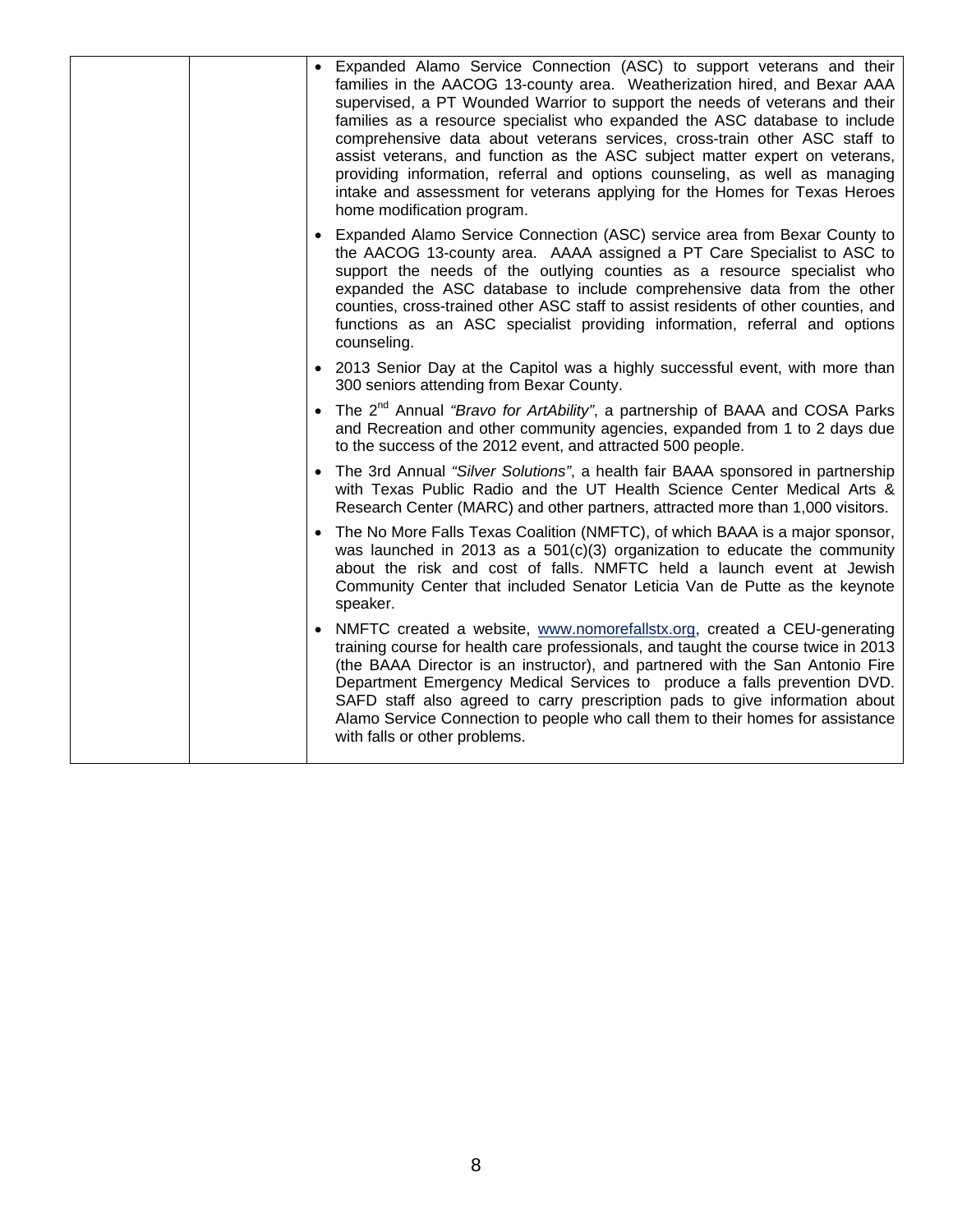| Comparison of Projected to Actual 2013 Performance Measures:<br>Bexar AAA currently is recruiting a new Mobility Manager, with hopes of filling the position by                                                                                                                                                                                                                                                                           |
|-------------------------------------------------------------------------------------------------------------------------------------------------------------------------------------------------------------------------------------------------------------------------------------------------------------------------------------------------------------------------------------------------------------------------------------------|
| January 2013. ACCOMPLISHED<br>Bexar AAA currently is awaiting HR action to hire a new Senior Special Projects Manager, with                                                                                                                                                                                                                                                                                                               |
| hopes of filling the position by January 2013. NOT ACCOMPLISHED: Action put on hold due to<br>delays in funding from DADS.                                                                                                                                                                                                                                                                                                                |
| Participate in the newly-awarded \$200,000 continuation grant for Texas Homes for Heroes,<br>assisting veterans and veteran dependents with major home repairs, home adaptations, and                                                                                                                                                                                                                                                     |
| emergency rental/utility assistance. ACCOMPLISHED<br>Approach Baptist and Methodist Foundations to explore funding for expanding the Care<br>$\bullet$                                                                                                                                                                                                                                                                                    |
| Transitions program. NOT ACCOMPLISHED<br>Approach corporations and foundations to raise \$200,000 as a match to the Veterans<br>$\bullet$<br>Transportation and Community Living grant. PARTIALLY ACCOMPLISHED: Some approached,                                                                                                                                                                                                          |
| one pledge; continuing to pursue this and other strategies.<br>Begin collaborative meetings with AAATCI partners to plan the One-Call/One-Click Center<br>$\bullet$                                                                                                                                                                                                                                                                       |
| funded by the VTCLI. ACCOMPLISHED<br>Negotiate a contract with Nix Healthcare to provide a Care Transitions Coach to their downtown<br>$\bullet$                                                                                                                                                                                                                                                                                          |
| hospital and continue to build on the successful pilot from 2012. PARTIALLY ACCOMPLISHED -<br>- Interest expressed, Bexar AAA needs to follow up with formal contract.                                                                                                                                                                                                                                                                    |
| Develop a strategy for contracting with other hospitals to provide Care Transitions Coaches.<br>$\bullet$<br>PARTIALLY ACCOMPLISHED                                                                                                                                                                                                                                                                                                       |
| Ombudsman program will focus a special grant of \$8,183 for 2013 Money Follows the Person on<br>$\bullet$<br>training Resident Councils, and due to the constant turnover with nursing home staff, will provide<br>MFPD re-training and In-services to Facility Staff. ACCOMPLISHED                                                                                                                                                       |
| Provide a combined information and referral service, including website, for both the Bexar AAA<br>$\bullet$<br>and the Alamo AAA through the Alamo Service Connection. The ASC will also commence efforts<br>to expand ADRC capabilities within the AACOG 12-county area in order to serve as the<br>information and referral center for both Bexar AAA and Alamo AAA commencing in January<br>2013. ACCOMPLISHED                         |
| Begin service through the Alamo Service Connection as the local contact agency for non-<br>Medicaid recipients seeking to transition from skilled nursing facilities to community-based living<br>and services and provide for an expanded program of long-term care options counseling.<br><b>ACCOMPLISHED</b>                                                                                                                           |
| Expand Medicare Open Enrollment events to a greater variety of diverse populations, including<br>٠<br>LGTB, Korean, and Vietnamese and conduct Medicare information briefings on Spanish-<br>language radio stations. Complete application process for Bexar AAA to be a contractor with<br>Veterans Affairs for the Veterans Directed Home and Community-Based Services and Family<br>Caregiver Services. ACCOMPLISHED: LGBT AND SPANISH |
| Expand a study of transportation of dialysis patients to treatment centers and the challenges<br>$\bullet$<br>encountered with transportation, looking toward opportunities to identify gaps and make<br>incremental improvements. NOT ACCOMPLISHED: Anticipated UTSA demography intern was<br>not available. Will continue discussion with UTSA.                                                                                         |
| Continue to expand our evidence-based disease prevention programs--A Matter of Balance,<br>٠<br>Diabetes Self-Management and Chronic Disease Self-Management—and integrate them with the<br>Care Transitions project. To include expansion into hospital systems as well as into senior and<br>disabled public housing complexes within Bexar County. ACCOMPLISHED                                                                        |
| Integrate the BAAA Ombudsman Program more closely with the Alamo Service Connection and<br>٠<br>Care Transitions programs as DADS and the Administration for Community Living emphasize the<br>Balancing Incentives Program (BIP) and Money Follows the Person. ACCOMPLISHED                                                                                                                                                              |
| Continue to plan for the 2013 Senior Day at the Capitol. ACCOMPLISHED<br>$\bullet$                                                                                                                                                                                                                                                                                                                                                        |
| Present 2 <sup>nd</sup> Annual "Bravo for ArtAbility". ACCOMPLISHED<br>$\bullet$<br>Sponsor 3 <sup>rd</sup> Annual "Silver Solutions" in partnership with Texas Public Radio and the Barshop<br>$\bullet$                                                                                                                                                                                                                                 |
| Institute. ACCOMPLISHED                                                                                                                                                                                                                                                                                                                                                                                                                   |
| Highlight 2013 as Elder Abuse Year. ACCOMPLISHED<br>$\bullet$<br>Continue to advance the goals of No More Falls Texas Coalition. ACCOMPLISHED<br>$\bullet$                                                                                                                                                                                                                                                                                |
| Increase fundraising for heaters from \$5,000 to \$6,000 in 2013 program. ACCOMPLISHED:<br>$\bullet$<br>Raised \$6,871.28 as of December 20, 2013.                                                                                                                                                                                                                                                                                        |
|                                                                                                                                                                                                                                                                                                                                                                                                                                           |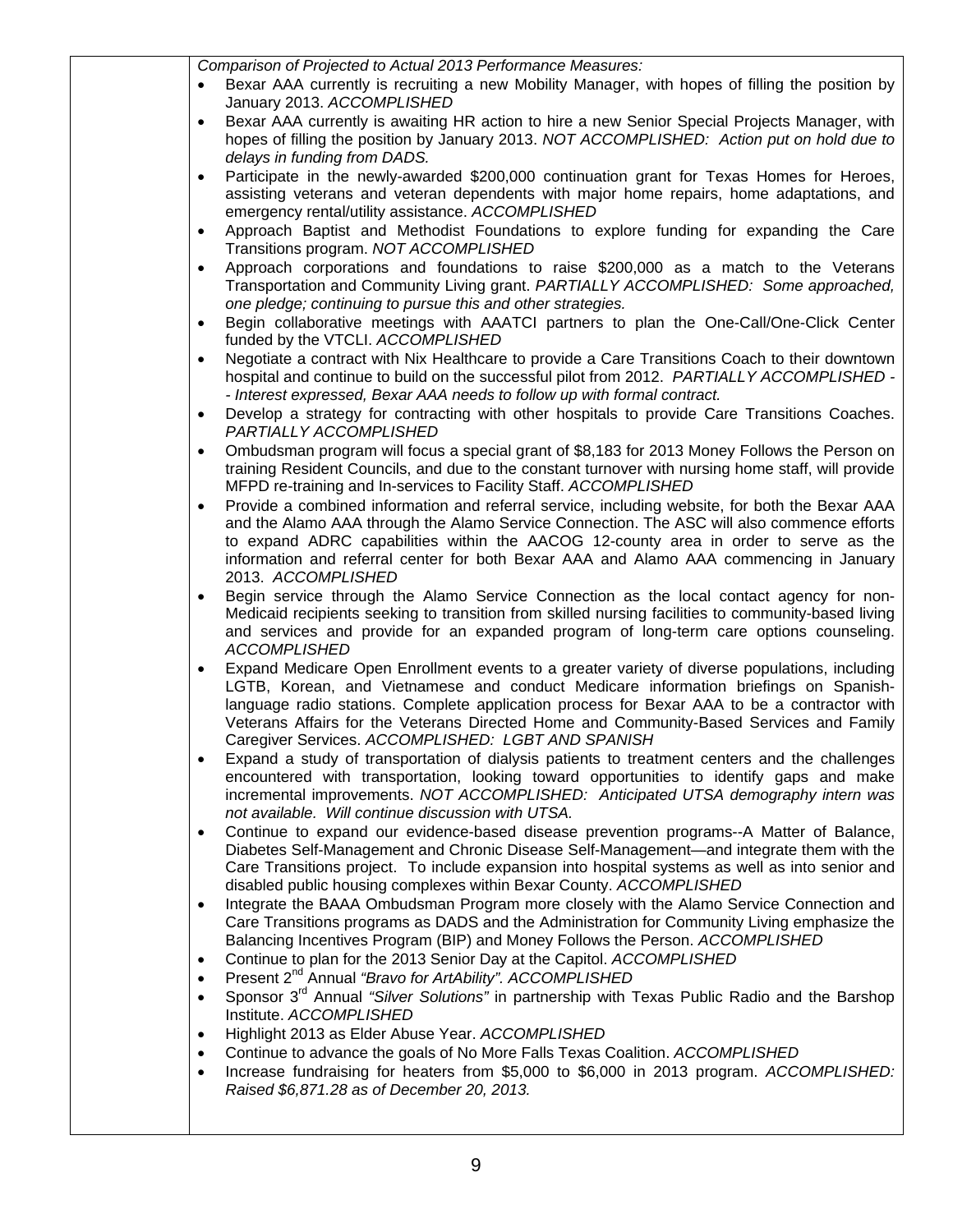| 2014 Projected Productivity/Performance Measures:                                                               |
|-----------------------------------------------------------------------------------------------------------------|
| Complete a successful community education and enrollment into the Affordable Care Act Health<br>$\bullet$       |
| Insurance Exchange for AACOG and CAPCOG regions by March 2014.                                                  |
| Expand the VA contract to serve more veterans through the Veterans Directed Home and<br>$\bullet$               |
| Community Based Services Program.                                                                               |
| Implement Grant from Federal Transit Administration to create a One-Call/One-Click Center<br>$\bullet$          |
| under the Veterans Transportation and Community Living Initiative (VTCLI) will be by March                      |
| 2015.                                                                                                           |
|                                                                                                                 |
| Seek matching funds and operating funds for VTCLI project from Texas Veterans Commission,<br>$\bullet$          |
| foundations and other funders.                                                                                  |
| Approach University Health System and Nix Health Care to develop a contract to provide care<br>$\bullet$        |
| transitions services to their patients. Develop a strategy for contracting with other hospitals to              |
| provide Care Transitions Coaches as a revenue-generating activity.                                              |
| Negotiate a contract with Superior Health Plan and Oasis to provide evidence-based programs to<br>$\bullet$     |
| Superior Medicaid recipients, to include, but not limited to, care transitions, medication                      |
| management, and diabetes self-management.                                                                       |
| Launch Senior Medicare Patrol with grant from Houston Better Business Bureau.<br>$\bullet$                      |
| Implement agreement with Wounded Warrior Battalion at Fort Sam Houston to provide Family<br>$\bullet$           |
| Caregiver Hands-On Training, to include modifying content to address needs of Wounded                           |
| Warriors and their families and negotiating with Director of Rehabilitation Programs at WWB to                  |
| develop the training as an evidence-based program.                                                              |
| Create a new Special Projects Manager position to provide oversight to increasing numbers of<br>$\bullet$       |
| special projects, non-OAA funding, growing volunteer program, and quality assurance.                            |
| Continue partnership with AACOG Weatherization in applying for and implementing another<br>$\bullet$            |
| grant from Texas Veterans Commission Texas Homes for Heroes, assisting veterans and                             |
| veteran dependents with major home repairs, home adaptations, and emergency rental/utility                      |
|                                                                                                                 |
|                                                                                                                 |
| assistance.<br>$\bullet$                                                                                        |
| Apply for \$220,000 grant from DADS Lifespan Caregiver Respite Program.                                         |
| Ombudsman program will focus a special grant of \$60,000 to provide site visits to Assisted Living<br>$\bullet$ |
| Facilities.                                                                                                     |
| Alamo Service Connection will continue expansion within the AACOG 13-county area in order to<br>$\bullet$       |
| serve as the information and referral center for both Bexar AAA and Alamo AAA.                                  |
| Expand number of participants in the contract with Veterans Affairs for the Veterans Directed<br>$\bullet$      |
| Home and Community-Based Services and Family Caregiver Services.                                                |
| Expand a study of transportation of dialysis patients to treatment centers and the challenges<br>$\bullet$      |
| encountered with transportation, looking toward opportunities to identify gaps and make                         |
| incremental improvements.                                                                                       |
| Continue to expand our evidence-based disease prevention programs--                                             |
| A Matter of Balance, Diabetes Self-Management and Chronic Disease Self-Management-and                           |
| integrate them with the Care Transitions project. To include expansion into hospital systems as                 |
| well as into senior and disabled public housing complexes within Bexar County.                                  |
| Prepare to respond to DADS requirements to implement the Balancing Incentives Program (BIP).<br>٠               |
| Integrate the BAAA Ombudsman Program more closely with the Alamo Service Connection and                         |
| Care Transitions programs.                                                                                      |
| Serve as a member of the Strategic Planning Committee for the creation of a regional Military                   |
| and Veterans Community Council.                                                                                 |
| Sponsor 3 <sup>rd</sup> Annual "Bravo for ArtAbility" with COSA Department of Parks and Recreation.             |
| Sponsor 4 <sup>th</sup> Annual "Silver Solutions" in partnership with Texas Public Radio and the UT Health      |
| Science Center Medical Arts & Research Center (MARC)                                                            |
| Continue to advance the goals of No More Falls Texas Coalition<br>$\bullet$                                     |
| Encourage the creation of a $501(c)(3)$ fundraising entity within AACOG to raise funds for human<br>٠           |
| services division client needs not covered by traditional funding.                                              |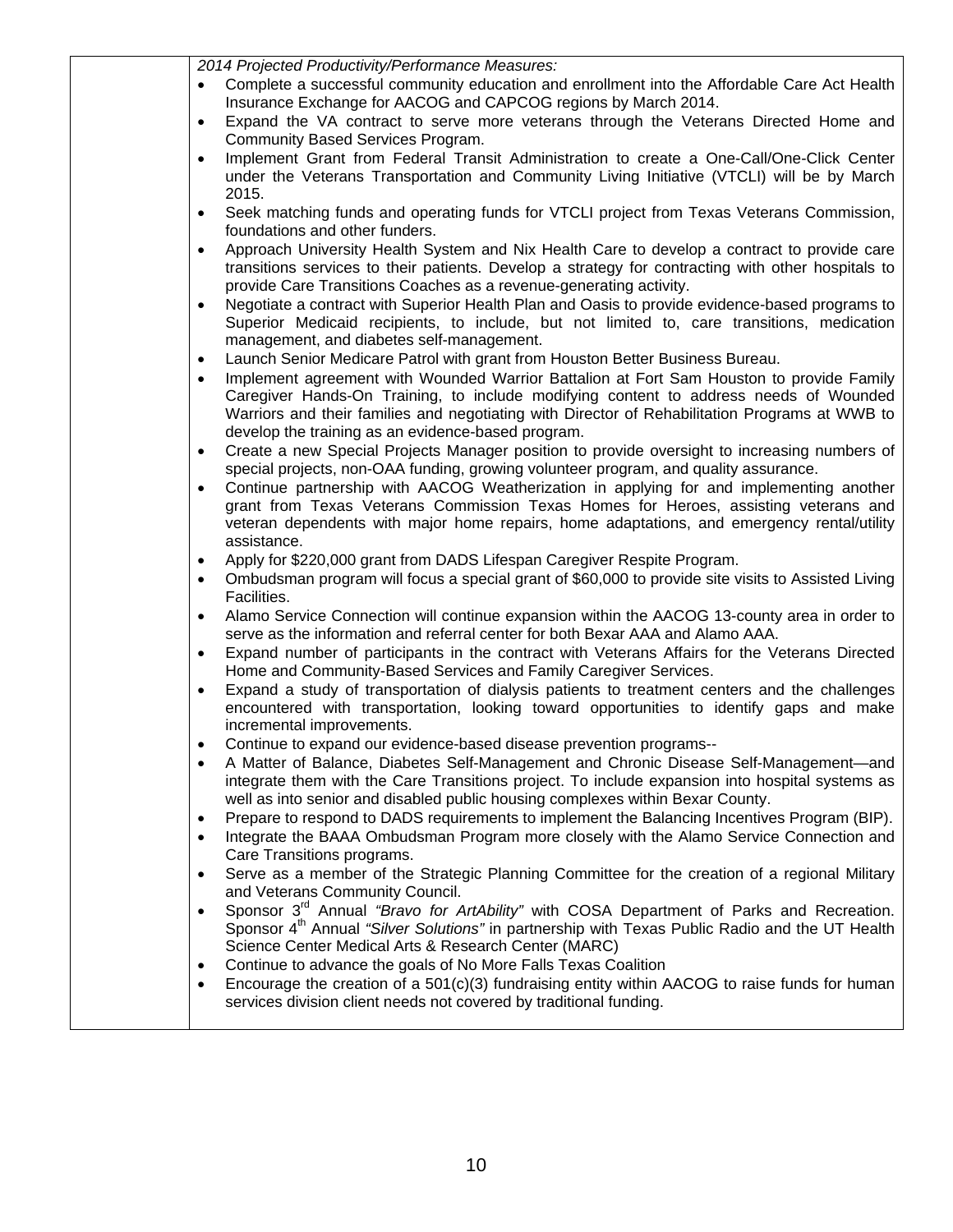| Committees used in<br>review process for FY           | <b>Project Activity Review</b>                                                                                 | 2013 Actual Performance Measures, Comparison of Projected to<br>Actual 2013 Performance Measures, and 2014 Projected                                                                                                                                                                                                                                                                           |
|-------------------------------------------------------|----------------------------------------------------------------------------------------------------------------|------------------------------------------------------------------------------------------------------------------------------------------------------------------------------------------------------------------------------------------------------------------------------------------------------------------------------------------------------------------------------------------------|
| 2013-2014                                             | <b>Summary</b>                                                                                                 | <b>Productivity/Performance Measures for AACOG Programs</b>                                                                                                                                                                                                                                                                                                                                    |
| <b>COMMUTE SOLUTIONS:</b>                             |                                                                                                                |                                                                                                                                                                                                                                                                                                                                                                                                |
| Air Improvement                                       | Administration of the                                                                                          | 2013 Actual Performance Measures:                                                                                                                                                                                                                                                                                                                                                              |
| <b>Resources Public</b><br><b>Education Committee</b> | <b>Commute Solutions</b><br>program including the<br><b>Air Quality Health</b><br>Alert notification<br>system | • Participation in rural county outreach events was increased from<br>five in 2012 to six in 2013 (1 in Atascosa, 2 in Comal, 1 in<br>Karnes, 1 in McMullen, and 1 in Wilson County).<br>Outreach focus continued to target population under 30 years<br>$\bullet$<br>old through a media campaign targeting this population, with<br>advertising on 3 radio stations that have high levels of |
|                                                       |                                                                                                                | listenership among this population: KBBT, KISS, and KCYY.<br>Also, Air Quality Health Alert notices with links were placed on<br>KSAT website and mobile app pages.<br>Contract with rideshare matching/emissions tracking service<br>(NuRide) was extended with no need to request and consider<br>new vendor proposals; transitional activities to new contract                              |
|                                                       |                                                                                                                | occurred without interruption of service.<br>Air Quality Health Alert notification system went from 1,300<br>recipients at the end of the 2012 ozone season to 1,400 by the<br>end of 2013.                                                                                                                                                                                                    |
|                                                       |                                                                                                                | 2013 air quality stewardship awards were conducted with the<br>AIR Public Education Committee deciding to recommend only<br>one of the nominated organizations be awarded for their<br>outstanding efforts this year.                                                                                                                                                                          |
|                                                       |                                                                                                                | Comparison of Projected to Actual 2013 Performance Measures:<br>• Increase participation in rural county outreach events to six:<br>Projected activity completed.                                                                                                                                                                                                                              |
|                                                       |                                                                                                                | • Continue focus on population under 30 years old and implement<br>a media campaign targeting this population: Projected activity<br>completed.                                                                                                                                                                                                                                                |
|                                                       |                                                                                                                | Request and consider proposals and select a suitable vendor for<br>a new contract for a rideshare matching/emissions tracking<br>service, engage in transitional activities to move from one<br>contract to the next without interruption of service: Projected<br>activity completed.                                                                                                         |
|                                                       |                                                                                                                | Expand the Air Quality Health Alert notification system from its<br>٠<br>1,300 recipients at the end of ozone season 2012 to 1,500 by<br>the end of 2013: Projected activity partially completed.                                                                                                                                                                                              |
|                                                       |                                                                                                                | Conduct 2013 air quality stewardship awards by recognizing at<br>least two organizations for their outstanding efforts: Projected<br>activity adequately completed.                                                                                                                                                                                                                            |
|                                                       |                                                                                                                | 2014 Projected Productivity/Performance Measures:<br>Increase participation in rural county outreach events to seven.                                                                                                                                                                                                                                                                          |
|                                                       |                                                                                                                | • Raise the number of organizations exhibiting at Fresh Air Friday<br>from 25 in 2013 to 27 in 2014.                                                                                                                                                                                                                                                                                           |
|                                                       |                                                                                                                | • Continue focus on population under 30 years old and implement<br>a media campaign targeting this population.                                                                                                                                                                                                                                                                                 |
|                                                       |                                                                                                                | Increase the number of members in the AACOG region who<br>$\bullet$<br>have recorded at least one trip on Nuride.com from 4,500 at the<br>end of 2013 to 5,000 by the end of 2014.                                                                                                                                                                                                             |
|                                                       |                                                                                                                | • Expand the Air Quality Health Alert notification system from its<br>1,400 recipients at the end of 2013 to 1,500 by the end of 2014.                                                                                                                                                                                                                                                         |
|                                                       |                                                                                                                | • Conduct 2014 Air Quality Stewardship Awards by recognizing at<br>least two organizations for their outstanding efforts.                                                                                                                                                                                                                                                                      |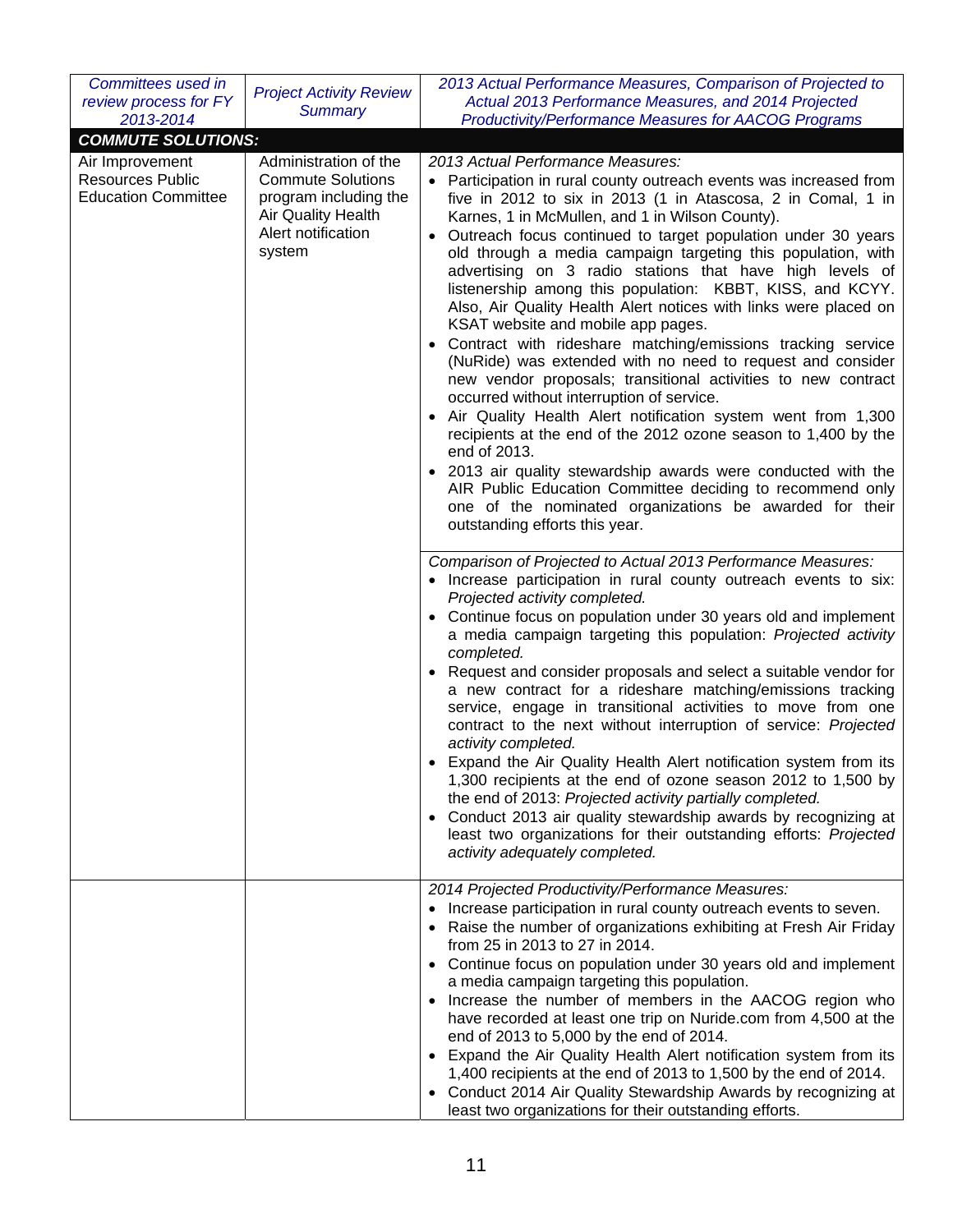| Committees used in<br>review process for FY<br>2013-2014 | <b>Project Activity Review</b><br><b>Summary</b>                                                                                                                                                                                                                           | 2013 Actual Performance Measures, Comparison of Projected<br>to Actual 2013 Performance Measures, and 2014 Projected<br><b>Productivity/Performance Measures for AACOG Programs</b>                                                                                                                                                                                                                                                                                                                                                                                                                                                                                                                                                                                                                                                                                                                                                                                                                                                                                                                                                                                                                                                                                                               |
|----------------------------------------------------------|----------------------------------------------------------------------------------------------------------------------------------------------------------------------------------------------------------------------------------------------------------------------------|---------------------------------------------------------------------------------------------------------------------------------------------------------------------------------------------------------------------------------------------------------------------------------------------------------------------------------------------------------------------------------------------------------------------------------------------------------------------------------------------------------------------------------------------------------------------------------------------------------------------------------------------------------------------------------------------------------------------------------------------------------------------------------------------------------------------------------------------------------------------------------------------------------------------------------------------------------------------------------------------------------------------------------------------------------------------------------------------------------------------------------------------------------------------------------------------------------------------------------------------------------------------------------------------------|
| <b>CLEAN CITIES:</b>                                     |                                                                                                                                                                                                                                                                            |                                                                                                                                                                                                                                                                                                                                                                                                                                                                                                                                                                                                                                                                                                                                                                                                                                                                                                                                                                                                                                                                                                                                                                                                                                                                                                   |
| <b>Clean Cities Steering</b><br>Committee                | The Alamo Area Clean Cities<br>Coalition develops private<br>and public partnerships to<br>further develop the<br>alternative fuel market<br>presently in existence in San<br>Antonio as well as develop<br>the other Clean Cities<br>petroleum reduction<br>technologies. | 2013 Actual Performance Measures:<br>• Complete Annual Clean Cities Survey NLT 3/15/13.<br>Complete four alternative fuel price reports.<br>Provide updates on AFV refueling site openings, closings<br>and status changes (public vs. private), hours, on an on-<br>going basis to DOE.<br>· Obtain training at DOE Regional Peer Exchange,<br>Leadership Retreat, and Stakeholder Summit.<br>Submit 12 month Annual Operating Plan for Coalition<br>Participate in monthly DOE regional conference calls and<br>webinars.<br>• Organize four workshops/events/stakeholder meetings in<br>2012 related to alternative fuels.<br>• Conduct fleet outreach to a minimum of 8 new fleets in<br>region.<br>• Complete four Clean Cities University Courses.<br>• Develop one Clean Cities TV video with National Park.<br>• Plan a ribbon cutting ceremony with the National Park<br>Service to display their alt. fuel vehicles.<br>• Conduct a first responder training.<br>• Conduct an alt. fuel vehicle-training workshop for local<br>dealerships.                                                                                                                                                                                                                                             |
|                                                          |                                                                                                                                                                                                                                                                            | Comparison of Projected to Actual 2013 Performance<br>Measures:<br>Completed the Annual Clean Cities Survey by 3/15/13.<br>• Completed all four alternative fuel price reports.<br>• Provided updates on AFV refueling site openings, closings<br>and status changes (public vs. private), and hours to DOE.<br>• Submitted 12 month Annual Operating Plan for Coalition<br>Participated in monthly DOE regional conference calls and<br>webinars.<br>Organized two ride and drive events, three natural gas<br>workshops, and one propane mower event.<br>• Assisted in securing exhibitors for the air quality forum held<br>on April 11, 2013.<br>• Held two TCEQ workshops at AACOG.<br>• Conducted fleet outreach to a minimum of 8 new fleets in<br>region.<br>• Completed four Clean Cities University Courses.<br>• Planned a ribbon cutting ceremony with the National Park<br>Service to display their alt. fuel vehicles.<br>• Developed an inter-local agreement between AACOG and<br>Clean Cities through a DOE funded grant.<br>• Submitted an RFP for first responder safety training on<br>alternative fuel vehicles.<br>Developed a contract with the National Alternative Fuels<br>Training Consortium to hold first responder safety training<br>on alternative fuel vehicles. |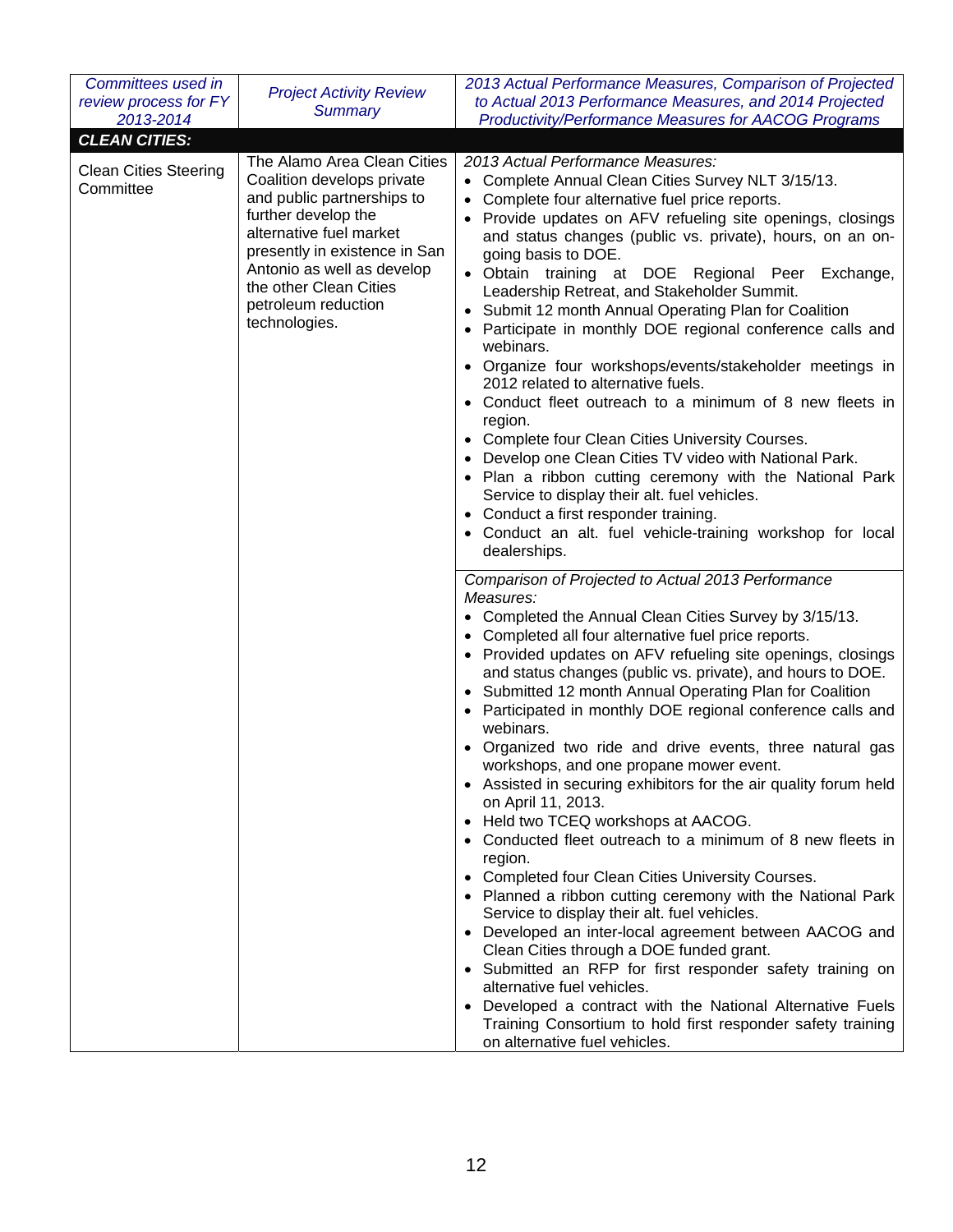| 2014 Projected Productivity/Performance Measures:                         |
|---------------------------------------------------------------------------|
| Complete Annual Clean Cities Survey NLT 3/15/14.                          |
| Complete four alternative fuel price reports.                             |
|                                                                           |
| Provide updates on AFV refueling site openings, closings                  |
| and status changes (public vs. private), hours, on an on-                 |
| going basis to DOE.                                                       |
| Obtain training at DOE Regional Peer Exchange,                            |
| Leadership Retreat, and Stakeholder Summit.                               |
| Submit 12-month Annual Operating Plan for Coalition<br>$\bullet$          |
| Participate in monthly DOE regional conference calls and                  |
| webinars.                                                                 |
| Organize four workshops/events/stakeholder meetings in                    |
| 2013 related to alternative fuels.                                        |
| Conduct fleet outreach to a minimum of eight new fleets in                |
| region.                                                                   |
| Complete four Clean Cities University Courses.                            |
| Hold first responder alternative fuel safety training on<br>$\bullet$     |
| January 21-22, 2014. Hold second training in April/March                  |
|                                                                           |
| period.                                                                   |
| Assist Austin Energy with fleet/outreach workgroup.<br>$\bullet$          |
| Host alternative fuel workshops under Central Texas Fuel<br>$\bullet$     |
| Independence Project.                                                     |
| Host Alamo Area Clean Cities 15-year anniversary.                         |
| Reach out to local dealerships for alternative fuel vehicle-<br>$\bullet$ |
| training workshop.                                                        |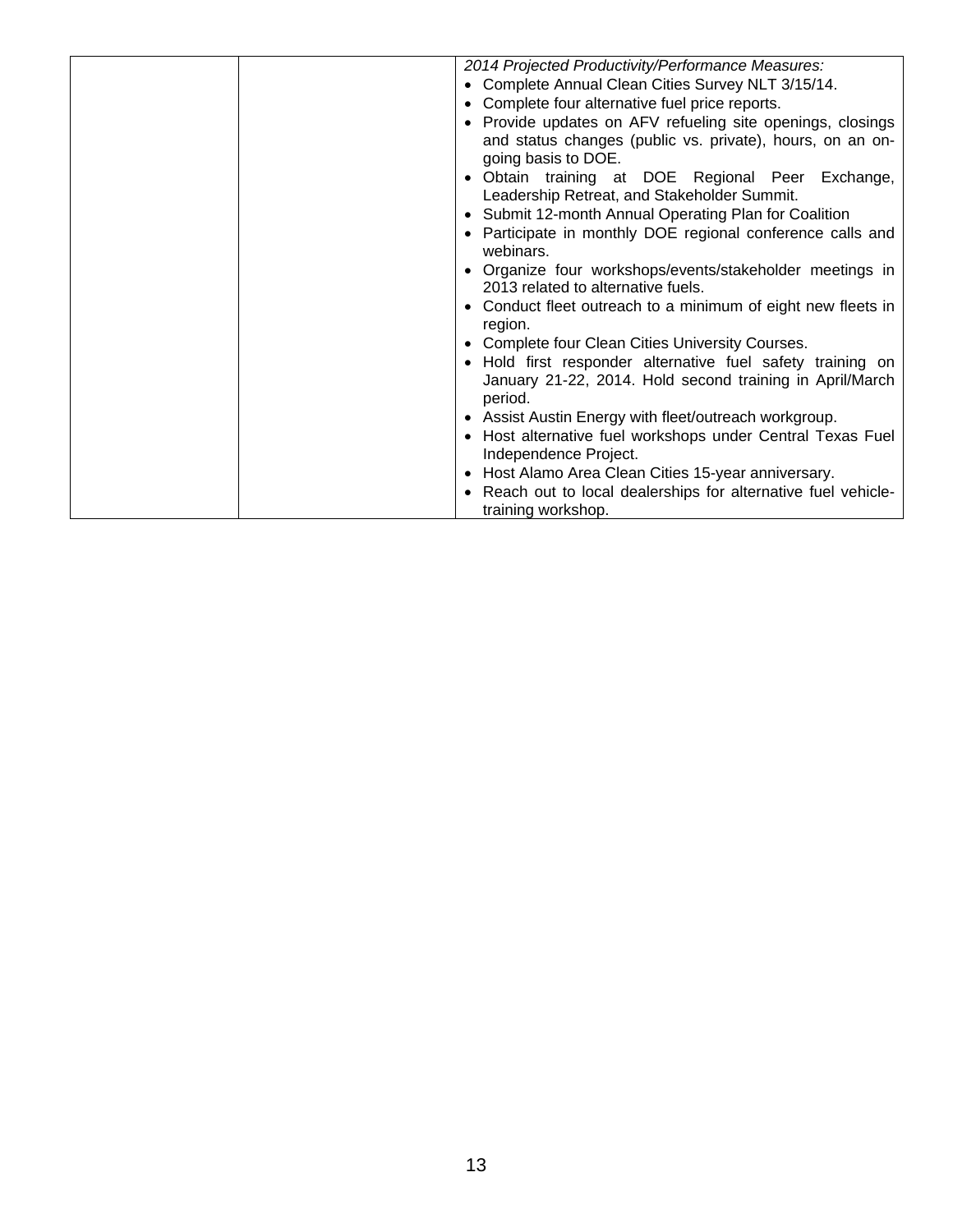| <b>Committees</b><br>used in review<br>process for<br>FY2013-2014 | <b>Project Activity Review</b><br><b>Summary</b>                                                                                                                                                                                                                                                                                                                                                                                                                                                                                                                     | 2013 Actual Performance Measures, Comparison of Projected to<br>Actual 2013 Performance Measures, and 2014 Projected<br><b>Productivity/Performance Measures for AACOG Programs</b>                                                                                                                                                                                                                                                                                                                                                                                                                                                                                                                                                                                                                                                                                                                                                                                                                                                                                                                                                                                                                                                                                                                                                                                                                                                                                                                                                                                                                                                                                                                                                                                                                                                                                                                                                                                                                                                                                                                                                                                                                                                                                                                                                                                                                                                                                                                                                                                                                                                                                                                                                                                                      |
|-------------------------------------------------------------------|----------------------------------------------------------------------------------------------------------------------------------------------------------------------------------------------------------------------------------------------------------------------------------------------------------------------------------------------------------------------------------------------------------------------------------------------------------------------------------------------------------------------------------------------------------------------|------------------------------------------------------------------------------------------------------------------------------------------------------------------------------------------------------------------------------------------------------------------------------------------------------------------------------------------------------------------------------------------------------------------------------------------------------------------------------------------------------------------------------------------------------------------------------------------------------------------------------------------------------------------------------------------------------------------------------------------------------------------------------------------------------------------------------------------------------------------------------------------------------------------------------------------------------------------------------------------------------------------------------------------------------------------------------------------------------------------------------------------------------------------------------------------------------------------------------------------------------------------------------------------------------------------------------------------------------------------------------------------------------------------------------------------------------------------------------------------------------------------------------------------------------------------------------------------------------------------------------------------------------------------------------------------------------------------------------------------------------------------------------------------------------------------------------------------------------------------------------------------------------------------------------------------------------------------------------------------------------------------------------------------------------------------------------------------------------------------------------------------------------------------------------------------------------------------------------------------------------------------------------------------------------------------------------------------------------------------------------------------------------------------------------------------------------------------------------------------------------------------------------------------------------------------------------------------------------------------------------------------------------------------------------------------------------------------------------------------------------------------------------------------|
|                                                                   | <b>CRIMINAL JUSTICE/LAW ENFORCEMENT ACADEMY:</b>                                                                                                                                                                                                                                                                                                                                                                                                                                                                                                                     |                                                                                                                                                                                                                                                                                                                                                                                                                                                                                                                                                                                                                                                                                                                                                                                                                                                                                                                                                                                                                                                                                                                                                                                                                                                                                                                                                                                                                                                                                                                                                                                                                                                                                                                                                                                                                                                                                                                                                                                                                                                                                                                                                                                                                                                                                                                                                                                                                                                                                                                                                                                                                                                                                                                                                                                          |
| Criminal<br>Justice<br>Advisory<br>Committee                      | <b>Total Number of Projects</b><br>Reviewed for Fiscal Year<br>2013:45<br><b>Total Number of Projected</b><br>Projects Reviews for Fiscal<br>Year 2014: 50<br><b>Total Dollar Value of</b><br>Projects Reviewed in Fiscal<br>2013: \$5,572,482.06<br><b>Total Dollar Value of</b><br><b>Projected Project Reviews</b><br>for Fiscal Year 2014:<br>\$6,500,000.00<br><b>Review Timeline (Average</b><br>Number of Days): 30<br>Number of State and<br>Regional Plans/<br><b>Environmental Impact</b><br><b>Statements Reviewed for</b><br><b>Fiscal Year 2013: 12</b> | 2013 Actual Performance Measures:<br>• Received the Interagency Agreement FY 2013-2014 from the<br>Governor's Office.<br>Successfully updated the planning grant workshops materials,<br>revised the CJAC policies and procedures to include community<br>plan incentives.<br>• Successfully implemented the Office of the Governor - CJD<br>changes funding and solicitation of grant application.<br>Completed Grant Workshops throughout the AACOG Region.<br>Completed the new juvenile grant - Juvenile Justice Counseling<br>and Training Initiative project.<br>Completed the continuation of the VAWA grant - Investigative<br>Topics for Victims of Violence Against Women project.<br>• Acquired and distributed digital cameras to over thirty law<br>enforcement agencies to assist in family violence and sexual<br>assault investigations.<br>Applied and received approval for a training grant from TXDOT to<br>$\bullet$<br>train officers for impaired diving investigations.<br>Successful completion of three full-time Basic Peace Officer<br>$\bullet$<br>Course (BPOC) training programs.<br>Facilitated three career and education fairs for BPOC cadets.<br>Successful completion of three Basic Correction Officer Courses<br>$\bullet$<br>(BCOC).<br>• Current first time pass rate on the BPOC state exam is above 98%<br>(state minimum standard is 80%).<br>• Current first time pass rate on the BPOC state exam is above 95%<br>(state minimum standard is 80%).<br>Successful completion of annual audit conducted by the Texas<br>Veterans Commission on records management and reporting<br>procedures of cadets receiving VA funding.<br>Update and revision of Academy cadet policies and regulations.<br>Publication of Academy Newsletter with In-service training<br>catalogs. A newsletter which keeps professionals current with<br>changes in the Academy and the state laws pertaining to law<br>enforcement.<br>Continued to diversify training by contracting adjunct instructors with<br>subject matter expertise to enhance the BPOC/BCOC and In-Service<br>training programs.<br>• Hosted or co-sponsored multiple trainings from out of region trainers;<br>such as Lifeline/Calibre Press, FBI Command College, and US<br>Department of Transportation.<br>• Continue to provide timely training in law enforcement, corrections,<br>and telecommunications to professionals within and outside the<br>AACOG region.<br>• Purchased updated training equipment to enhance the Reality<br>Based Training for BPOC.<br>Developed pay incentive for adjunct instructors based on level of<br>education, experience, and instructor certification.<br>Initiate outreach to surrounding law enforcement agencies for cadet<br>sponsorship. |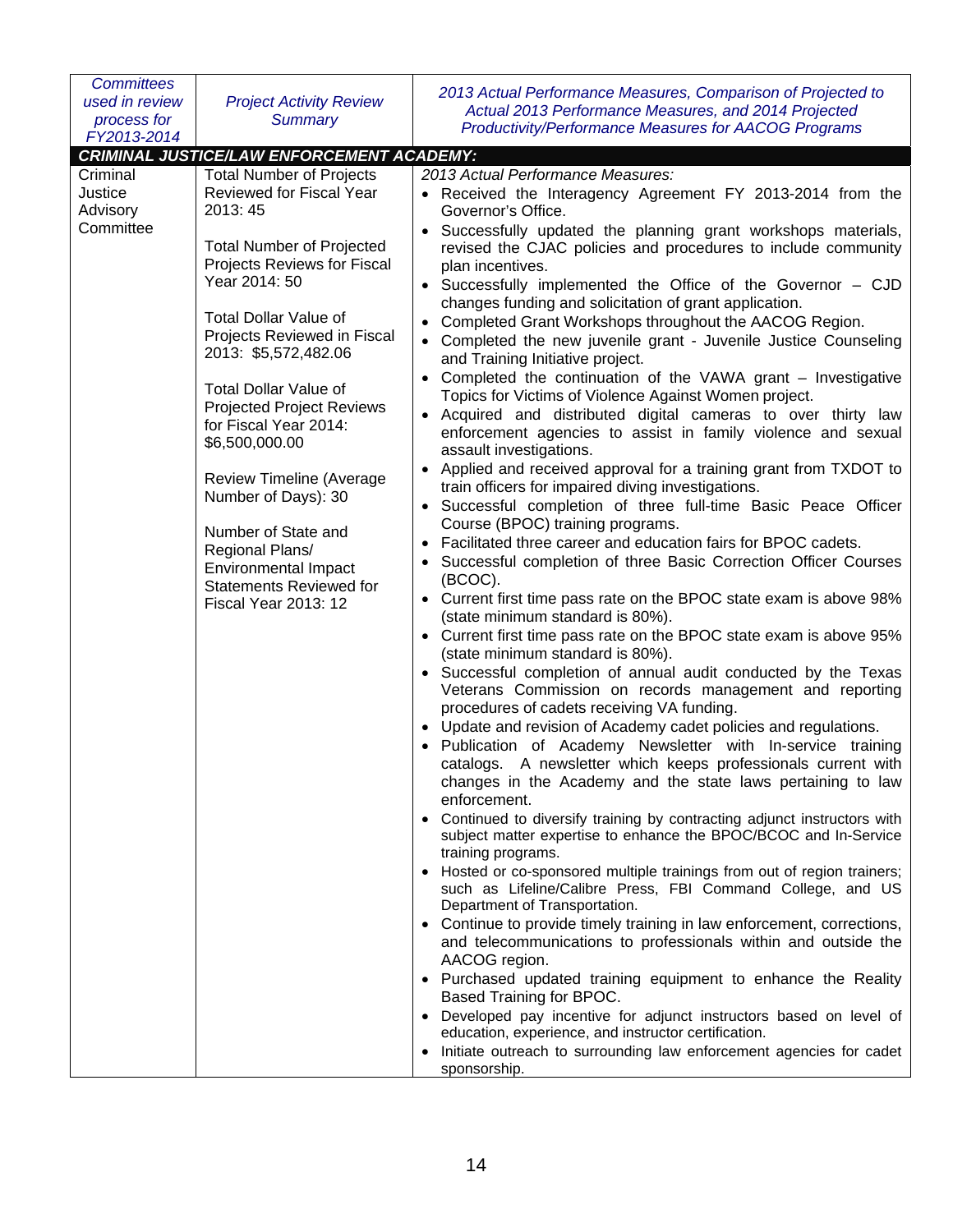|  | Comparison of Projected to Actual 2013 Performance Measures:<br>• Successful incorporation of various AACOG departments and other<br>Public Safety agencies into the 12 Community Priority Plans.<br>Continue to meet the challenges and demands of the 13-county<br>region (effective Sep 2013) through the enhancement of training of<br>current and future peace officers and corrections officers.                                                                                                                                                                                                                                                                                                                                                                                                                                                                                                                                                                                                                                                                                                                                                                                                                                                                                                                                                                                                                                                                                                                                                                    |
|--|---------------------------------------------------------------------------------------------------------------------------------------------------------------------------------------------------------------------------------------------------------------------------------------------------------------------------------------------------------------------------------------------------------------------------------------------------------------------------------------------------------------------------------------------------------------------------------------------------------------------------------------------------------------------------------------------------------------------------------------------------------------------------------------------------------------------------------------------------------------------------------------------------------------------------------------------------------------------------------------------------------------------------------------------------------------------------------------------------------------------------------------------------------------------------------------------------------------------------------------------------------------------------------------------------------------------------------------------------------------------------------------------------------------------------------------------------------------------------------------------------------------------------------------------------------------------------|
|  | 2014 Projected Productivity/Performance Measures:<br>• Secure additional funding for the Alamo Area Regional Law<br>Enforcement Academy to provide training for the Texas School<br>Marshal Licensing Course. The Academy presently has a member<br>on the curriculum committee for the program with the Texas<br>Commission on Law Enforcement (TCOLE).<br>• Launch an on-line training program to provide mandated training<br>for peace officers state-wide.<br>• Partner with the military police in the Alamo Area to assist their<br>agencies with meeting training needs and sharing of resources.<br>• Continue to participate in major community initiatives such as the<br>Bexar County DWI Taskforce, National Police Week, and multi-<br>agency DWI roll call events.<br>• Continue to attend and provide academy reports for the monthly<br>Alamo Area Chiefs and Sheriffs Association meetings.<br>• Continue to offer expanded free training for Impaired Training<br>Investigation to officers throughout the state, such as Texas<br>FRIDAY, SFST Refresher, and Effective Investigation of Impaired<br>Driving Cases.<br>• Continue the Criminal Investigators Certification Program through<br>in-service training.<br>• Continue to expand the number of in-service course offerings to<br>agencies throughout the Alamo Area Region.<br>• Offer advanced and specialized courses for academy staff and<br>adjunct instructor development.<br>• Continue to look for opportunities to improve training for both<br>licensing and in-service training. |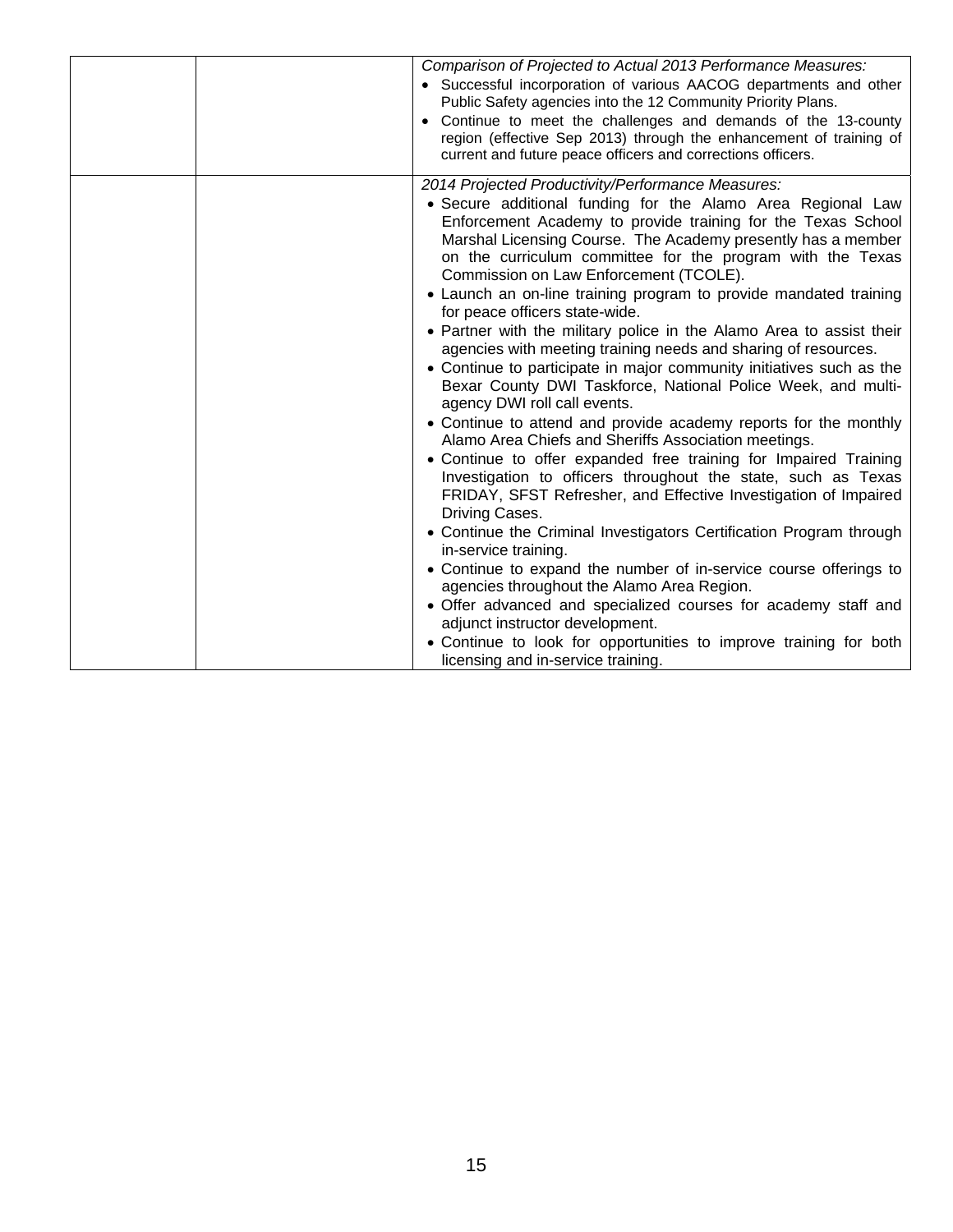| Committees used in<br>review process for<br>FY2013-2014                 | <b>Project Activity Review</b><br><b>Summary</b>   | 2013 Actual Performance Measures, Comparison of<br>Projected to Actual 2013 Performance Measures, and 2014<br>Projected Productivity/Performance Measures for AACOG<br>Programs                                                                                                                                                                                                                                                                                                                                                                                                                                   |
|-------------------------------------------------------------------------|----------------------------------------------------|-------------------------------------------------------------------------------------------------------------------------------------------------------------------------------------------------------------------------------------------------------------------------------------------------------------------------------------------------------------------------------------------------------------------------------------------------------------------------------------------------------------------------------------------------------------------------------------------------------------------|
|                                                                         | <b>GOVERNMENT SERVICES (ECONOMIC DEVELOPMENT):</b> |                                                                                                                                                                                                                                                                                                                                                                                                                                                                                                                                                                                                                   |
| Economic<br>Development and<br>Environmental<br><b>Review Committee</b> | No TRACS Review Activity                           | 2013 Actual Performance Measures:<br>• Scored the 2013-2014 Texas Community Development<br>Block Grant (TxCDBG) applications for the AACOG Region<br>and submitted scores to TDA<br>• Hosted the following 2013 Workshops:<br>■ Newly Elected Officials Workshop - 14 attendees<br>■ Planning and Zoning Workshop - 26 attendees<br>Basics of Economic Development Workshop - 26<br>attendees<br>• Submitted annual CEDS (2012-2017) update to Economic<br>Development Administration (EDA).<br>Comparison of Projected to Actual 2013 Performance<br>Measures:<br>• All projected accomplishments were completed |
|                                                                         |                                                    | 2014 Projected Performance Measures/Productivity:<br>• Convene the TxCDBG RRC to update and distribute the<br>2015-2016 AACOG Guidebook<br>• Host the following annual workshops:<br>■ Newly Elected Officials Workshop<br>■ Planning and Zoning Workshop<br>■ Basics of Economic Development Workshop<br>• Complete and submit the annual CEDS update to<br>Economic Development Administration (EDA).                                                                                                                                                                                                           |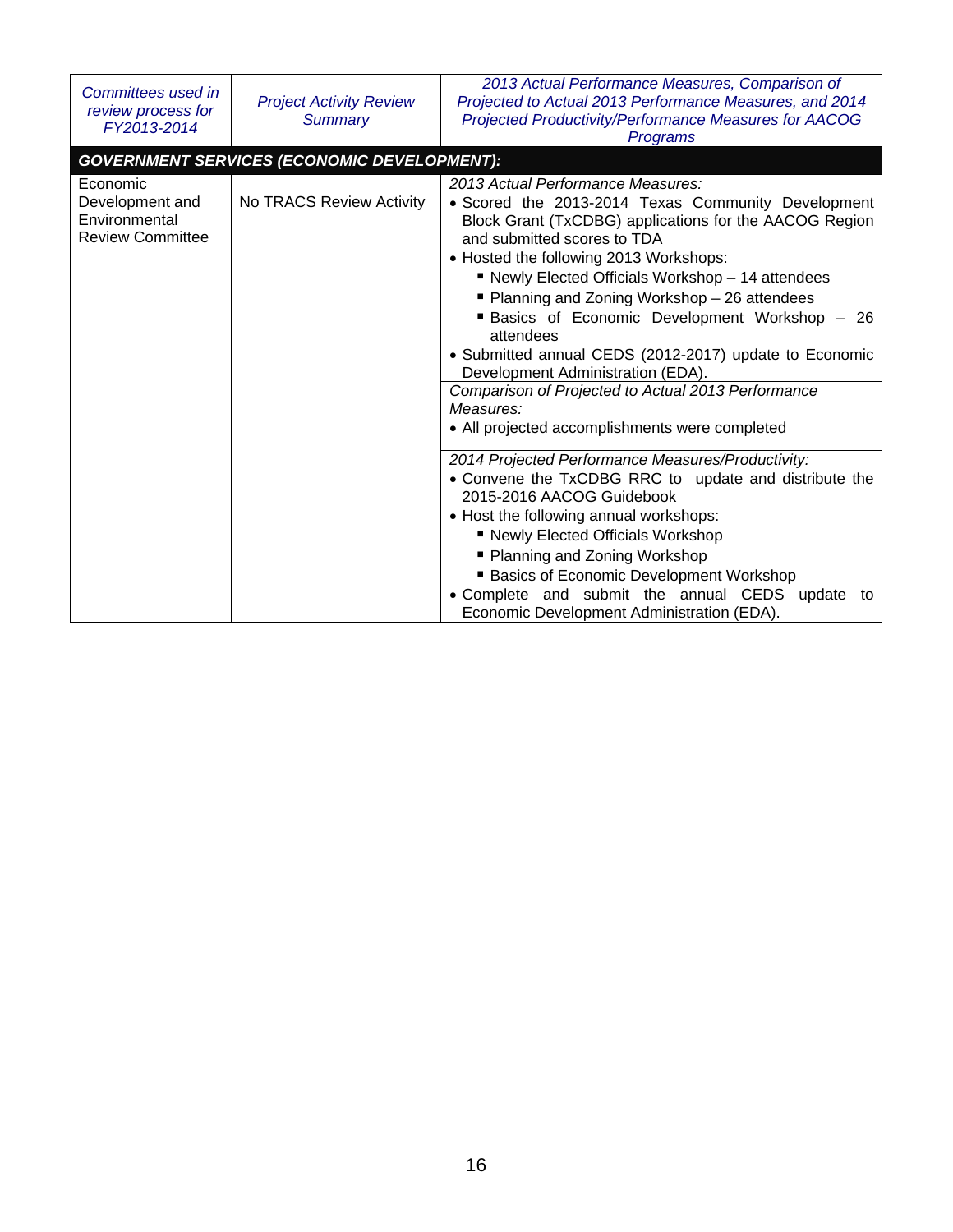| Committees used in<br>review process for<br>FY2013-2014                | <b>Project Activity</b><br><b>Review</b><br><b>Summary</b>                                                                                                                                                                                                                                                                                                                          | 2013 Actual Performance Measures, Comparison of Projected to<br>Actual 2013 Performance Measures, and 2014 Projected<br><b>Productivity/Performance Measures for AACOG Programs</b>                                                                                                                                                                                                                                                                                                                                                                                                                                                                                                                                                                                                                                                                                                                                                                                                                                                                                                                                                                                                                                                                                                                                                                                                                                                                                                                                                                                                                                                                                                                                                                                                                                                                                                                                                                                                 |
|------------------------------------------------------------------------|-------------------------------------------------------------------------------------------------------------------------------------------------------------------------------------------------------------------------------------------------------------------------------------------------------------------------------------------------------------------------------------|-------------------------------------------------------------------------------------------------------------------------------------------------------------------------------------------------------------------------------------------------------------------------------------------------------------------------------------------------------------------------------------------------------------------------------------------------------------------------------------------------------------------------------------------------------------------------------------------------------------------------------------------------------------------------------------------------------------------------------------------------------------------------------------------------------------------------------------------------------------------------------------------------------------------------------------------------------------------------------------------------------------------------------------------------------------------------------------------------------------------------------------------------------------------------------------------------------------------------------------------------------------------------------------------------------------------------------------------------------------------------------------------------------------------------------------------------------------------------------------------------------------------------------------------------------------------------------------------------------------------------------------------------------------------------------------------------------------------------------------------------------------------------------------------------------------------------------------------------------------------------------------------------------------------------------------------------------------------------------------|
| <b>HOMELAND SECURITY:</b>                                              |                                                                                                                                                                                                                                                                                                                                                                                     |                                                                                                                                                                                                                                                                                                                                                                                                                                                                                                                                                                                                                                                                                                                                                                                                                                                                                                                                                                                                                                                                                                                                                                                                                                                                                                                                                                                                                                                                                                                                                                                                                                                                                                                                                                                                                                                                                                                                                                                     |
| <b>Regional Emergency</b><br>Preparedness<br><b>Advisory Committee</b> | <b>Total Number of</b><br>Projects<br>Reviewed for<br>Fiscal Year 2013:<br>13<br><b>Total Number of</b><br>Projected<br>Projects Reviews<br>for Fiscal Year<br>2014: 8<br><b>Total Dollar</b><br>Value of Projects<br>Reviewed in<br><b>Fiscal 2013:</b><br>\$967,109.00<br><b>Total Dollar</b><br>Value of<br>Projected Project<br>Reviews for<br>Fiscal Year 2014:<br>\$1,000,000 | 2013 Actual Performance Measures:<br>• Continued service and assistance to our regional jurisdictions.<br>Complete the AACOG Regional Interoperability Communications<br>Plan Round 3.<br>• Federal Emergency Management Agency (FEMA) approval of the<br>Alamo Regional All Hazard Mitigation Acton Plan.<br>• Reviewed and amended the Regional Emergency Preparedness<br>Advisory Committee (REPAC) By-Laws.<br>• Participated in state training, exercises, and audit compliance<br>program.<br>Continued to participate<br>in Texas<br>Radio<br>Coalition<br>and<br>Interoperability.<br>Continued to participate in Local, State and Department of<br>$\bullet$<br>Defense (DOD) Exercises.<br>Participated in Texas Association of Regional Councils.<br>$\bullet$<br>Participated in Critical Infrastructure and Key Resources (CI/KR)<br>and other Data Calls.<br>helped<br><b>State</b><br>with<br>Biannual<br>• Participated<br>and<br>Strategy<br>Implementation Reports (BSIR) data.<br>Provided guidance and vision to regional First Responders<br>organizations (LEPC, Law Enforcement, Fire) and jurisdictions on<br>grant applications, mutual aid National Incident Management<br>System (NIMS) compliance, National Incident Management<br>System Compliance Assistance System Tool (NIMSCAST),<br>Emergency Plans.<br>• Participated in state training, exercises, and audit compliance<br>program.<br>• Continued to provide training for WEB Emergency Operations<br>Emergency Notification System<br>Center (WEBEOC),<br>and<br>Notification System.<br>Continued participation in Communication Assets Survey and<br>Mapping (CASM).<br>• Continued supporting the I-Info System.<br>Comparison of Projected to Actual 2013 Performance Measures:<br>• Still working on trying to Complete Implementation of a Wide Area<br>Interoperability Radio Communications System.<br>• Approval of our Alamo Regional All Hazard Mitigation Acton Plan<br>by FEMA. |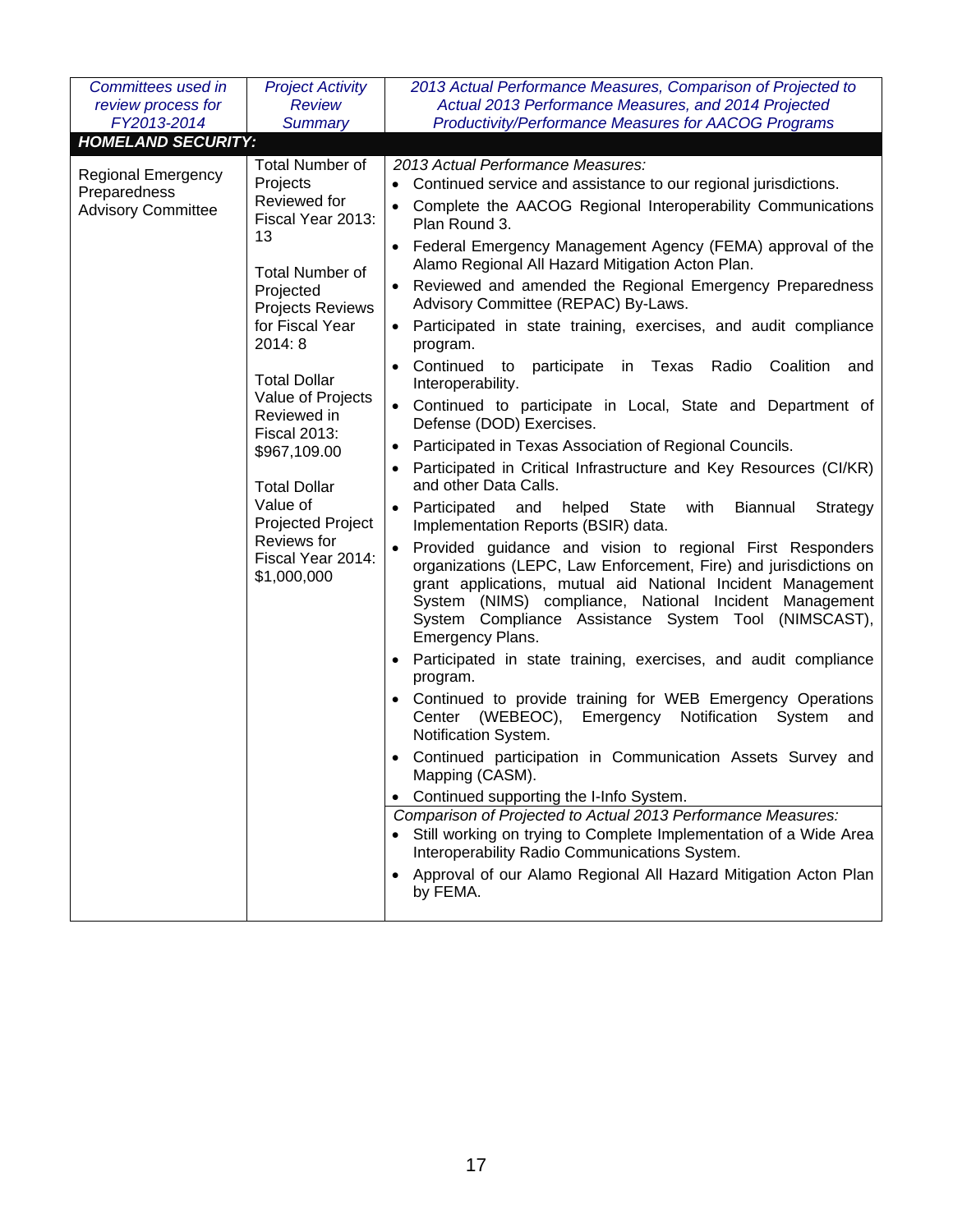| 2014 Projected Productivity/Performance Measures:                                                                                                                                                            |
|--------------------------------------------------------------------------------------------------------------------------------------------------------------------------------------------------------------|
| • Continuation of exemplary service and assistance to our regional                                                                                                                                           |
| jurisdictions.                                                                                                                                                                                               |
| Initiate/revise any current needs assessment and gaps in<br>$\bullet$<br>interoperability service.                                                                                                           |
| • Achievement of Level 5 interoperability within the region.                                                                                                                                                 |
| • Complete the AACOG Regional Interoperability Communications<br>Plan Round 3.                                                                                                                               |
| • Review and, if necessary, amend the REPAC By-Laws.                                                                                                                                                         |
| Participation in state training, exercises, and audit compliance<br>program.                                                                                                                                 |
| • Continue to participate in Texas Radio<br>Coalition<br>and<br>Interoperability.                                                                                                                            |
| • Continue to participate in Local, State and DOD Exercises.                                                                                                                                                 |
| • Participate in TARC.                                                                                                                                                                                       |
| Participate in CI/KR and other Data Calls.                                                                                                                                                                   |
| • Participate and help State with BSIR data.                                                                                                                                                                 |
| Provide guidance and vision to regional First Responders<br>organizations (LEPC, Law Enforcement, Fire) and jurisdictions on<br>grant applications, mutual aid NIMS compliance, NIMCAST,<br>Emergency plans. |
| • Participate in state training, exercises, and audit compliance<br>program.                                                                                                                                 |
| • Continue to provide training for WEB EOC Emergency Notification<br>System and Notification System.                                                                                                         |
| • Continue participation in Communication Assets Survey and<br>Mapping (CASM).                                                                                                                               |
| Continue supporting the I-Info System.                                                                                                                                                                       |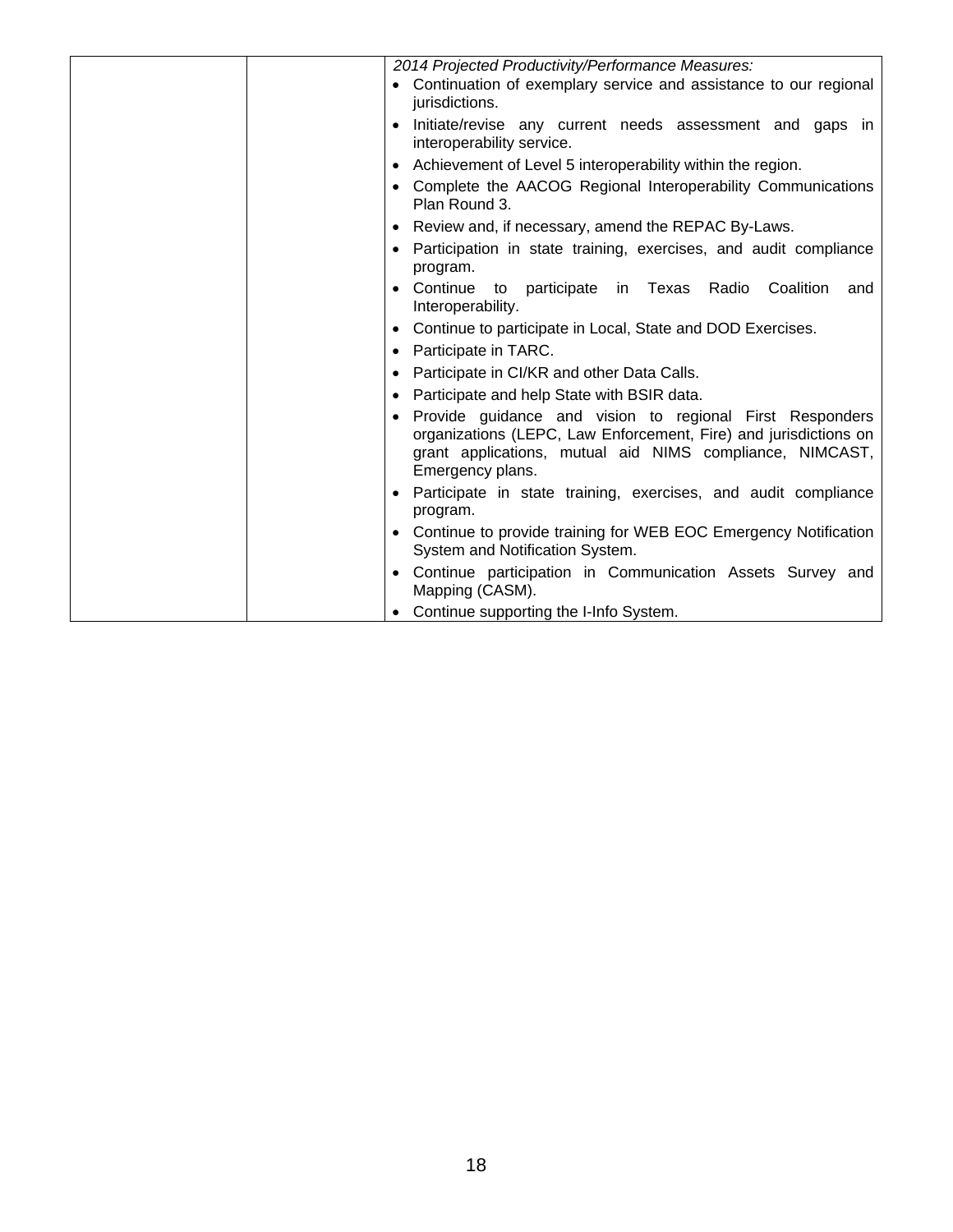| Committees used in<br>review process for<br>FY2013-2014                        | <b>Project Activity Review</b><br><b>Summary</b> | 2013 Actual Performance Measures, Comparison of Projected<br>to Actual 2013 Performance Measures, and 2014 Projected<br><b>Productivity/Performance Measures for AACOG Programs</b>                                                                                                                                                                                                                                                                                                                                                                                                                                                                                                                                                                                                                                                                                                                                                                                                                                                |
|--------------------------------------------------------------------------------|--------------------------------------------------|------------------------------------------------------------------------------------------------------------------------------------------------------------------------------------------------------------------------------------------------------------------------------------------------------------------------------------------------------------------------------------------------------------------------------------------------------------------------------------------------------------------------------------------------------------------------------------------------------------------------------------------------------------------------------------------------------------------------------------------------------------------------------------------------------------------------------------------------------------------------------------------------------------------------------------------------------------------------------------------------------------------------------------|
| <b>HOUSING CHOICE VOUCHER PROGRAM:</b><br><b>Housing Advisory</b><br>Committee | No TRACS Activity.                               | 2013 Actual Performance Measures:<br>• HUD renewal funding decreased by 5% for PY 2013.<br>Participant households averaged 77 per month, under the<br>Housing Choice Voucher program.<br>• There was an increase in port-in households (transfers into<br>AACOG's jurisdiction). Port-in households averaged 27 per<br>month.<br>• Administrative fees received from other PHAs for port-in<br>households was \$10,531 for PY 2013.<br>• Staff reviewed the Administrative Plan for the Housing<br>Choice Voucher program, and no changes/updates were<br>needed.<br>Comparison of Projected to Actual 2013 Performance<br>Measures:<br>• Rental assistance decreased due to the decrease in HUD<br>renewal funding for PY 2013. However, 100% of the funding<br>received from HUD was utilized.<br>• Administrative fees from other PHAs for port-in tenants<br>increased by \$3,287 for PY 2013,<br>• Staff reviewed the Administrative Plan for the Housing<br>Choice Voucher program, and no changes/updates were<br>required. |
|                                                                                |                                                  | 2014 Projected Productivity/Performance Measures<br>• The HUD renewal funding percentage is uncertain.<br>However, staff plans to utilize 100% of the funding received<br>for PY 2014.<br>• Staff will continue to administer port-in tenants, with an<br>expected increase from the current level of 31 per month to<br>an expected level of 35 per month by the end of PY 2014.<br>• Administrative fees from other PHAs for port-in tenants<br>should increase to \$12,500 for PY 2014.<br>• The 5-Year/Annual Public Housing Authority Plan will be<br>updated in preparation of the required update due for PY<br>2015.                                                                                                                                                                                                                                                                                                                                                                                                       |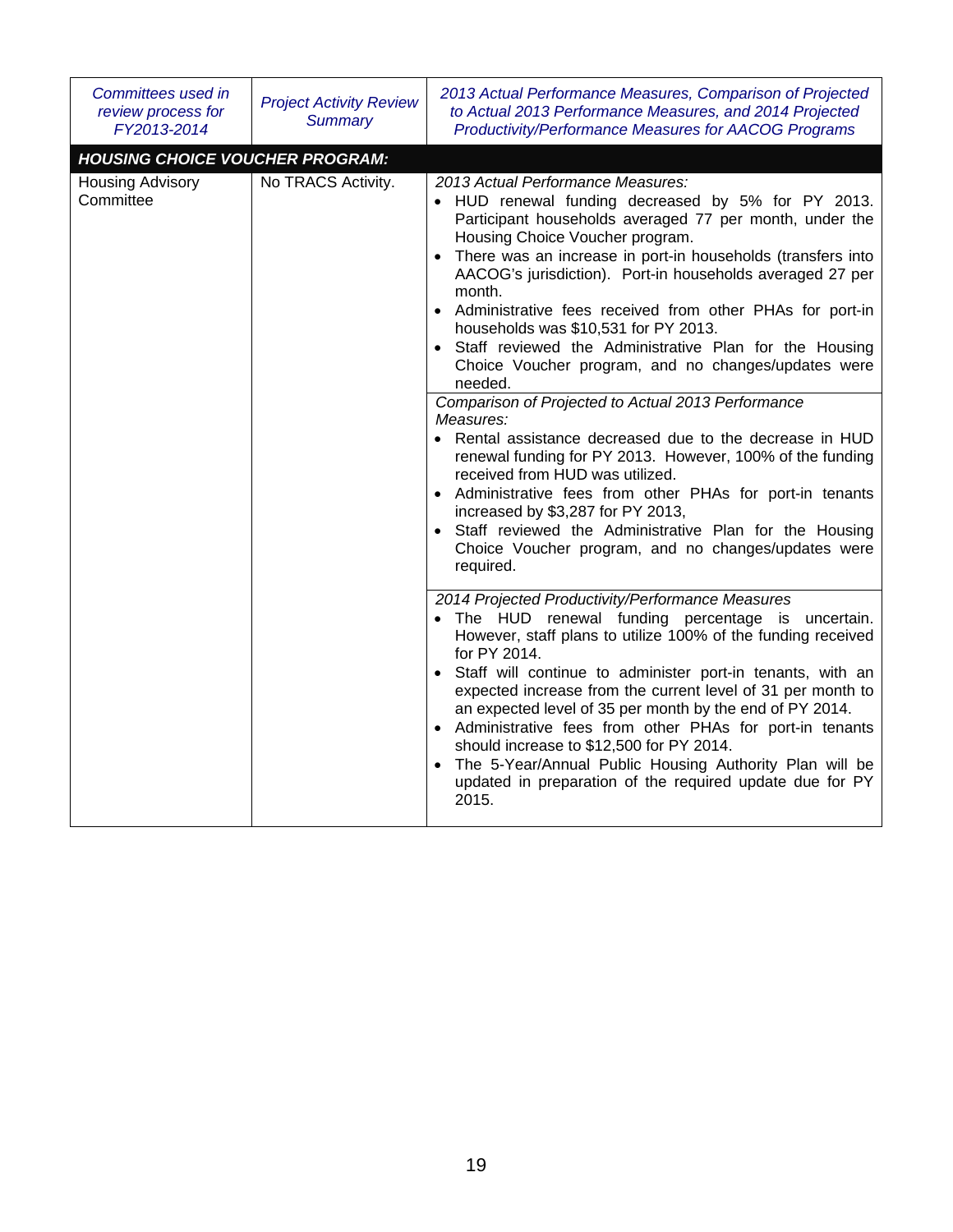| Committees used in<br>review process for<br>FY2013-2014<br>9-1-1/TECHNICAL ASSISTANCE: | <b>Project Activity Review</b><br><b>Summary</b>                                                                                                                                                                                                                                                                                                                                                                                                                                                                                                                                                                                                              | 2013 Actual Performance Measures, Comparison of Projected to<br>Actual 2013 Performance Measures, and 2014 Projected<br><b>Productivity/Performance Measures for AACOG Programs</b>                                                                                                                                                                                                                                                                                                                                                                                                                                                                                                                                                                                                                                                                                                                                                                                                                                                                                                                                                                                                                                                                                                                                                                                                                                                                                                                                                                                                                                                                                                                                                                                                                                                                                                                                                        |
|----------------------------------------------------------------------------------------|---------------------------------------------------------------------------------------------------------------------------------------------------------------------------------------------------------------------------------------------------------------------------------------------------------------------------------------------------------------------------------------------------------------------------------------------------------------------------------------------------------------------------------------------------------------------------------------------------------------------------------------------------------------|--------------------------------------------------------------------------------------------------------------------------------------------------------------------------------------------------------------------------------------------------------------------------------------------------------------------------------------------------------------------------------------------------------------------------------------------------------------------------------------------------------------------------------------------------------------------------------------------------------------------------------------------------------------------------------------------------------------------------------------------------------------------------------------------------------------------------------------------------------------------------------------------------------------------------------------------------------------------------------------------------------------------------------------------------------------------------------------------------------------------------------------------------------------------------------------------------------------------------------------------------------------------------------------------------------------------------------------------------------------------------------------------------------------------------------------------------------------------------------------------------------------------------------------------------------------------------------------------------------------------------------------------------------------------------------------------------------------------------------------------------------------------------------------------------------------------------------------------------------------------------------------------------------------------------------------------|
|                                                                                        |                                                                                                                                                                                                                                                                                                                                                                                                                                                                                                                                                                                                                                                               |                                                                                                                                                                                                                                                                                                                                                                                                                                                                                                                                                                                                                                                                                                                                                                                                                                                                                                                                                                                                                                                                                                                                                                                                                                                                                                                                                                                                                                                                                                                                                                                                                                                                                                                                                                                                                                                                                                                                            |
| 911 Area Judges                                                                        | <b>AACOG</b><br>administers<br>the 911 Program for<br>the seven counties of<br>Bandera,<br>Atascosa,<br>Frio, Gillespie, Karnes,<br>Kendall, and Wilson in<br>compliance with the<br>Commission on State<br>Emergency<br>Communications<br>(CSEC)<br>rules<br>and<br>guidelines.<br><b>Total Number of</b><br>PSAP's Serviced for<br>Fiscal Year 2013: 7<br><b>Total Number of</b><br>Projected PSAP's<br>Serviced for Fiscal<br>Year 2014: 8<br><b>Total Dollar Value of</b><br>Projects Reviewed in<br><b>Fiscal 2013:</b><br>\$777,189.01.<br><b>Total Dollar Value of</b><br>Projected Project<br><b>Reviews for Fiscal</b><br>Year 2014:<br>\$875,000.00 | 2013 Actual Performance Measures:<br>Conducted Bi-Annual Monitoring visits.<br>$\bullet$<br>Completed quarterly financial and performance reports.<br>Updated all Fixed and Dynamic ALI agreements with all TELCO<br>Vendors.<br>Continued Wireless Phase II Testing when needed.<br>Completed Interlocal Agreements and Submitted to Commission<br>on State Emergency Communications (CSEC).<br>Completed, trained, and set up emergency medical dispatch<br>capabilities within five (5) of the seven (7) counties.<br>Requested and was approved for contingency revenue from the<br>$\bullet$<br>CSEC for FY 2014-2015.<br>Initiated the Equipment Replacement Project for all of the seven<br>(7) counties.<br>• Met expectations for County PSAP GIS mapping updates.<br>Comparison of Projected to Actual 2013 Performance Measures:<br>97% of set productivity was met to include bi-annual monitoring<br>visits, mapping updates, quarterly measurement and financial<br>reports, training, and contract updates.<br>2014 Projected Productivity/Performance Measures:<br>Mapping software installation and training.<br>$\bullet$<br>Recorder Hardware Refreshment and replacement.<br>Plan for and complete PSAP Room Preparation for two counties.<br>Complete CSEC strategic plan for FY 2015-2016.<br>$\bullet$<br>Continue to conduct bi-annual monitoring visits.<br>Continue to test wireless phase II as needed by TELCO's.<br>Continue to update the PSAP mapping and GIS Data on a<br>$\bullet$<br>quarterly basis.<br>• Complete the Equipment Replacement Project for all of the seven<br>(7) counties.<br>Continue to update all vendor fixed and dynamic ALI contracts as<br>needed once per year and put new ones in place as required by<br>CSEC.<br>Complete and submit FY 2015 and FY 2016 Interlocal<br>Agreements for approval by June 2014.<br>Continue to complete all quarterly financial and performance |
|                                                                                        |                                                                                                                                                                                                                                                                                                                                                                                                                                                                                                                                                                                                                                                               | reports and submit to CSEC.                                                                                                                                                                                                                                                                                                                                                                                                                                                                                                                                                                                                                                                                                                                                                                                                                                                                                                                                                                                                                                                                                                                                                                                                                                                                                                                                                                                                                                                                                                                                                                                                                                                                                                                                                                                                                                                                                                                |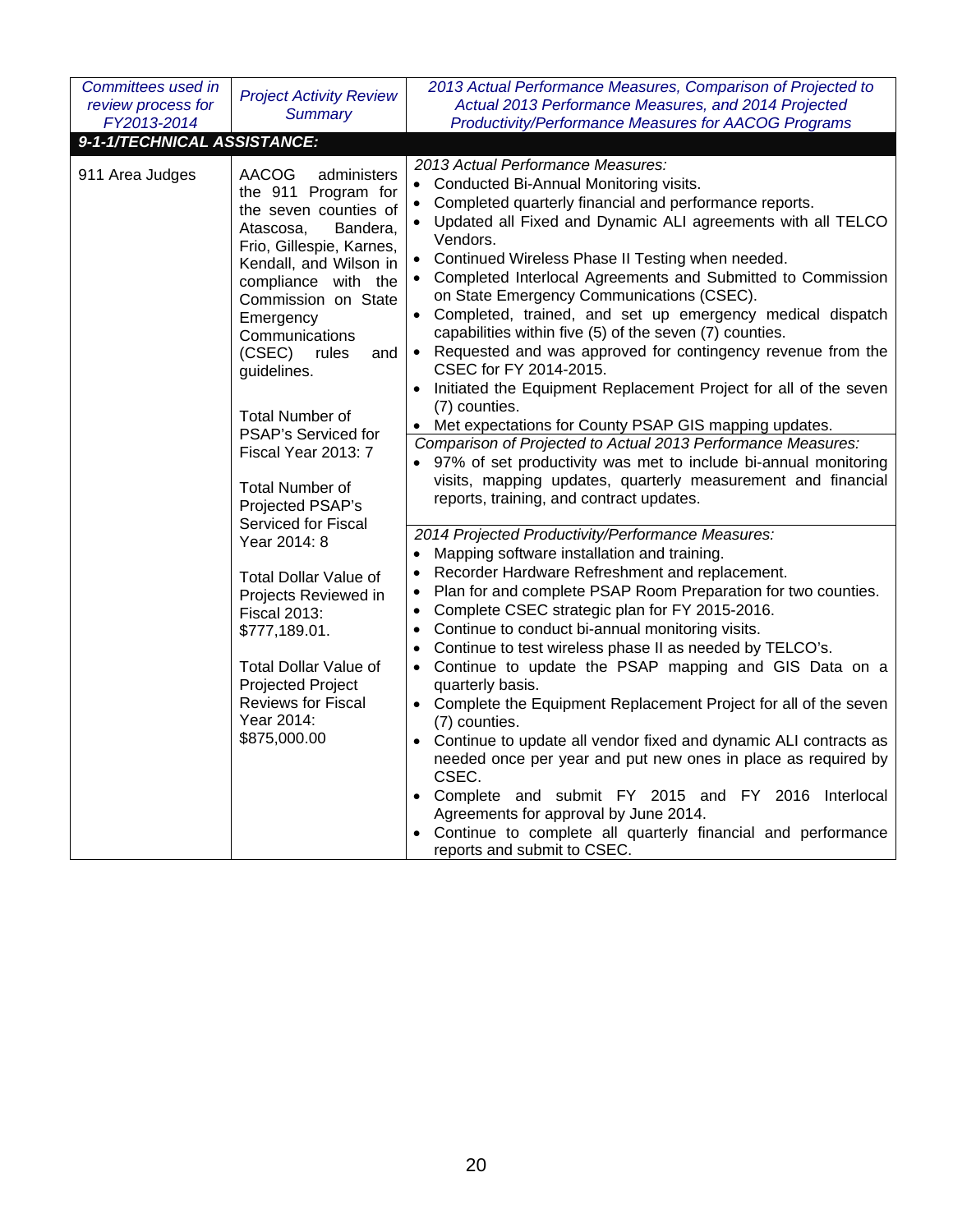| Committees used in review<br>process for FY 2013-2014                   | <b>Project Activity Review</b><br><b>Summary</b> | 2013 Actual Performance Measures, Comparison of<br>Projected to Actual 2013 Performance Measures, and<br>2014 Projected Productivity/Performance Measures for<br><b>AACOG Programs</b>                                                                                                                                                                                                                                                                                                                                                                                                                                                                                                                                                                                                                                                                                                                                                                                                                                                                                                                                                                                                                                                                                                                                                                                                                                                                                                                                                                                                                                                                                                                                                                                      |
|-------------------------------------------------------------------------|--------------------------------------------------|-----------------------------------------------------------------------------------------------------------------------------------------------------------------------------------------------------------------------------------------------------------------------------------------------------------------------------------------------------------------------------------------------------------------------------------------------------------------------------------------------------------------------------------------------------------------------------------------------------------------------------------------------------------------------------------------------------------------------------------------------------------------------------------------------------------------------------------------------------------------------------------------------------------------------------------------------------------------------------------------------------------------------------------------------------------------------------------------------------------------------------------------------------------------------------------------------------------------------------------------------------------------------------------------------------------------------------------------------------------------------------------------------------------------------------------------------------------------------------------------------------------------------------------------------------------------------------------------------------------------------------------------------------------------------------------------------------------------------------------------------------------------------------|
| <b>NATURAL RESOURCES:</b>                                               |                                                  |                                                                                                                                                                                                                                                                                                                                                                                                                                                                                                                                                                                                                                                                                                                                                                                                                                                                                                                                                                                                                                                                                                                                                                                                                                                                                                                                                                                                                                                                                                                                                                                                                                                                                                                                                                             |
| Air Improvement Resources<br>Executive/Advisory/Technical<br>Committees | No TRACS Activity.                               | 2013 Actual Performance Measures:<br>Projected the 2006 photochemical model to 2012 and<br>$\bullet$<br>2018.<br>Completed and submitted to TCEQ in December<br>2013 the emission inventory for the Eagle Ford Shale<br>development.<br>Projected the Eagle Ford emission inventory to 2018<br>for three possible levels of development and<br>submitted results and documentation to TCEQ in<br>December 2013.<br>Updated the non-road emission inventory, as directed<br>by TCEQ, by conducting a survey of commercial lawn<br>and garden equipment usage and calculating<br>emissions based on survey results.<br>Engaged local governments and business<br>ın<br>proactive air quality work to offset impacts of<br>emissions in Eagle Ford shale play.<br>Comparison of Projected to Actual 2013 Performance<br>Measures:<br>Project the 2006 photochemical model to future base<br>years. Projected activity was completed.<br>Complete final emission inventory for the Eagle Ford<br>Shale<br>Projected<br>development.<br>activity<br>was<br>completed.<br>• Project Eagle Ford emission inventory. Projected<br>activity was completed.<br>Update the non-road emission inventory. Projected<br>activity was completed.<br>Engage local governments and business in proactive<br>air quality work. Projected activity was completed.<br>2014 Projected Productivity/Performance Measures:<br>Collect and organize meteorological, atmospheric,<br>and chemical data so that the conceptual model for<br>the San Antonio region can be updated in 2015.<br>Maintain a network of six continuous air monitoring<br>stations in the AACOG region that measure and<br>report tropospheric ozone concentrations.<br>Update the regional emissions inventory to account |
|                                                                         |                                                  | for the latest Eagle Ford Shale production data.                                                                                                                                                                                                                                                                                                                                                                                                                                                                                                                                                                                                                                                                                                                                                                                                                                                                                                                                                                                                                                                                                                                                                                                                                                                                                                                                                                                                                                                                                                                                                                                                                                                                                                                            |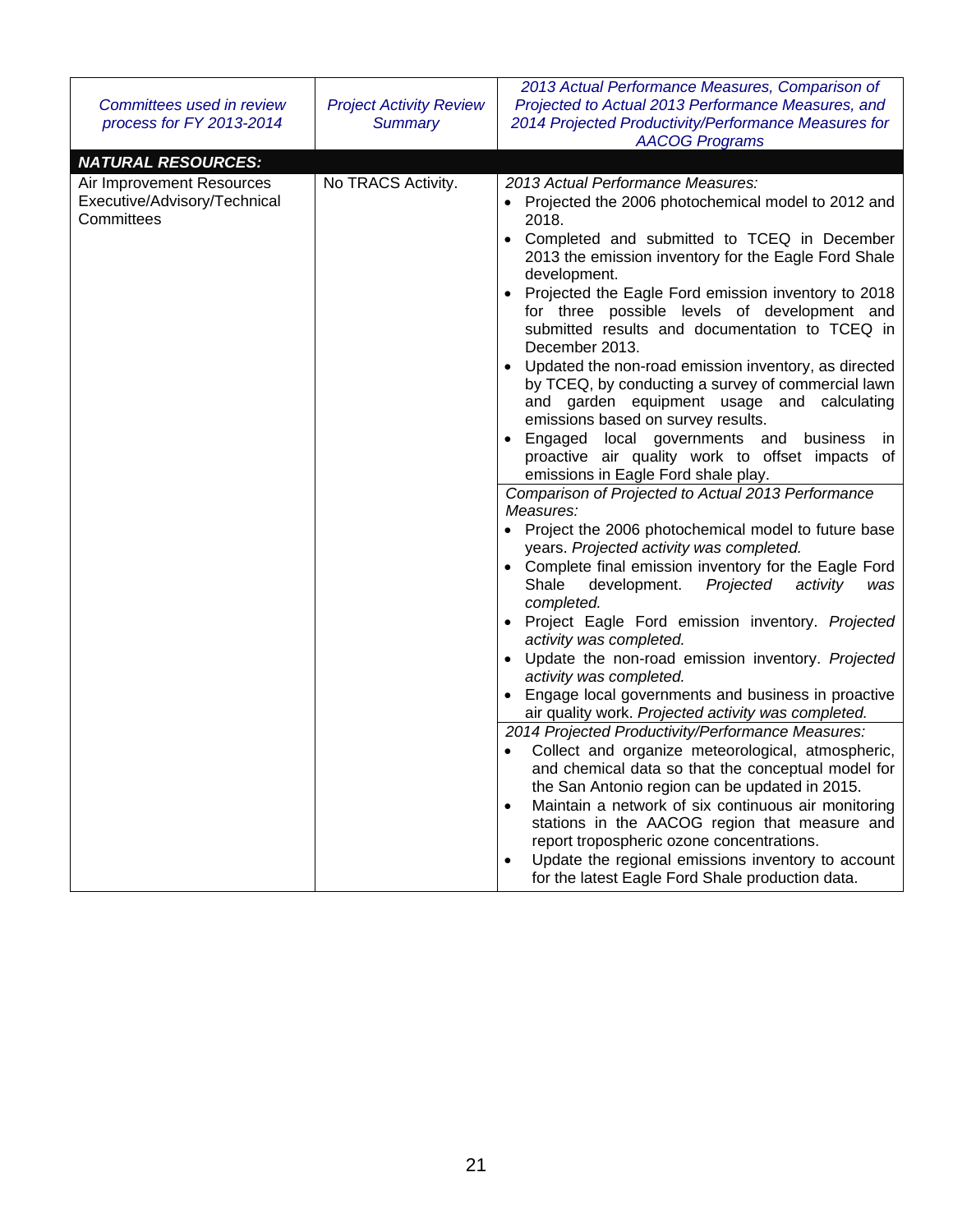| Committees used in<br>review process for<br>FY2013-2014 | <b>Project Activity Review</b><br><b>Summary</b> | 2013 Actual Performance Measures, Comparison of<br>Projected to Actual 2013 Performance Measures, and 2014<br>Projected Productivity/Performance Measures for AACOG<br>Programs                                                                                                                                                                                                                                                                                                                                                                                                                                                                                                                                                                                                                                                                                                                                                        |
|---------------------------------------------------------|--------------------------------------------------|----------------------------------------------------------------------------------------------------------------------------------------------------------------------------------------------------------------------------------------------------------------------------------------------------------------------------------------------------------------------------------------------------------------------------------------------------------------------------------------------------------------------------------------------------------------------------------------------------------------------------------------------------------------------------------------------------------------------------------------------------------------------------------------------------------------------------------------------------------------------------------------------------------------------------------------|
| <b>REGIONAL DATA CENTER:</b>                            |                                                  |                                                                                                                                                                                                                                                                                                                                                                                                                                                                                                                                                                                                                                                                                                                                                                                                                                                                                                                                        |
| Not Applicable                                          | Not Applicable                                   | 2013 Actual Performance Measures:<br>Modeled small area population and employment for Bexar,<br>Comal, Guadalupe, Kendall, and Wilson Counties.<br>Started development on alternate growth scenarios.<br>Prepared one web mapping application for City of Cibolo,<br>of two.<br>Prepared draft mapping application for Hondo for their<br>review.<br>• Discussed mapping application for La Vernia.                                                                                                                                                                                                                                                                                                                                                                                                                                                                                                                                    |
|                                                         |                                                  | Comparison of Projected to Actual 2013 Performance<br>Measures:<br>Completed base scenario forecast of<br>Projected:<br>$\bullet$<br>population and employment for the counties listed above.<br>Actual: completed.<br>Projected:<br>Complete mapping application.<br>Actual:<br>completed first application, second application delayed<br>Criminal justice mapping. Actual: delayed<br>Assistance to MPO for Metropolitan Transportation Plan:<br>Actual: in progress.<br>2014 Projected Productivity:<br>Complete alternate scenarios for small area population<br>and employment.<br>Complete second application for Cibolo.<br>Complete mapping application for La Vernia if<br>contracted.<br>Provide assistance to<br>member<br>governments<br>as<br>requested.<br>Develop web mapping application of development<br>activity in the MPO.<br>Begin work on small are population estimation process<br>for local review for MPO. |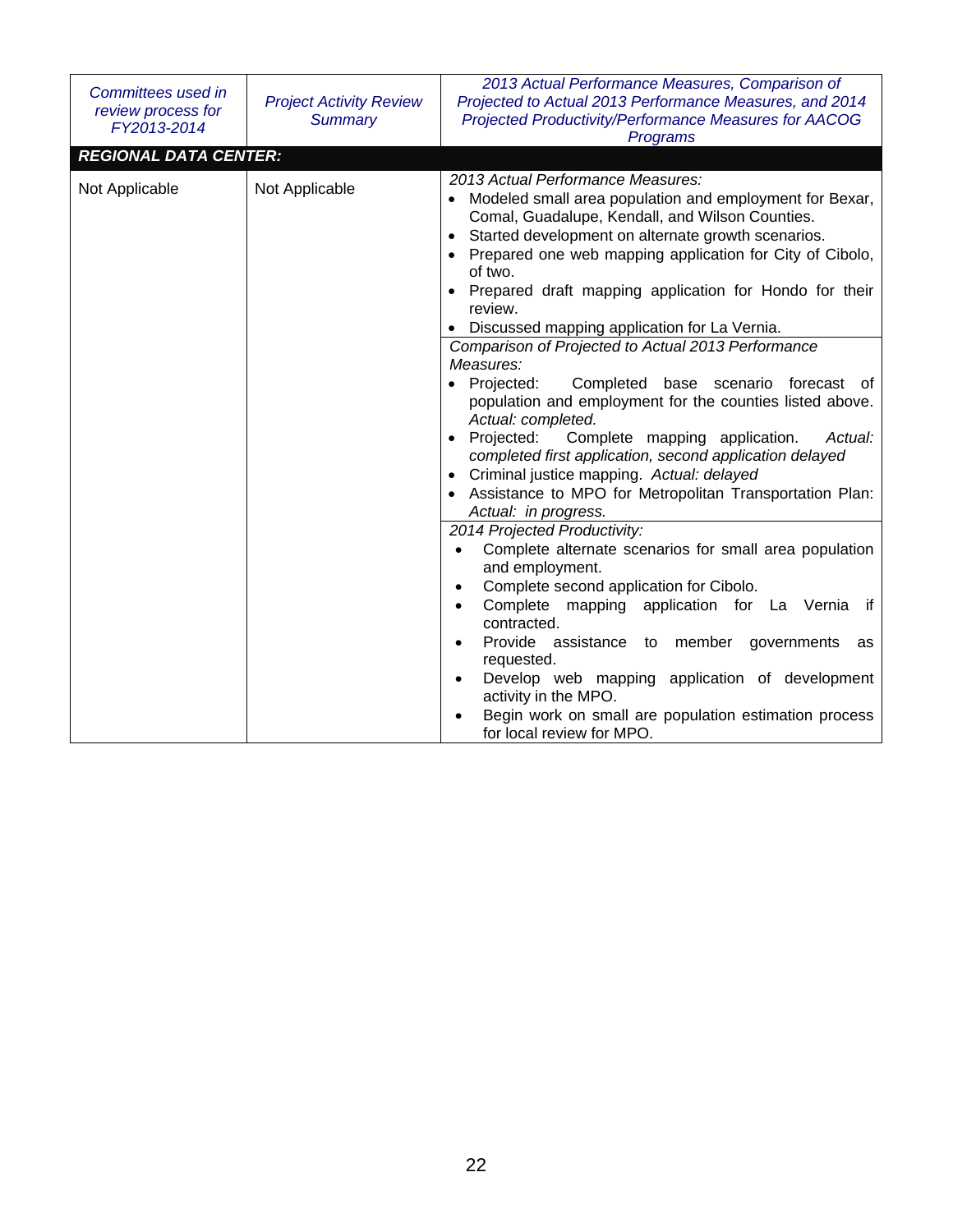| Committees used in<br>review process for FY<br>2013-2014  | <b>Project Activity Review</b><br><b>Summary</b>                                                                                                                                                                                                                                                                                                                                                                                                                                                                                                                                                                                                 | 2013 Actual Performance Measures, Comparison of<br>Projected to Actual 2013 Performance Measures, and 2014<br>Projected Productivity/Performance Measures for AACOG<br>Programs                                                                                                                                                                                                                                                                                                                                                                                                                                                                                                                                                                                                                                                                                                                                                                                                                                                                                                                                                                                                                                                                                                                                                                                                                                                                                                                                                                                                                                                             |
|-----------------------------------------------------------|--------------------------------------------------------------------------------------------------------------------------------------------------------------------------------------------------------------------------------------------------------------------------------------------------------------------------------------------------------------------------------------------------------------------------------------------------------------------------------------------------------------------------------------------------------------------------------------------------------------------------------------------------|---------------------------------------------------------------------------------------------------------------------------------------------------------------------------------------------------------------------------------------------------------------------------------------------------------------------------------------------------------------------------------------------------------------------------------------------------------------------------------------------------------------------------------------------------------------------------------------------------------------------------------------------------------------------------------------------------------------------------------------------------------------------------------------------------------------------------------------------------------------------------------------------------------------------------------------------------------------------------------------------------------------------------------------------------------------------------------------------------------------------------------------------------------------------------------------------------------------------------------------------------------------------------------------------------------------------------------------------------------------------------------------------------------------------------------------------------------------------------------------------------------------------------------------------------------------------------------------------------------------------------------------------|
|                                                           |                                                                                                                                                                                                                                                                                                                                                                                                                                                                                                                                                                                                                                                  |                                                                                                                                                                                                                                                                                                                                                                                                                                                                                                                                                                                                                                                                                                                                                                                                                                                                                                                                                                                                                                                                                                                                                                                                                                                                                                                                                                                                                                                                                                                                                                                                                                             |
| <b>RESOURCE RECOVERY:</b><br>Resource Review<br>Committee | <b>Total Number of Projects</b><br>Reviewed for Fiscal Year<br>2013: 15<br><b>Total Number of Projected</b><br>Projects Reviews for Fiscal<br>Year 2014: Unknown at this<br>time, projects are not due in<br>until Dec. 20 <sup>th</sup> .<br><b>Total Dollar Value of</b><br>Projects Reviewed in Fiscal<br>2013:<br>\$391,855.00<br><b>Total Dollar Value of</b><br><b>Projected Project Reviews</b><br>for Fiscal Year 2014:<br>\$400,000.00<br><b>Review Timeline (Average</b><br>Number of Days): 45 days<br>Number of State and<br>Regional Plans/<br><b>Environmental Impact</b><br><b>Statements Reviewed for</b><br>Fiscal Year 2013: 0 | 2013 Actual Performance Measures:<br>• Reviewed 15 grant applications for the FY 2012 and<br>2013 biennium.<br>Participated in Earthwise Living Day on February 23,<br>2013.<br>Attended CNG workshop.<br>$\bullet$<br>Participated at Harlandale ISD Recycles Day Event<br>March 23, 2013.<br>• Speaker at Recycle SA at the City of San Antonio on<br>March 27, 2013.<br>Participated in Fresh Air Friday on April 1, 2013.<br>Participated at USAA Employee Earth Day on April 18,<br>2013.<br>• Participated at Earth Day at Woodlawn Lake on April 20,<br>2013.<br>• Held South Texas Resource Recovery Roundtable on<br>May 10, 2013.<br>• Belated Earth Day Celebration for AACOG staff; 2 trucks<br>full of electronic waste collected on May 23, 2013.<br>• Continued working with the Community Action Group<br>Committee for Leon Valley's EPA Superfund Project.<br>• Held Abandoned Tires Workshop in Floresville on<br>August 2, 2013.<br>• Held two-day Illegal Dumping Enforcement Training<br>Seminar, October 17-18, 2013.<br>Comparison of Projected to Actual 2013 Performance<br>Measures:<br>• More accomplishments than projected.<br>2014 Projected Productivity/Performance Measures:<br>• Help all 2014-2015 Biennium grantees complete their<br>grant activity.<br>• Participate in Earthwise Living Day, Earth Day, and<br>other such events.<br>Continue working with Leon Valley's EPA Superfund.<br>$\bullet$<br>Hold a South Texas Resource Recovery Roundtable.<br>Continue working with Alamo Resource Conservation &<br>Development (AACOG Resource Recovery Manager<br>serves on the Alamo RC&D Board). |
|                                                           |                                                                                                                                                                                                                                                                                                                                                                                                                                                                                                                                                                                                                                                  |                                                                                                                                                                                                                                                                                                                                                                                                                                                                                                                                                                                                                                                                                                                                                                                                                                                                                                                                                                                                                                                                                                                                                                                                                                                                                                                                                                                                                                                                                                                                                                                                                                             |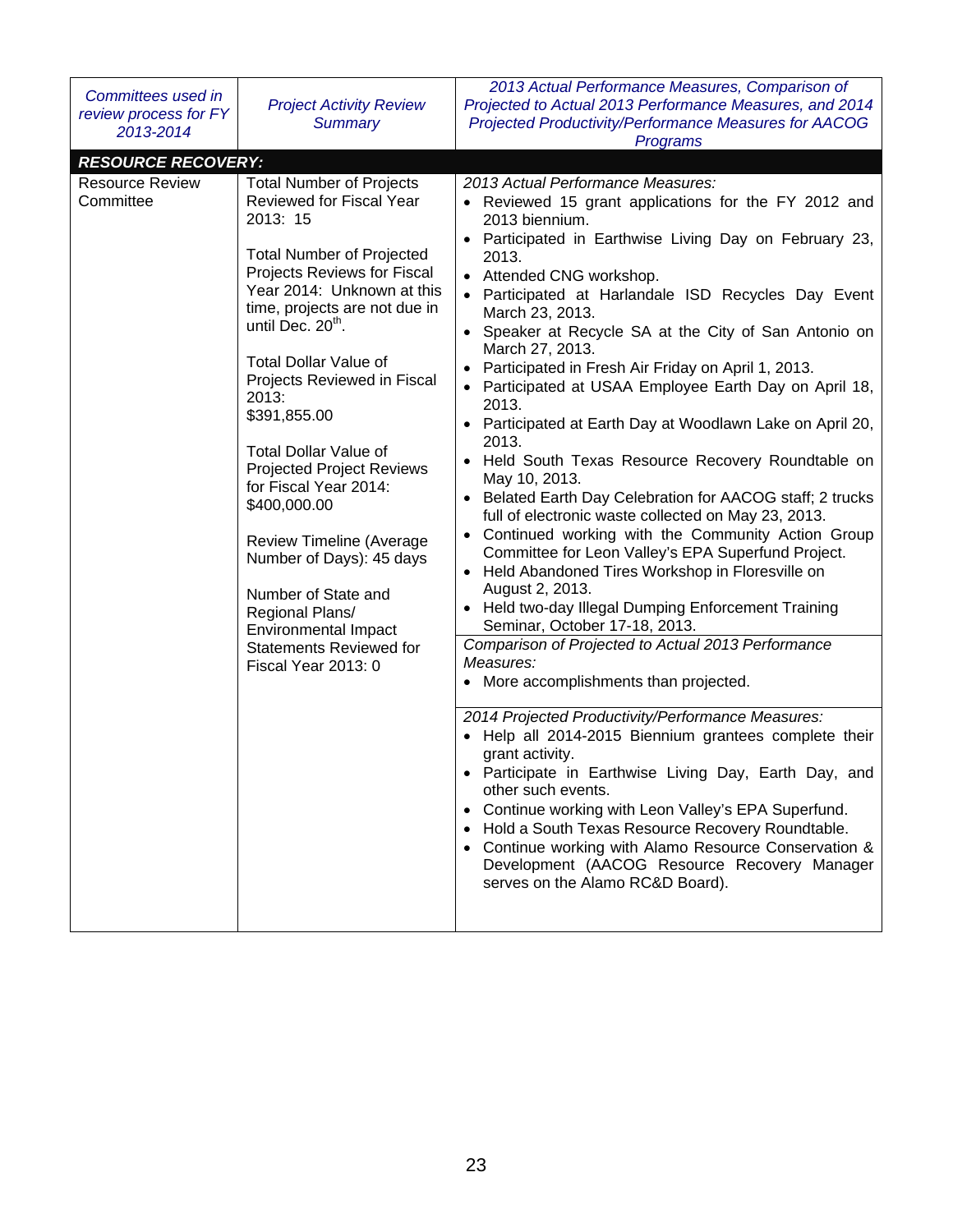| <b>Committees used</b><br>in review process<br>for FY2013-2014 | <b>Project Activity</b><br><b>Review</b><br><b>Summary</b> | 2013 Actual Performance Measures, Comparison of Projected to Actual 2013<br>Performance Measures, and 2014 Projected Productivity/Performance<br><b>Measures for AACOG Programs</b>                                                                                                                                                                                                                                                                                                                                                                                                                                                                                                                                                                                                                                                                                                                                                                                                                                                                                                                                                                                                                                                                                                                                                                                                                                                                                                                                                                                                                                                                                                                                                                                                                                                                                                                                                                                                                                                                                                                |
|----------------------------------------------------------------|------------------------------------------------------------|----------------------------------------------------------------------------------------------------------------------------------------------------------------------------------------------------------------------------------------------------------------------------------------------------------------------------------------------------------------------------------------------------------------------------------------------------------------------------------------------------------------------------------------------------------------------------------------------------------------------------------------------------------------------------------------------------------------------------------------------------------------------------------------------------------------------------------------------------------------------------------------------------------------------------------------------------------------------------------------------------------------------------------------------------------------------------------------------------------------------------------------------------------------------------------------------------------------------------------------------------------------------------------------------------------------------------------------------------------------------------------------------------------------------------------------------------------------------------------------------------------------------------------------------------------------------------------------------------------------------------------------------------------------------------------------------------------------------------------------------------------------------------------------------------------------------------------------------------------------------------------------------------------------------------------------------------------------------------------------------------------------------------------------------------------------------------------------------------|
|                                                                |                                                            | <b>WEATHERIZATION ASSISTANCE PROGRAM (WAP):</b>                                                                                                                                                                                                                                                                                                                                                                                                                                                                                                                                                                                                                                                                                                                                                                                                                                                                                                                                                                                                                                                                                                                                                                                                                                                                                                                                                                                                                                                                                                                                                                                                                                                                                                                                                                                                                                                                                                                                                                                                                                                    |
| Not Applicable.                                                | Not Applicable.                                            | 2013 Actual Performance Measures:<br>In 2013, the WAP Program received a Low Income Home Energy<br>Assistance Program (LIHEAP) allocation in the amount of \$1.8 million<br>Expenditures of these funds were delayed due to TAC Rule<br>dollars.<br>revisions effective in June (the plan year began in April 2013). The<br>Department of Energy (DOE) WAP state plan also experienced a delay in<br>approval. As a result, no DOE WAP funds have been awarded as of<br>December 18, 2013. AACOG did receive an award of previously<br>unexpended ARRA funds in March of 2013 in the amount of \$603,000. All<br>these funds were expended by September 2013. LIHEAP funds expended<br>to date total \$591,477. The LIHEAP plan year extends until March 2014. An<br>additional \$1.3 million remains unexpended to date.<br>Comparison of Projected to Actual 2013 Performance Measures:<br>• LIHEAP funding levels for 2013 were less than projected. Production start-<br>up for the physical year was delayed by a full 3 months. Also the addition of<br>unanticipated ARRA funds and lack of DOE regular WAP funding created an<br>ebb and flow pattern in production for the year. As a result, LIHEAP<br>spending has been necessarily curtailed. DOE regular funds are expected to<br>be released the last week in December 2013 in an amount of approximately<br>\$360k. TDHCA's directive is to expend these funds first over LIHEAP. The<br>combination of events may cause LIHEAP funds not to be fully expended in<br>this plan year.<br>2014 Projected Productivity/Performance Measures:<br>Both DOE and LIHEAP WAP funding will be shifting from an April-March<br>plan year to a traditional January-December calendar year in 2014. As a<br>result, the annual allocation will need to be expended in a compressed time<br>frame. In order to expend all funds, increased staff may be needed to attain<br>production goals. Actual funding amounts for 2014 have not been released<br>at the time of this report. Similar funding levels to 2013 can reasonably be<br>assumed. |
|                                                                |                                                            |                                                                                                                                                                                                                                                                                                                                                                                                                                                                                                                                                                                                                                                                                                                                                                                                                                                                                                                                                                                                                                                                                                                                                                                                                                                                                                                                                                                                                                                                                                                                                                                                                                                                                                                                                                                                                                                                                                                                                                                                                                                                                                    |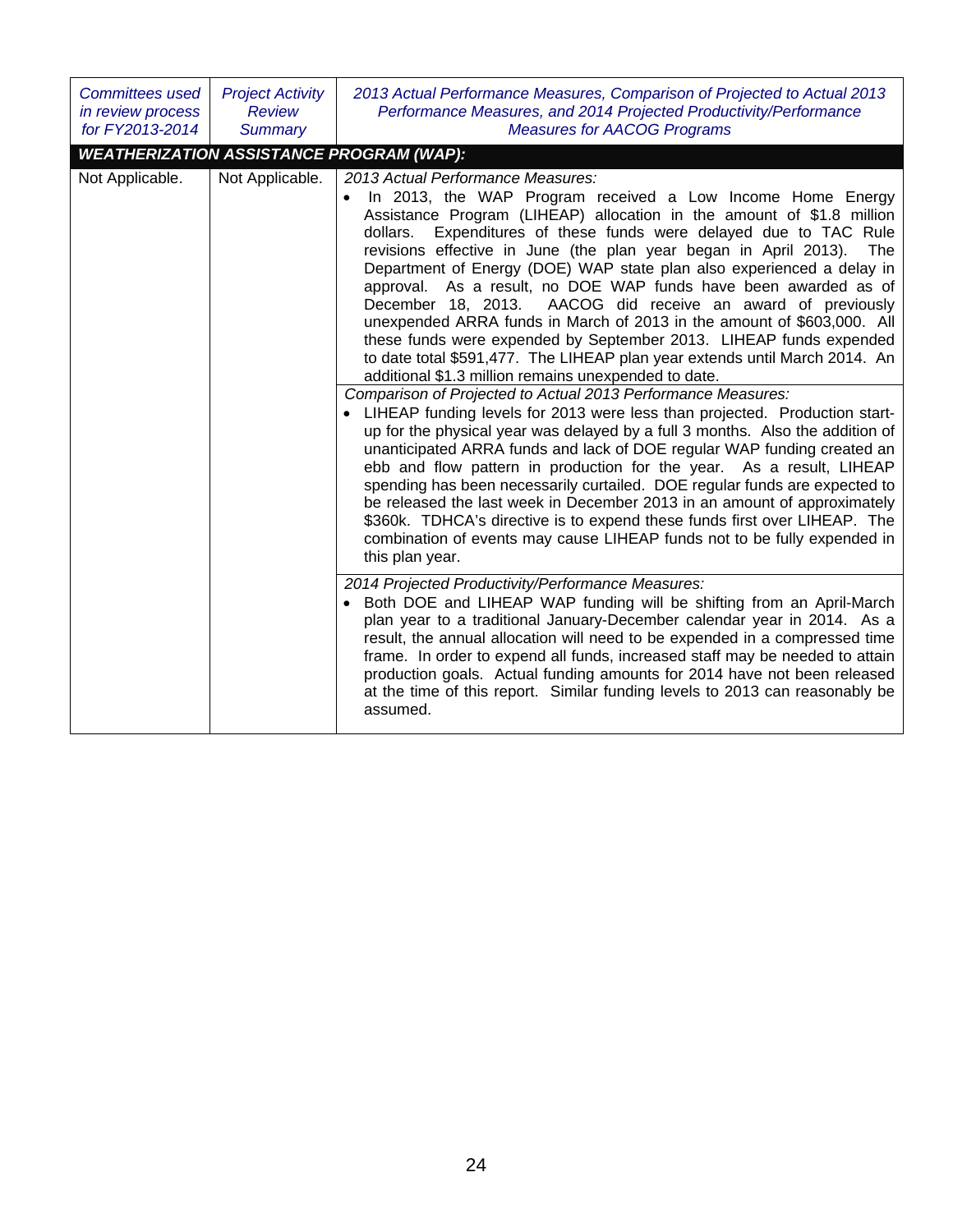| Committees used<br>in review process<br>for FY2013-2014              | <b>Project Activity Review</b><br><b>Summary</b> | 2013 Actual Performance Measures, Comparison of Projected to<br>Actual 2013 Performance Measures, and 2014 Projected<br><b>Productivity/Performance Measures for AACOG Programs</b>                                                                                                                                                                                                                                                                                                                                                                                                                                                                                                                                                                          |
|----------------------------------------------------------------------|--------------------------------------------------|--------------------------------------------------------------------------------------------------------------------------------------------------------------------------------------------------------------------------------------------------------------------------------------------------------------------------------------------------------------------------------------------------------------------------------------------------------------------------------------------------------------------------------------------------------------------------------------------------------------------------------------------------------------------------------------------------------------------------------------------------------------|
| <b>WORKFORCE:</b>                                                    |                                                  |                                                                                                                                                                                                                                                                                                                                                                                                                                                                                                                                                                                                                                                                                                                                                              |
| Alamo Area<br>Development<br>Corporation<br>(AADC) Career<br>Centers | Not Applicable                                   | 2013 Actual Performance Measures:<br>Provided employment services to 53,679 rural walk-in visitors at<br>the eleven rural career centers.<br>Provided intensive services, including case management, job<br>$\bullet$<br>development and skills training to over 3809 rural residents in their<br>efforts to seek employment, improve employment opportunities<br>and/or re-enter the workforce after receiving public assistance or<br>being employed/underemployed.<br>Provided Employer Workforce Assistance to 2,375 employers in<br>$\bullet$<br>AADC's eleven-county service area.<br>For those job-seekers provided assistance by staff, 83.28%<br>entered employment.<br>Provided business services and employment assistance to 5,234<br>employers. |
|                                                                      |                                                  | Comparison of Projected to Actual 2013 Performance Measures:<br>AADC expected to serve approximately 70,000 walk-in visitors and<br>actually recorded 53,679 visitors in 2013.<br>AADC planned to provide Employer Workforce Assistance to<br>2,050 employers and actually served 2,375 in 2013.<br>AADC planned for 74% of job-seekers provided assistance by staff<br>$\bullet$<br>to enter employment, and 83.28% entered employment in 2013.<br>2014 Projected Productivity/Performance Measures:<br>AADC will not provide workforce services after March 31, 2014.<br>$\bullet$                                                                                                                                                                         |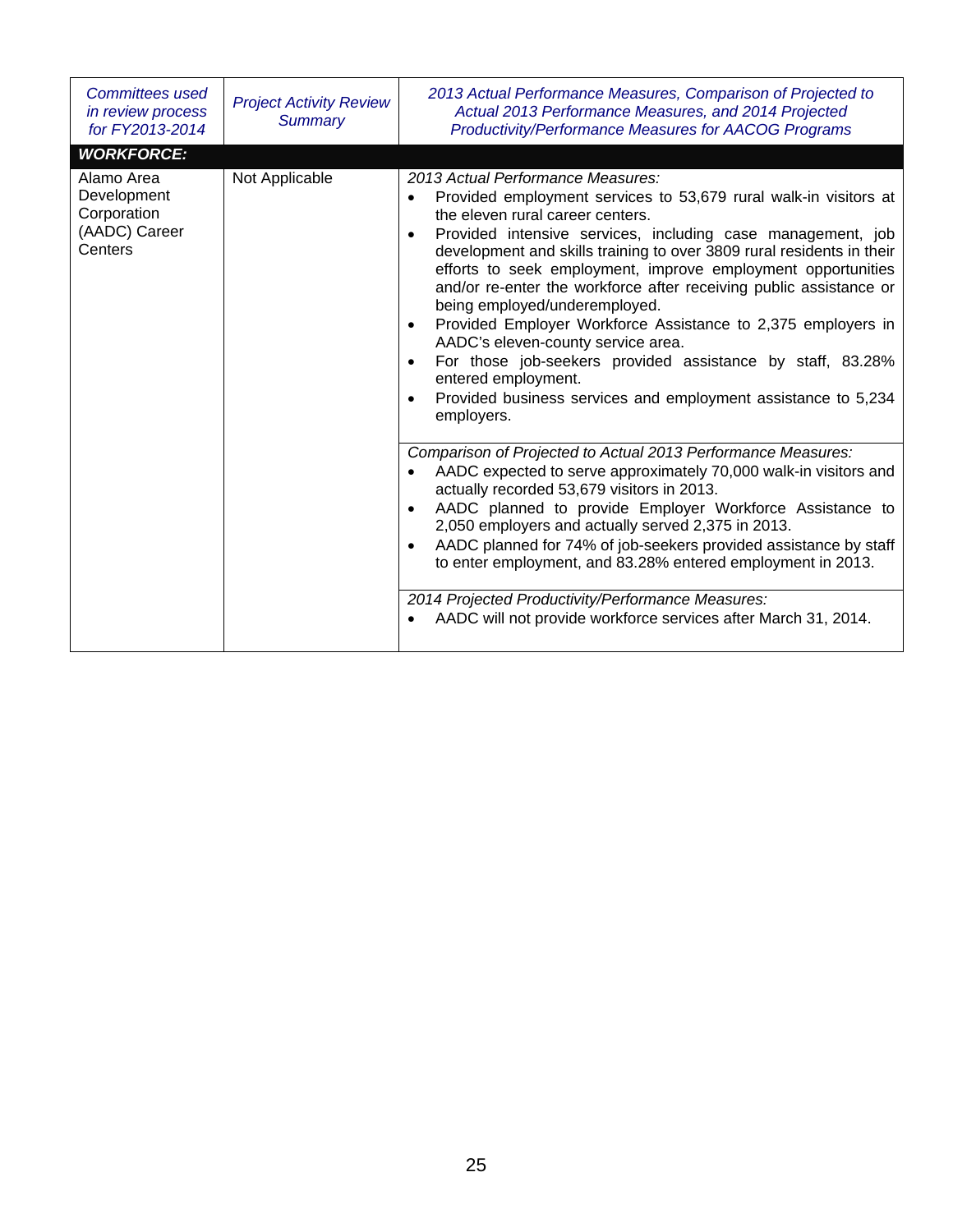## **Assistance to Local Governments (2013 Actual and 2014 Projected)**

Please list all training activities and their corresponding contact hours and students for **FY2013** and projected training activities for **FY 2014**:

| <b>NAME OF COURSE</b><br><b>CRIMINAL JUSTICE:</b>                                                                                                                    |                | <b>NUMBER OF CONTACT HOURS</b><br>2013 | 2014           | 2013        | <b>NUMBER OF STUDENTS</b> |           |
|----------------------------------------------------------------------------------------------------------------------------------------------------------------------|----------------|----------------------------------------|----------------|-------------|---------------------------|-----------|
|                                                                                                                                                                      |                |                                        |                |             |                           | 2014      |
|                                                                                                                                                                      | Projected      | Actual                                 | Projected      | Projected   | Actual                    | Projected |
|                                                                                                                                                                      |                |                                        |                |             |                           |           |
|                                                                                                                                                                      |                |                                        |                |             |                           |           |
| Grant Application Workshops: ARRA JAG, Criminal<br>Justice Program Solicitation, General Juvenile Justice                                                            |                |                                        |                |             |                           |           |
| Delinguency Prevention Program Solicitations, General                                                                                                                |                |                                        |                |             |                           |           |
| Victim Assistance-Direct Services Program Solicitation,                                                                                                              |                |                                        |                |             |                           |           |
| and Violent Crimes Against Women Criminal Justice                                                                                                                    |                |                                        |                |             |                           |           |
| and Training Projects Solicitation Training; and Post-                                                                                                               |                |                                        |                |             |                           |           |
| Award Grant Workshop.                                                                                                                                                | 240            | 210                                    | 240            | 120         | 135                       | 150       |
| General Grant Workshop                                                                                                                                               | 140            | 103                                    | 115            | 70          | 36                        | 25        |
| Alamo Area Law Enforcement Academy                                                                                                                                   | 138,477        | 153,149                                | 140,000        | 6,976       | 7937                      | 7000      |
| <b>Basic Peace Officer Course</b>                                                                                                                                    | 45,000         | 69.722                                 | 65,000         | 50          | 120                       | 100       |
| <b>Basic Jailer Course</b>                                                                                                                                           | 3.840          | 2.066                                  | 2.000          | 40          | 21                        | 30        |
| <b>Basic Telecommunication Officer Course</b>                                                                                                                        | 1,440          | 880                                    | 1,000          | 36          | 22                        | 40        |
| <b>Basic Instructor's Course</b>                                                                                                                                     | 1,600          | 1,240                                  | 1,200          | 40          | 31                        | 35        |
| Intermediate Peace Officer Course                                                                                                                                    | 3.380          |                                        |                | 130         | 247                       | 200       |
| In-Service, Advanced and Specialized Courses                                                                                                                         | 65,166         | 73,585                                 | 60,000         | 6,500       | 7496                      | 6500      |
|                                                                                                                                                                      |                |                                        |                |             |                           |           |
| *Texas Commission on Law Enforcement Standards and Education (TCLEOSE) has a 2 year training cycle. Traditionally, student attendance usually drops in the first yea |                |                                        |                |             |                           |           |
| of the cycle. Jan 2013 - Dec 2013 accounts for 12 of the total 24 months of the TCLEOSE training cycle.                                                              |                |                                        |                |             |                           |           |
|                                                                                                                                                                      |                |                                        |                |             |                           |           |
| <b>GOVERNMENT SERVICES:</b>                                                                                                                                          |                |                                        |                |             |                           |           |
| Newly Elected Officials Workshop                                                                                                                                     | 195            | 112                                    | 200            | 30          | 14                        | 25        |
| Planning and Zoning Workshop                                                                                                                                         | 260            | 208                                    | 200            | 40          | 26                        | 25        |
| Basics of Economic Development Workshop                                                                                                                              | 120            | 104                                    | 100            | 30          | 26                        | 25        |
|                                                                                                                                                                      |                |                                        |                |             |                           |           |
| <b>HOMELAND SECURITY:</b>                                                                                                                                            |                |                                        |                |             |                           |           |
| <b>WEB Emergency Operations Center Training</b>                                                                                                                      | 1000           | 1,000                                  | 1,200          | 100         | 100                       | 120       |
|                                                                                                                                                                      |                |                                        |                |             |                           |           |
| <b>RESOURCE RECOVERY:</b>                                                                                                                                            |                |                                        |                |             |                           |           |
| Leon Valley EarthWise Living                                                                                                                                         | 4              | $\Omega$                               | $\Delta$       | 400         |                           | 400       |
| City of San Antonio Fiesta Earth Day                                                                                                                                 | 4              | 4                                      | $\overline{4}$ | 1000        | 300                       | 300       |
| City of San Antonio Texas Recycles Day                                                                                                                               | 4              | 0                                      | $\Omega$       | 300         | $\Omega$                  |           |
| Resource Recovery Roundtable                                                                                                                                         | 6              | $\Omega$                               | $\Omega$       | 80          |                           |           |
| Think Green - Boerne                                                                                                                                                 | $\overline{4}$ | $\Omega$                               | $\Omega$       | 80          | $\Omega$                  |           |
| Olmos Basin Live Green Fest                                                                                                                                          | 3              | 0                                      | $\Omega$       | 100         |                           |           |
| Local Control of Oil & Gas Wasate                                                                                                                                    | 6              | $\Omega$                               | $\Omega$       | $\mathbf 0$ |                           |           |
| <b>Advanced Substandard Structures Class</b>                                                                                                                         | $\overline{0}$ | $\Omega$                               | $\Omega$       | $\mathbf 0$ |                           |           |
| Texas Recycles Day - AACOG                                                                                                                                           | $\mathbf 0$    | 4                                      | $\Omega$       | $\mathbf 0$ | 500                       |           |
| Texas Recycles Day - UTSA                                                                                                                                            | $\Omega$       | 6                                      | $\Omega$       | $\mathbf 0$ | 500                       |           |
| Harlandale Recycles Day                                                                                                                                              | $\mathbf 0$    | 6                                      | $\mathbf 0$    | $\mathbf 0$ | 300                       |           |
| Fresh Air Friday                                                                                                                                                     | 0              | $\overline{2}$                         | $\overline{2}$ | 100         | 200                       | 200       |

**Totals: 260,889 302,401 271,265 16,222 18,011 15,175**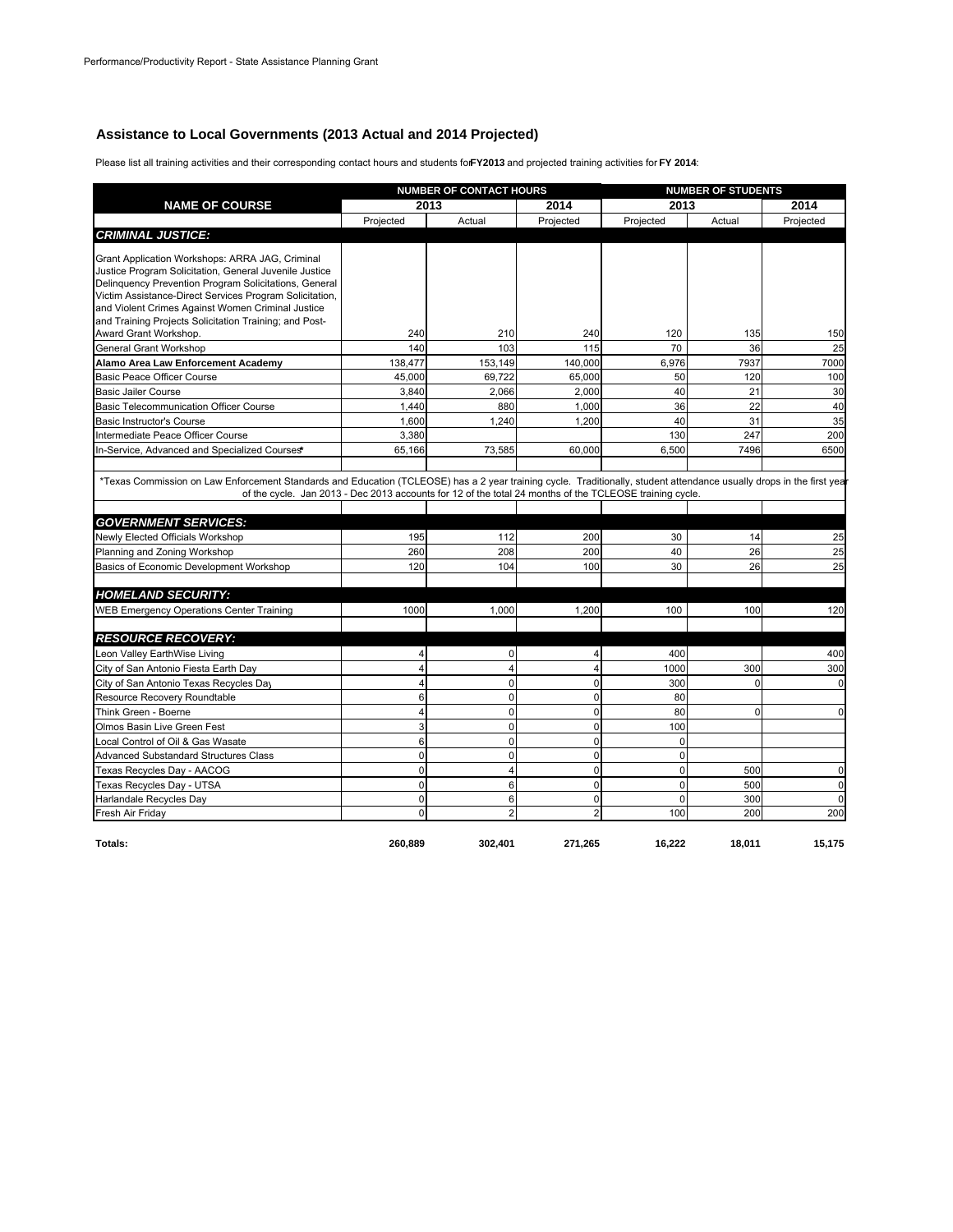#### **General Technical Assistance (2013 Actual and 2014 Projected)**

Please tell us about the general technical assistance you provided (name of recipient government, approximate number of contact hours, and type of assistance provided):

|                                             | <b>APPROXIMATE NUMBER OF CONTACT HOURS</b> |                   |                                                                                                 | <b>ASSISTANCE PROVIDED</b>                                                                     |
|---------------------------------------------|--------------------------------------------|-------------------|-------------------------------------------------------------------------------------------------|------------------------------------------------------------------------------------------------|
|                                             |                                            |                   |                                                                                                 |                                                                                                |
| NAME OF RECIPIENT GOVERNMENT                | Actual<br>2013                             | Projected<br>2014 | Actual 2013 Performance                                                                         | Projected 2014 Performance                                                                     |
|                                             |                                            |                   |                                                                                                 |                                                                                                |
| 9-1-1 / TECHNICAL ASSISTANCE:               |                                            |                   |                                                                                                 |                                                                                                |
| Atascosa County                             | n/a                                        | n/a               | Verizon Contract                                                                                | Verizon Contract                                                                               |
| <b>Bandera County</b>                       |                                            |                   |                                                                                                 |                                                                                                |
| Frio County                                 |                                            |                   |                                                                                                 |                                                                                                |
| Gillespie County                            |                                            |                   |                                                                                                 |                                                                                                |
| Karnes County                               |                                            |                   |                                                                                                 |                                                                                                |
| Kendall County<br>Wilson County             |                                            |                   |                                                                                                 |                                                                                                |
|                                             |                                            |                   |                                                                                                 |                                                                                                |
|                                             |                                            |                   |                                                                                                 |                                                                                                |
| <b>CRIMINAL JUSTICE:</b>                    |                                            |                   |                                                                                                 |                                                                                                |
| <b>Atascosa County</b>                      | 2,064                                      |                   | 2,000 Notification of potential applicants regarding                                            | Application assistance, technical review,                                                      |
| City of Charlotte                           |                                            |                   | grant application submission deadlines;<br>Assisting with grant applications, vendor hold       | funding information, strategic planning,<br>preliminary review of application submitted to     |
| City of Christine                           |                                            |                   | notification and financial and programmatic                                                     | The Office of the Governor, Criminal Justice                                                   |
| City of Jourdanton                          |                                            |                   | reporting and to provide technical assistance                                                   | Division, and grant implementation services                                                    |
| City of Lytle<br>City of Pleasanton         |                                            |                   | to grantees and applicants upon request;<br>community planning; conduct grant                   | will be provided to these jurisdictions in the<br>areas of Criminal Justice grants through the |
| City of Poteet                              |                                            |                   | workshops and post-award grant                                                                  | Governor's Office.                                                                             |
| <b>Bandera County</b>                       |                                            |                   | management workshops; Preliminary review                                                        |                                                                                                |
| City of Bandera                             |                                            |                   | of applications submitted to The Office of the                                                  |                                                                                                |
| <b>Bexar County</b>                         |                                            |                   | Governor, Criminal Justice Division: and on-<br>site visits to each first year grant project as |                                                                                                |
| City of Alamo Heights                       |                                            |                   | requested by grantee. During grant                                                              |                                                                                                |
| City of Balcones Heights                    |                                            |                   | application submission times, we reported in                                                    |                                                                                                |
| City of Castle Hills                        |                                            |                   | excess of 2,064 contacts with grant<br>applicants in a yearly period. It is very difficult      |                                                                                                |
| City of China Grove                         |                                            |                   | to keep track of each contact for technical                                                     |                                                                                                |
| City of Converse<br>City of Elmendorf       |                                            |                   | assistance because of the dynamic nature of                                                     |                                                                                                |
| City of Fair Oaks Ranch                     |                                            |                   | the interaction and the number of calls and e-                                                  |                                                                                                |
| City of Grey Forest                         |                                            |                   | mails we receive during this period.                                                            |                                                                                                |
| City of Helotes                             |                                            |                   |                                                                                                 |                                                                                                |
| City of Hill Country Village                |                                            |                   |                                                                                                 |                                                                                                |
| City of Hollywood Park                      |                                            |                   |                                                                                                 |                                                                                                |
| City of Kirby                               |                                            |                   |                                                                                                 |                                                                                                |
| City of Leon Valley                         |                                            |                   |                                                                                                 |                                                                                                |
| City of Live Oak                            |                                            |                   |                                                                                                 |                                                                                                |
| City of Olmos Park                          |                                            |                   |                                                                                                 |                                                                                                |
| City of San Antonio<br>City of Selma        |                                            |                   |                                                                                                 |                                                                                                |
| City of Shavano Park                        |                                            |                   |                                                                                                 |                                                                                                |
| City of Somerset                            |                                            |                   |                                                                                                 |                                                                                                |
| City of Terrell Hills                       |                                            |                   |                                                                                                 |                                                                                                |
| City of Universal City                      |                                            |                   |                                                                                                 |                                                                                                |
| City of Windcrest                           |                                            |                   |                                                                                                 |                                                                                                |
| <b>Comal County</b>                         |                                            |                   |                                                                                                 |                                                                                                |
| City of Bulverde                            |                                            |                   |                                                                                                 |                                                                                                |
| City of New Braunfels                       |                                            |                   |                                                                                                 |                                                                                                |
| <b>Frio County</b>                          |                                            |                   |                                                                                                 |                                                                                                |
| City of Dilley<br>City of Pearsall          |                                            |                   |                                                                                                 |                                                                                                |
| <b>Gillespie County</b>                     |                                            |                   |                                                                                                 |                                                                                                |
| City of Fredericksburg                      |                                            |                   |                                                                                                 |                                                                                                |
| <b>Guadalupe County</b>                     |                                            |                   |                                                                                                 |                                                                                                |
| <b>City of Cibolo</b>                       |                                            |                   |                                                                                                 |                                                                                                |
| City of Marion                              |                                            |                   |                                                                                                 |                                                                                                |
| City of New Berlin                          |                                            |                   |                                                                                                 |                                                                                                |
| City of Schertz                             |                                            |                   |                                                                                                 |                                                                                                |
| City of Seguin                              |                                            |                   |                                                                                                 |                                                                                                |
| <b>Karnes County</b><br>City of Karnes City |                                            |                   |                                                                                                 |                                                                                                |
| City of Kenedy                              |                                            |                   |                                                                                                 |                                                                                                |
| City of Runge                               |                                            |                   |                                                                                                 |                                                                                                |
| <b>Kendall County</b>                       |                                            |                   |                                                                                                 |                                                                                                |
| City of Boerne                              |                                            |                   |                                                                                                 |                                                                                                |
| <b>Kerr County</b>                          |                                            |                   |                                                                                                 |                                                                                                |
| City of Kerrville                           |                                            |                   |                                                                                                 |                                                                                                |
| <b>Medina County</b>                        |                                            |                   |                                                                                                 |                                                                                                |
| City of Castroville                         |                                            |                   |                                                                                                 |                                                                                                |
| City of Devine                              |                                            |                   |                                                                                                 |                                                                                                |
| City of Hondo                               |                                            |                   |                                                                                                 |                                                                                                |
| City of La Coste<br>City of Natalia         |                                            |                   |                                                                                                 |                                                                                                |
| <b>Wilson County</b>                        |                                            |                   |                                                                                                 |                                                                                                |
| City of Floresville                         |                                            |                   |                                                                                                 |                                                                                                |
| City of La Vernia                           |                                            |                   |                                                                                                 |                                                                                                |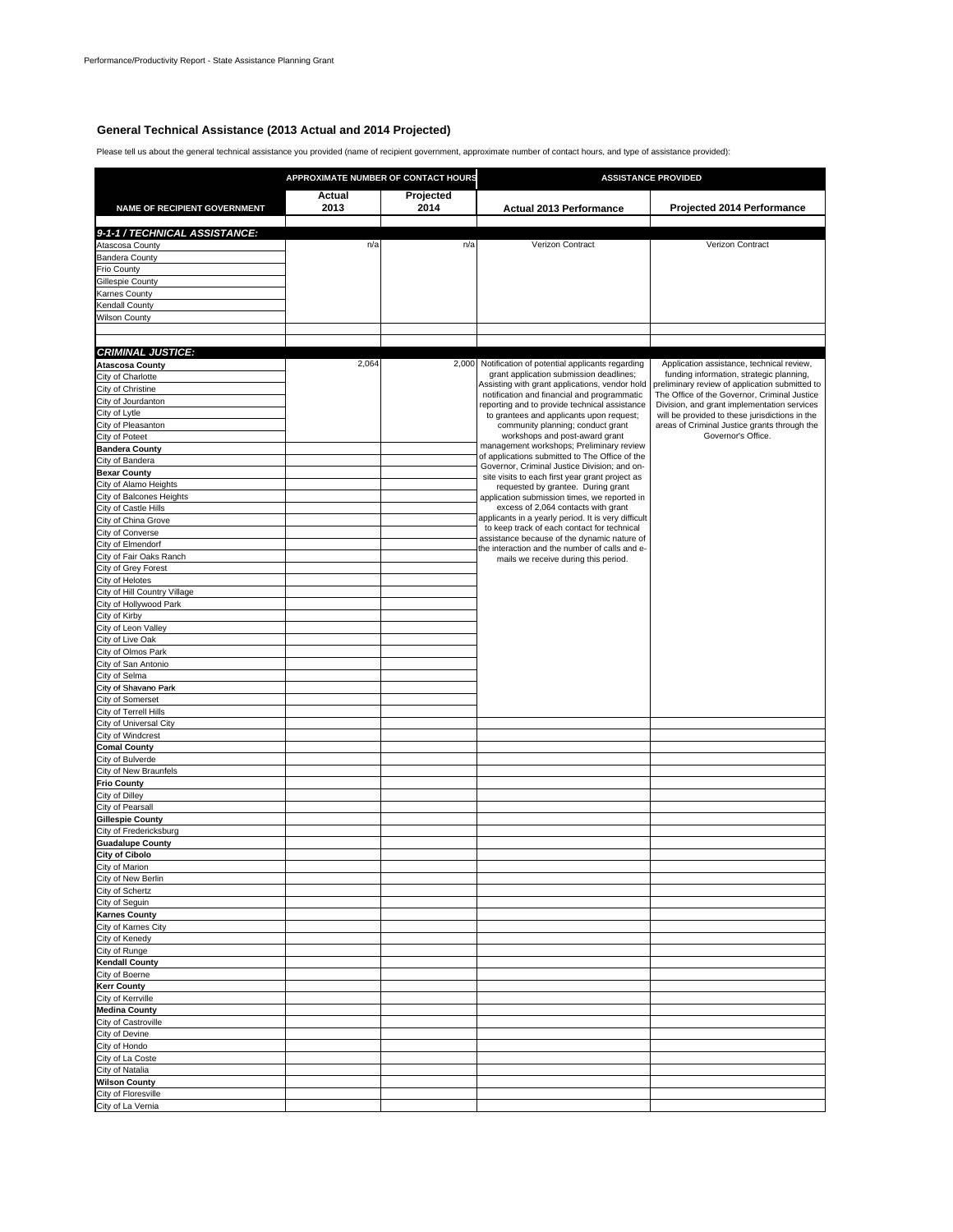| City of Poth                                      |                |    |                                                                                                                                                                                                                                                                                                                                                                                                                                                                                                                                                                                                                                                                                                                                                                                                                                                                                                          |                                                                                                                                                                                                                                                                                                                                                                                                                                                                                                                                                                                                                                                                                                                                                                                                                                |
|---------------------------------------------------|----------------|----|----------------------------------------------------------------------------------------------------------------------------------------------------------------------------------------------------------------------------------------------------------------------------------------------------------------------------------------------------------------------------------------------------------------------------------------------------------------------------------------------------------------------------------------------------------------------------------------------------------------------------------------------------------------------------------------------------------------------------------------------------------------------------------------------------------------------------------------------------------------------------------------------------------|--------------------------------------------------------------------------------------------------------------------------------------------------------------------------------------------------------------------------------------------------------------------------------------------------------------------------------------------------------------------------------------------------------------------------------------------------------------------------------------------------------------------------------------------------------------------------------------------------------------------------------------------------------------------------------------------------------------------------------------------------------------------------------------------------------------------------------|
| City of Stockdale                                 |                |    |                                                                                                                                                                                                                                                                                                                                                                                                                                                                                                                                                                                                                                                                                                                                                                                                                                                                                                          |                                                                                                                                                                                                                                                                                                                                                                                                                                                                                                                                                                                                                                                                                                                                                                                                                                |
|                                                   |                |    |                                                                                                                                                                                                                                                                                                                                                                                                                                                                                                                                                                                                                                                                                                                                                                                                                                                                                                          |                                                                                                                                                                                                                                                                                                                                                                                                                                                                                                                                                                                                                                                                                                                                                                                                                                |
| <b>GOVERNMENT SERVICES:</b>                       |                |    |                                                                                                                                                                                                                                                                                                                                                                                                                                                                                                                                                                                                                                                                                                                                                                                                                                                                                                          |                                                                                                                                                                                                                                                                                                                                                                                                                                                                                                                                                                                                                                                                                                                                                                                                                                |
| 13 counties and 38 communities.                   | n/a            |    | n/a Provide Technical Assistance for<br>demographics data request, grant<br>information and application review relating to<br>resources available for economic and<br>community development needs.                                                                                                                                                                                                                                                                                                                                                                                                                                                                                                                                                                                                                                                                                                       | Provide Technical Assistance for<br>demographics data request, grant information<br>and application review relating to resources<br>available for economic and community<br>development needs.                                                                                                                                                                                                                                                                                                                                                                                                                                                                                                                                                                                                                                 |
| <b>HOMELAND SECURITY:</b>                         |                |    |                                                                                                                                                                                                                                                                                                                                                                                                                                                                                                                                                                                                                                                                                                                                                                                                                                                                                                          |                                                                                                                                                                                                                                                                                                                                                                                                                                                                                                                                                                                                                                                                                                                                                                                                                                |
| 13 Counties and 58 Cities                         | n/a            |    | n/a Provided technical assistance for data<br>requests, grant information and application<br>review relating to resources available for<br>economic development and community<br>development needs. Application assistance,<br>technical review, funding information,<br>strategic planning, and grant implementation<br>services have been provided to these<br>jurisdictions in the areas of State Homeland<br>Security Grants through the Texas Division of<br>Emergency Management. We have worked<br>closely with our region in the Phase II of our<br>Regional Interoperability Communications<br>Plan. We completed the update to our<br>Regional Mitigation Plan. It was approved by<br>FEMA on July 12, 2012. Assisted the State<br>of Texas with the Region 53 700 MHz Puclic<br>Safety Regional Planning. We have had<br>good participation from all of the COG's that<br>comprise Region 53. | Continue to provide technical assistance for<br>data requests, grant information and<br>application review relating to resources<br>available for economic development and<br>community development needs. Application<br>assistance, technical review, funding<br>information, strategic planning, and grant<br>implementation services will be provided to<br>these jurisdictions in the areas of State<br>Homeland Security Grants through the Texas<br>Division of Emergency Management. We will<br>be working closely with our region in the<br>Phase II of our Regional Interoperability<br>Communications Plan. We will be helping the<br>EMPG jursdictions with their required<br>exercises. Continue to assist with the Region<br>53 (Texas-San Antonio)1 700 MHz Public<br>Safety Regional Planning Committee (RPC). |
|                                                   |                |    |                                                                                                                                                                                                                                                                                                                                                                                                                                                                                                                                                                                                                                                                                                                                                                                                                                                                                                          |                                                                                                                                                                                                                                                                                                                                                                                                                                                                                                                                                                                                                                                                                                                                                                                                                                |
| <b>REGIONAL DATA CENTER:</b>                      |                |    |                                                                                                                                                                                                                                                                                                                                                                                                                                                                                                                                                                                                                                                                                                                                                                                                                                                                                                          |                                                                                                                                                                                                                                                                                                                                                                                                                                                                                                                                                                                                                                                                                                                                                                                                                                |
| Bexar, Comal, Guadalupe, Wilson, Kendall Counties | 90             |    | 50 Small Area Population and Employment                                                                                                                                                                                                                                                                                                                                                                                                                                                                                                                                                                                                                                                                                                                                                                                                                                                                  | <b>Alternate Scenarios</b>                                                                                                                                                                                                                                                                                                                                                                                                                                                                                                                                                                                                                                                                                                                                                                                                     |
| City of Hondo, TX<br>City of Cibolo, TX           | 3<br>40        | 40 | 0 Sample Web Mapping Application<br>Web Mapping Application                                                                                                                                                                                                                                                                                                                                                                                                                                                                                                                                                                                                                                                                                                                                                                                                                                              | Staff Version with Additional Data Layers                                                                                                                                                                                                                                                                                                                                                                                                                                                                                                                                                                                                                                                                                                                                                                                      |
| City of La Vernia, TX                             | $\Omega$       | 40 |                                                                                                                                                                                                                                                                                                                                                                                                                                                                                                                                                                                                                                                                                                                                                                                                                                                                                                          | Web Mapping Application                                                                                                                                                                                                                                                                                                                                                                                                                                                                                                                                                                                                                                                                                                                                                                                                        |
|                                                   |                |    |                                                                                                                                                                                                                                                                                                                                                                                                                                                                                                                                                                                                                                                                                                                                                                                                                                                                                                          |                                                                                                                                                                                                                                                                                                                                                                                                                                                                                                                                                                                                                                                                                                                                                                                                                                |
| <b>RESOURCE RECOVERY:</b>                         |                |    |                                                                                                                                                                                                                                                                                                                                                                                                                                                                                                                                                                                                                                                                                                                                                                                                                                                                                                          |                                                                                                                                                                                                                                                                                                                                                                                                                                                                                                                                                                                                                                                                                                                                                                                                                                |
| <b>Wilson County</b>                              | 6              |    | Approve work and orders on their grants,                                                                                                                                                                                                                                                                                                                                                                                                                                                                                                                                                                                                                                                                                                                                                                                                                                                                 | Unknown, Depends on who is awarded                                                                                                                                                                                                                                                                                                                                                                                                                                                                                                                                                                                                                                                                                                                                                                                             |
| San Antonio River Authority                       | 6              |    | reviewing quarterly reports and requests for                                                                                                                                                                                                                                                                                                                                                                                                                                                                                                                                                                                                                                                                                                                                                                                                                                                             | grants.                                                                                                                                                                                                                                                                                                                                                                                                                                                                                                                                                                                                                                                                                                                                                                                                                        |
| Comal County                                      | $\overline{2}$ |    | reimbursement, answering questions and                                                                                                                                                                                                                                                                                                                                                                                                                                                                                                                                                                                                                                                                                                                                                                                                                                                                   |                                                                                                                                                                                                                                                                                                                                                                                                                                                                                                                                                                                                                                                                                                                                                                                                                                |
| City of Sequin                                    | 4              |    | making suggestions on how to proceed, site                                                                                                                                                                                                                                                                                                                                                                                                                                                                                                                                                                                                                                                                                                                                                                                                                                                               |                                                                                                                                                                                                                                                                                                                                                                                                                                                                                                                                                                                                                                                                                                                                                                                                                                |
| Medina County                                     | 4              |    | visits. Meetings on "The Glen" and                                                                                                                                                                                                                                                                                                                                                                                                                                                                                                                                                                                                                                                                                                                                                                                                                                                                       |                                                                                                                                                                                                                                                                                                                                                                                                                                                                                                                                                                                                                                                                                                                                                                                                                                |
| City of Selma                                     | 2              |    | responses to residents of Bexar County.<br>Responses to City of San Antonio residents.                                                                                                                                                                                                                                                                                                                                                                                                                                                                                                                                                                                                                                                                                                                                                                                                                   |                                                                                                                                                                                                                                                                                                                                                                                                                                                                                                                                                                                                                                                                                                                                                                                                                                |
| City of New Braunfels                             | $\overline{1}$ |    | Attended meeting on Super Fund at City of                                                                                                                                                                                                                                                                                                                                                                                                                                                                                                                                                                                                                                                                                                                                                                                                                                                                |                                                                                                                                                                                                                                                                                                                                                                                                                                                                                                                                                                                                                                                                                                                                                                                                                                |
| City of Shavano Park                              | $\overline{1}$ |    | Leon Valley.                                                                                                                                                                                                                                                                                                                                                                                                                                                                                                                                                                                                                                                                                                                                                                                                                                                                                             |                                                                                                                                                                                                                                                                                                                                                                                                                                                                                                                                                                                                                                                                                                                                                                                                                                |
| <b>Bexar County</b>                               | 10             |    |                                                                                                                                                                                                                                                                                                                                                                                                                                                                                                                                                                                                                                                                                                                                                                                                                                                                                                          |                                                                                                                                                                                                                                                                                                                                                                                                                                                                                                                                                                                                                                                                                                                                                                                                                                |
| City of San Antonio                               | $\overline{2}$ |    |                                                                                                                                                                                                                                                                                                                                                                                                                                                                                                                                                                                                                                                                                                                                                                                                                                                                                                          |                                                                                                                                                                                                                                                                                                                                                                                                                                                                                                                                                                                                                                                                                                                                                                                                                                |
| Leon Valley                                       | 16             |    |                                                                                                                                                                                                                                                                                                                                                                                                                                                                                                                                                                                                                                                                                                                                                                                                                                                                                                          |                                                                                                                                                                                                                                                                                                                                                                                                                                                                                                                                                                                                                                                                                                                                                                                                                                |

**Totals: 2,251 2,130**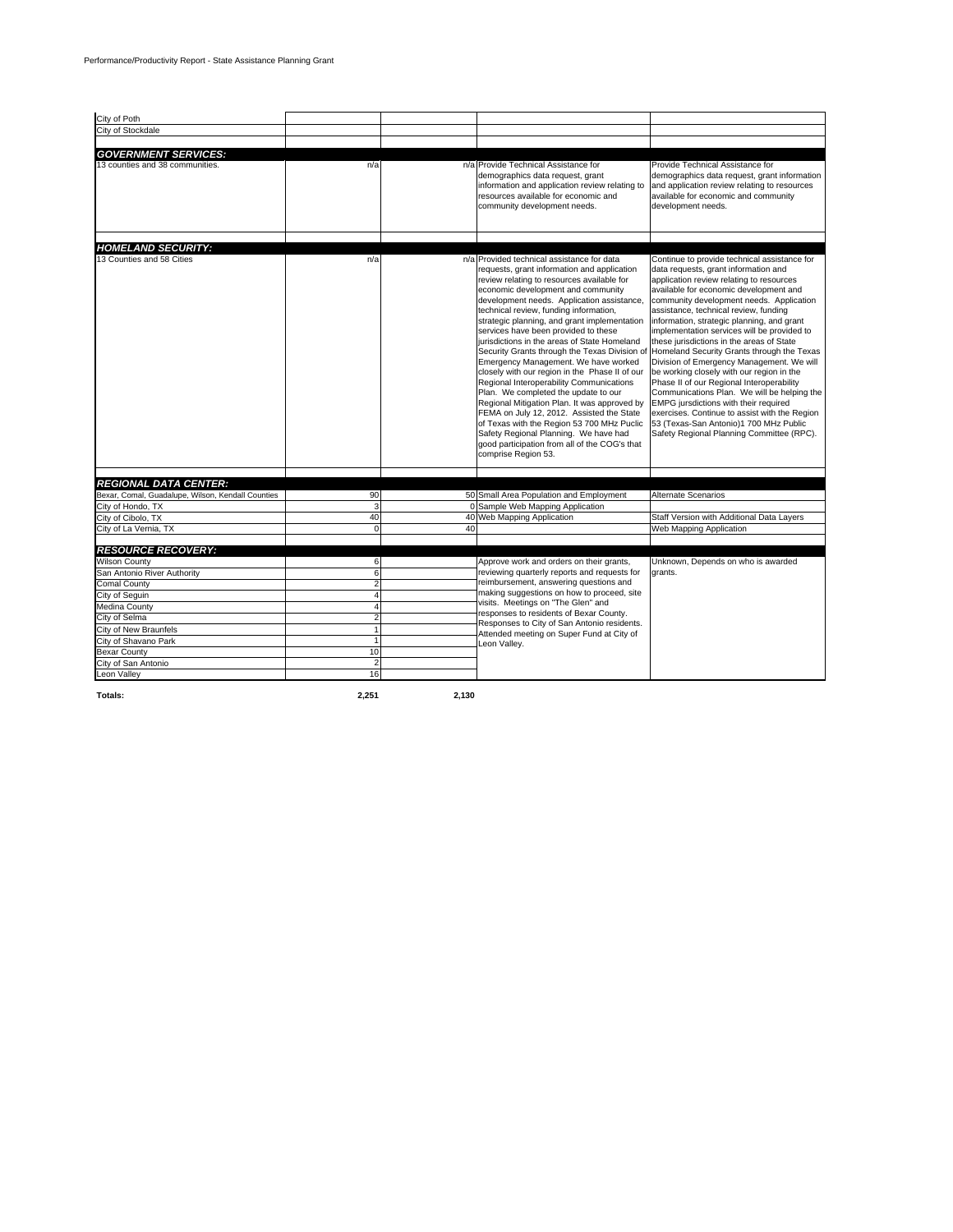# **Grant Application Assistance (2013 Actual)**

List all entities your COG helped to apply for grant assistance in **FY2013**:

| <b>Name of Receiving Entity</b>                    | <b>Funding Agency</b>                                                                                                                                  | Number of<br><b>Applicants</b> | Dollar amount<br>sought |
|----------------------------------------------------|--------------------------------------------------------------------------------------------------------------------------------------------------------|--------------------------------|-------------------------|
| <b>CRIMINAL JUSTICE:</b>                           |                                                                                                                                                        |                                |                         |
|                                                    | CJD - General Victim Assistance - Direct                                                                                                               | 1                              | \$111,432               |
| Children's Alliance of South Texas                 | Services Program<br>CJD - General Victim Assistance - Direct                                                                                           |                                |                         |
| Atascosa Family Crisis Center, Inc.                | Services Program                                                                                                                                       | 1                              | \$177,746               |
| Comal County Family Violence Shelter               | CJD - General Victim Assistance - Direct<br>Services Program                                                                                           | 1                              | \$162,058               |
| <b>Bluebonnet Children's Center</b>                | CJD - General Victim Assistance - Direct<br>Services Program                                                                                           | 1                              | \$46,725                |
| Kendall County Women's Shelter                     | CJD - General Victim Assistance - Direct<br>Services Program                                                                                           | 1                              | \$220,598               |
| Family Violence Prevention Services, Inc.          | CJD - General Victim Assistance - Direct<br>Services Program                                                                                           | 1                              | \$185,424               |
| Guadalupe Valley Family Violence Shelter, Inc.     | CJD - General Victim Assistance - Direct<br>Services Program                                                                                           | 1                              | \$40,943                |
| Guadalupe County Children's Advocacy Center, Inc.  | CJD - General Victim Assistance - Direct<br>Services Program                                                                                           | 1                              | \$122,761               |
| Hill Country Crisis Council, Inc.                  | CJD - General Victim Assistance - Direct<br>Services Program                                                                                           | 1                              | \$322,408               |
| Alamo Area Rape Crisis Center                      | CJD - General Victim Assistance - Direct<br>Services Program                                                                                           | 1                              | \$324,650               |
| St. Peter - St. Joseph Children's Home             | CJD - General Victim Assistance - Direct<br>Services Program                                                                                           | 1                              | \$209,630               |
| <b>Boysville</b>                                   | CJD - General Victim Assistance - Direct<br>Services Program                                                                                           | 1                              | \$36,800                |
| Seton Home                                         | CJD - General Victim Assistance - Direct<br>Services Program                                                                                           | 1                              | \$139,306               |
| Alamo Area Council of Governments                  | CJD-Violent Crimes Against Women Criminal Justice<br>and Training Project - Domestic Violence, Sexual                                                  | 1                              | \$58,675                |
|                                                    | Assault, Dating Violence and Stalking Program<br>CJD-Violent Crimes Against Women Criminal Justice                                                     |                                |                         |
| Alamo Area Rape Crisis Center                      | and Training Project - Domestic Violence, Sexual<br>Assault, Dating Violence and Stalking Program                                                      | 1                              | \$91,867                |
| Crisis Center of Comal County                      | CJD-Violent Crimes Against Women Criminal Justice<br>and Training Project - Domestic Violence, Sexual<br>Assault, Dating Violence and Stalking Program | 1                              | \$52,723                |
| City of Seguin                                     | CJD-Violent Crimes Against Women Criminal Justice<br>and Training Project - Domestic Violence, Sexual<br>Assault, Dating Violence and Stalking Program | 1                              | \$48,333                |
| <b>Medina County</b>                               | CJD-Violent Crimes Against Women Criminal Justice<br>and Training Project - Domestic Violence, Sexual<br>Assault, Dating Violence and Stalking Program | 1                              | \$98,842                |
| Kerr County Juvenile Board                         | CJD-General Juvenile Justice Delinquency<br><b>Prevention Program</b>                                                                                  | 1                              | \$107,460               |
| Karnes/Wilson County Juvenile Probation Department | CJD-General Juvenile Justice Delinguency<br><b>Prevention Program</b>                                                                                  | 1                              | \$97,889                |
| Sequin Independent School District                 | CJD-General Juvenile Justice Delinquency<br><b>Prevention Program</b>                                                                                  | 1                              | \$148,600               |
| City of Seguin                                     | CJD-General Juvenile Justice Delinquency<br><b>Prevention Program</b>                                                                                  | 1                              | \$120,000               |
| San Antonio Independent School District            | CJD-General Juvenile Justice Delinquency<br><b>Prevention Program</b>                                                                                  | 1                              | \$171,517               |
| City of Alamo Heights                              | <b>CJD-Criminal Justice Program</b>                                                                                                                    | $\mathbf{1}$                   | \$259,338               |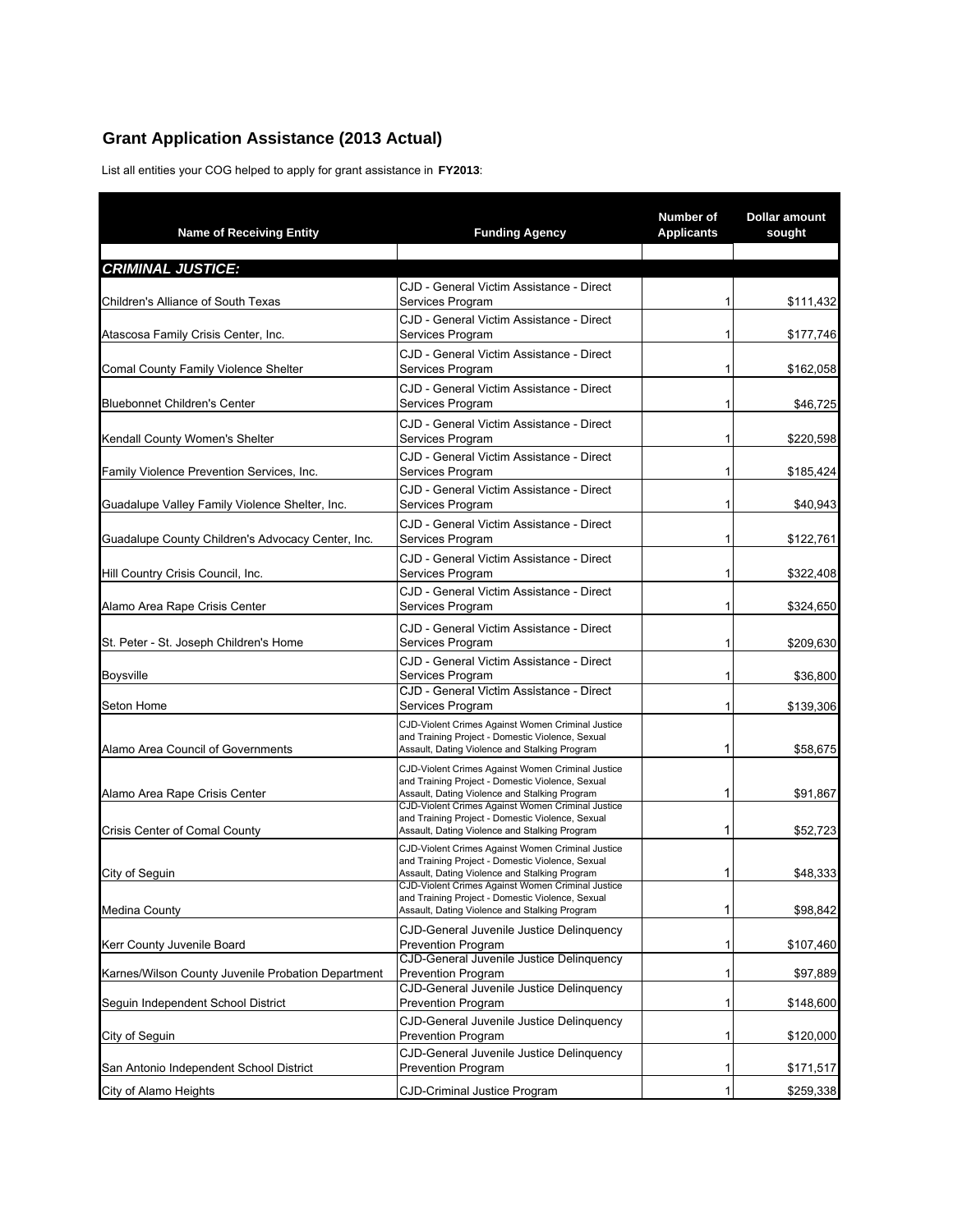| <b>Bandera County</b>                                                             | CJD-Criminal Justice Program                     | 1   | \$62,230     |
|-----------------------------------------------------------------------------------|--------------------------------------------------|-----|--------------|
| City of New Braunfels                                                             | <b>CJD-Criminal Justice Program</b>              | 1   | \$31,500     |
| <b>Bexar County</b>                                                               | CJD-Criminal Justice Program                     | 1   | \$63,426     |
| Universal City                                                                    | CJD-Criminal Justice Program                     | 1   | \$64,040     |
| <b>Guadalupe County</b>                                                           | CJD-Criminal Justice Program                     | 1   | \$75,000     |
| <b>Bexar County</b>                                                               | CJD-Criminal Justice Program                     | 1   | \$16,632     |
| Alamo Area Council of Governments                                                 | CJD - Criminal Justice Program                   | 1   | \$600,000.00 |
| <b>GOVERNMENT SERVICES:</b>                                                       |                                                  |     |              |
| All AACOG member governments outside of Bexar                                     |                                                  |     |              |
| County are eligible for TXCDBG Funding.                                           | Texas Department of Agriculture                  | 7   | \$2,100,000  |
| All are also eligible for EDA Grant Funding.                                      | <b>EDA</b>                                       | 1   | \$1,300,000  |
| <b>HOMELAND SECURITY:</b>                                                         |                                                  |     |              |
| AACOG                                                                             | State Administrative Agency (SAA)                |     | \$158,798.00 |
| AACOG                                                                             | State Administrative Agency (SAA)                |     | \$71,836.00  |
| <b>Bexar County</b>                                                               | State Administrative Agency (SAA)                | 1   | \$50,000.00  |
| <b>Bexar County</b>                                                               | State Administrative Agency (SAA)                |     | \$37,000.00  |
| <b>Bandera County</b>                                                             | State Administrative Agency (SAA)                | 1   | \$57,727.00  |
| <b>Kendall County</b>                                                             | State Administrative Agency (SAA)                |     | \$150,000.00 |
| City of Schertz                                                                   | State Administrative Agency (SAA)                | 1   | \$75,000.00  |
| City of New Braunfels                                                             | State Administrative Agency (SAA)                |     | \$38,496.00  |
| AACOG                                                                             | State Administrative Agency (SAA)                |     | \$90,000.00  |
| <b>Bexar County</b>                                                               | State Administrative Agency (SAA)                |     | \$50,000.00  |
| City of Boerne                                                                    | State Administrative Agency (SAA)                |     | \$57,000.00  |
| City of San Antonio                                                               | State Administrative Agency (SAA)                |     | \$100,000.00 |
| City of San Antonio                                                               | State Administrative Agency (SAA)                |     | \$31,252.00  |
| <b>NATURAL RESOURCES:</b>                                                         |                                                  |     |              |
| Multiple (Hosted 2 workshop providing instructions on<br>TERP grant applications) | Texas Commission on Environmental Quality        | n/a | n/a          |
|                                                                                   |                                                  |     |              |
| <b>RESOURCE RECOVERY:</b>                                                         |                                                  |     |              |
| City of San Antonio                                                               | Texas Commission on Environmental Quality        | 2   | \$151,606.00 |
| San Antonio River Authority                                                       | Texas Commission on Environmental Quality        | 1   | \$72,026.04  |
| San Antonio Water Systems                                                         | <b>Texas Commission on Environmental Quality</b> | 1   | \$10,000.00  |
| City of Seguin                                                                    | <b>Texas Commission on Environmental Quality</b> | 1   | \$20,250.00  |
| City of New Braunfels                                                             | Texas Commission on Environmental Quality        | 2   | \$6,672.00   |
| Wilson County                                                                     | Texas Commission on Environmental Quality        | 2   | \$38,300.00  |
| City of Boerne                                                                    | Texas Commission on Environmental Quality        | 1   | \$10,200.00  |
| City of Shavano Park                                                              | Texas Commission on Environmental Quality        | 1   | \$24,676.06  |
| Comal County                                                                      | Texas Commission on Environmental Quality        | 1   | \$8,300.00   |
| City of Selma                                                                     | Texas Commission on Environmental Quality        | 2   | \$36,075.00  |
| <b>Medina County</b>                                                              | Texas Commission on Environmental Quality        |     | \$13,750.00  |
|                                                                                   |                                                  |     |              |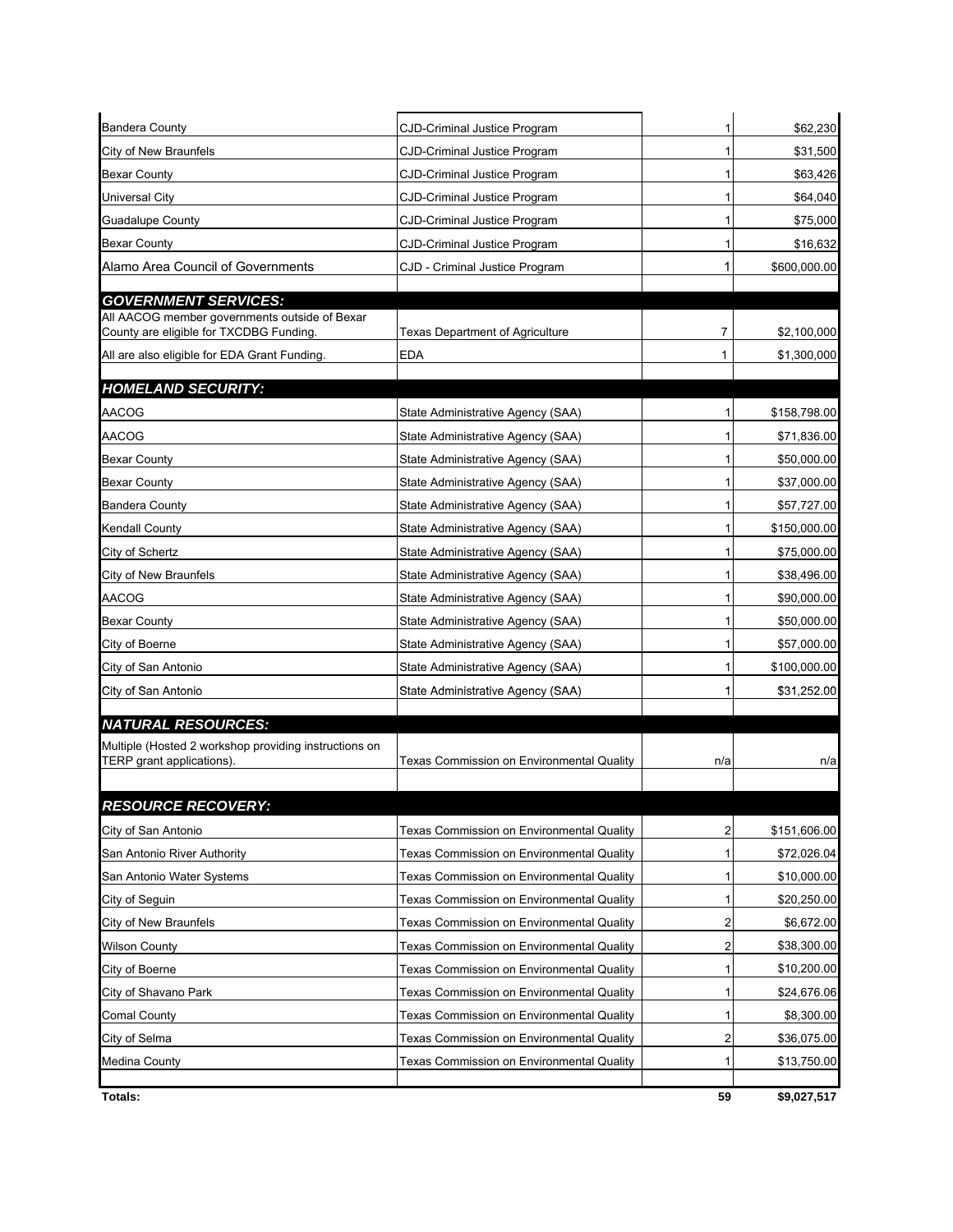# **Grant Application Assistance (2014 Projected)**

List projections of all entities your COG will help to apply for grant assistance for **FY2014**:

| <b>Name of Receiving Entity</b>                      | <b>Funding Agency</b>                                                                                                                              | <b>Number of</b><br><b>Applicants</b> | Dollar amount<br>sought |
|------------------------------------------------------|----------------------------------------------------------------------------------------------------------------------------------------------------|---------------------------------------|-------------------------|
| <b>CRIMINAL JUSTICE:</b>                             |                                                                                                                                                    |                                       |                         |
| Guadalupe County Children's Advocacy Center, Inc.    | General Victim Assistance - Direct Services Program                                                                                                | 1                                     | \$160,756.00            |
| Atascosa Family Crisis Center, Inc.                  | General Victim Assistance - Direct Services Program                                                                                                | 1                                     | \$171,743.18            |
| Kendall County Women's Shelter                       | General Victim Assistance - Direct Services Program                                                                                                | 1                                     | \$193,270.00            |
| St. Peter - St. Joseph Children's Home               | General Victim Assistance - Direct Services Program                                                                                                | 1                                     | \$181,445.00            |
| Comal County Family Violence Shelter, Inc.           | General Victim Assistance - Direct Services Program                                                                                                | 1                                     | \$137,916.00            |
| <b>Bluebonnet Children's Center</b>                  | General Victim Assistance - Direct Services Program                                                                                                | 1                                     | \$36,055.30             |
| Family Violence Prevention Services, Inc.            | General Victim Assistance - Direct Services Program                                                                                                | 1                                     | \$109,361.00            |
| ChildSafe                                            | General Victim Assistance - Direct Services Program                                                                                                | 1                                     | \$117,050.00            |
| Guadalupe Valley Family Violence Shelter, Inc.       | General Victim Assistance - Direct Services Program                                                                                                | 1                                     | \$37,878.00             |
| Jewish Family Service of San Antonio, Texas Inc.     | General Victim Assistance - Direct Services Program                                                                                                | 1                                     | \$254,083.00            |
| <b>Kerr County</b>                                   | General Victim Assistance - Direct Services Program                                                                                                | 1                                     | \$65,570.00             |
| Hill Country Crisis Council, Inc.                    | General Victim Assistance - Direct Services Program                                                                                                | 1                                     | \$363,622.00            |
| Boysville Inc.                                       | General Victim Assistance - Direct Services Program                                                                                                | 1                                     | \$33,332.00             |
| Southwest Family Life Center                         | General Victim Assistance - Direct Services Program                                                                                                | 1                                     | \$46,749.00             |
| Seguin Youth Services                                | General Victim Assistance - Direct Services Program                                                                                                | 1                                     | \$76,670.00             |
| Kendall County                                       | General Victim Assistance - Direct Services Program                                                                                                | 1                                     | \$145,926.00            |
| Not Above the Law (NATL)                             | General Victim Assistance - Direct Services Program                                                                                                | 1                                     | \$42,021.08             |
| Seton Home                                           | General Victim Assistance - Direct Services Program                                                                                                | 1                                     | \$100,386.00            |
| Bexar County Juvenile Board                          | General Victim Assistance - Direct Services Program                                                                                                | 1                                     | \$81,200.00             |
| St. Jude's Ranch for Children                        | General Victim Assistance - Direct Services Program                                                                                                | 1                                     | \$167,585.92            |
| Alamo Area Rape Crisis Center                        | General Victim Assistance - Direct Services Program                                                                                                | 1                                     | \$330,478.00            |
| Family Service Association of San Antonio, Inc.      | General Victim Assistance - Direct Services Program                                                                                                | 1                                     | \$137,916.00            |
| Bexar County                                         | General Victim Assistance - Direct Services Program                                                                                                | 1                                     | \$105,749.80            |
| Catholic Charities, Archdiocese of San Antonio, Inc. | General Victim Assistance - Direct Services Program                                                                                                | 1                                     | \$71,707.00             |
| City of Seguin                                       | Violent Crimes Against Women Criminal Justice and Training<br>Project - Domestic Violence, Sexual Assault, Dating Violence<br>and Stalking Program | 1                                     | \$47,115.00             |
| <b>SART Foundation of Comal County</b>               | Violent Crimes Against Women Criminal Justice and Training<br>Project - Domestic Violence, Sexual Assault, Dating Violence<br>and Stalking Program | 1                                     | \$5,178.23              |
| <b>Medina County</b>                                 | Violent Crimes Against Women Criminal Justice and Training<br>Project - Domestic Violence, Sexual Assault, Dating Violence<br>and Stalking Program | 1                                     | \$98,841.98             |
| Alamo Area Rape Crisis Center                        | Violent Crimes Against Women Criminal Justice and Training<br>Project - Domestic Violence, Sexual Assault, Dating Violence<br>and Stalking Program | 1                                     | \$79,942.00             |
| Alamo Area Council of Governments                    | Violent Crimes Against Women Criminal Justice and Training<br>Project - Domestic Violence, Sexual Assault, Dating Violence<br>and Stalking Program | 1                                     | \$72,651.18             |
| Bexar County Juvenile Board                          | General Juvenile Justice Delinquency Prevention Program                                                                                            | 1                                     | \$70,000.00             |
| <b>Kerr County</b>                                   | General Juvenile Justice Delinquency Prevention Program                                                                                            | 1                                     | \$99,999.00             |
| San Antonio ISD                                      | General Juvenile Justice Delinguency Prevention Program                                                                                            | 1                                     | \$130,216.04            |
| <b>Guadalupe County Juvenile Services</b>            | General Juvenile Justice Delinguency Prevention Program                                                                                            | 1                                     | \$127,652.40            |
| Alamo Area Council of Governments                    | General Juvenile Justice Delinquency Prevention Program                                                                                            | 1                                     | \$242,528.49            |
| Alamo Area Council of Governments                    | Criminal Justice Program                                                                                                                           | 1                                     | \$600,000.00            |
| City of Cibolo                                       | Criminal Justice Program                                                                                                                           | 1                                     | \$188,948.00            |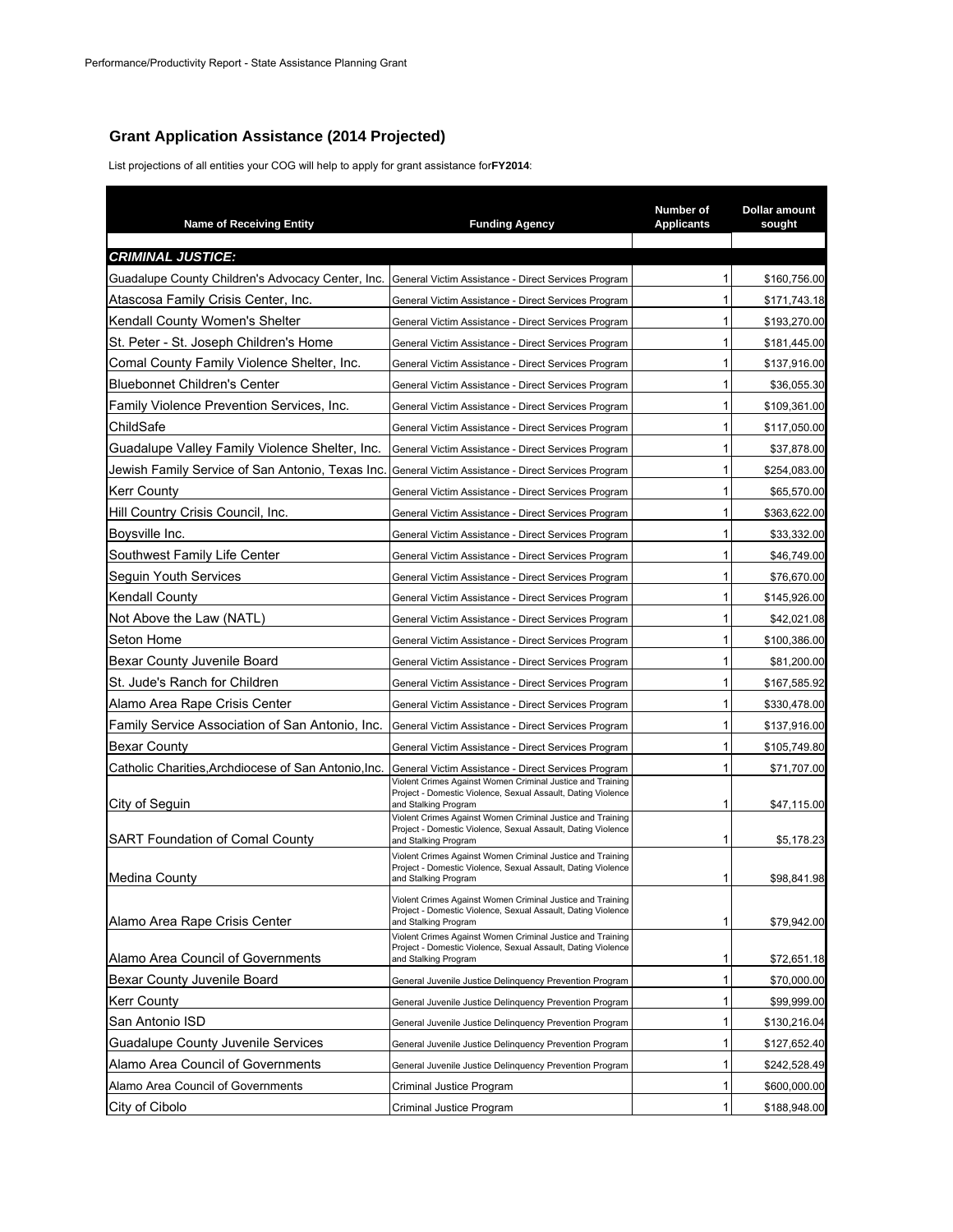| <b>City of Balcones Heights</b>                                                 | Criminal Justice Program                         |     | \$142,225.35 |
|---------------------------------------------------------------------------------|--------------------------------------------------|-----|--------------|
| City of Kerrville                                                               | Criminal Justice Program                         |     | \$49,160.00  |
| <b>Bexar County</b>                                                             | Criminal Justice Program                         | 1   | \$184,828.01 |
| <b>Bandera County</b>                                                           | Criminal Justice Program                         |     | \$99,954.00  |
| <b>Frio County</b>                                                              | Criminal Justice Program                         |     | \$148,779.54 |
| <b>Bexar County</b>                                                             | Criminal Justice Program                         |     | \$185,000.00 |
|                                                                                 |                                                  |     |              |
| <b>HOMELAND SECURITY:</b>                                                       |                                                  |     |              |
| <b>AACOG</b>                                                                    | State Administrative Agency (SAA)                |     | \$150,000.00 |
| <b>AACOG</b>                                                                    | State Administrative Agency (SAA)                |     | \$71,000.00  |
| <b>Bexar County</b>                                                             | State Administrative Agency (SAA)                |     | \$137,800.00 |
| <b>Bexar County</b>                                                             | State Administrative Agency (SAA)                |     | \$137,800.00 |
| <b>AACOG</b>                                                                    | State Administrative Agency (SAA)                |     | \$90,000.00  |
| <b>Bexar County</b>                                                             | State Administrative Agency (SAA)                |     | \$137,800.00 |
| City of San Antonio                                                             | State Administrative Agency (SAA)                |     | \$137,800.00 |
| City of San Antonio                                                             | State Administrative Agency (SAA)                |     | \$137,800.00 |
|                                                                                 |                                                  |     |              |
| <b>NATURAL RESOURCES:</b>                                                       |                                                  |     |              |
| Multiple (Host workshops providing instructions on TERP<br>grant applications). | Texas Commission on Environmental Quality        | n/a | n/a          |
|                                                                                 |                                                  |     |              |
| <b>RESOURCE RECOVERY:</b>                                                       |                                                  |     |              |
| Unknown at this time.                                                           | <b>Texas Commission on Environmental Quality</b> | n/a | n/a          |

**Totals: 50 \$6,741,490**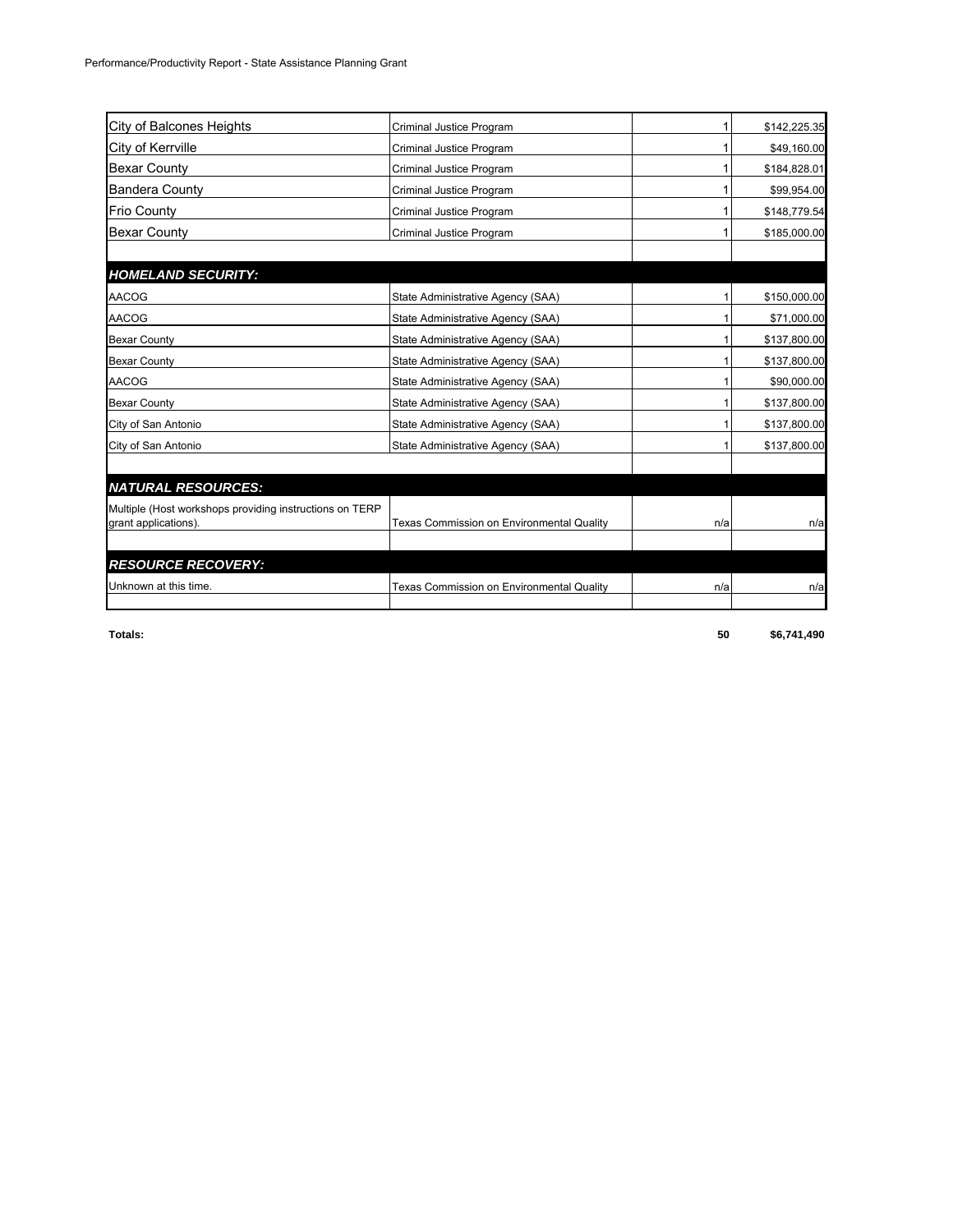## **2013 Services to State Agencies (Actual)**

List the various services your regional council has provided for state agencies in your regional council's **Fiscal Year 2013** and check the appropriate column to the right regarding whether the services were compensated, or not compensated.

| <b>AGENCY</b>                                                             | <b>SERVICE</b>                                                                                                                                                                                                                                                                                                                                                                                                                                                                                                                                                           | Compensated | <b>Partially</b><br>Compensated | <b>Not</b><br>Compensated | Approx. Value<br>(if Known) |
|---------------------------------------------------------------------------|--------------------------------------------------------------------------------------------------------------------------------------------------------------------------------------------------------------------------------------------------------------------------------------------------------------------------------------------------------------------------------------------------------------------------------------------------------------------------------------------------------------------------------------------------------------------------|-------------|---------------------------------|---------------------------|-----------------------------|
| 9-1-1 / TECHNICAL ASSISTANCE:                                             |                                                                                                                                                                                                                                                                                                                                                                                                                                                                                                                                                                          |             |                                 |                           |                             |
| Commission on State Emergency Communications (CSEC)                       | AACOG administers the 9-1-1 Program for the seven<br>counties of Atascosa, Bandera, Frio, Gillespie, Karnes,<br>Kendall, and Wilson in compliance with the Commission<br>on State Emergency Communications (CSEC) rules and<br>quidelines.                                                                                                                                                                                                                                                                                                                               | X           |                                 |                           | n/a                         |
|                                                                           |                                                                                                                                                                                                                                                                                                                                                                                                                                                                                                                                                                          |             |                                 |                           |                             |
| <b>CRIMINAL JUSTICE:</b>                                                  |                                                                                                                                                                                                                                                                                                                                                                                                                                                                                                                                                                          |             |                                 |                           |                             |
| Interlocal Agreement between the Governor's Office and<br>AACOG (FY 2013) | The purpose of this Agreement is for the Governors<br>Office - Criminal Justice Division to promote and enable<br>intergovernmental communication performed by AACOG<br>specific to grants awarded by CJD within the COG's<br>geographic region. In consideration of CJD providing the<br>funds, the COG agrees to perform the requirements and<br>duties described by this Agreement. This includes grant<br>monitoring, workshops, technical assistance, training,<br>Preliminary Review Reporting, and duties specific to the<br>Criminal Justice Advisory Committee. | X           |                                 |                           | \$132,640.79                |
|                                                                           |                                                                                                                                                                                                                                                                                                                                                                                                                                                                                                                                                                          |             |                                 |                           |                             |
| <b>GOVERNMENT SERVICES:</b>                                               |                                                                                                                                                                                                                                                                                                                                                                                                                                                                                                                                                                          |             |                                 |                           |                             |
| <b>TDA</b>                                                                | Administer the Regional Review Committee, score the<br>CDBG applications and provide technical assistance to<br>member governments.                                                                                                                                                                                                                                                                                                                                                                                                                                      | X           |                                 |                           | \$10,000.00                 |
|                                                                           |                                                                                                                                                                                                                                                                                                                                                                                                                                                                                                                                                                          |             |                                 |                           |                             |
| <b>HOMELAND SECURITY:</b>                                                 |                                                                                                                                                                                                                                                                                                                                                                                                                                                                                                                                                                          |             |                                 |                           |                             |
| Texas Division of Emergency Management                                    | Planning, training, exercises and grant monitoring                                                                                                                                                                                                                                                                                                                                                                                                                                                                                                                       | $\times$    |                                 |                           |                             |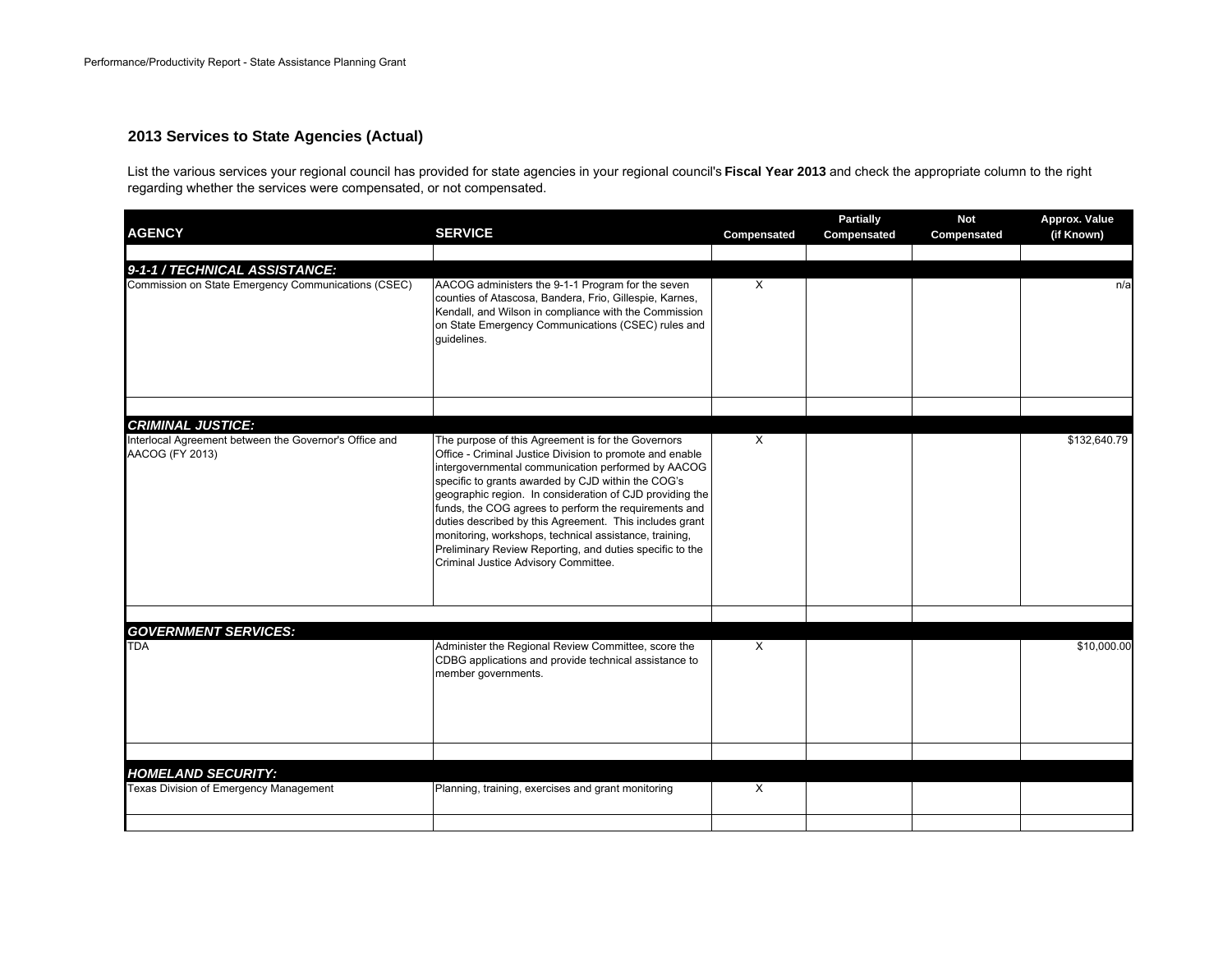| <b>NATURAL RESOURCES:</b>                        |                                                                                                                                                                                                                                                                                                                                                                                                                                                                                                                      |              |             |                |
|--------------------------------------------------|----------------------------------------------------------------------------------------------------------------------------------------------------------------------------------------------------------------------------------------------------------------------------------------------------------------------------------------------------------------------------------------------------------------------------------------------------------------------------------------------------------------------|--------------|-------------|----------------|
| <b>Texas Department of Transportation</b>        | Conducted Commute Solutions program that promotes<br>travel alternatives and reduces pollution and congestion.                                                                                                                                                                                                                                                                                                                                                                                                       | \$213,000.00 | \$53,400.00 | \$267,000.00   |
| Texas Commission on Environmental Quality        | Developed emissions inventory for specific source<br>categories, as directed by state.                                                                                                                                                                                                                                                                                                                                                                                                                               | \$73,524.00  |             | \$73,524.00    |
| <b>Texas Commission on Environmental Quality</b> | Conducted photochemical modeling to analyze and<br>project ozone pollution in the region.                                                                                                                                                                                                                                                                                                                                                                                                                            | \$15,239.00  |             | \$15,239.00    |
| Texas Commission on Environmental Quality        | Maintained air quality monitoring network in region.                                                                                                                                                                                                                                                                                                                                                                                                                                                                 | \$35,169.00  |             | \$35,169.00    |
| <b>RESOURCE RECOVERY:</b>                        |                                                                                                                                                                                                                                                                                                                                                                                                                                                                                                                      |              |             |                |
| Texas Commission on Environmental Quality        | Disseminate information: maintain the Closed Landfill<br>Inventory, award and monitor grants, hold workshops.<br>Review permit and registrations for waste and recycle<br>facilites. Perform educational outrreach for recycling.<br>Provide meeting space for TCEQ public meetings. Serve<br>on TCEQ committees if requested to do so. Serve on<br>local community environmental committees and EPA<br>committees when asked. Answer questions asked by the<br>public and private industry on environmental topics. |              |             | \$227,409.00   |
|                                                  |                                                                                                                                                                                                                                                                                                                                                                                                                                                                                                                      |              |             |                |
| <b>WORKFORCE:</b>                                |                                                                                                                                                                                                                                                                                                                                                                                                                                                                                                                      |              |             |                |
| <b>Texas Workforce Commission</b>                | Operate Rural Texas Workforce Centers                                                                                                                                                                                                                                                                                                                                                                                                                                                                                |              |             | \$3,543,533.00 |
| <b>Texas Workforce Commission</b>                | Rural Child Care Delivery System                                                                                                                                                                                                                                                                                                                                                                                                                                                                                     |              |             | \$574,452.00   |
| <b>Texas Veterans Commission</b>                 | Housing4Texas Heroes program                                                                                                                                                                                                                                                                                                                                                                                                                                                                                         |              |             | \$275,000.00   |

**\$5,153,966.79**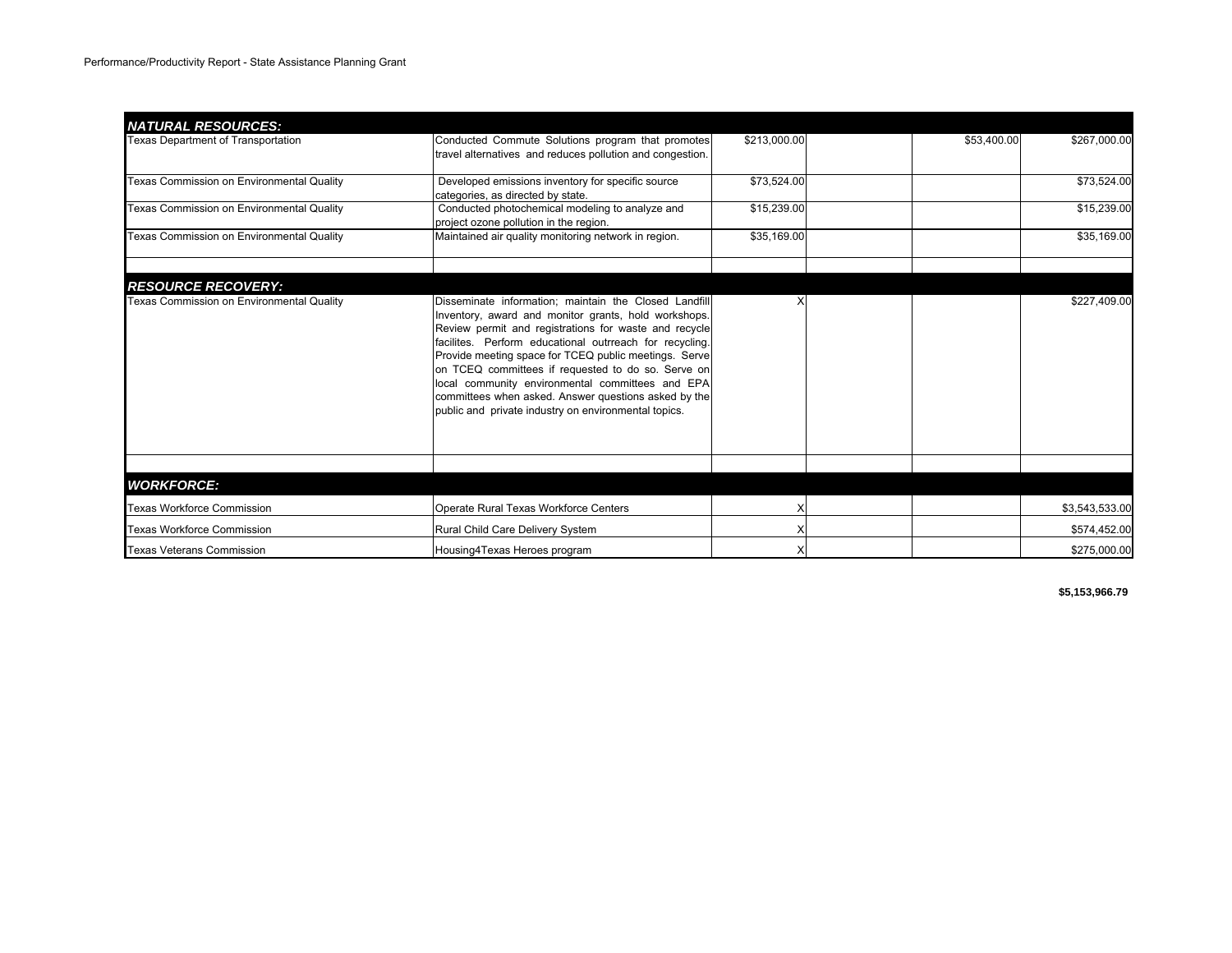# **2014 Services to State Agencies (Projected)**

List the various services your regional council projects to provide for state agencies in your regional council's Fiscal Year 2014 and check the appropriate column to the right regarding whether the services were compensated, or not compensated.

| <b>AGENCY</b>                                                             | <b>SERVICE</b>                                                                                                                                                                                                                                                                                                                                                                                                                                                                                                                                                                    | Compensated | <b>Partially</b><br>Compensated | <b>Not</b><br>Compensated | Approx. Value<br>(if Known) |
|---------------------------------------------------------------------------|-----------------------------------------------------------------------------------------------------------------------------------------------------------------------------------------------------------------------------------------------------------------------------------------------------------------------------------------------------------------------------------------------------------------------------------------------------------------------------------------------------------------------------------------------------------------------------------|-------------|---------------------------------|---------------------------|-----------------------------|
| 9-1-1 / TECHNICAL ASSISTANCE:                                             |                                                                                                                                                                                                                                                                                                                                                                                                                                                                                                                                                                                   |             |                                 |                           |                             |
| Commission on State Emergency Communications<br>(CSEC)                    | AACOG administers the 9-1-1 Program for the<br>seven counties of Atascosa, Bandera, Frio,<br>Gillespie, Karnes, Kendall, and Wilson in<br>compliance with the Commission on State<br>Emergency Communications (CSEC) rules and<br>guidelines.                                                                                                                                                                                                                                                                                                                                     | X           |                                 |                           | n/a                         |
| <b>ECONOMIC DEVELOPMENT:</b>                                              |                                                                                                                                                                                                                                                                                                                                                                                                                                                                                                                                                                                   |             |                                 |                           |                             |
| Interlocal Agreement between the Governor's Office<br>and AACOG (FY 2014) | The purpose of this Agreement is for the<br>Governors Office - Criminal Justice Division to<br>promote and enable intergovernmental<br>communication performed by AACOG specific to<br>grants awarded by CJD within the COG's<br>geographic region. In consideration of CJD<br>providing the funds, the COG agrees to perform<br>the requirements and duties described by this<br>Agreement. This includes grant monitoring,<br>workshops, technical assistance, training,<br>Preliminary Review Reporting, and duties<br>specific to the Criminal Justice Advisory<br>Committee. | X           |                                 |                           | \$149,114.00                |
|                                                                           |                                                                                                                                                                                                                                                                                                                                                                                                                                                                                                                                                                                   |             |                                 |                           |                             |
|                                                                           |                                                                                                                                                                                                                                                                                                                                                                                                                                                                                                                                                                                   |             |                                 |                           |                             |
| <b>Government Services:</b><br><b>TDA</b>                                 | Support the TxCDBG RRC in developing the<br>2014 AACOG Guidebook, Administer the<br>Regional Review Committee, score the TxCDBG<br>applications, and provide technical assistance to<br>member governments.                                                                                                                                                                                                                                                                                                                                                                       | X           |                                 |                           | \$10,000.00                 |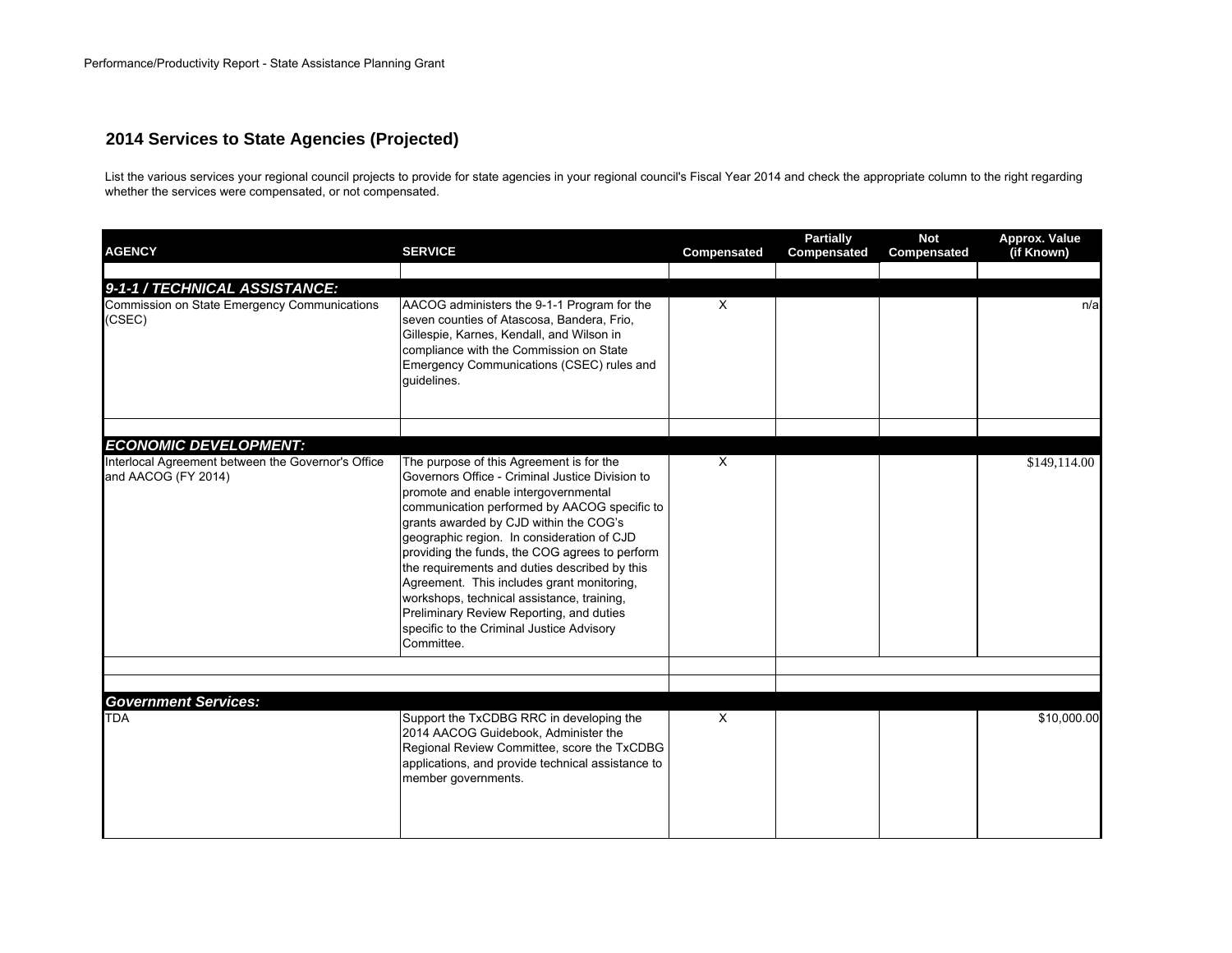| <b>HOMELAND SECURITY:</b>                 |                                                                                                                                                                                                                                                                                                                                                                                                                                                                                                                            |              |             |                |
|-------------------------------------------|----------------------------------------------------------------------------------------------------------------------------------------------------------------------------------------------------------------------------------------------------------------------------------------------------------------------------------------------------------------------------------------------------------------------------------------------------------------------------------------------------------------------------|--------------|-------------|----------------|
| Texas Division of Emergency Management    | Planning, training, exercises and grant<br>monitoring                                                                                                                                                                                                                                                                                                                                                                                                                                                                      | X            |             |                |
|                                           |                                                                                                                                                                                                                                                                                                                                                                                                                                                                                                                            |              |             |                |
| <b>NATURAL RESOURCES:</b>                 |                                                                                                                                                                                                                                                                                                                                                                                                                                                                                                                            |              |             |                |
| <b>Texas Department of Transportation</b> | Conducted Commute Solutions program that<br>promotes travel alternatives and reduces<br>pollution and congestion.                                                                                                                                                                                                                                                                                                                                                                                                          | \$213,000.00 | \$53,400.00 | \$266,400.00   |
| Texas Commission on Environmental Quality | Developed emissions inventory for specific<br>source categories, as directed by state.                                                                                                                                                                                                                                                                                                                                                                                                                                     | \$75,000.00  |             | \$75,000.00    |
| Texas Commission on Environmental Quality | Conducted photochemical modeling to analyze<br>and project ozone pollution in the region.                                                                                                                                                                                                                                                                                                                                                                                                                                  | \$35,000.00  |             | \$35,000.00    |
| Texas Commission on Environmental Quality | Maintained air quality monitoring network in<br>region.                                                                                                                                                                                                                                                                                                                                                                                                                                                                    | \$35,000.00  |             | \$35,000.00    |
| Texas Commission on Environmental Quality | Update the conceptual model for the region.                                                                                                                                                                                                                                                                                                                                                                                                                                                                                | \$30,000.00  |             | \$30,000.00    |
| <b>RESOURCE RECOVERY:</b>                 |                                                                                                                                                                                                                                                                                                                                                                                                                                                                                                                            |              |             |                |
| Texas Commission on Environmental Quality | Disseminate information; maintain the Closed<br>Landfill Inventory, award and monitor grants,<br>hold workshops. Review permit and registrations<br>for waste and recycle facilites. Perform<br>educational outrreach for recycling. Provide<br>meeting space for TCEQ public meetings. Serve<br>on TCEQ committees if requested to do so.<br>Serve on local community environmental<br>committees and EPA committees when asked.<br>Answer questions asked by the public and<br>private industry on environmental topics. | X            |             | \$227,409.00   |
| <b>WORKFORCE:</b>                         |                                                                                                                                                                                                                                                                                                                                                                                                                                                                                                                            |              |             |                |
| <b>Texas Workforce Commission</b>         | Operate Rural Texas Workforce Centers                                                                                                                                                                                                                                                                                                                                                                                                                                                                                      | $\times$     |             | \$1,358,715.00 |
| Texas Workforce Commission                | Rural Child Care Delivery System                                                                                                                                                                                                                                                                                                                                                                                                                                                                                           | X            |             | \$574,452.00   |
| <b>Texas Veterans Commission</b>          | Housing4Texas Heroes program                                                                                                                                                                                                                                                                                                                                                                                                                                                                                               | X            |             | \$325,000      |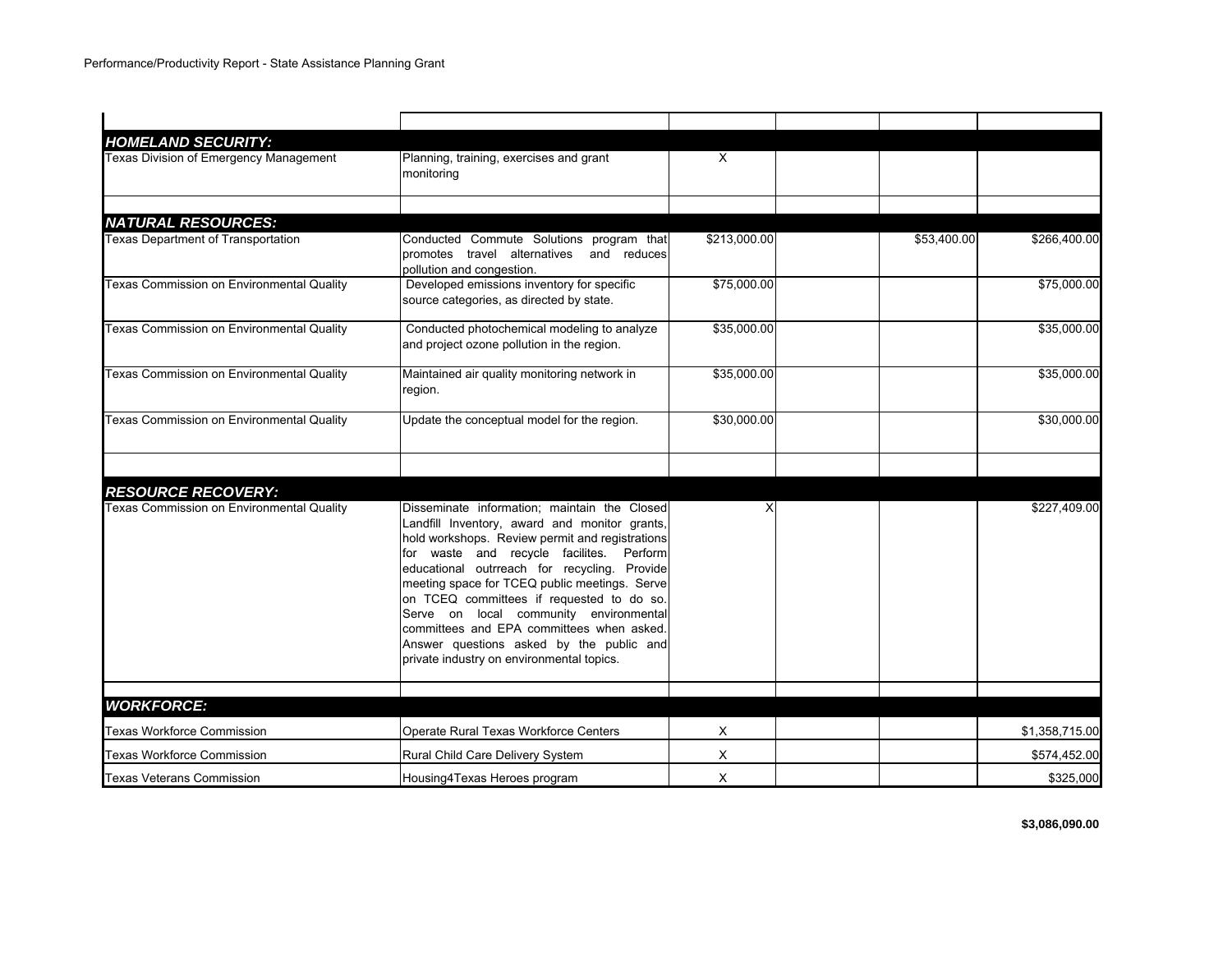#### **Staff Development**

List your COGs staff development that was undertaken during **Fiscal Year 2013**:

| <b>NAME OF STAFF PERSON</b> | <b>TITLE</b>                            | <b>COURSE NAME</b>                                        | <b>CONTACT HOURS</b>    |
|-----------------------------|-----------------------------------------|-----------------------------------------------------------|-------------------------|
|                             |                                         |                                                           |                         |
| ALAMO AREA AGENCY ON AGING: |                                         |                                                           |                         |
| Gloria Vasquez              | Director                                | t4a DADS Quarterly Training                               | 48                      |
| Gloria Vasquez              | Director                                | Texas Conference on Aging                                 | 24                      |
| Gloria Vasquez              | Director                                | <b>Access &amp; Assistance</b>                            | 24                      |
| <b>Terry Haslett</b>        | Program Coordinator                     | <b>TCOA</b>                                               | 4                       |
| <b>Terry Haslett</b>        | Program Coordinator                     | <b>SAMS Administrator Training</b>                        | 8                       |
| Linda Martin                | Managing Local Ombudsman                | Ombudsman Training                                        | 32                      |
| Linda Martin                | Managing Local Ombudsman                | National Consumer Voice for LTC                           | 20                      |
| Henri Eaton                 | Staff Ombudsman                         | Ombudsman Training                                        | 32                      |
| Henri Eaton                 | Staff Ombudsman                         | Volunteer Management Conference                           | 16                      |
| Jeanette Blankenship        | Staff Ombudsman                         | Ombudsman Training                                        | 32                      |
| Jim Rowland                 | Health & Wellness Specialist            | Health Literacy Training                                  | 8                       |
| Jim Rowland                 | Health & Wellness Specialist            | Life Improvement Series                                   | 8                       |
| <b>Jim Rowland</b>          | <b>Health &amp; Wellness Specialist</b> | Demential & Aging                                         | $\overline{\mathbf{4}}$ |
| Alvin Arada                 | Aging Care Specialist                   | DADS Access & Assistance Training                         | 16                      |
| Alvin Arada                 | Aging Care Specialist                   | Training                                                  | 12                      |
| Alvin Arada                 | Aging Care Specialist                   | Benefits Counseling Re-Certification Training             | 12                      |
| <b>Michael Darilek</b>      | Aging Care Specialist                   | DADS Access & Assistance Training                         | 16                      |
| <b>Michael Darilek</b>      | Aging Care Specialist                   | Ombudsman Training                                        | 30                      |
| <b>Michael Darilek</b>      | Aging Care Specialist                   | <b>Benefits Counseling Training</b>                       | 12                      |
| <b>Evangeline Diaz</b>      | <b>Care Coordination Assistant</b>      | DADS Access & Assistance Training                         | 16                      |
| <b>Evangeline Diaz</b>      | Care Coordination Assistant             | Benefits Counseling Re-Certification Training             | 12                      |
| Maria Wilson                | Geriatric Care Specialist               | DADS Access & Assistance Training                         | 16                      |
| Maria Wilson                | Geriatric Care Specialist               | Annual Ombudsman Re-Certification Training                | 12                      |
| Maria Wilson                | Geriatric Care Specialist               | Benefits Counseling Re-Certification Training             | 12                      |
| Maureen Walsh               | Alamo Aging Information Assistant       | TAIRS Conference 2011                                     | 22                      |
| Maureen Walsh               | Alamo Aging Information Assistant       | <b>SAMS Training</b>                                      | $\mathbf{1}$            |
| Maureen Walsh               | Alamo Aging Information Assistant       | <b>Psychotropic Medications</b>                           | 1.5                     |
| Maureen Walsh               | Alamo Aging Information Assistant       | <b>CPR/First Aid</b>                                      | $\overline{c}$          |
| Maureen Walsh               | Alamo Aging Information Assistant       | Star Plus, Medicaid Waiver, DBA training (Anthony Patron) | 1.5                     |
| <b>Daniel Goetz</b>         | Access & Intake Lead Specialist         | Medicare A, B, C and D Training                           | $\mathbf{1}$            |
| Daniel Goetz                | Access & Intake Lead Specialist         | Tri-Care and Tri-Care for Life                            | 3                       |
| Daniel Goetz                | Access & Intake Lead Specialist         | Texas Social Worker Admin. Training                       | $\mathbf{1}$            |
| Daniel Goetz                | Access & Intake Lead Specialist         | SAMS Training and Access training                         | 15                      |
| Daniel Goetz                | Access & Intake Lead Specialist         | <b>AACOG Ethics training</b>                              | $\overline{2}$          |
| Daniel Goetz                | Access & Intake Lead Specialist         | <b>CMS SHIP Update</b>                                    | 0.5                     |
| Daniel Goetz                | Access & Intake Lead Specialist         | <b>SHIP Training Medicaid</b>                             | 3                       |
| Daniel Goetz                |                                         |                                                           | 8                       |
| Mary Tom                    | Access & Intake Lead Specialist         | <b>BC I Training Work</b><br><b>Benefits Training</b>     |                         |
|                             | Alamo Aging Care Assistant              | HIPAA -                                                   | $\mathbf{1}$            |
| Mary Tom                    | Alamo Aging Care Assistant              |                                                           |                         |
| Mary Tom                    | Alamo Aging Care Assistant              | TX Conf. on Aging                                         | 3.5                     |
| Suzanne Ruff                | <b>Elder Rights Specialist</b>          | SAMS Training and Access training                         | 15                      |
| Suzanne Ruff                | Elder Rights Specialist                 | Ombudsman Training Boerne                                 | 4<br>$\mathbf{1}$       |
| Suzanne Ruff                | Elder Rights Specialist                 | MIPAA and Sam trainiing                                   |                         |
| Suzanne Ruff                | <b>Elder Rights Specialist</b>          | San Antonio Bar Assoc.                                    | $\mathbf{1}$<br>8       |
| Suzanne Ruff                | <b>Elder Rights Specialist</b>          | CMS Train the Trainer AACOG                               |                         |
| Suzanne Ruff                | Elder Rights Specialist                 | <b>Social Security Updates</b>                            | $\mathbf{1}$            |
| ALAMO LOCAL AUTHORITY:      |                                         |                                                           |                         |
|                             | Coordination<br>Specialist<br>Services  |                                                           |                         |
| <b>ALA Staff</b>            |                                         | CH Mack Data Training                                     | 8                       |
| <b>ALA Staff</b>            | Services<br>Coordination<br>Specialist  | <b>Charges for Community Based Services</b>               | 4                       |
| <b>ALA Staff</b>            | Coordination<br>Services<br>Specialist  | <b>Client Rights</b>                                      | $\mathbf{1}$            |
| <b>ALA Staff</b>            | Services<br>Coordination<br>Specialist  | Corporate Compliance                                      | $\mathbf 0$             |
| <b>ALA Staff</b>            | Coordination<br>Services<br>Specialist  | CPR - Adult                                               | $\overline{4}$          |
| <b>ALA Staff</b>            | Coordination<br>Services<br>Specialist  | <b>Culture Sensitivity</b>                                | $\mathbf{1}$            |
| <b>ALA Staff</b>            | Services<br>Coordination<br>Specialist  | <b>DADS Community Options</b>                             | $\overline{\mathbf{r}}$ |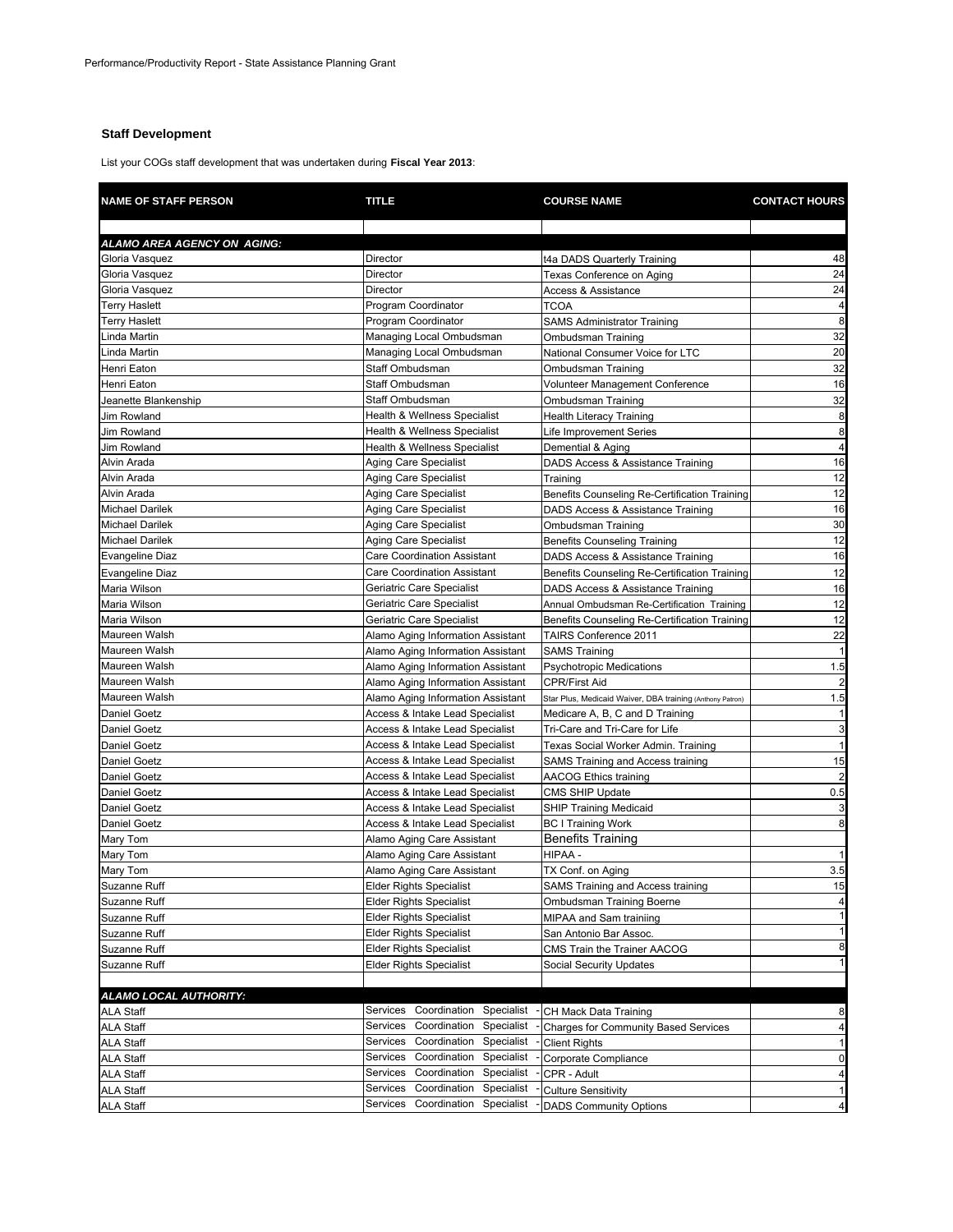| ALA Staff        | Services Coordination Specialist       | - First Aid & Seizures                             | 4                       |
|------------------|----------------------------------------|----------------------------------------------------|-------------------------|
| <b>ALA Staff</b> | Services<br>Coordination<br>Specialist | Infections Control/HIV/AIDES/Universal Precautions | 3                       |
| <b>ALA Staff</b> | Coordination Specialist<br>Services    | Medicaid/SS                                        | $\overline{4}$          |
| <b>ALA Staff</b> | Services Coordination Specialist       | <b>SAMA Training</b>                               | 12                      |
| <b>ALA Staff</b> | Services<br>Coordination Specialist    | <b>Psychotropic Medications</b>                    | $\overline{a}$          |
| <b>ALA Staff</b> | Services Coordination Specialist       | Workplace Harassment Prevention                    | $\mathbf{1}$            |
| <b>ALA Staff</b> | Administrative Assistant - 3           | CH Mack Data Training                              | 8                       |
| <b>ALA Staff</b> | Administrative Assistant - 3           | <b>Client Rights</b>                               | $\mathbf{1}$            |
| <b>ALA Staff</b> | Administrative Assistant - 3           | Corporate Compliance                               | $\mathbf 0$             |
| <b>ALA Staff</b> | Administrative Assistant - 3           | <b>Culture Sensitivity</b>                         | $\mathbf{1}$            |
| <b>ALA Staff</b> | Administrative Assistant - 3           | DocuData Training                                  | $\overline{a}$          |
| <b>ALA Staff</b> | Administrative Assistant - 3           | Infections Control/HIV/AIDES/Universal Precautions | $\mathbf{3}$            |
| <b>ALA Staff</b> | Administrative Assistant - 3           | Workplace Harassment Prevention                    | $\mathbf{1}$            |
| <b>ALA Staff</b> | Administrative Assistant - 3           | SAMA Training                                      | $\overline{\mathbf{4}}$ |
| <b>ALA Staff</b> | Compliance Reviewer - 4                | CH Mack Data Training                              | 8                       |
| <b>ALA Staff</b> | Compliance Reviewer - 4                | Charges for Community Based Services               | 4                       |
| <b>ALA Staff</b> | Compliance Reviewer - 4                | <b>Client Rights</b>                               | $\mathbf{1}$            |
| <b>ALA Staff</b> | Compliance Reviewer - 4                | Corporate Compliance                               | $\mathbf 0$             |
| <b>ALA Staff</b> | Compliance Reviewer - 4                | CPR - Adult                                        | 4                       |
| <b>ALA Staff</b> | Compliance Reviewer - 4                | <b>Culture Sensitivity</b>                         | $\mathbf{1}$            |
| <b>ALA Staff</b> | Compliance Reviewer - 4                | First Aid & Seizures                               | $\overline{\mathbf{4}}$ |
| <b>ALA Staff</b> | Compliance Reviewer - 4                | Infections Control/HIV/AIDES/Universal Precautions | 3                       |
| <b>ALA Staff</b> | Compliance Reviewer - 4                | SAMA Training                                      | 12                      |
| <b>ALA Staff</b> | Compliance Reviewer - 4                | Workplace Harassment Prevention                    | $\mathbf{1}$            |
| <b>ALA Staff</b> | Medical Records Clerk - 3              | CH Mack Data Training                              | 8                       |
| <b>ALA Staff</b> | Medical Records Clerk - 3              | DocuData Training                                  | $\overline{\mathbf{c}}$ |
| <b>ALA Staff</b> | Medical Records Clerk - 3              | Client Rights                                      | $\mathbf{1}$            |
| <b>ALA Staff</b> | Medical Records Clerk - 3              | Corporate Compliance                               | $\mathbf 0$             |
| <b>ALA Staff</b> | Medical Records Clerk - 3              | <b>Culture Sensitivity</b>                         | $\mathbf{1}$            |
| <b>ALA Staff</b> | Medical Records Clerk - 3              | Infections Control/HIV/AIDES/Universal Precautions | 3                       |
| <b>ALA Staff</b> | Medical Records Clerk - 3              | Workplace Harassment Prevention                    | $\mathbf{1}$            |
| <b>ALA Staff</b> | Medical Records Clerk - 3              | SAMA Training                                      | 4                       |
| <b>ALA Staff</b> | Data Entry - 5                         | CH Mack Data Training                              | 8                       |
| <b>ALA Staff</b> | Data Entry - 5                         | <b>Client Rights</b>                               | $\mathbf{1}$            |
| <b>ALA Staff</b> | Data Entry - 5                         | Corporate Compliance                               | $\overline{0}$          |
| <b>ALA Staff</b> | Data Entry - 5                         | <b>Culture Sensitivity</b>                         | $\mathbf{1}$            |
| <b>ALA Staff</b> | Data Entry - 5                         | Infections Control/HIV/AIDES/Universal Precautions | 3                       |
| <b>ALA Staff</b> | Data Entry - 5                         | Workplace Harassment Prevention                    | $\mathbf{1}$            |
| <b>ALA Staff</b> | Data Entry - 5                         | SAMA Training                                      | $\overline{\mathbf{4}}$ |
| <b>ALA Staff</b> | Medical Records Administrator - 1      | Corporate Compliance                               | $\mathbf 0$             |
| <b>ALA Staff</b> | Medical Records Administrator - 1      | CPR - Adult                                        | 4                       |
| <b>ALA Staff</b> | Medical Records Administrator - 1      | <b>Culture Sensitivity</b>                         | $\mathbf{1}$            |
| <b>ALA Staff</b> | Medical Records Administrator - 1      | <b>DADS Community Options</b>                      | 4                       |
| <b>ALA Staff</b> | Medical Records Administrator - 1      | First Aid & Seizures                               | 4                       |
| ALA Staff        | Medical Records Administrator - 1      | Infections Control/HIV/AIDES/Universal Precautions | 3                       |
| <b>ALA Staff</b> | Medical Records Administrator - 1      | Medicaid/SS                                        | 4                       |
| <b>ALA Staff</b> | Medical Records Administrator - 1      | <b>SAMA Training</b>                               | 12                      |
| ALA Staff        | Medical Records Administrator - 1      | <b>Psychotropic Medications</b>                    | $\overline{\mathbf{c}}$ |
| <b>ALA Staff</b> | Medical Records Administrator - 1      | Workplace Harassment Prevention                    | $\mathbf{1}$            |
| <b>ALA Staff</b> | Medical Records Administrator - 1      | CH Mack Data Training                              | 8                       |
| ALA Staff        | Medical Records Administrator - 1      | <b>Charges for Community Based Services</b>        | 4                       |
| <b>ALA Staff</b> | Client Rights Officer -1               | <b>Charges for Community Based Services</b>        | 4                       |
| <b>ALA Staff</b> | Client Rights Officer -1               | <b>Client Rights</b>                               | $\mathbf{1}$            |
| <b>ALA Staff</b> | Client Rights Officer -1               | Corporate Compliance                               | $\mathbf 0$             |
| <b>ALA Staff</b> | Client Rights Officer -1               | CPR - Adult                                        | $\overline{\mathbf{r}}$ |
| <b>ALA Staff</b> | Client Rights Officer -1               | <b>Culture Sensitivity</b>                         | $\mathbf{1}$            |
| <b>ALA Staff</b> | Client Rights Officer -1               | <b>DADS Community Options</b>                      | 4                       |
| <b>ALA Staff</b> | Client Rights Officer -1               | First Aid & Seizures                               | 4                       |
| <b>ALA Staff</b> | Client Rights Officer -1               | Infections Control/HIV/AIDES/Universal Precautions | 3                       |
| <b>ALA Staff</b> | Client Rights Officer -1               | Medicaid/SS                                        | 4                       |
| <b>ALA Staff</b> | Client Rights Officer -1               | <b>SAMA Training</b>                               | 12                      |
| <b>ALA Staff</b> | Client Rights Officer -1               | <b>Psychotropic Medications</b>                    | $\overline{a}$          |
| <b>ALA Staff</b> | Client Rights Officer -1               | Workplace Harassment Prevention                    | $\mathbf{1}$            |
| <b>ALA Staff</b> | Care Specialist - I & E - 4            | CH Mack Data Training                              | $\bf8$                  |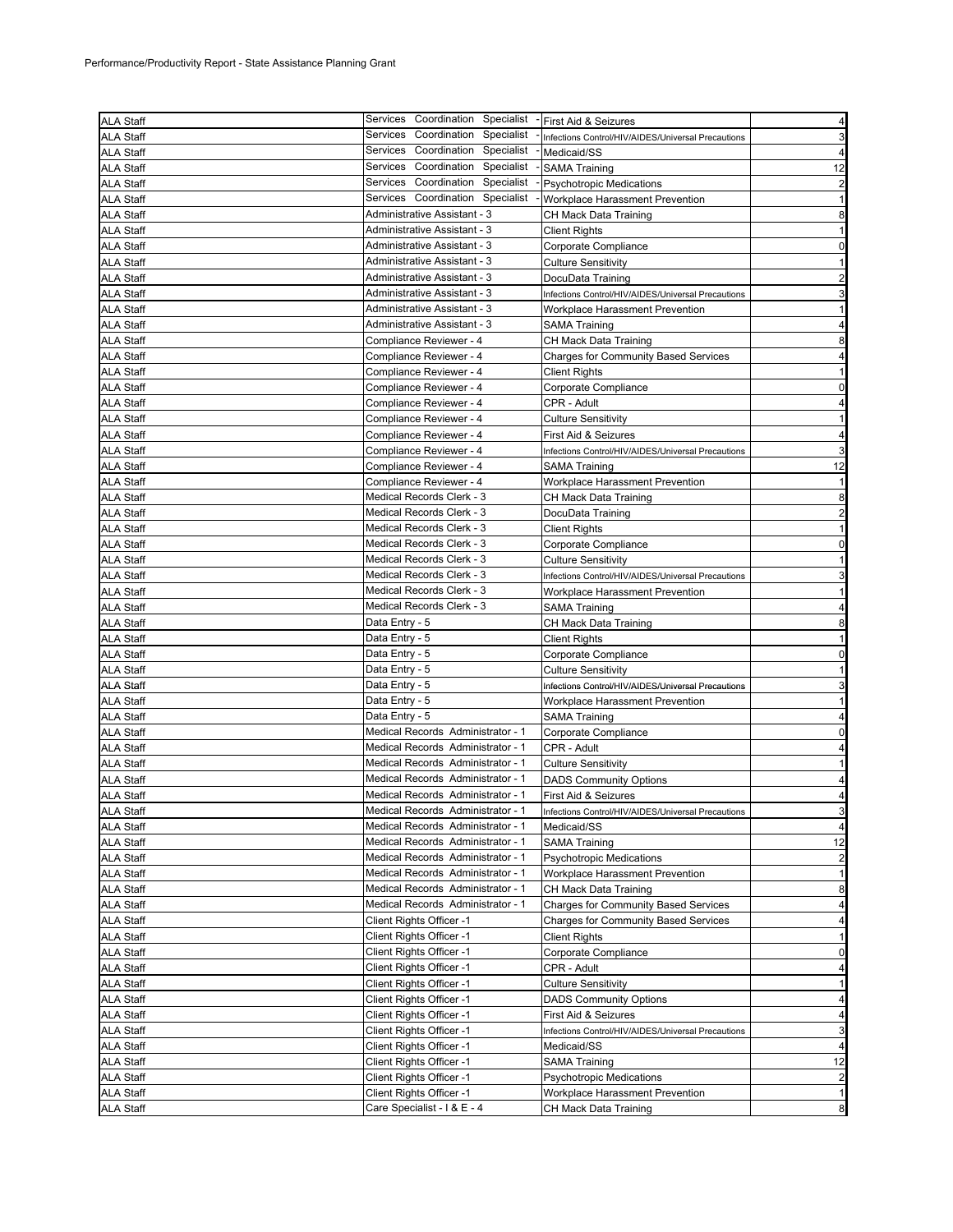| <b>ALA Staff</b>                   | Care Specialist - I & E - 4 | <b>Charges for Community Based Services</b>                                                                     | $\overline{\mathbf{4}}$ |
|------------------------------------|-----------------------------|-----------------------------------------------------------------------------------------------------------------|-------------------------|
| <b>ALA Staff</b>                   | Care Specialist - I & E - 4 | <b>Client Rights</b>                                                                                            | $\mathbf{1}$            |
| <b>ALA Staff</b>                   | Care Specialist - I & E - 4 | Corporate Compliance                                                                                            | $\mathbf 0$             |
| <b>ALA Staff</b>                   | Care Specialist - I & E - 4 | Culture Sensitivity                                                                                             | $\mathbf{1}$            |
| <b>ALA Staff</b>                   | Care Specialist - I & E - 4 | CPR - Adult                                                                                                     | 4                       |
| <b>ALA Staff</b>                   | Care Specialist - I & E - 4 | First Aid & Seizures                                                                                            | 4                       |
| <b>ALA Staff</b>                   | Care Specialist - I & E - 4 | Infections Control/HIV/AIDES/Universal Precautions                                                              | 3                       |
| <b>ALA Staff</b>                   | Care Specialist - I & E - 4 | Workplace Harassment Prevention                                                                                 | $\mathbf{1}$            |
| <b>ALA Staff</b>                   | Care Specialist - I & E - 4 | SAMA Training                                                                                                   | 12                      |
| <b>ALA Staff</b>                   | Care Specialist - I & E - 4 | <b>Psychotropic Medications</b>                                                                                 | $\overline{a}$          |
| <b>ALA Staff</b>                   | Team Leader - 7             | Infections Control/HIV/AIDES/Universal Precautions                                                              | $\overline{a}$          |
| <b>ALA Staff</b>                   | Team Leader - 7             | Medicaid/SS                                                                                                     | $\overline{a}$          |
| <b>ALA Staff</b>                   | Team Leader - 7             | <b>SAMA Training</b>                                                                                            | 12                      |
| <b>ALA Staff</b>                   | Team Leader - 7             | <b>Psychotropic Medications</b>                                                                                 | $\overline{2}$          |
| <b>ALA Staff</b>                   | Team Leader - 7             | Workplace Harassment Prevention                                                                                 | $\mathbf{1}$            |
| <b>ALA Staff</b>                   | Team Leader - 7             | CH Mack Data Training                                                                                           | 8                       |
| <b>ALA Staff</b>                   | Team Leader - 7             | <b>Client Rights</b>                                                                                            | $\mathbf{1}$            |
| <b>ALA Staff</b>                   | Team Leader - 7             | Corporate Compliance                                                                                            | $\mathbf 0$             |
| <b>ALA Staff</b>                   | Team Leader - 7             | <b>Culture Sensitivity</b>                                                                                      | $\mathbf{1}$            |
| <b>ALA Staff</b>                   | Team Leader - 7             | Infections Control/HIV/AIDES/Universal Precautions                                                              | 3                       |
| <b>ALA Staff</b>                   | Team Leader - 7             | Workplace Harassment Prevention                                                                                 | $\mathbf{1}$            |
| <b>ALA Staff</b>                   | Team Leader - 7             | CH Mack Data Training                                                                                           | 8                       |
| <b>ALA Staff</b>                   | Team Leader - 7             | <b>Charges for Community Based Services</b>                                                                     | $\overline{\mathbf{r}}$ |
| <b>ALA Staff</b>                   | Clinical Psychologist - 1   | Medicaid/SS                                                                                                     | $\overline{4}$          |
| <b>ALA Staff</b>                   | Clinical Psychologist - 1   | SAMA Training                                                                                                   | 12                      |
| <b>ALA Staff</b>                   | Clinical Psychologist - 1   | <b>Psychotropic Medications</b>                                                                                 | $\overline{a}$          |
| <b>ALA Staff</b>                   | Clinical Psychologist - 1   | Workplace Harassment Prevention                                                                                 | $\mathbf{1}$            |
| <b>ALA Staff</b>                   | Clinical Psychologist - 1   | CH Mack Data Training                                                                                           | 8                       |
| <b>ALA Staff</b>                   | Clinical Psychologist - 1   | <b>Client Rights</b>                                                                                            | $\mathbf{1}$            |
| <b>ALA Staff</b>                   | Clinical Psychologist - 1   | Corporate Compliance                                                                                            | $\overline{0}$          |
| <b>ALA Staff</b>                   | Clinical Psychologist - 1   | <b>Culture Sensitivity</b>                                                                                      | $\mathbf{1}$            |
| <b>ALA Staff</b>                   | Clinical Psychologist - 1   | Infections Control/HIV/AIDES/Universal Precautions                                                              | 3                       |
| <b>ALA Staff</b>                   | Clinical Psychologist - 1   | Workplace Harassment Prevention                                                                                 | $\mathbf{1}$            |
| <b>ALA Staff</b>                   | Clinical Psychologist - 1   | SAMA Training                                                                                                   | 4                       |
| <b>ALA Staff</b>                   | Psychological Associate - 2 | C.E.U.'s                                                                                                        | 6                       |
| <b>ALA Staff</b>                   | Psychological Associate - 2 | Client Rights                                                                                                   | $\mathbf{1}$            |
| <b>ALA Staff</b>                   | Psychological Associate - 2 | Corporate Compliance                                                                                            | $\mathbf 0$             |
| <b>ALA Staff</b>                   | Psychological Associate - 2 | CPR - Adult                                                                                                     | 4                       |
| <b>ALA Staff</b>                   | Psychological Associate - 2 | <b>Culture Sensitivity</b>                                                                                      | $\mathbf{1}$            |
| <b>ALA Staff</b>                   | Psychological Associate - 2 | First Aid & Seizures                                                                                            | 4                       |
| <b>ALA Staff</b>                   | Psychological Associate - 2 | Infections Control/HIV/AIDES/Universal Precautions                                                              | 3                       |
| <b>ALA Staff</b>                   | Psychological Associate - 2 | SAMA Training                                                                                                   | 12                      |
| <b>ALA Staff</b>                   | Services Manager - 4        | <b>Client Rights</b>                                                                                            | 1                       |
| <b>ALA Staff</b>                   | Services Manager - 4        | Corporate Compliance                                                                                            | $\mathbf 0$             |
| <b>ALA Staff</b>                   | Services Manager - 4        | CPR - Adult                                                                                                     | $\overline{4}$          |
| <b>ALA Staff</b>                   | Services Manager - 4        | <b>Culture Sensitivity</b>                                                                                      | $\mathbf{1}$            |
| <b>ALA Staff</b>                   | Services Manager - 4        | <b>DADS Community Options</b>                                                                                   | 4                       |
| <b>ALA Staff</b>                   | Services Manager - 4        | First Aid & Seizures                                                                                            | 4                       |
| <b>ALA Staff</b>                   | Services Manager - 4        | Infections Control/HIV/AIDES/Universal Precautions                                                              | $\overline{a}$          |
| <b>ALA Staff</b>                   | Services Manager - 4        | Medicaid/SS                                                                                                     | $\overline{\mathbf{r}}$ |
| <b>ALA Staff</b>                   | Services Manager - 4        | <b>SAMA Training</b>                                                                                            | 12                      |
| <b>ALA Staff</b>                   | Services Manager - 4        | <b>Psychotropic Medications</b>                                                                                 | $\overline{c}$          |
| <b>ALA Staff</b>                   | Services Manager - 4        | Workplace Harassment Prevention                                                                                 | $\mathbf{1}$            |
| <b>ALA Staff</b>                   | Services Manager - 4        | CH Mack Data Training                                                                                           | 8                       |
| <b>ALA Staff</b>                   | Services Manager - 4        | <b>Charges for Community Based Services</b>                                                                     | $\overline{a}$          |
|                                    |                             |                                                                                                                 |                         |
| <b>BEXAR AREA AGENCY ON AGING:</b> |                             |                                                                                                                 |                         |
| <b>Bill Jones</b>                  | Care Specialist (Care       | SAMS 3.0 Training                                                                                               | $\overline{\mathbf{c}}$ |
| <b>Bill Jones</b>                  | Care Specialist (Care       | <b>SAWS Presentation</b>                                                                                        | $\mathbf{1}$            |
| <b>Bill Jones</b>                  | Care Specialist (Care       | <b>Trakstar Training</b>                                                                                        | 1.5                     |
| <b>Bill Jones</b>                  | Care Specialist (Care       | AARP Trng. On Tablets & Smartphones                                                                             | 5                       |
| <b>Bill Jones</b>                  | Care Specialist (Care       | .<br>DRC Care Transitions Quarterly Workgroup Conference Call-Information Technology's Role in Care Transitions | 1.5                     |
| <b>Bill Jones</b>                  | Care Specialist (Care       | Carelink/Medilink Training                                                                                      | 1.25                    |
| <b>Bill Jones</b>                  | Care Specialist (Care       | APS                                                                                                             | $\overline{a}$          |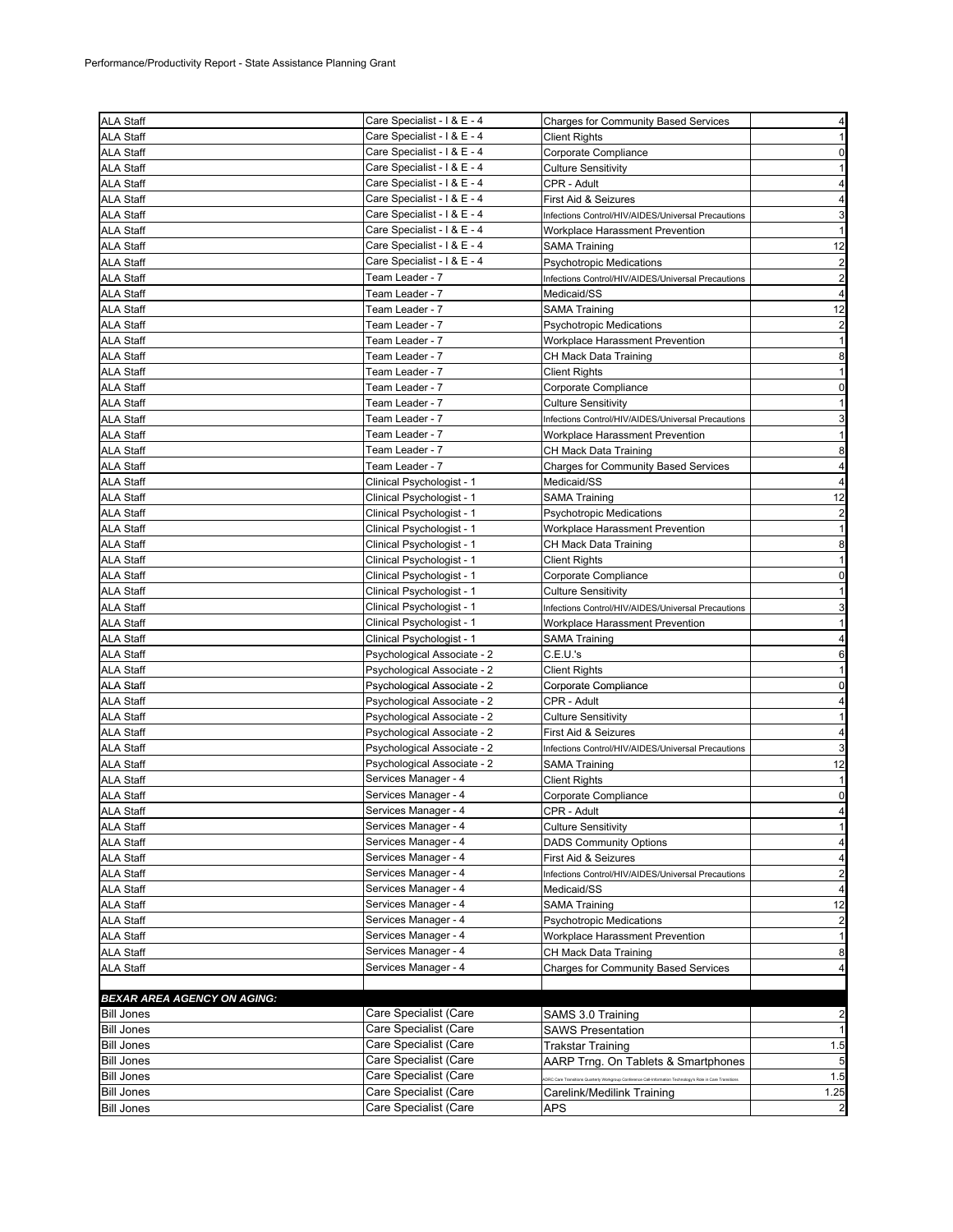| <b>Bill Jones</b>  | Care Specialist (Care      | Dealing with Dementia in Elders                                                                          | 5.75                    |
|--------------------|----------------------------|----------------------------------------------------------------------------------------------------------|-------------------------|
| <b>Bill Jones</b>  | Care Specialist (Care      | Reverse Mortgages Inservice                                                                              | 2                       |
| <b>Bill Jones</b>  | Care Specialist (Care      | Personal Safety -SAFE Officer presentation - SAPD                                                        | 1.25                    |
| <b>Bill Jones</b>  | Care Specialist (Care      | Navigator Certification Training (Health Insurance Marketplace                                           | 25                      |
| Biviana Escobar    | Staff Ombudsman            | Bexar Aging - Hands On Retreat                                                                           | 4                       |
| Biviana Escobar    | Staff Ombudsman            | <b>Access &amp; Assistance Training</b>                                                                  | 12                      |
| Biviana Escobar    | Staff Ombudsman            | AACOG Ethics Training                                                                                    | $\overline{a}$          |
| Biviana Escobar    | Staff Ombudsman            | Resident Transfer & Discharge TLSC workshop                                                              | 3                       |
| Biviana Escobar    | Staff Ombudsman            | Webinar: Ombudsman Case Complaint and Consultation                                                       | $\overline{a}$          |
| Biviana Escobar    | Staff Ombudsman            | Webinar: NORC Ombudman Online Training                                                                   | 6                       |
| Biviana Escobar    | Staff Ombudsman            | Webinar: N4a - Elder Abuse and AAAs : Best Practices and More                                            | $\mathbf{1}$            |
| Biviana Escobar    | Staff Ombudsman            | Webinar: LTC Ombudsman Program: Performance Measures and Self Evaluation                                 | $\overline{a}$          |
| Biviana Escobar    | Staff Ombudsman            | Webinar: Expansion of ALF Ombuds. Svcs.                                                                  | $\overline{a}$          |
| Biviana Escobar    | Staff Ombudsman            | <b>AAA Volunteer Orientation</b>                                                                         | 3                       |
| Biviana Escobar    | Staff Ombudsman            | Webinar: SLTCO Proposed Rule: Briefing For Consumer Voice Network                                        | $\mathbf{1}$            |
| Biviana Escobar    | Staff Ombudsman            | Webinar: Building the Ombudman Brand                                                                     | $\overline{\mathbf{c}}$ |
| Biviana Escobar    | Staff Ombudsman            | <b>Elder Abuse Conference</b>                                                                            | $\overline{7}$          |
| Biviana Escobar    | Staff Ombudsman            | and in Hand Training: Person-Centered Approach in the Care of Persons with Dementia and Prevention of Ab | 12                      |
| Biviana Escobar    | Staff Ombudsman            | Webinar: ALF Best Practices                                                                              | $\overline{a}$          |
| Biviana Escobar    | Staff Ombudsman            | Building Bridges Conference: CTT / MFP                                                                   | $\overline{7}$          |
| Biviana Escobar    | Staff Ombudsman            | DADS / Regulatory Services Division Training                                                             | $\overline{7}$          |
| Biviana Escobar    | Staff Ombudsman            | Webinar: Nursing Home Medical Necesity                                                                   | $\overline{a}$          |
| Biviana Escobar    | Staff Ombudsman            | DADS/LTCR & Ombudsman QTR Meetings                                                                       | 8                       |
| Biviana Escobar    | Staff Ombudsman            | DADS / LTCR / ALF Provider Training                                                                      | $\overline{\mathbf{4}}$ |
| <b>Bobby Ehrig</b> | Veteran Care Specialist    | <b>Battle Buddy Training</b>                                                                             | 8                       |
| <b>Bobby Ehrig</b> | Veteran Care Specialist    | TVC Grant Training for XIII-A                                                                            | 6                       |
| <b>Bobby Ehrig</b> | Veteran Care Specialist    | <b>SAWS</b> presentation                                                                                 | $\mathbf{1}$            |
| <b>Bobby Ehrig</b> | Veteran Care Specialist    | Trakstar Training                                                                                        | 1.5                     |
| <b>Bobby Ehrig</b> | Veteran Care Specialist    | Crisis Intervention Training (CIT)                                                                       | 40                      |
| <b>Bobby Ehrig</b> | Veteran Care Specialist    | Military & Veteran Peer Mentor Training                                                                  | 16                      |
| <b>Bobby Ehrig</b> | Veteran Care Specialist    | APS                                                                                                      | $\overline{c}$          |
| <b>Bobby Ehrig</b> | Veteran Care Specialist    | <b>TVC Training</b>                                                                                      | 32                      |
| <b>Bobby Ehrig</b> | Veteran Care Specialist    | Wouned Warrior Project Peer Mentor Training                                                              | 24                      |
| <b>Bobby Ehrig</b> | Veteran Care Specialist    | Personal Safety - SAFE Officer presentation                                                              | 1.25                    |
| <b>Bobby Ehrig</b> | Veteran Care Specialist    | Veteran Leader Corps Training, Points of Light Foundation                                                | 24                      |
| <b>Bobby Ehrig</b> | Veteran Care Specialist    | <b>Building Safety- HR Inservice</b>                                                                     | $\mathbf{1}$            |
| <b>Bobby Ehrig</b> | Veteran Care Specialist    | Self Protection and Safety                                                                               | $\mathbf{1}$            |
| Bobby Ehrig        | Veteran Care Specialist    | Navigator Certification Training (Health Insurance Marketplace                                           | 25                      |
| <b>Bobby Ehrig</b> | Veteran Care Specialist    | Elder Friends/Sr. Companion Program Inservice (Christian Sr Svcs)                                        | 1.00                    |
| <b>Bobby Ehrig</b> | Veteran Care Specialist    | <b>HIPPA &amp; Prevention of Abuse</b>                                                                   |                         |
| Candy Walsh        | ASC Care Specialist        | Ethics/Harrassment by AACOG                                                                              | 2.00                    |
| Candy Walsh        | ASC Care Specialist        | New SAMS training                                                                                        | 2.00                    |
| Candy Walsh        | <b>ASC Care Specialist</b> | SAWS presentation                                                                                        | 1.00                    |
| Candy Walsh        | ASC Care Specialist        | Trakstar Trng.                                                                                           | 1.50                    |
| Candy Walsh        | <b>ASC Care Specialist</b> | Project Mend Open House                                                                                  | 2.00                    |
| Candy Walsh        | ASC Care Specialist        | LGBTQ & Ally Ed. Summit                                                                                  | 4.00                    |
| Candy Walsh        | <b>ASC Care Specialist</b> | <b>APS Inservice</b>                                                                                     | 2.00                    |
| Candy Walsh        | ASC Care Specialist        | APS Inservice -2 (Hoarding)                                                                              | 2.00                    |
| Candy Walsh        | ASC Care Specialist        | Reverse Mortgages                                                                                        | 2.00                    |
| Candy Walsh        | <b>ASC Care Specialist</b> | Personal Safety -SAFE Officer presentation - SAPD                                                        | 1.25                    |
| Candy Walsh        | <b>ASC Care Specialist</b> | <b>Building Safety- HR Inservice</b>                                                                     | 1.00                    |
| Candy Walsh        | <b>ASC Care Specialist</b> | Self Protection and Safety Inservice                                                                     | 1.00                    |
| Candy Walsh        | <b>ASC Care Specialist</b> | Health Ins.Marketplace Webinar I                                                                         | 1.00                    |
| Candy Walsh        | ASC Care Specialist        | Health Ins.Marketplace Webinar II                                                                        | 1.00                    |
| Candy Walsh        | ASC Care Specialist        | Health Insurance Marketplace Navigator Training                                                          | 25.00                   |
| Candy Walsh        | <b>ASC Care Specialist</b> | Elder Friends/Sr. Companion Program Inservice (Xtian Sr Svcs)                                            | 1.00                    |
| Candy Walsh        | ASC Care Specialist        | End-of-Life services options, Meadowlawn Funeral Svcs                                                    | 1.00                    |
| Candy Walsh        | <b>ASC Care Specialist</b> | <b>TAIRS Conference</b>                                                                                  | 18.00                   |
| Candy Walsh        | <b>ASC Care Specialist</b> | Navigator Training Update                                                                                | 2.00                    |
| Candy Walsh        | ASC Care Specialist        | VIA Bus Services - Inservice                                                                             | 1.00                    |
| Clarissa Dominguez | <b>ASC Care Specialist</b> | APS                                                                                                      |                         |
| Clarissa Dominguez | ASC Care Specialist        | Disability Awareness/Working with Visually Impaired - In-service                                         | 1.5                     |
| Clarissa Dominguez | ASC Care Specialist        | APS - Hoarding - In-service                                                                              | $1\vert$                |
| Clarissa Dominguez | <b>ASC Care Specialist</b> | Reverse Mortgage                                                                                         | $\overline{a}$          |
|                    |                            |                                                                                                          |                         |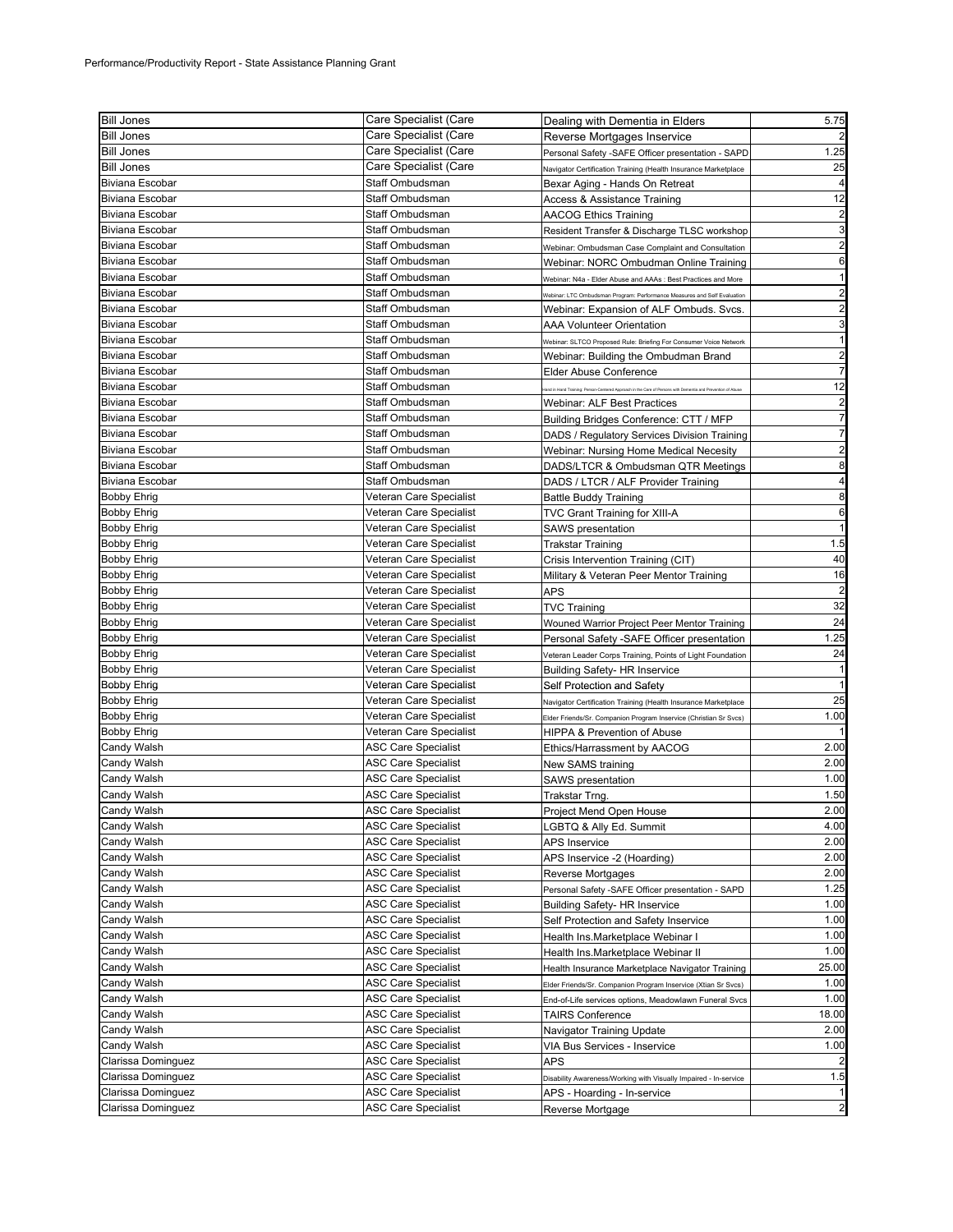| Clarissa Dominguez   | <b>ASC Care Specialist</b>          | SHIP Webinar - Form 1200 and LIS from TLSC                                                                 | 1.5    |
|----------------------|-------------------------------------|------------------------------------------------------------------------------------------------------------|--------|
| Clarissa Dominguez   | <b>ASC Care Specialist</b>          | Personal Safety -SAFE Officer presentation - SAPD                                                          | 1.25   |
| Clarissa Dominguez   | <b>ASC Care Specialist</b>          | Benefit Counselor Update Training, Austin                                                                  | 16     |
| Clarissa Dominguez   | ASC Care Specialist                 | Elder Friends/Sr. Companion Program Inservice (Xtian Sr Svcs)                                              |        |
| Clarissa Dominguez   | <b>ASC Care Specialist</b>          | End-of-Life services options, Meadowlawn Funeral Svcs                                                      |        |
| Dianne Teran         | Care Specialist (Care Coordination) | The importance of Filing Income Tax & Barriers to Filing Income Tax Faced by Marginalized Populations      |        |
| Dianne Teran         | Care Specialist (Care Coordination) | Ethics/Harrassment by AACOG                                                                                |        |
| Dianne Teran         | Care Specialist (Care Coordination) | SAMS 3.0 Training                                                                                          |        |
| Dianne Teran         | Care Specialist (Care Coordination) | <b>SAWS Presentation</b>                                                                                   |        |
| Dianne Teran         | Care Specialist (Care Coordination) |                                                                                                            |        |
| Dianne Teran         | Care Specialist (Care Coordination) | Trakstar Training                                                                                          | 1.5    |
| Dianne Teran         | Care Specialist (Care Coordination) | National Multiple Sclerosis Society Presentation                                                           |        |
| Dianne Teran         | Care Specialist (Care Coordination) | DRC Care Transitions Quarterly Workgroup Conference Call-Information Technology's Role in Care Transiti    | 1.5    |
| Dianne Teran         | Care Specialist (Care Coordination) | Carelink/Medilink Training                                                                                 | 1.25   |
| Dianne Teran         | Care Specialist (Care Coordination) | Abuse in Later Life: Cross-Training for Victim Service                                                     |        |
| Dianne Teran         | Care Specialist (Care Coordination) | mproving Care Transitions: Engaging Older Patients on the Issue of Preventing Re-Hospitalization           | 0.5    |
| Dianne Teran         | Care Specialist (Care Coordination) | What Ethical Social Workers Need to Know: Texas Law for the Social Worker                                  | 6      |
| Dianne Teran         | Care Specialist (Care Coordination) | <b>APS</b>                                                                                                 |        |
| Dianne Teran         | Care Specialist (Care Coordination) |                                                                                                            | 3.25   |
| Dianne Teran         | Care Specialist (Care Coordination) | .<br>All Faiths Welcome: Recognizing & Appreciating Religious Diversity & Inclusion in Practice & Policies | 5.75   |
| Dianne Teran         | Care Specialist (Care Coordination) | Dealing with Demetia in Elders                                                                             | 1.5    |
| Dianne Teran         | Care Specialist (Care Coordination) | Disability Awareness/Working with Visually Impaired - In-service                                           |        |
|                      |                                     | APS - Hoarding - In-service                                                                                |        |
| Dianne Teran         | Care Specialist (Care Coordination) | Summer Institute in Aging- Diversity in Mental Health                                                      | 1.75   |
| Dianne Teran         | Care Specialist (Care Coordination) | CMS: Introduction to the Health Insurance Marketplace                                                      |        |
| Dianne Teran         | Care Specialist (Care Coordination) | Care Transitions Intervention Training                                                                     | 12     |
| Dianne Teran         | Care Specialist (Care Coordination) | Personal Safety - SAFFE Officer presentation                                                               | 1.25   |
| Dianne Teran         | Care Specialist (Care Coordination) | <b>UIW Field Instructor Training</b>                                                                       | 5.5    |
| Dianne Teran         | Care Specialist (Care Coordination) | <b>Building Safety- HR Inservice</b>                                                                       |        |
| Dianne Teran         | Care Specialist (Care Coordination) | Self Protection and Safety Inservice                                                                       |        |
| Dianne Teran         | Care Specialist (Care Coordination) | Marketplace Webinar II                                                                                     |        |
| Dianne Teran         | Care Specialist (Care Coordination) | Happy Trails- Navigating School Systems                                                                    |        |
| Dianne Teran         | Care Specialist (Care Coordination) | Navigator Certification Training (Health Insurance Marketplace                                             | 25     |
| Dianne Teran         | Care Specialist (Care Coordination) | Marketplace Webinar I                                                                                      |        |
| Dianne Teran         | Care Specialist (Care Coordination) | Alamo Local Authority                                                                                      |        |
| Dianne Teran         | Care Specialist (Care Coordination) | HIPAA                                                                                                      |        |
| Dianne Teran         | Care Specialist (Care Coordination) | Care Transitions Community Learning Call                                                                   |        |
| Dianne Teran         | Care Specialist (Care Coordination) | Project Mend                                                                                               |        |
| Dianne Teran         | Care Specialist (Care Coordination) | VIA Bus Services - Inservice                                                                               | 1.5    |
| Dianne Teran         | Care Specialist (Care Coordination) | Navigator Training Update                                                                                  |        |
| Elena Hernandez      | <b>ASC Resource Specialist</b>      | Abuse in Later Life Training                                                                               | 48     |
| Elena Hernandez      | ASC Resource Specialist             | <b>Adult Protective Services Conference</b>                                                                | 24     |
| Elena Hernandez      | <b>ASC Resource Specialist</b>      | Health Insurance Marketplace Training                                                                      | 32     |
| Frances R. Hernandez | <b>Benefits Counselor II</b>        | Financial Abuse of Elderly - Webinar                                                                       | 1.00   |
| Frances R. Hernandez | <b>Benefits Counselor II</b>        | Ethics/Harrassment by AACOG                                                                                | 2.00   |
| Frances R. Hernandez | <b>Benefits Counselor II</b>        | SAWS - Benefits / Rebecca Gonzales                                                                         | $1.00$ |
| Frances R. Hernandez | <b>Benefits Counselor II</b>        | <b>TrakStar Training</b>                                                                                   | 1.50   |
| Frances R. Hernandez | <b>Benefit Counselor II</b>         | Certified Financial Planning / USAA                                                                        | 1.00   |
| Frances R. Hernandez | <b>Benefit Counselor II</b>         | CareLink / MedLink - Claudia Herrea                                                                        | 1.25   |
| Frances R. Hernandez | <b>Benefit Counselor II</b>         | Abuse Later in Life                                                                                        | 8.00   |
| Frances R. Hernandez | <b>Benefit Counselor II</b>         | <b>CMS/Stkeholder &amp; Partner Education Series</b>                                                       | 1.25   |
| Frances R. Hernandez | <b>Benefit Counselor II</b>         | APS/Overview - Lisa Senteno                                                                                | 2.00   |
| Frances R. Hernandez | <b>Benefit Counselor II</b>         | Benefit Counseling Conf call/ Patsy Fernandez                                                              | 1.00   |
| Frances R. Hernandez | <b>Benefit Counselor II</b>         | Disability Awareness/Working with Visually Impaired - In-service                                           | 1.5    |
| Frances R. Hernandez | <b>Benefit Counselor II</b>         | APS - Hoarding - In-service                                                                                |        |
| Frances R. Hernandez | <b>Benefit Counselor II</b>         | CMS/Stkeholder & Partner Education Series                                                                  | 1.50   |
| Frances R. Hernandez | <b>Benefit Counselor II</b>         | Healthcare Market Place/HICAP Training                                                                     | 1.50   |
| Frances R. Hernandez | <b>Benefit Counselor II</b>         | AAAs and ADRC / HICAP Training                                                                             | 1.00   |
| Frances R. Hernandez | <b>Benefit Counselor II</b>         | DMEPOS: Phase II ? HICAP Training                                                                          | 1.50   |
| Frances R. Hernandez | <b>Benefit Counselor II</b>         | Open Discussion: Tableau ?HICAP Training                                                                   | 2.25   |
| Frances R. Hernandez | <b>Benefit Counselor II</b>         | Lets Talk About "ACL/AOA, CMS, Legal Awarness & Legal Assistance                                           | 3.00   |
| Frances R. Hernandez | <b>Benefit Counselor II</b>         | Managed Care: Star, Star+Plus                                                                              | 2.00   |
| Frances R. Hernandez | <b>Benefit Counselor II</b>         | Hot Topics: MIPPA , Open Discussing / HICAP Training                                                       | 2.00   |
| Frances R. Hernandez | Benefit Counselor II                | National Senior Law Center- SSA, Medicare, Medicaid -same sex couple                                       | 1.50   |
| Frances R. Hernandez | <b>Benefit Counselor II</b>         | Affordalble Care Act /Webinar                                                                              | 1.00   |
|                      |                                     |                                                                                                            |        |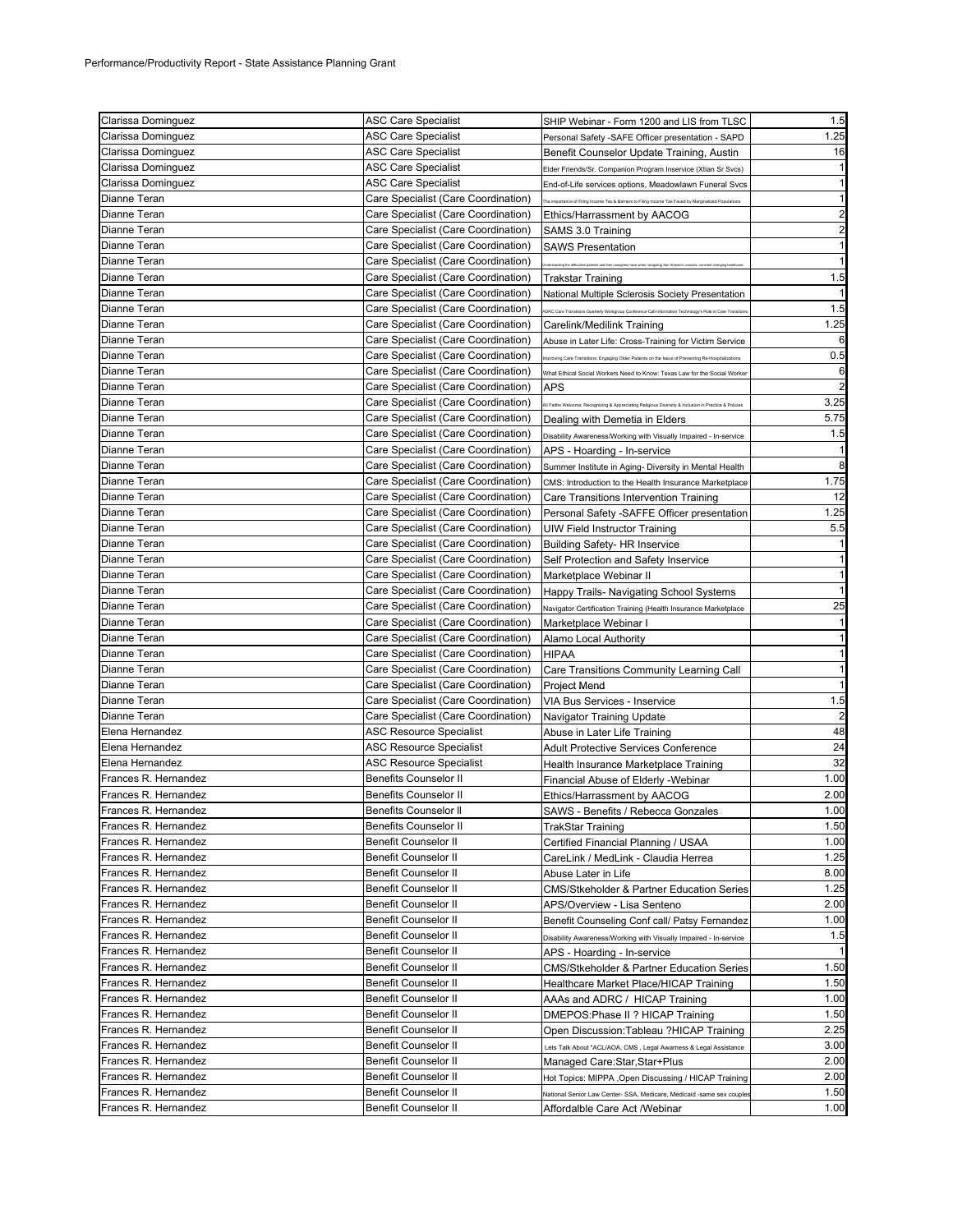| Frances R. Hernandez     | <b>Benefit Counselor II</b> | Session I - Market Place Webinar                                 | 1.50           |
|--------------------------|-----------------------------|------------------------------------------------------------------|----------------|
| Frances R. Hernandez     | <b>Benefit Counselor II</b> | Session II - Market Place Webinar                                | 1.5            |
| Frances R. Hernandez     | <b>Benefit Counselor II</b> | Marketplace Training Workshop / CMS                              | 8.00           |
| Frances R. Hernandez     | <b>Benefit Counselor II</b> | Elder Friends/Sr. Companion Program Inservice (Xtian Sr Svcs)    | 1.00           |
| Frances R. Hernandez     | <b>Benefit Counselor II</b> | End-of-Life services options, Meadowlawn Funeral Svcs            | 1.00           |
| Frances R. Hernandez     | <b>Benefit Counselor II</b> | VIA Bus Services - Inservice                                     | 1.50           |
| Frances R. Hernandez     | Benefit Counselor II        | Navigator Training Update                                        | 2.00           |
| George Losoya            | <b>ASC Lead Specialist</b>  | <b>Battle Buddy Training</b>                                     |                |
| George Losoya            | ASC Lead Specialist         | Access & Assistance conference 2/4 - 2/6/2013                    | 20             |
| George Losoya            | <b>ASC Lead Specialist</b>  | New SAMS Trng.                                                   |                |
| George Losoya            | ASC Program Manager         | TVC Grant Training for XIII-A                                    |                |
| George Losoya            | ASC Lead Specialist         | <b>SAWS</b> presentation                                         |                |
| George Losoya            | ASC Lead Specialist         | Trakstar Training - Supervisors                                  | 1.5            |
| George Losoya            | ASC Lead Specialist         | Carelink Presentation                                            |                |
| George Losoya            | <b>ASC Lead Specialist</b>  | <b>APS</b> services                                              |                |
| George Losoya            | ASC Lead Specialist         | Health Insurance Marketplace CMS                                 |                |
| George Losoya            | ASC Lead Specialist         | Disability Awareness/Working with Visually Impaired - In-service | 1.5            |
| George Losoya            | <b>ASC Lead Specialist</b>  | APS - Hoarding - In-service                                      |                |
| George Losoya            | ASC Lead Specialist         | Reverse Mortgage                                                 | $\overline{2}$ |
| George Losoya            | ASC Program Manager         | Supervisory Training                                             |                |
| George Losoya            | <b>ASC Lead Specialist</b>  | Personal Safety -SAFE Officer presentation - SAPD                | 1.25           |
| George Losoya            | ASC Lead Specialist         | HCBS Conference 9/9/13 - 9/12/13                                 | 24             |
| George Losoya            | <b>ASC Lead Specialist</b>  | <b>Options Counseling Training</b>                               | 16             |
| George Losoya            | <b>ASC Lead Specialist</b>  | Navigator Certification Training (Health Insurance Marketplace   | 25             |
| George Losoya            | ASC Lead Specialist         | HIPAA                                                            |                |
| George Losoya            | <b>ASC Lead Specialist</b>  | ASIST Training, 10/15 - 10/16/2013                               | 16             |
| <b>Heather Armstrong</b> | Care Specialist (Benefits)  | Profile of a Veteran                                             |                |
| <b>Heather Armstrong</b> | Care Specialist (Benefits)  | NMTP/SHIP monthly webinar (focus on OE, LIS)                     |                |
| Heather Armstrong        | Care Specialist (Benefits)  | Evidence Based Interventions for Persons with AD                 | 1.25           |
| <b>Heather Armstrong</b> | Care Specialist (Benefits)  | NCOA Webinar- Suicide Prevention in older adults                 | 1.5            |
| <b>Heather Armstrong</b> | Care Specialist (Benefits)  | Rating Disabilities VA Service Connected Compensation            |                |
| Heather Armstrong        | Care Specialist (Benefits)  | Elder Abuse, Neglect, Exploitation for those with dementia       | 1.5            |
| <b>Heather Armstrong</b> | Care Specialist (Benefits)  | Answering the FAQ's about MCR                                    |                |
| <b>Heather Armstrong</b> | Care Specialist (Benefits)  | Impediments to Dept of VA Benefits                               |                |
| Heather Armstrong        | Care Specialist (Benefits)  | <b>Competitive Bidding DMEPOS</b>                                | 1.25           |
| Heather Armstrong        | Care Specialist (Benefits)  | Ethics/Harrassment by AACOG                                      |                |
| <b>Heather Armstrong</b> | Care Specialist (Benefits)  | Assistance for the Underinsured                                  |                |
| Heather Armstrong        | Care Specialist (Benefits)  | Dept of VA Claims Adjudication Process                           |                |
| Heather Armstrong        | Care Specialist (Benefits)  | SAWS                                                             |                |
| <b>Heather Armstrong</b> | Care Specialist (Benefits)  | Medicare and Retiree Coverage                                    |                |
| <b>Heather Armstrong</b> | Care Specialist (Benefits)  | Medicare Fraud Has Many Faces                                    | 1.5            |
| <b>Heather Armstrong</b> | Care Specialist (Benefits)  | Social Security - Ticket to Work                                 | 1.5            |
| Heather Armstrong        | Care Specialist (Benefits)  | Monthly SHIP/CMS trng-MSN, FPL,Plan Finder updates               |                |
| Heather Armstrong        | Care Specialist (Benefits)  | AARP-Health Care Law                                             |                |
| <b>Heather Armstrong</b> | Care Specialist (Benefits)  | CareLink/MedLink                                                 | 1.25           |
| Heather Armstrong        | Care Specialist (Benefits)  | Long Term Care Financing                                         |                |
| Heather Armstrong        | Care Specialist (Benefits)  | SHIP/NMTP monthly trng                                           |                |
| <b>Heather Armstrong</b> | Care Specialist (Benefits)  | Care Transitions                                                 |                |
| <b>Heather Armstrong</b> | Care Specialist (Benefits)  | LGBTQ and Ally Educational Summit                                |                |
| Heather Armstrong        | Care Specialist (Benefits)  | TLSC Veterans and the IRS                                        | 1.25           |
| Heather Armstrong        | Care Specialist (Benefits)  | Understanding Medicare A and B                                   |                |
| <b>Heather Armstrong</b> | Care Specialist (Benefits)  | Tools and Techniques for Advance Care Planning                   | 1.5            |
| <b>Heather Armstrong</b> | Care Specialist (Benefits)  | APS                                                              |                |
| Heather Armstrong        | Care Specialist (Benefits)  | Health Insurance Marketplace CMS                                 |                |
| <b>Heather Armstrong</b> | Care Specialist (Benefits)  | <b>Medicare Special Enrollments</b>                              | 1.50           |
| <b>Heather Armstrong</b> | Care Specialist (Benefits)  | SSI Webinar                                                      | 1.5            |
| <b>Heather Armstrong</b> | Care Specialist (Benefits)  | CMS/SHIP monthly call DMEPOS                                     | 1.25           |
| Heather Armstrong        | Care Specialist (Benefits)  | Health Insurance Marketplace CMS                                 |                |
| <b>Heather Armstrong</b> | Care Specialist (Benefits)  | Health Insurance Marketplace CMS                                 |                |
| <b>Heather Armstrong</b> | Care Specialist (Benefits)  | MSP through TLSC                                                 | 1.25           |
| <b>Heather Armstrong</b> | Care Specialist (Benefits)  | Reverse Mortgages                                                |                |
| <b>Heather Armstrong</b> | Care Specialist (Benefits)  | SHIP/NMTP monthly trng                                           |                |
| Heather Armstrong        | Care Specialist (Benefits)  | Health Insurance Marketplace CMS                                 | 1.75           |
| Heather Armstrong        | Care Specialist (Benefits)  | Care Transitions Intervention Training                           | 12             |
|                          |                             |                                                                  |                |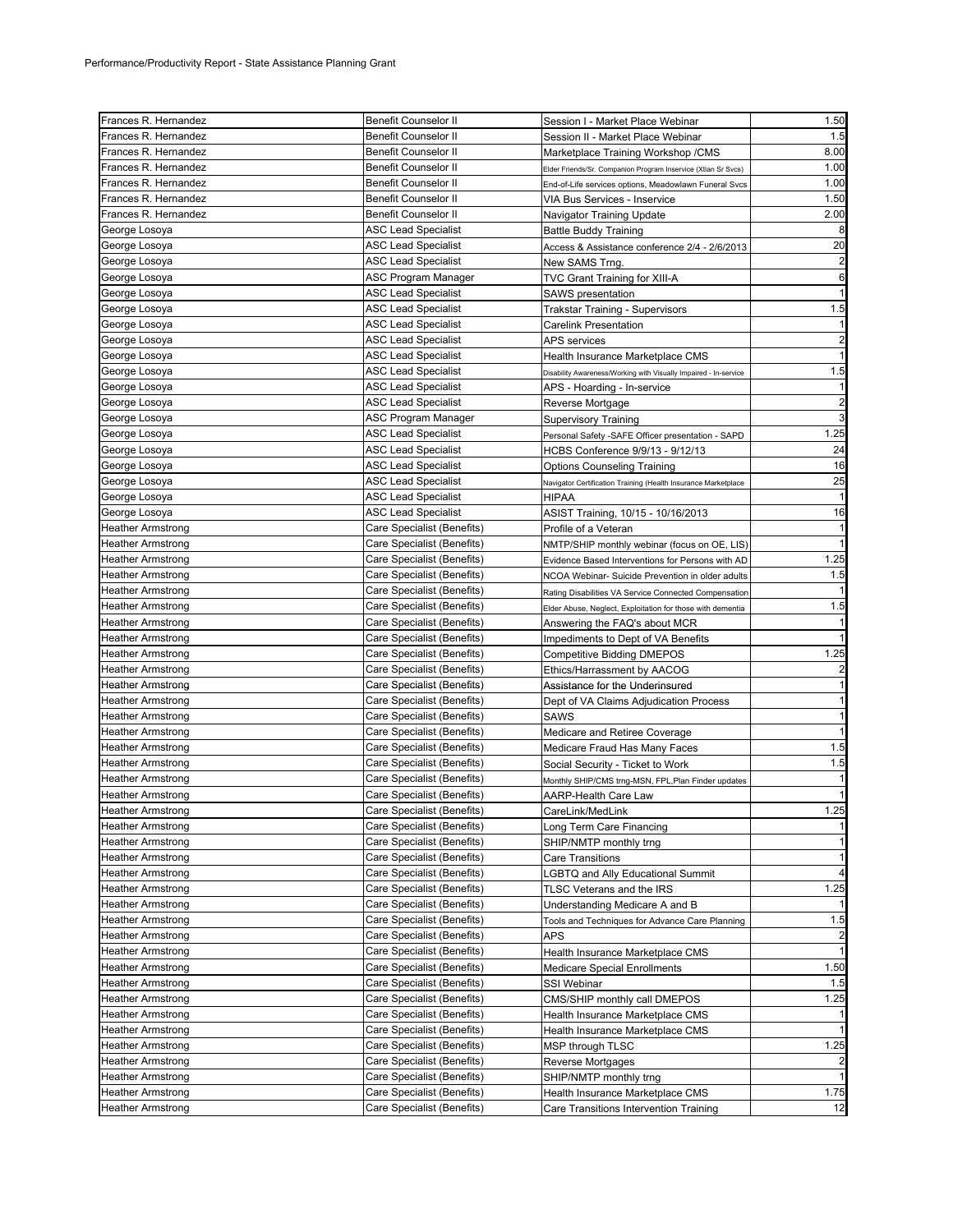| <b>Heather Armstrong</b> | Care Specialist (Benefits)  | Action to Improve Care Transitions                               | 0.5  |
|--------------------------|-----------------------------|------------------------------------------------------------------|------|
| <b>Heather Armstrong</b> | Care Specialist (Benefits)  | SHIP Webinar - Form 1200 and LIS from TLSC                       | 1.25 |
| <b>Heather Armstrong</b> | Care Specialist (Benefits)  | Personal Safety - SAFE Officer presentation - SAPD               | 1.25 |
| <b>Heather Armstrong</b> | Care Specialist (Benefits)  | Health Insurance Marketplace CMS                                 |      |
| <b>Heather Armstrong</b> | Care Specialist (Benefits)  | Marketplace and ACA                                              | 1.5  |
| <b>Heather Armstrong</b> | Care Specialist (Benefits)  | ADRC and AAA's                                                   |      |
| <b>Heather Armstrong</b> | Care Specialist (Benefits)  | DMEPOS Phase II                                                  | 1.5  |
| <b>Heather Armstrong</b> | Care Specialist (Benefits)  | Tableau/Open Discussion                                          | 2.25 |
| <b>Heather Armstrong</b> | Care Specialist (Benefits)  | Documentation in SAMS                                            |      |
| <b>Heather Armstrong</b> | Care Specialist (Benefits)  | Managed Care: STAR PLUS                                          |      |
| <b>Heather Armstrong</b> | Care Specialist (Benefits)  | Hot Topics;MIPPA i.e                                             | 1.5  |
| <b>Heather Armstrong</b> | Care Specialist (Benefits)  | LTC MCD and QIT webinar                                          | 1.25 |
| <b>Heather Armstrong</b> | Care Specialist (Benefits)  | The Demise of DOMA                                               | 1.5  |
| <b>Heather Armstrong</b> | Care Specialist (Benefits)  | Building Safety- HR Inservice                                    |      |
| <b>Heather Armstrong</b> | Care Specialist (Benefits)  | Self Protection and Safety Inservice                             |      |
| <b>Heather Armstrong</b> | Care Specialist (Benefits)  | CMS - Health Ins.Marketplace Webinar II                          | 1.5  |
| <b>Heather Armstrong</b> | Care Specialist (Benefits)  | Health Insurance monthly TX call                                 |      |
| <b>Heather Armstrong</b> | Care Specialist (Benefits)  | Options Counseling Training - 9/17-9/18 2013                     | 16   |
| <b>Heather Armstrong</b> | Care Specialist (Benefits)  | Marketplace Training Workshop / CMS                              | 8    |
| <b>Heather Armstrong</b> | Care Specialist (Benefits)  | Elder Friends/Sr. Companion Program Inservice (Xtian Sr Svcs)    |      |
| <b>Heather Armstrong</b> | Care Specialist (Benefits)  | End-of-Life services options, Meadowlawn Funeral Svcs            |      |
| <b>Heather Armstrong</b> | Care Specialist (Benefits)  | Navigator Certification Training (Health Insurance Marketplace   | 25   |
| <b>Heather Armstrong</b> | Care Specialist (Benefits)  | CTI conference call                                              |      |
| <b>Heather Armstrong</b> | Care Specialist (Benefits)  | SHIP/NMTP monthly trng                                           |      |
| <b>Heather Armstrong</b> | Care Specialist (Benefits)  | CTI conference call                                              |      |
| <b>Heather Armstrong</b> | Care Specialist (Benefits)  | ACA-What It Means for Seniors                                    | 0.5  |
| <b>Heather Armstrong</b> | Care Specialist (Benefits)  | <b>ACA-What It Means for Seniors</b>                             |      |
| <b>Heather Armstrong</b> | Care Specialist (Benefits)  | VIA Bus Services - Inservice                                     | 1.5  |
| Laura Ledesma            | Lead Care Specialist        | Access & Assistance conference 2/4 - 2/6/2013                    | 20   |
| Laura Ledesma            | <b>Lead Care Specialist</b> | New SAMS Trng.                                                   | 2    |
| Laura Ledesma            | <b>Lead Care Specialist</b> | Ethics/Harrassment Trng                                          | 2    |
| Laura Ledesma            | <b>Lead Care Specialist</b> | SAWS Presentation                                                |      |
| Laura Ledesma            | Lead Care Specialist        | Trakstar Trng.                                                   | 1.5  |
| Laura Ledesma            | Lead Care Specialist        | Trakstar Training - Supervisors                                  |      |
| Laura Ledesma            | <b>Lead Care Specialist</b> | La Fe Policy /Food Insuff.                                       |      |
| Laura Ledesma            | <b>Lead Care Specialist</b> | Carelink/Medilink Training                                       | 1.25 |
| Laura Ledesma            | Lead Care Specialist        | LGBTQ & Ally Ed. Summit                                          |      |
| Laura Ledesma            | <b>Lead Care Specialist</b> | Speaker's Bureau Trng.                                           |      |
| Laura Ledesma            | <b>Lead Care Specialist</b> | APS services                                                     |      |
| Laura Ledesma            | Lead Care Specialist        | Disability Awareness/Working with Visually Impaired - In-service | 1.5  |
| Laura Ledesma            | Lead Care Specialist        | APS - Hoarding - In-service                                      |      |
| Laura Ledesma            | Lead Care Specialist        | Reverse Mortgages                                                | 2    |
| Laura Ledesma            | <b>Lead Care Specialist</b> | <b>Supervisory Training</b>                                      |      |
| Laura Ledesma            | Lead Care Specialist        | CMS: Introduction to the Health Insurance Marketplace            | 1.75 |
| Laura Ledesma            | Lead Care Specialist        | Care Transitions Intervention Training                           | 12   |
| Laura Ledesma            | Lead Care Specialist        | Personal Safety -SAFE Officer presentation - SAPD                | 1.25 |
| Laura Ledesma            | Lead Care Specialist        | <b>Building Safety-HR Inservice</b>                              |      |
| Laura Ledesma            | <b>Lead Care Specialist</b> | Self Protection and Safety Inservice                             |      |
| Laura Ledesma            | Lead Care Specialist        | Cuidando Con Respeto Trng.                                       | 3    |
| Laura Ledesma            | Lead Care Specialist        | Marketplace Training Workshop / CMS                              | 8    |
| Laura Ledesma            | Lead Care Specialist        | Navigator Certification Training (Health Insurance Marketplace   | 25   |
| Laura Ledesma            | <b>Lead Care Specialist</b> | Elder Friends/Sr. Companion Program Inservice (Xtian Sr Svcs)    |      |
| Laura Ledesma            | <b>Lead Care Specialist</b> | Food Insufficiency                                               | 5    |
| Laura Ledesma            | Lead Care Specialist        | ASIST Training, 10/15 - 10/16/2013                               | 16   |
| Laura Ledesma            | Lead Care Specialist        | Stress Management                                                | 3    |
| Laura Ledesma            | <b>Lead Care Specialist</b> | <b>Conflict Resolution</b>                                       | 3.25 |
| Laura Ledesma            | Lead Care Specialist        | VIA Bus Services - Inservice                                     | 1.5  |
| Laura Ledesma            | Lead Care Specialist        | Navigator Training Update                                        |      |
| Martha Spinks            | <b>BAAA Director</b>        | Conference                                                       | 16   |
| Martha Spinks            | <b>BAAA Director</b>        | National Grantee Conference                                      | 32   |
| Martha Spinks            | <b>BAAA Director</b>        | <b>MIPPA Conference</b>                                          | 16   |
| Martha Spinks            | <b>BAAA Director</b>        | <b>DADS Quarterly Training</b>                                   | 32   |
| Martha Spinks            | <b>BAAA Director</b>        | ADRC Association Quarterly training                              | 32   |
| Martha Spinks            | <b>BAAA Director</b>        | Adult Protective Services Conference                             | 3    |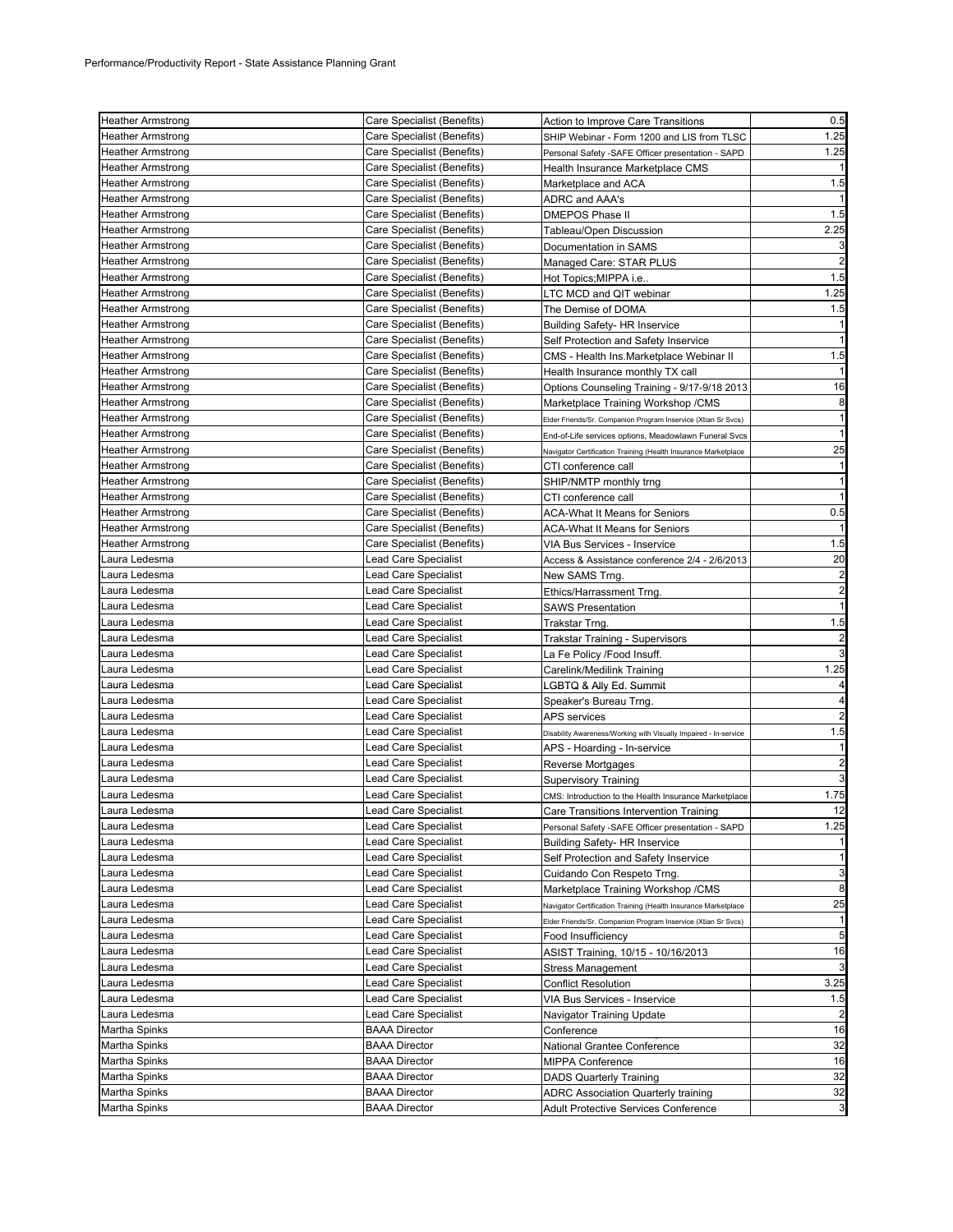| Martha Spinks | <b>BAAA Director</b>                | Aging in Texas Conference                                                                               | 20                      |
|---------------|-------------------------------------|---------------------------------------------------------------------------------------------------------|-------------------------|
| Martha Spinks | <b>BAAA Director</b>                | Association of Defense Councils                                                                         |                         |
| Martha Spinks | <b>BAAA Director</b>                | <b>AACOG Cultural Sensitivity Training</b>                                                              | $\overline{\mathbf{c}}$ |
| Martha Spinks | <b>BAAA Director</b>                | <b>AACOG Training for Supervisors</b>                                                                   | 3                       |
| Martha Spinks | <b>BAAA Director</b>                | <b>AACOG Ethics Training</b>                                                                            | $\overline{\mathbf{c}}$ |
| Martha Spinks | <b>BAAA Director</b>                | <b>Applicant Training</b>                                                                               | 8                       |
| Mary Durr     | Regional Mobility Specialist        | HR - New Employee Orientation                                                                           | 32.00                   |
| Mary Durr     | <b>Regional Mobility Specialist</b> | Hoarding (psych aspect)                                                                                 | 2.00                    |
| Mary Durr     | <b>Regional Mobility Specialist</b> | Easter Seals Webinar                                                                                    | 2.00                    |
| Mary Durr     | Regional Mobility Specialist        | Departmental Orientation                                                                                | 2.00                    |
| Mary Durr     | <b>Regional Mobility Specialist</b> | <b>Mobility Management Conference</b>                                                                   | 27.50                   |
| Mary Durr     | <b>Regional Mobility Specialist</b> | Easter Seals Travel Training Adm                                                                        | 2.00                    |
| Mary Durr     | <b>Regional Mobility Specialist</b> | Travel Training Success:                                                                                | 4.00                    |
| Mary Durr     | <b>Regional Mobility Specialist</b> | Training API Web Training Course                                                                        | 8.00                    |
| Mary Durr     | <b>Regional Mobility Specialist</b> | SA Mobility Coalition Transportation Leadership Series                                                  | 4.00                    |
| Mary Durr     | <b>Regional Mobility Specialist</b> | <b>Webinar Veteran Transportation</b>                                                                   | 1.50                    |
| Mary Durr     | <b>Regional Mobility Specialist</b> | Constant Contact Web Page TRN                                                                           | 6.00                    |
| Mary Durr     | <b>Regional Mobility Specialist</b> | Leadership Academy                                                                                      | 48.00                   |
| Mary Tom      | Care Specialist (Care Coordination) | NCOA Webinar- Suicide Prevention in Older Adults                                                        | 1.5                     |
| Mary Tom      | Care Specialist (Care Coordination) | Financial Abuse of the Elderly (MMLearn production)                                                     |                         |
| Mary Tom      | Care Specialist (Care Coordination) | Skin Care, Skin Ulcers & Foot Care                                                                      | 2                       |
| Mary Tom      | Care Specialist (Care Coordination) | Ethics/Harrassment by AACOG                                                                             | $\overline{\mathbf{c}}$ |
| Mary Tom      | Care Specialist (Care Coordination) | <b>SAMS 3.0</b>                                                                                         | $\overline{\mathbf{c}}$ |
| Mary Tom      | Care Specialist (Care Coordination) | <b>Medical Emergencies</b>                                                                              | $\overline{c}$          |
| Mary Tom      | Care Specialist (Care Coordination) | Urinary Catheter Care & Use                                                                             | 1.75                    |
| Mary Tom      | Care Specialist (Care Coordination) | TrakStar                                                                                                | 1.5                     |
| Mary Tom      | Care Specialist (Care Coordination) | How Will We Pay for This? How Will I Cope?                                                              | 2                       |
| Mary Tom      | Care Specialist (Care Coordination) | Suctioning, Tube Feedings, & Injections                                                                 | $\overline{\mathbf{c}}$ |
| Mary Tom      | Care Specialist (Care Coordination) | Care Transitions Qtrly Work Group Call                                                                  | 1.5                     |
| Mary Tom      | Care Specialist (Care Coordination) | Carelink/Medilink Training                                                                              | 1.25                    |
| Mary Tom      | Care Specialist (Care Coordination) | proving Care Transitions: Engaging Older Patients on the Issue of Preventing Re-Hospitalization         | 0.5                     |
| Mary Tom      | Care Specialist (Care Coordination) | LGBTQ & Ally Educ. Summit                                                                               |                         |
| Mary Tom      | Care Specialist (Care Coordination) | APS                                                                                                     |                         |
| Mary Tom      | Care Specialist (Care Coordination) | Persons of All Faiths Welcome [ethics]                                                                  | 3.25                    |
| Mary Tom      | Care Specialist (Care Coordination) | Grandparents & Grandchildren & Family Law and Medicaid                                                  | 1.25                    |
| Mary Tom      | Care Specialist (Care Coordination) | Disability Awareness/Working with Visually Impaired - In-service                                        | 1.5                     |
| Mary Tom      | Care Specialist (Care Coordination) | APS - Hoarding - In-service                                                                             |                         |
| Mary Tom      | Care Specialist (Care Coordination) | Reverse Mortgages; LRCP Update                                                                          | $\overline{\mathbf{c}}$ |
| Mary Tom      | Care Specialist (Care Coordination) | CMS: Introduction to the Health Insurance Marketplace                                                   | 1.75                    |
| Mary Tom      | Care Specialist (Care Coordination) | CTI Training for Care Transition Coach certification 7-18 - 7/19/2013                                   | 12                      |
| Mary Tom      | Care Specialist (Care Coordination) | Driving Collective Action to Improve Care Transitions                                                   | 0.75                    |
| Mary Tom      | Care Specialist (Care Coordination) | SHIP Webinar - Form 1200 and LIS from TLSC                                                              | 1.25                    |
| Mary Tom      | Care Specialist (Care Coordination) | Personal Safety -SAFE Officer presentation - SAPD                                                       | 1.25                    |
| Mary Tom      | Care Specialist (Care Coordination) | The Demise of DOMA                                                                                      | 1.5                     |
| Mary Tom      | Care Specialist (Care Coordination) | Building Safety- HR Inservice                                                                           |                         |
| Mary Tom      | Care Specialist (Care Coordination) | Self Protection and Safety Inservice                                                                    | 1                       |
| Mary Tom      | Care Specialist (Care Coordination) | Health Ins. Marketplace Webinar I                                                                       | 1                       |
| Mary Tom      | Care Specialist (Care Coordination) | CMS - Health Ins.Marketplace Webinar II                                                                 | 1.5                     |
| Mary Tom      | Care Specialist (Care Coordination) | Navigator Certification Training (Health Insurance Marketplace                                          | 25                      |
| Mary Tom      | Care Specialist (Care Coordination) | <b>Quick Healthy Cooking</b>                                                                            | 1.5                     |
| Mary Tom      | Care Specialist (Care Coordination) | <b>HIPAA</b>                                                                                            |                         |
| Mary Tom      | Care Specialist (Care Coordination) | CTI Community Learning Call                                                                             | 1                       |
| Mary Tom      | Care Specialist (Care Coordination) | Stress Management                                                                                       | 3                       |
| Mary Tom      | Care Specialist (Care Coordination) | <b>Conflict Resolution</b>                                                                              | 3.25                    |
| Mary Tom      | Care Specialist (Care Coordination) | Heartsaver CPR & First Aid                                                                              |                         |
| Mary Tom      | Care Specialist (Care Coordination) | 'Macular Degeneration: What Everyone Needs to Know" - Danial A. Johnson, MD                             | 0.5                     |
| Mary Tom      | Care Specialist (Care Coordination) | Feel Your Best at Any Age! Tips for Healthy Aging & Preventing Frailty" - Sara Espinoza, MD             | 0.5                     |
| Mary Tom      | Care Specialist (Care Coordination) | Leap toward Treatment: Unraveling the Mechanisms that Link Aging to Alzheimer's" - Veronica Galvan, PhD | 0.5                     |
| Mary Tom      | Care Specialist (Care Coordination) | 'Your Diet: Murder Mystery or Reality Show?" - Sue Cunningham, PhD                                      | 0.5                     |
| Mary Tom      | Care Specialist (Care Coordination) | aths to Aging Research: Highlights of Articles from San Antonio Express-News" - Steven Austed, PhD      | 0.5                     |
| Mary Tom      | Care Specialist (Care Coordination) | CTI Community Learning Call                                                                             | 0.75                    |
| Mary Tom      | Care Specialist (Care Coordination) | 'Disability Benefits, the Do's and Don't's" by T. Barnes & others                                       |                         |
| Mary Tom      | Care Specialist (Care Coordination) | VIA Bus Services - Inservice                                                                            | 1.5                     |
| Mary Tom      | Care Specialist (Care Coordination) | Navigator Training Update                                                                               | $\overline{a}$          |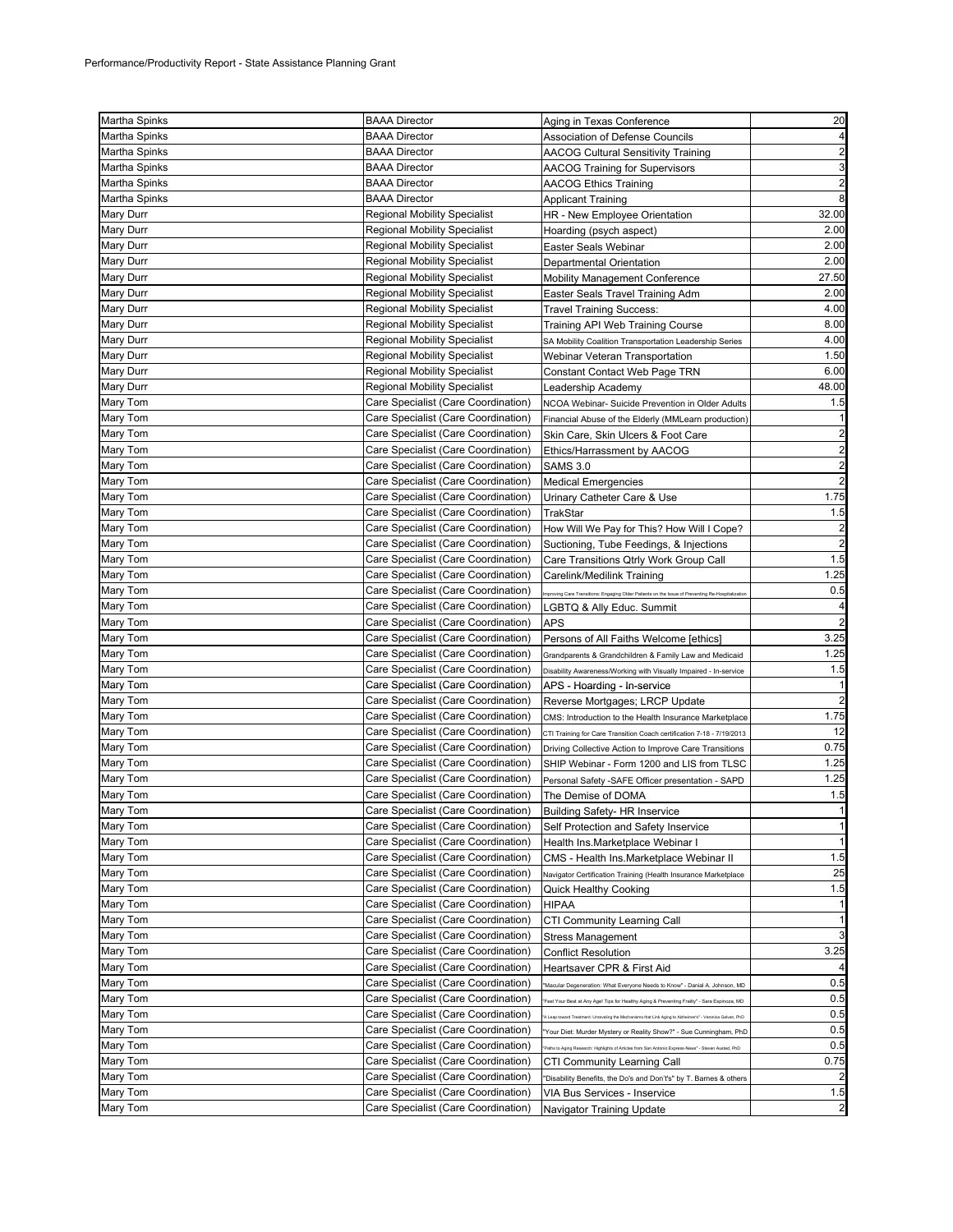| <b>Nellie Garay</b> | Caregiver Support Specialist        | Supporting Caregivers In the Workplace                                                                     | $\overline{1}$          |
|---------------------|-------------------------------------|------------------------------------------------------------------------------------------------------------|-------------------------|
| <b>Nellie Garay</b> | Caregiver Support Specialist        | Volunteer Respite Care Models                                                                              | 1.5                     |
| Nellie Garay        | Caregiver Support Specialist        | Alzheimer Educational Symposium                                                                            | 8                       |
| Nellie Garay        | Caregiver Support Specialist        | Lifespan Respite Conference                                                                                | 24                      |
| <b>Nellie Garay</b> | Caregiver Support Specialist        |                                                                                                            | $\overline{2}$          |
| Nellie Garay        | <b>Caregiver Support Specialist</b> | VA Caregiver Conference                                                                                    | -1                      |
|                     |                                     | Military Caregivers: Commonalities & Differences                                                           | 40                      |
| <b>Nellie Garay</b> | Caregiver Support Specialist        | Certified Marketplace Navigator training                                                                   |                         |
| Nellie Garay        | Caregiver Support Specialist        | Navigator training                                                                                         | 1.5                     |
| <b>Nellie Garay</b> | Caregiver Support Specialist        | Supporting family caregivers of veterrans                                                                  | $\mathbf 1$             |
| Nick Monreal        | Managing Ombudsman                  | Bexar Aging - Hans On Retreat                                                                              | 4                       |
| <b>Nick Monreal</b> | Managing Ombudsman                  | Access & Assistance Training                                                                               | 12                      |
| Nick Monreal        | Managing Ombudsman                  | AACOG Ethics Training                                                                                      | $\overline{2}$          |
| <b>Nick Monreal</b> | Managing Ombudsman                  | Resident Transfer & Discharge TLSC workshop                                                                | 3                       |
| Nick Monreal        | Managing Ombudsman                  | Webinar: Ombudsman Case Complaint & Consultation                                                           | $\overline{2}$          |
| <b>Nick Monreal</b> | Managing Ombudsman                  | Webinar: NORC Ombudman Online Training                                                                     | $\overline{\mathbf{c}}$ |
| <b>Nick Monreal</b> | Managing Ombudsman                  | Webinar: LTC Ombudsman Program: Performance Measures and Self Evaluation                                   | $\overline{c}$          |
| Nick Monreal        | Managing Ombudsman                  | Webinar: Expansion of ALF Ombuds. Svcs.                                                                    | $\overline{c}$          |
| <b>Nick Monreal</b> | Managing Ombudsman                  | Basic for Supervisors " A How to Guide "                                                                   | 4                       |
| <b>Nick Monreal</b> | Managing Ombudsman                  | <b>AAA Volunteer Orientation</b>                                                                           | 3                       |
| <b>Nick Monreal</b> | Managing Ombudsman                  | Webinar: Long Term Care Medicaid Eligibility                                                               | $\overline{2}$          |
| <b>Nick Monreal</b> | Managing Ombudsman                  | HR Supervisors Training                                                                                    | 3                       |
| <b>Nick Monreal</b> | Managing Ombudsman                  | Webinar: Building the Ombudsman Brand                                                                      | $\overline{\mathbf{c}}$ |
| Nick Monreal        | Managing Ombudsman                  | Elder Abuse Conference                                                                                     | $\overline{7}$          |
| <b>Nick Monreal</b> | Managing Ombudsman                  | and in Hand Training: Person-Centered Approach in the Care of Persons with Dementia and Prevention of Abus | 12                      |
| Nick Monreal        | Managing Ombudsman                  | Webinar: ALF Best Practices                                                                                | $\overline{2}$          |
| <b>Nick Monreal</b> | Managing Ombudsman                  | Building Bridges Conference: CTT / MFP                                                                     | $\overline{7}$          |
| <b>Nick Monreal</b> | Managing Ombudsman                  | DADS / Regulatory Services Division Training                                                               | $\overline{7}$          |
| Nick Monreal        | Managing Ombudsman                  | Webinar: Nursing Home Medical Necesity                                                                     | $\overline{c}$          |
| Nick Monreal        | Managing Ombudsman                  |                                                                                                            | 8                       |
| <b>Nick Monreal</b> |                                     | DADS/LTCR & Ombudsman QTR Meetings                                                                         | 4                       |
| Paula Wanken        | Managing Ombudsman                  | DADS / LTCR / ALF Provider Training                                                                        | 4                       |
|                     | Administrative Assistant            | <b>BAAA all-staff inservice</b>                                                                            | $\overline{2}$          |
| Paula Wanken        | Administrative Assistant            | <b>Track Star Training</b>                                                                                 |                         |
| Paula Wanken        | Administrative Assistant            | Data Management                                                                                            | 20                      |
| Robert Gamboa       | <b>Billing Specialist</b>           | Data Management                                                                                            | 20                      |
| Robert Gamboa       | <b>Billing Specialist</b>           | <b>BAAA</b> all-staff inservice                                                                            | 4                       |
| Robert Gamboa       | <b>Billing Specialist</b>           | <b>AACOG Budgets</b>                                                                                       | $\overline{c}$          |
| Robert Gamboa       | <b>Billing Specialist</b>           | Ethics and Harassment Training                                                                             | 2                       |
| Robert Gamboa       | <b>Billing Specialist</b>           | LAR PMP Training                                                                                           | 6                       |
| Robert Gamboa       | <b>Billing Specialist</b>           | <b>Track Star Training</b>                                                                                 | $\overline{2}$          |
| Robert Gamboa       | <b>Billing Specialist</b>           | <b>SAMS/NAPIS Report Training</b>                                                                          | 8                       |
| Robert Gamoba       | <b>Billing Speicalist</b>           | AAA Operations Training                                                                                    | 16                      |
| Rose Ryan           | <b>Regional Mobility Manager</b>    | HR - New Employee Orientation                                                                              | 24                      |
| Rose Ryan           | <b>Regional Mobility Manager</b>    | HR - TrakStar TRN                                                                                          | 0.5                     |
| Rose Ryan           | <b>Regional Mobility Manager</b>    | IT - Access to Ivantage                                                                                    | 0.5                     |
| Rose Ryan           | Regional Mobility Manager           | Departmental Orientation                                                                                   | 3                       |
| Rose Ryan           | Regional Mobility Manager           | FTA Webinar - Joint Development Project Funding                                                            | $\overline{2}$          |
| Rose Ryan           | Regional Mobility Manager           | Goals TRN                                                                                                  | $\mathbf{1}$            |
| Rose Ryan           | <b>Regional Mobility Manager</b>    | CTAA Conference & Expo                                                                                     | 40                      |
| Rose Ryan           | <b>Regional Mobility Manager</b>    | HR - Supervisor TRN                                                                                        | 10                      |
| Rose Ryan           | Regional Mobility Manager           | One Call - One Click Web Conference                                                                        | $\mathbf{1}$            |
| Rose Ryan           | <b>Regional Mobility Manager</b>    | VTCLI Conferene Call w/Peers                                                                               | $\mathbf{1}$            |
| Rose Ryan           | Regional Mobility Manager           | WTS - Legislative Issues (Transportation)                                                                  | 3                       |
| Rose Ryan           | <b>Regional Mobility Manager</b>    | JCC - No More Falls Texas                                                                                  | 3                       |
| Rose Ryan           | <b>Regional Mobility Manager</b>    | NCSL Webinar - Veterans Access to Transprortation                                                          | $\overline{2}$          |
| Rose Ryan           | <b>Regional Mobility Manager</b>    | NCST Webinar - Local Match Grants                                                                          | $\mathbf{1}$            |
| Rose Ryan           | Regional Mobility Manager           | TxDOT Webinar - 5310 Projects                                                                              | $\mathbf{1}$            |
| Rosemary Guardiola  | <b>Benefits Counselor II</b>        | NMTP/Ship monthly webinar focus on OE LIS                                                                  | 1.00                    |
| Rosemary Guardiola  | <b>Benefits Counselor II</b>        | NMTP/SHIP monthly webinar (focus on OE, LIS)                                                               | 1.00                    |
| Rosemary Guardiola  | <b>Benefits Counselor II</b>        |                                                                                                            | 1.00                    |
| Rosemary Guardiola  | <b>Benefits Counselor II</b>        | Financial Abuse of the Elderly                                                                             |                         |
|                     |                                     | <b>Competitive Bidding DMEPOS</b>                                                                          | 1.25                    |
| Rosemary Guardiola  | <b>Benefits Counselor II</b>        | Ethics/Harrassment                                                                                         | 1.00<br>1.00            |
| Rosemary Guardiola  | <b>Benefits Counselor II</b>        | Aaistatance for Underinsured                                                                               |                         |
| Rosemary Guardiola  | <b>Benefits Counselor II</b>        | SAWS                                                                                                       | 1.00                    |
| Rosemary Guardiola  | <b>Benefits Counselor II</b>        | Medicare/Retiree Coverage                                                                                  | 1.00                    |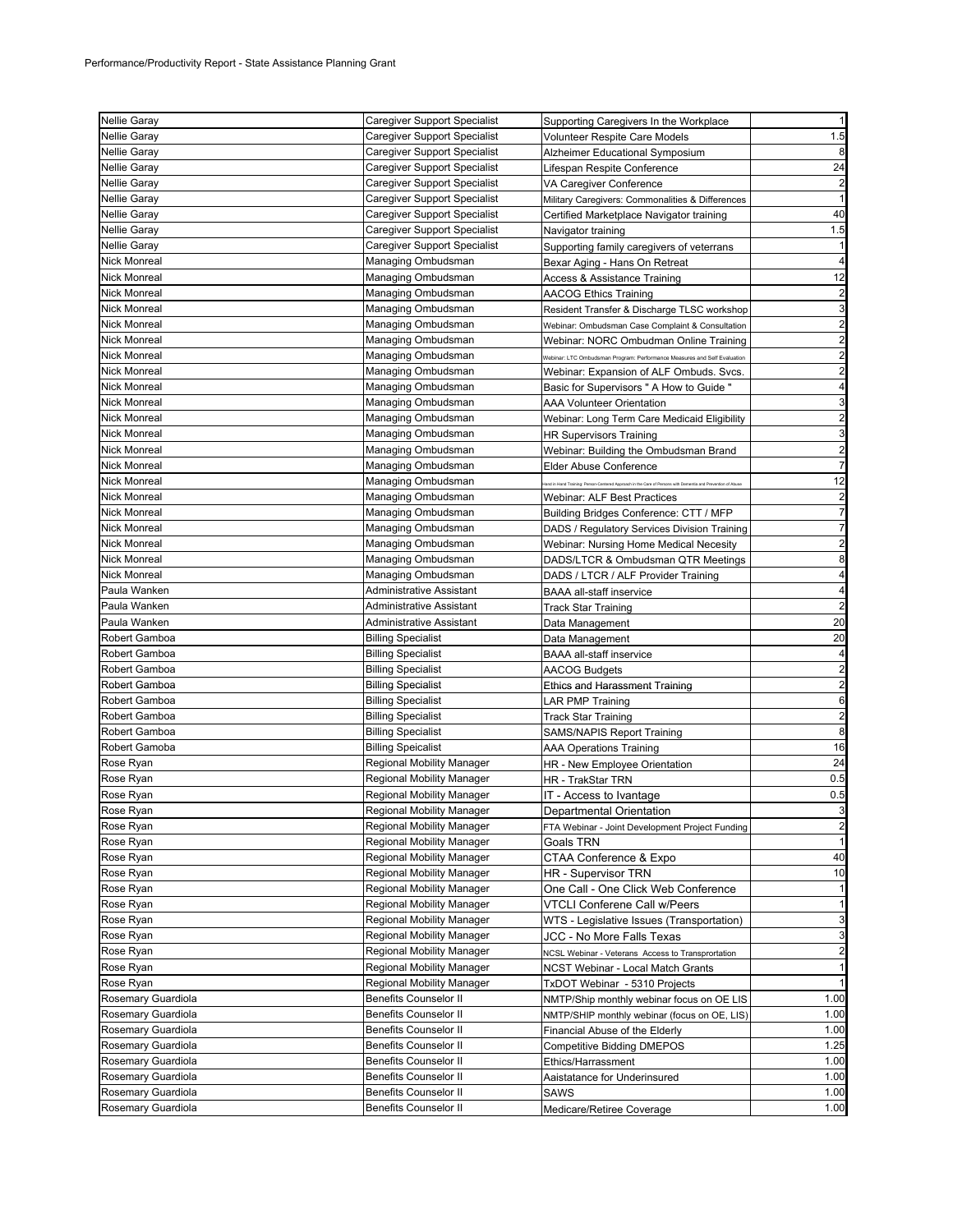| Rosemary Guardiola | <b>Benefits Counselor II</b> | Medicare Fraud has Many Faces                                             | 1.50           |
|--------------------|------------------------------|---------------------------------------------------------------------------|----------------|
| Rosemary Guardiola | <b>Benefits Counselor II</b> | Monthy SHIP/CMS Plan Finder update                                        | 1.00           |
| Rosemary Guardiola | <b>Benefits Counselor II</b> | AARP -Health Care                                                         | 1.00           |
| Rosemary Guardiola | Benefits Counselor II        | CareLink MedeLink                                                         | 1.25           |
| Rosemary Guardiola | <b>Benefits Counselor II</b> |                                                                           | 1.00           |
| Rosemary Guardiola |                              | Long Term Financial                                                       | 1.00           |
|                    | <b>Benefits Counselor II</b> | Ship/NMPT                                                                 |                |
| Rosemary Guardiola | <b>Benefits Counselor II</b> | <b>Care Transitions</b>                                                   | $\mathbf{1}$   |
| Rosemary Guardiola | <b>Benefits Counselor II</b> | Understanding Medicare A/B                                                | $\mathbf{1}$   |
| Rosemary Guardiola | <b>Benefits Counselor II</b> | <b>APS</b>                                                                | 2.00           |
| Rosemary Guardiola | <b>Benefits Counselor II</b> | Health Ins. CMS                                                           | 1.00           |
| Rosemary Guardiola | <b>Benefits Counselor II</b> | <b>CMS Stakeholder Eduation Series</b>                                    | 1.00           |
| Rosemary Guardiola | <b>Benefits Counselor II</b> | <b>Medicare Special Enrollments</b>                                       | 1.50           |
| Rosemary Guardiola | <b>Benefits Counselor II</b> | SSI Webinar                                                               | 1.50           |
| Rosemary Guardiola | <b>Benefits Counselor II</b> | CMS/Ship monthly call DMEPOS                                              | 1.25           |
| Rosemary Guardiola | <b>Benefits Counselor II</b> | Health Ins. Marketplace CMS                                               | 1.00           |
| Rosemary Guardiola | <b>Benefits Counselor II</b> | Health Insurance Marketplace CMS                                          | 1.00           |
| Rosemary Guardiola | <b>Benefits Counselor II</b> | MSP / TLSC                                                                | 1.25           |
| Rosemary Guardiola | <b>Benefits Counselor II</b> | Reverse Morgages                                                          | $\overline{2}$ |
| Rosemary Guardiola | <b>Benefits Counselor II</b> | <b>CMS Stakeholder Eduation Series</b>                                    | 1.25           |
| Rosemary Guardiola | <b>Benefits Counselor II</b> |                                                                           | 1.25           |
|                    | <b>Benefits Counselor II</b> | Action to improveCareTransitions                                          | $\mathbf{1}$   |
| Rosemary Guardiola |                              | Health Insurance Marketplace CMS                                          |                |
| Rosemary Guardiola | <b>Benefits Counselor II</b> | <b>Medicare Special Enrollments</b>                                       | 1.5            |
| Rosemary Guardiola | <b>Benefits Counselor II</b> | SSI Webinar                                                               | 1.5            |
| Rosemary Guardiola | <b>Benefits Counselor II</b> | CMS /Ship DMEPOS                                                          | 1.25           |
| Rosemary Guardiola | <b>Benefits Counselor II</b> | Health Ins.Marketplace                                                    | $\mathbf{1}$   |
| Rosemary Guardiola | <b>Benefits Counselor II</b> | Health Insurance Marketplace CMS                                          | $\overline{1}$ |
| Rosemary Guardiola | <b>Benefits Counselor II</b> | The Demise of DOMA                                                        | $\mathbf{1}$   |
| Rosemary Guardiola | <b>Benefits Counselor II</b> | <b>Building Safety- HR Inservice</b>                                      | $\mathbf{1}$   |
| Rosemary Guardiola | Benefits Counselor II        | Self Protection and Safety Inservice                                      | $\mathbf{1}$   |
| Rosemary Guardiola | <b>Benefits Counselor II</b> | CMS - Health Ins.Marketplace Webinar II                                   | 1.5            |
| Rosemary Guardiola | <b>Benefits Counselor II</b> | Navigator Certification Training (Health Insurance Marketplace            | 25             |
| Rosemary Guardiola | <b>Benefits Counselor II</b> | Navigator Certification Training (Health Insurance Marketplace            | 25             |
| Rosemary Guardiola | <b>Benefits Counselor II</b> | Health Ins Market 101                                                     | $\overline{1}$ |
| Rosemary Guardiola | <b>Benefits Counselor II</b> |                                                                           | $\mathbf{1}$   |
| Rosemary Guardiola | <b>Benefits Counselor II</b> | Elder Friends/Sr. Companion Program Inservice (Xtian Sr Svcs)             | $\mathbf{1}$   |
|                    |                              | End-of-Life services options, Meadowlawn Funeral Svcs                     |                |
| Rosemary Guardiola | <b>Benefits Counselor II</b> | VIA Bus Services - Inservice                                              | $\mathbf{1}$   |
| Sandra Aviles      | Care Specialist (Benefits)   | NMTP/SHIP monthly webinar (focus on OE, LIS)                              | $\mathbf{1}$   |
| Sandra Aviles      | Care Specialist (Benefits)   | Financial Abuse of the Elderly                                            | $\mathbf{1}$   |
| Sandra Aviles      | Care Specialist (Benefits)   | NCOA -Answering the FAQs about Medicare                                   | $\mathbf{1}$   |
| Sandra Aviles      | Care Specialist (Benefits)   | Ethics/Harrassment by AACOG                                               | $\overline{a}$ |
| Sandra Aviles      | Care Specialist (Benefits)   | New SAMS/Harmony training                                                 | $\overline{2}$ |
| Sandra Aviles      | Care Specialist (Benefits)   | Needy Meds: Assistance for the underinsured                               | $\mathbf{1}$   |
| Sandra Aviles      | Care Specialist (Benefits)   | <b>SAWS</b>                                                               | $\mathbf{1}$   |
| Sandra Aviles      | Care Specialist (Benefits)   | TVC grant -Homes For Heroes                                               | $\mathbf{1}$   |
| Sandra Aviles      | Care Specialist (Benefits)   | Carelink- MEDLINK                                                         | -1             |
| Sandra Aviles      | Care Specialist (Benefits)   | SHIP/CMS-                                                                 | $\mathbf{1}$   |
| Sandra Aviles      | Care Specialist (Benefits)   | APS - In service                                                          | $\overline{a}$ |
| Sandra Aviles      | Care Specialist (Benefits)   |                                                                           | $\mathbf{1}$   |
|                    |                              | <b>CMS/Benefits Counselor Review</b>                                      | $\mathbf{1}$   |
| Sandra Aviles      | Care Specialist (Benefits)   | <b>CMS Stakeholder &amp; Partner Education</b>                            |                |
| Sandra Aviles      | Care Specialist (Benefits)   | Grandparents and Grandchildren - Family Law and Medicaid                  | 1.25           |
| Sandra Aviles      | Care Specialist (Benefits)   | CMS/Ship monthly call DMEPOS                                              | -1             |
| Sandra Aviles      | Care Specialist (Benefits)   | MSP through TLSC, HHSC                                                    | 1.25           |
| Sandra Aviles      | Care Specialist (Benefits)   | Reverse Mortgages                                                         |                |
| Sandra Aviles      | Care Specialist (Benefits)   | CMS Stakeholder & Partner Education: Planfinder, LINET, Medicaid Enrollme | 1.25           |
| Sandra Aviles      | Care Specialist (Benefits)   | Care Transitions Intervention Training                                    | 12             |
| Sandra Aviles      | Care Specialist (Benefits)   | National Care Transitions Webinar                                         | $\mathbf{1}$   |
| Sandra Aviles      | Care Specialist (Benefits)   | SHIP Webinar - Form 1200 and LIS from TLSC                                | 1.5            |
| Sandra Aviles      | Care Specialist (Benefits)   | Personal Safety -SAFE Officer presentation - SAPD                         | 1.25           |
| Sandra Aviles      | Care Specialist (Benefits)   | Marketplace and ACA                                                       | 1.5            |
| Sandra Aviles      | Care Specialist (Benefits)   | ADRC and AAA's                                                            |                |
| Sandra Aviles      | Care Specialist (Benefits)   |                                                                           | 1.5            |
|                    |                              | DMEPOS Phase II                                                           | 2.25           |
| Sandra Aviles      | Care Specialist (Benefits)   | Tableau/Open Discussion                                                   |                |
| Sandra Aviles      | Care Specialist (Benefits)   | Documentation in SAMS                                                     | 3              |
| Sandra Aviles      | Care Specialist (Benefits)   | Managed Care: STAR PLUS                                                   | $\overline{a}$ |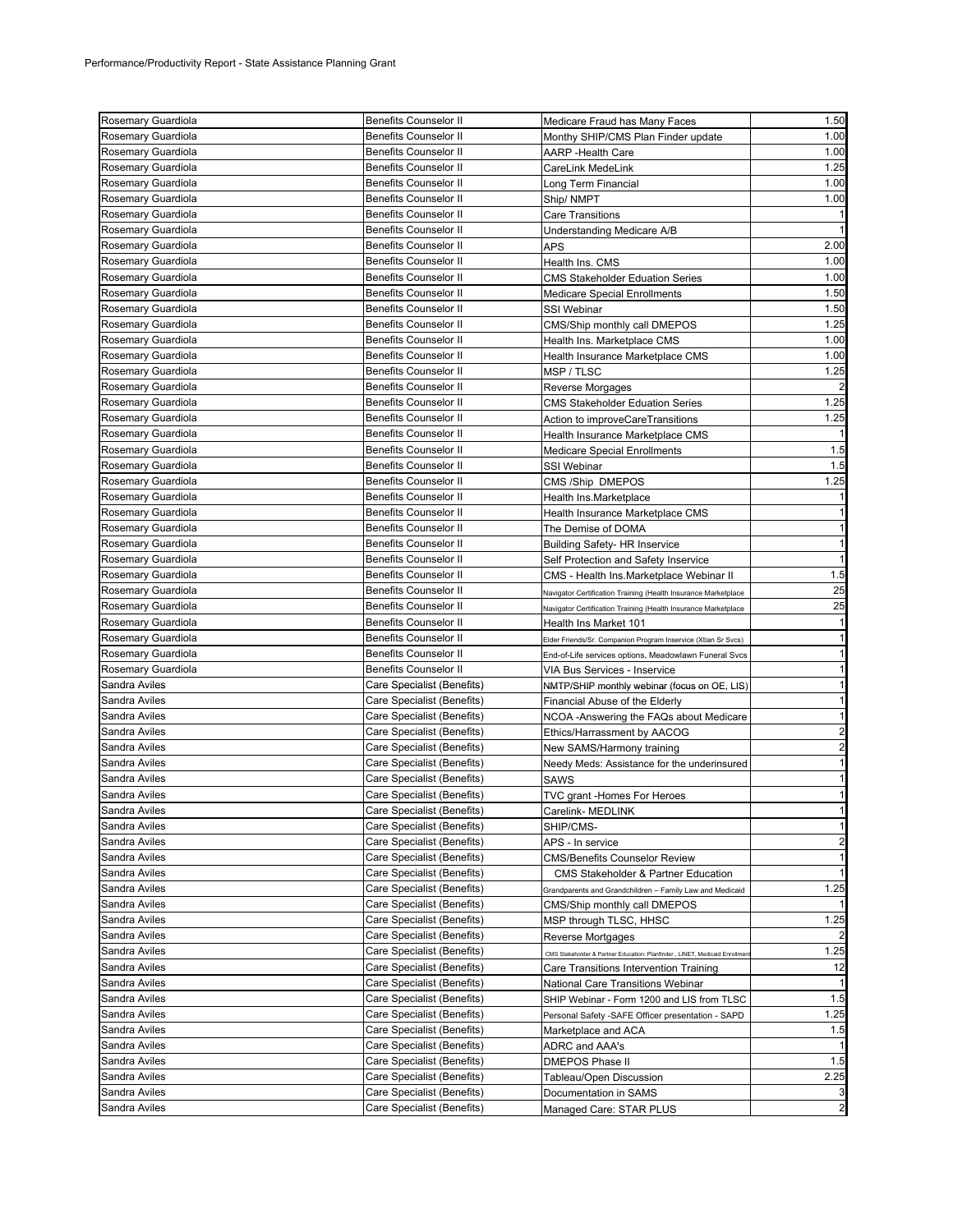| Sandra Aviles   | Care Specialist (Benefits) | Hot Topics; MIPPA i.e                                                           | 1.5                     |
|-----------------|----------------------------|---------------------------------------------------------------------------------|-------------------------|
| Sandra Aviles   | Care Specialist (Benefits) | QIT- TLSC                                                                       | 1.25                    |
| Sandra Aviles   | Care Specialist (Benefits) | The Demise of DOMA                                                              | 1.5                     |
| Sandra Aviles   | Care Specialist (Benefits) | CMS Train the trainer                                                           | 8                       |
| Sandra Aviles   | Care Specialist (Benefits) | CMS Train the trainer                                                           | 8                       |
| Sandra Aviles   | Care Specialist (Benefits) | Navigator Certification Training (Health Insurance Marketplace                  | 25                      |
| Sandra Aviles   | Care Specialist (Benefits) | Elder Friends/Sr. Companion Program Inservice (Xtian Sr Svcs)                   | $\mathbf{1}$            |
| Sandra Aviles   | Care Specialist (Benefits) | End-of-Life services options, Meadowlawn Funeral Svcs                           | $\overline{1}$          |
| Sandra Aviles   | Care Specialist (Benefits) | Heath Insurance Marketplace 101                                                 |                         |
| Sandra Aviles   | Care Specialist (Benefits) | CTI Coach Learning Call                                                         | $\mathbf{1}$            |
| Sandra Aviles   | Care Specialist (Benefits) | Affordable Care Act. What it means to Seniors                                   | $\mathbf{1}$            |
| Sandra Aviles   | Care Specialist (Benefits) | VIA Bus Services - Inservice                                                    | $\overline{1}$          |
| Siena Lindemann | <b>ASC Program Manager</b> | NCOA Webinar- Suicide Prevention in older adults                                | 1.5                     |
| Siena Lindemann | ASC Program Manager        | Ethics/Harrassment by AACOG                                                     | $\overline{\mathbf{c}}$ |
| Siena Lindemann | ASC Program Manager        | New SAMS Trng.                                                                  | $\overline{a}$          |
| Siena Lindemann | ASC Program Manager        | TVC Grant Training for XIII-A                                                   | 6                       |
| Siena Lindemann | ASC Program Manager        | <b>SAWS Presentation Inservice</b>                                              | $\mathbf{1}$            |
| Siena Lindemann | ASC Program Manager        | <b>Trakstar Training - Supervisors</b>                                          | $\overline{\mathbf{c}}$ |
| Siena Lindemann | ASC Program Manager        | Legislative Advocacy                                                            | $\mathbf{1}$            |
| Siena Lindemann | ASC Program Manager        | State Plan for Independent Living                                               | $\overline{2}$          |
| Siena Lindemann | ASC Program Manager        | Advocacy                                                                        | 1.5                     |
| Siena Lindemann | ASC Program Manager        | Tornado                                                                         | $\mathbf{1}$            |
| Siena Lindemann | ASC Program Manager        | Emergency Mgmt in Texas                                                         | $\mathbf{1}$            |
| Siena Lindemann | ASC Program Manager        | Community                                                                       | $\mathbf{1}$            |
| Siena Lindemann | ASC Program Manager        | Googling Applicants and Web Accessibility                                       | $\mathbf{1}$            |
| Siena Lindemann | ASC Program Manager        | Connecting People to Employment and Enhancing mobility options                  |                         |
| Siena Lindemann | ASC Program Manager        | Becoming an Advocate for a Healthy Texas                                        | $\mathbf{1}$            |
| Siena Lindemann | ASC Program Manager        | A 3E Love Story                                                                 | $\mathbf{1}$            |
| Siena Lindemann | ASC Program Manager        | Developing Leadership and and followership                                      | $\overline{c}$          |
| Siena Lindemann | ASC Program Manager        | <b>Medicaid Matters General</b>                                                 | $\overline{a}$          |
| Siena Lindemann | ASC Program Manager        | CareLink/MedLink- University Health Systems Program                             | $\mathbf{1}$            |
| Siena Lindemann | ASC Program Manager        | Lamda - Definitions of LGBTQ                                                    | $\mathbf{1}$            |
| Siena Lindemann | ASC Program Manager        | TransGender - Inclusion                                                         | $\overline{1}$          |
| Siena Lindemann | ASC Program Manager        | Health Market places Navigator Webinar                                          | 1.5                     |
| Siena Lindemann | ASC Program Manager        | <b>Adult Protective Services</b>                                                | 1.5                     |
| Siena Lindemann | ASC Program Manager        | <b>Emerging Leaders Program</b>                                                 | 24                      |
| Siena Lindemann | ASC Program Manager        | Reverse Mortgages                                                               | $\overline{\mathbf{c}}$ |
| Siena Lindemann | ASC Program Manager        | <b>Supervisory Training</b>                                                     | 3                       |
| Siena Lindemann | ASC Program Manager        | TVC Grant Training for XIII-A Grant Webinar                                     | $\mathbf{1}$            |
| Siena Lindemann | ASC Program Manager        | CMS Presentation on Affordable Health Care Act                                  | $\mathbf{1}$            |
| Siena Lindemann | ASC Program Manager        | SHIP Webinar - Form 1200 and LIS from TLSC                                      | 1.5                     |
| Siena Lindemann | ASC Program Manager        | Veteran Leader Corps Training, Points of Light Foundation                       | 24                      |
| Siena Lindemann | ASC Program Manager        | The Demise of DOMA                                                              | 1.5                     |
| Siena Lindemann | <b>ASC Program Manager</b> | <b>Building Safety- HR Inservice</b>                                            | $\mathbf{1}$            |
| Siena Lindemann | ASC Program Manager        | Self Protection and Safety Inservice                                            | -1                      |
| Siena Lindemann | ASC Program Manager        | Session I. Health Insurance Marketplace 101 Webinar                             | $\mathbf{1}$            |
| Siena Lindemann | ASC Program Manager        | Information, Referral, and Assistance Intensive                                 | 8                       |
| Siena Lindemann | ASC Program Manager        | A Partnership Model to Connect Rural Veterans with ADRCs for Options Counseling | $\mathbf{1}$            |
| Siena Lindemann | ASC Program Manager        | ACL- Evidence Based Interventions for Caregivers of Persons with Dementia       | $\mathbf{1}$            |
| Siena Lindemann | ASC Program Manager        | Survey of Supporting People with Dementia                                       | $\mathbf{1}$            |
| Siena Lindemann | <b>ASC Program Manager</b> | Incorporating Mobility Management into Options Counseling                       | $\mathbf{1}$            |
| Siena Lindemann | ASC Program Manager        | an Antonio Volunteer Administrators Meeting - Lunch and Learn - Volunteer Ha    | $\mathbf{1}$            |
| Siena Lindemann | ASC Program Manager        | Fraud Prevention and Detection in Participant Directed Programs                 | $\mathbf{1}$            |
| Siena Lindemann | ASC Program Manager        | Improving Access to HCBS Services for People directing their own services       | $\mathbf{1}$            |
| Siena Lindemann | ASC Program Manager        | AIRS CIRS-A Train the Trainer                                                   | $\mathbf{1}$            |
| Siena Lindemann | ASC Program Manager        | CMS: The Program you save may be your own- Fraud and Abuse Controls             | 1                       |
| Siena Lindemann | ASC Program Manager        | ACL - The AD Networks Role in delivering VA Self-directed programs              | 1                       |
| Siena Lindemann | ASC Program Manager        | Navigator Certification Training (Health Insurance Marketplace                  | 25                      |
| Siena Lindemann | ASC Program Manager        | Elder Friends/Sr. Companion Program Inservice (Xtian Sr Svcs)                   | $\mathbf{1}$            |
| Siena Lindemann | ASC Program Manager        | End-of-Life services options, Meadowlawn Funeral Svcs                           | $\mathbf{1}$            |
| Siena Lindemann | ASC Program Manager        | HIPAA Training                                                                  | $\mathbf{1}$            |
| Siena Lindemann | ASC Program Manager        | Senior Medicare Patrol Training                                                 | 16                      |
| Siena Lindemann | ASC Program Manager        | San Antonio Volunteer Administrators - Lunch and Learn: Marketing Techniques    | $\mathbf{1}$            |
| Siena Lindemann | ASC Program Manager        | Executive Women in Texas Government Conference                                  | $\overline{\mathbf{4}}$ |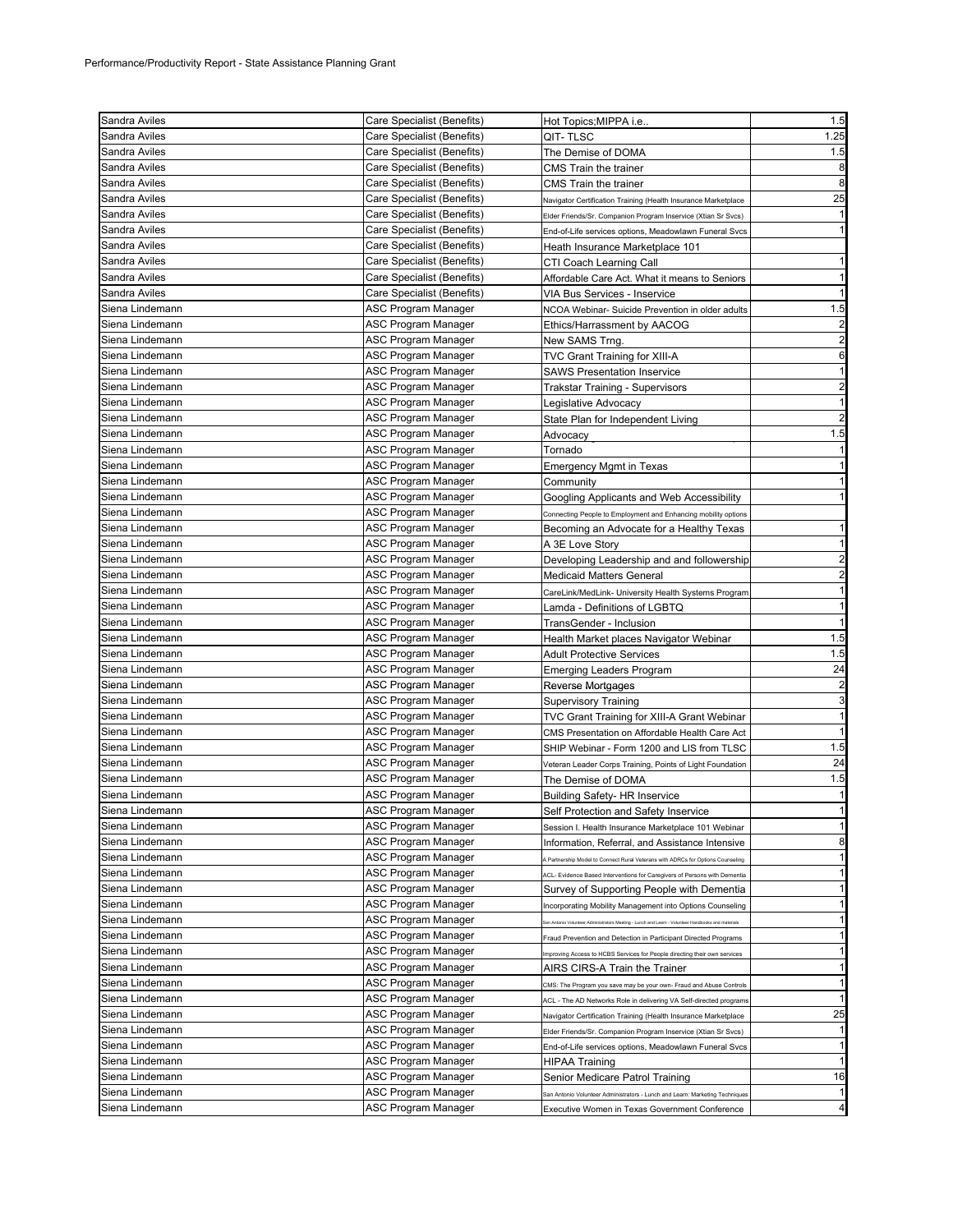| <b>Susan Blevins</b> | Care Specialist (Care Coordination) | Battle Buddies 101                                                                                    | $\overline{4}$          |
|----------------------|-------------------------------------|-------------------------------------------------------------------------------------------------------|-------------------------|
| Susan Blevins        | Care Specialist (Care Coordination) | Battle Buddies 101                                                                                    | 4                       |
| Susan Blevins        | Care Specialist (Care Coordination) | Ethics/Harrassment by AACOG                                                                           | $\overline{2}$          |
| Susan Blevins        | Care Specialist (Care Coordination) | New SAMS training                                                                                     | $\overline{2}$          |
| Susan Blevins        | Care Specialist (Care Coordination) | <b>SAWS Training</b>                                                                                  | $\mathbf{1}$            |
| Susan Blevins        | Care Specialist (Care Coordination) | <b>Trakstar Training</b>                                                                              | $\mathbf{1}$            |
| Susan Blevins        | Care Specialist (Care Coordination) |                                                                                                       | 1.5                     |
| <b>Susan Blevins</b> |                                     | Survivor Benefit Plan                                                                                 | $\overline{2}$          |
|                      | Care Specialist (Care Coordination) | Virtual Dementia Training                                                                             |                         |
| Susan Blevins        | Care Specialist (Care Coordination) | CareLink/MedLink Training                                                                             | $\mathbf{1}$            |
| Susan Blevins        | Care Specialist (Care Coordination) | mproving Care Transitions: Engaging Older Patients on the Issue of Preventing Re-Hospitalizatio       | 0.5                     |
| Susan Blevins        | Care Specialist (Care Coordination) | Strengthening the Safety Net through Networking and Education                                         | 1.5                     |
| Susan Blevins        | Care Specialist (Care Coordination) | Preventing UTI's                                                                                      | 0.75                    |
| Susan Blevins        | Care Specialist (Care Coordination) | <b>APS Inservice</b>                                                                                  | $\overline{\mathbf{c}}$ |
| Susan Blevins        | Care Specialist (Care Coordination) | No More Falls Coalition - Video                                                                       | 0.5                     |
| Susan Blevins        | Care Specialist (Care Coordination) | All Faiths Welcome: Recognizing & Appreciating Religious Diversity & Inclusion in Practice & Policies | 3.25                    |
| Susan Blevins        | Care Specialist (Care Coordination) | Grandparents & Grandchildren & Family Law and Medicaid                                                | 1.25                    |
| Susan Blevins        | Care Specialist (Care Coordination) | Dealing with Dementia/Jason Schillerstrom                                                             | 5.75                    |
| Susan Blevins        | Care Specialist (Care Coordination) |                                                                                                       | 1.5                     |
|                      |                                     | The Shift from a Crisis Modelto an Illness Management Model of Mental Health Care                     | 1.5                     |
| Susan Blevins        | Care Specialist (Care Coordination) | Disability Awareness/Working with Visually Impaired - In-service                                      |                         |
| Susan Blevins        | Care Specialist (Care Coordination) | APS - Hoarding - In-service                                                                           | $\mathbf{1}$            |
| Susan Blevins        | Care Specialist (Care Coordination) | Senior Directory Breakfast                                                                            | 1.5                     |
| Susan Blevins        | Care Specialist (Care Coordination) | Dual Diagnosis                                                                                        | 1.5                     |
| <b>Susan Blevins</b> | Care Specialist (Care Coordination) | Reverse Mortgages/Family Caregiver/Lifespan Respite                                                   | $\overline{\mathbf{c}}$ |
| Susan Blevins        | Care Specialist (Care Coordination) | 2013 Summer Institute in Aging                                                                        | 8                       |
| Susan Blevins        | Care Specialist (Care Coordination) | CMS: Introduction to the Health Insurance Marketplace                                                 | $\mathbf{1}$            |
| Susan Blevins        | Care Specialist (Care Coordination) | VA Fully Developed Claims                                                                             | $\mathbf{1}$            |
| Susan Blevins        | Care Specialist (Care Coordination) | Personal Safety -SAFE Officer presentation - SAPD                                                     | 1.25                    |
| Susan Blevins        | Care Specialist (Care Coordination) | Mental Health Task Force - Genetics of Mental Health                                                  | 1.5                     |
| Susan Blevins        | Care Specialist (Care Coordination) | Compassion Fatigue Training                                                                           | 3.5                     |
| Susan Blevins        |                                     |                                                                                                       | $\overline{1}$          |
|                      | Care Specialist (Care Coordination) | Health Insurance Marketplace                                                                          |                         |
| Susan Blevins        | Care Specialist (Care Coordination) | CCC Counseling - What we can do for clients                                                           | 1.5                     |
| Susan Blevins        | Care Specialist (Care Coordination) | CMS - Health Ins.Marketplace Webinar II                                                               | 1.5                     |
| <b>Susan Blevins</b> | Care Specialist (Care Coordination) | Mental Health Task Force -Housing Options for Mental Illness                                          | 1.5                     |
| Susan Blevins        | Care Specialist (Care Coordination) | ASIST Training 9/17- 9/18/2013                                                                        | 16                      |
| Susan Blevins        | Care Specialist (Care Coordination) | Marketplace Training Workshop / CMS                                                                   | 8                       |
| Susan Blevins        | Care Specialist (Care Coordination) | Navigator Certification Training (Health Insurance Marketplace                                        | 25                      |
| Susan Blevins        | Care Specialist (Care Coordination) | Elder Friends/Sr. Companion Program Inservice (Xtian Sr Svcs)                                         | $\mathbf{1}$            |
| Susan Blevins        | Care Specialist (Care Coordination) | End-of-Life services options, Meadowlawn Funeral Svcs                                                 | $\mathbf{1}$            |
| Susan Blevins        | Care Specialist (Care Coordination) | <b>HIPAA Training</b>                                                                                 | $\mathbf{1}$            |
| <b>Susan Blevins</b> | Care Specialist (Care Coordination) | Mental Health Task Force - Work Opportunities Play a Role in Recovery                                 | 1.5                     |
| <b>Susan Blevins</b> | Care Specialist (Care Coordination) | Domestic Violence Training (SAPD)                                                                     | 8                       |
|                      |                                     |                                                                                                       | 8                       |
| Susan Blevins        | Care Specialist (Care Coordination) | CDSMP - Leader Update Training                                                                        |                         |
| Susan Blevins        | Care Specialist (Care Coordination) | Stress Management/Conflict Resolution                                                                 | 6                       |
| <b>Susan Blevins</b> | Care Specialist (Care Coordination) | Mental Health Task Force - From the Veterans Perspective                                              | 1.5                     |
| Susan Blevins        | Care Specialist (Care Coordination) | VIA Bus Services - Inservice                                                                          | 1.5                     |
| Susan Blevins        | Care Specialist (Care Coordination) | Navigator Training Update                                                                             | $\overline{\mathbf{c}}$ |
| Teresa Banda         | Lead Benefits Counselor             | Financial Abuse of the Elderly                                                                        | $\overline{1}$          |
| Teresa Banda         | Lead Benefits Counselor             | Access & Assistance Confefrence 2/4 - 2/6/2013                                                        | 20                      |
| Teresa Banda         | Lead Benefits Counselor             | SAMS Training new SPURS 3.01                                                                          | $\overline{2}$          |
| Teresa Banda         | Lead Benefits Counselor             | Trakstar Trng.                                                                                        | 1.5                     |
| Teresa Banda         | <b>Lead Benefits Counselor</b>      | Trakstar Training - Supervisors                                                                       | $\overline{2}$          |
| Teresa Banda         | Lead Benefits Counselor             | Carelink/Medilink Training                                                                            | 1.25                    |
| Teresa Banda         | Lead Benefits Counselor             | LGBTQ & Ally Ed. Summit                                                                               | 4                       |
| Teresa Banda         | Lead Benefits Counselor             | HHS-Live Press Conference and Webinar                                                                 | $\mathbf{1}$            |
|                      |                                     |                                                                                                       |                         |
| Teresa Banda         | ead Benefits Counselor              | Vebinar-The Most Important Conversation: Tools and Techniques for Advance Health Care Planning        | $\mathbf{1}$            |
| Teresa Banda         | Lead Benefits Counselor             | Speaker's Bureau Trng.                                                                                | 4                       |
| Teresa Banda         | <b>Lead Benefits Counselor</b>      | APS                                                                                                   | $\overline{\mathbf{c}}$ |
| Teresa Banda         | Lead Benefits Counselor             | Health Insurance Marketplace CMS                                                                      | $\mathbf{1}$            |
| Teresa Banda         | Lead Benefits Counselor             | Grandparents and Grandchildren & family Law and Medicaid                                              | 1.25                    |
| Teresa Banda         | Lead Benefits Counselor             | Health Insurance Marketplace CMS                                                                      | $\mathbf{1}$            |
| Teresa Banda         | Lead Benefits Counselor             | Health Insurance Marketplace CMS                                                                      | $\mathbf{1}$            |
| Teresa Banda         | ead Benefits Counselor              | Reverse Mortgages                                                                                     | $\overline{c}$          |
| Teresa Banda         | Lead Benefits Counselor             | <b>Supervisory Training</b>                                                                           | 3                       |
| Teresa Banda         | Lead Benefits Counselor             | Personal Safety - SAFE Officer presentation - SAPD                                                    | 1.25                    |
|                      |                                     |                                                                                                       |                         |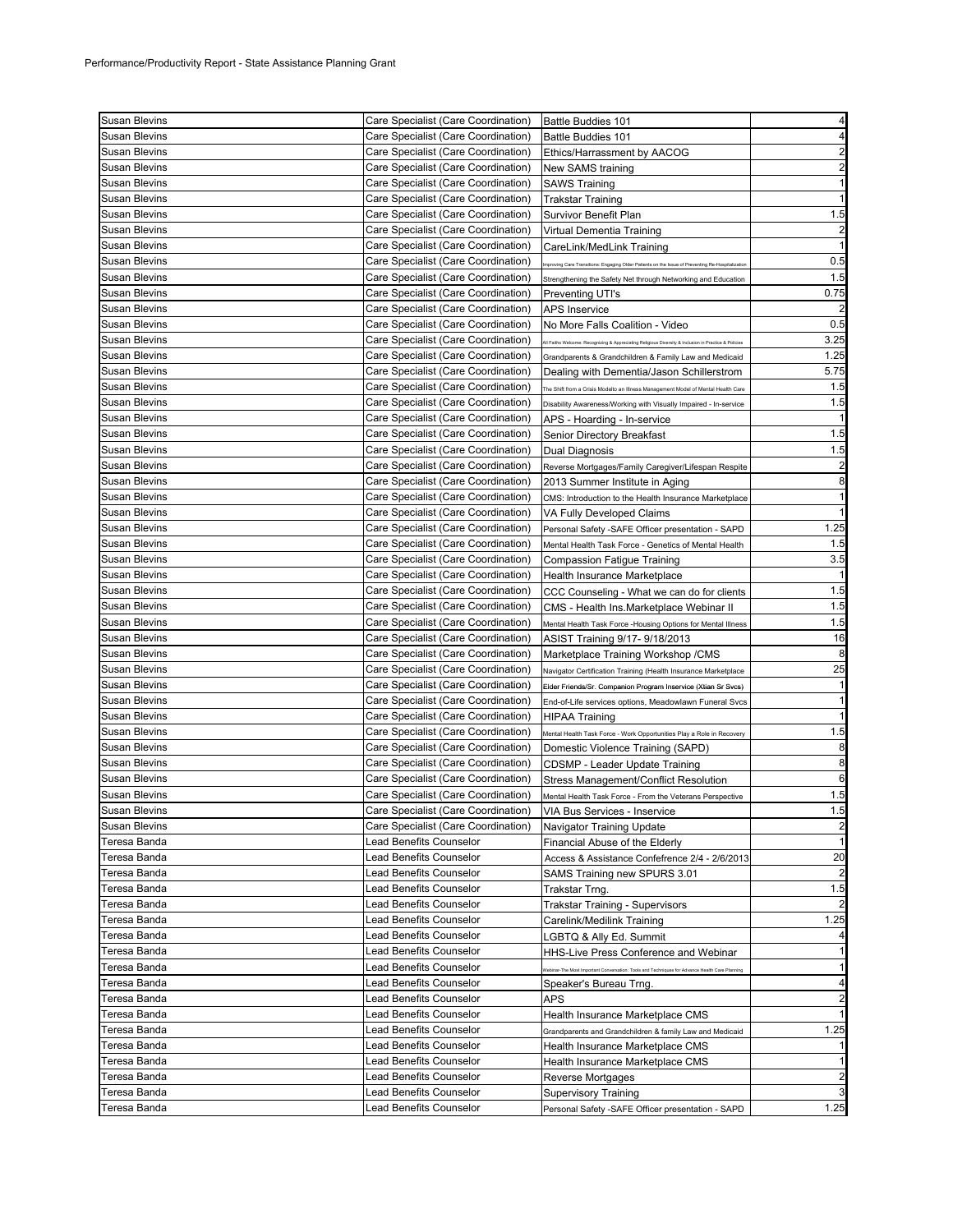| Teresa Banda                    | Lead Benefits Counselor                                      | <b>Building Safety- HR Inservice</b>                                                     | 1                    |
|---------------------------------|--------------------------------------------------------------|------------------------------------------------------------------------------------------|----------------------|
| Teresa Banda                    | Lead Benefits Counselor                                      | Self Protection and Safety Inservice                                                     | $\mathbf{1}$         |
| Teresa Banda                    | Lead Benefits Counselor                                      | Cuidando Con Respeto Trng                                                                | 3                    |
| Teresa Banda                    | Lead Benefits Counselor                                      | CMS - Health Ins.Marketplace Webinar II                                                  | 1.5                  |
| Teresa Banda                    | Lead Benefits Counselor                                      | Options Counseling Training - 9/17-9/18 2013                                             | 16                   |
| Teresa Banda                    | Lead Benefits Counselor                                      | Elder Friends/Sr. Companion Program Inservice (Xtian Sr Svcs)                            |                      |
| Teresa Banda                    | Lead Benefits Counselor                                      | Navigator Certification Training (Health Insurance Marketplace                           | 25                   |
| Teresa Banda                    | Lead Benefits Counselor                                      | HIPAA                                                                                    | $\mathbf{1}$         |
| Teresa Banda                    | <b>Lead Benefits Counselor</b>                               | ASIST Training, 10/15 - 10/16/2013                                                       | 16                   |
| Teresa Banda                    | Lead Benefits Counselor                                      | SHIP/NMTP monthly trng                                                                   | $\mathbf{1}$         |
| Teresa Banda                    | Lead Benefits Counselor                                      | VIA Bus Services - Inservice                                                             | $\mathbf{1}$         |
| Teresa Banda                    | Lead Benefits Counselor                                      | Navigator Training Update                                                                | $\overline{2}$       |
| <b>Tina Rosales</b>             | ASC -Care Specialist, BC II                                  | SAWS - Affordability Programs                                                            | 1.00                 |
| <b>Tina Rosales</b>             | ASC -Care Specialist, BC II                                  | AACOG - Trac Star - updates                                                              | 1.50                 |
| Tina Rosales                    | ASC -Care Specialist, BC II                                  | CMS / SHIP - TX Department of Ins.                                                       | 1.00                 |
| <b>Tina Rosales</b>             | ASC -Care Specialist, BC II                                  | Project Mend Open House Tour                                                             | 1.00                 |
| Tina Rosales                    | ASC -Care Specialist, BC II                                  | University Care Link - Medlink                                                           | 1.00                 |
| <b>Tina Rosales</b>             | ASC -Care Specialist, BC II                                  | Consumer Credit Counseling                                                               | 2.00                 |
| <b>Tina Rosales</b>             | ASC -Care Specialist, BC II                                  | <b>APS Services</b>                                                                      | 2.00                 |
| Tina Rosales                    | ASC -Care Specialist, BC II                                  | Demystifying Customer Loyalty / Retention                                                | 3.00                 |
| <b>Tina Rosales</b>             | ASC -Care Specialist, BC II                                  | 101 Training / MSP/LIS/ SSI/ Medicare                                                    | 2.00                 |
| <b>Tina Rosales</b>             | ASC -Care Specialist, BC II                                  | Disability Awareness/Working with Visually Impaired - In-service                         | 1.5                  |
| <b>Tina Rosales</b>             | ASC -Care Specialist, BC II                                  | APS - Hoarding - In-service                                                              |                      |
| <b>Tina Rosales</b>             | ASC -Care Specialist, BC II                                  | Reverse Mortgage                                                                         | 2.00                 |
| <b>Tina Rosales</b>             | ASC -Care Specialist, BC II                                  | Counseling Employees / Retirees<br>on Medicare                                           | 1.00                 |
| Tina Rosales                    | ASC -Care Specialist, BC II                                  | Outreach ASC Material & Services                                                         | 4.00                 |
| <b>Tina Rosales</b>             | ASC -Care Specialist, BC II                                  | SHIP Webinar - Form 1200 and LIS from TLSC                                               | 1.50                 |
| Tina Rosales                    | ASC -Care Specialist, BC II                                  | Benefits Counseling Update Training                                                      | 16.00                |
| <b>Tina Rosales</b>             | ASC -Care Specialist, BC II                                  | Disabilty Equipment Training - Disabled                                                  | 1.50                 |
| <b>Tina Rosales</b>             | ASC -Care Specialist, BC II                                  | <b>Building Safety- HR Inservice</b>                                                     | 1.00                 |
| Tina Rosales                    | ASC -Care Specialist, BC II                                  | Self Protection and Safety Inservice                                                     | 1.00                 |
| <b>Tina Rosales</b>             | ASC -Care Specialist, BC II                                  | Heathcare Navigator Grant - Training                                                     | 0.50                 |
| Tina Rosales                    | ASC -Care Specialist, BC II                                  |                                                                                          | 3.00                 |
| Tina Rosales                    | ASC -Care Specialist, BC II                                  | Project Mend - 20th Anniversary Event - History of Services                              | 25.00                |
| Tina Rosales                    | ASC -Care Specialist, BC II                                  | Navigator Certification Training (Health Insurance Marketplace                           | 2.00                 |
| Tina Rosales                    | ASC -Care Specialist, BC II                                  | Elder Friends/Sr. Companion Program Inservice (Xtian Sr Svcs)                            | 2.00                 |
| Valerie Biediger                | Health & Wellness Specialist                                 | End-of-Life services options, Meadowlawn Funeral Svcs                                    | 8.5                  |
| Valerie Biediger                | Health & Wellness Specialist                                 | leeting the Mental Health Needs of Texans - St. David's Chpr Conference - UT austir      | 5                    |
| Valerie Biediger                | Health & Wellness Specialist                                 | Effective Communication Tools for Healthcare Professionals 100                           | 1.5                  |
| Valerie Biediger                | Health & Wellness Specialist                                 | loA: Making Community Connections: Chronic Disease Self-Management Education in FQHCs    | 1.5                  |
| Valerie Biediger                |                                                              | <b>CDSME National Database Updates</b>                                                   | 1.5                  |
|                                 | Health & Wellness Specialist                                 | Communities Creating Healthy, Active Environments                                        |                      |
| Valerie Biediger                | Health & Wellness Specialist                                 | Embedding CDSME Programs within Health Care Organizations                                | 1.5                  |
| Valerie Biediger                | Health & Wellness Specialist                                 | AACOG Ethics/Harassment Training                                                         | $\overline{2}$       |
| Valerie Biediger                | Health & Wellness Specialist<br>Health & Wellness Specialist | Findings from the CDSMP National Study                                                   | 1.5                  |
| Valerie Biediger                |                                                              | Senior Health Literacy - How Much Do You and Your Senior Community Understand Together   |                      |
| Valerie Biediger                | Health & Wellness Specialist                                 | nplementing Policy Change to Advance Falls Prevention: Training, Examples, and Resources | 1.5                  |
| Valerie Biediger                | <b>Health &amp; Wellness Specialist</b>                      | Tools & Tips to Enhance Hospital Adoption of CDSMEs                                      | 1.5                  |
| Valerie Biediger                | Health & Wellness Specialist                                 | for Sustainability: Oregon's Business Plan and the Oregon Self-Manage                    | 1.5                  |
| Valerie Biediger                | Health & Wellness Specialist                                 | San Antonio's Diabetes Epidemic: Three Views                                             | 1.5                  |
| Valerie Biediger                | Health & Wellness Specialist                                 | dentifying Health Care Needs of the Aging Population with Data                           |                      |
| Valerie Biediger                | Health & Wellness Specialist                                 | Trak Star Training                                                                       | 1.5                  |
| Valerie Biediger                | <b>Health &amp; Wellness Specialist</b>                      | <b>CDSMP Update Training</b>                                                             | 6                    |
| <b>CRIMINAL JUSTICE:</b>        |                                                              |                                                                                          |                      |
|                                 |                                                              | The Governor's Office (TARC-2012 Quarterly)                                              |                      |
| Marcela Medina                  | <b>Public Safety Manager</b>                                 |                                                                                          | 3                    |
| Marcela Medina                  | <b>Public Safety Manager</b>                                 | CJD Mandatory Training -TARC September                                                   | 24                   |
| Marcela Medina                  | Public Safety Manager                                        | The Governor's Office (TARC-2013 Quarterly)                                              | 4                    |
| Jim McGregor                    | Academy Instructor                                           | ALERRT Train the Trainer                                                                 | 40                   |
| Jim McGregor                    | Academy Instructor                                           | <b>NAPD</b>                                                                              | 40                   |
| Jim McGregor                    |                                                              |                                                                                          |                      |
|                                 | Academy Instructor                                           | <b>Street Survival</b>                                                                   |                      |
| Jim McGregor                    | Academy Instructor                                           | Advanced Instructor                                                                      |                      |
| Mike Davis<br><b>Mike Davis</b> | <b>BPOC Supervisor</b><br><b>BPOC Supervisor</b>             | <b>FLETC</b><br><b>Street Survival</b>                                                   | 16<br>40<br>32<br>16 |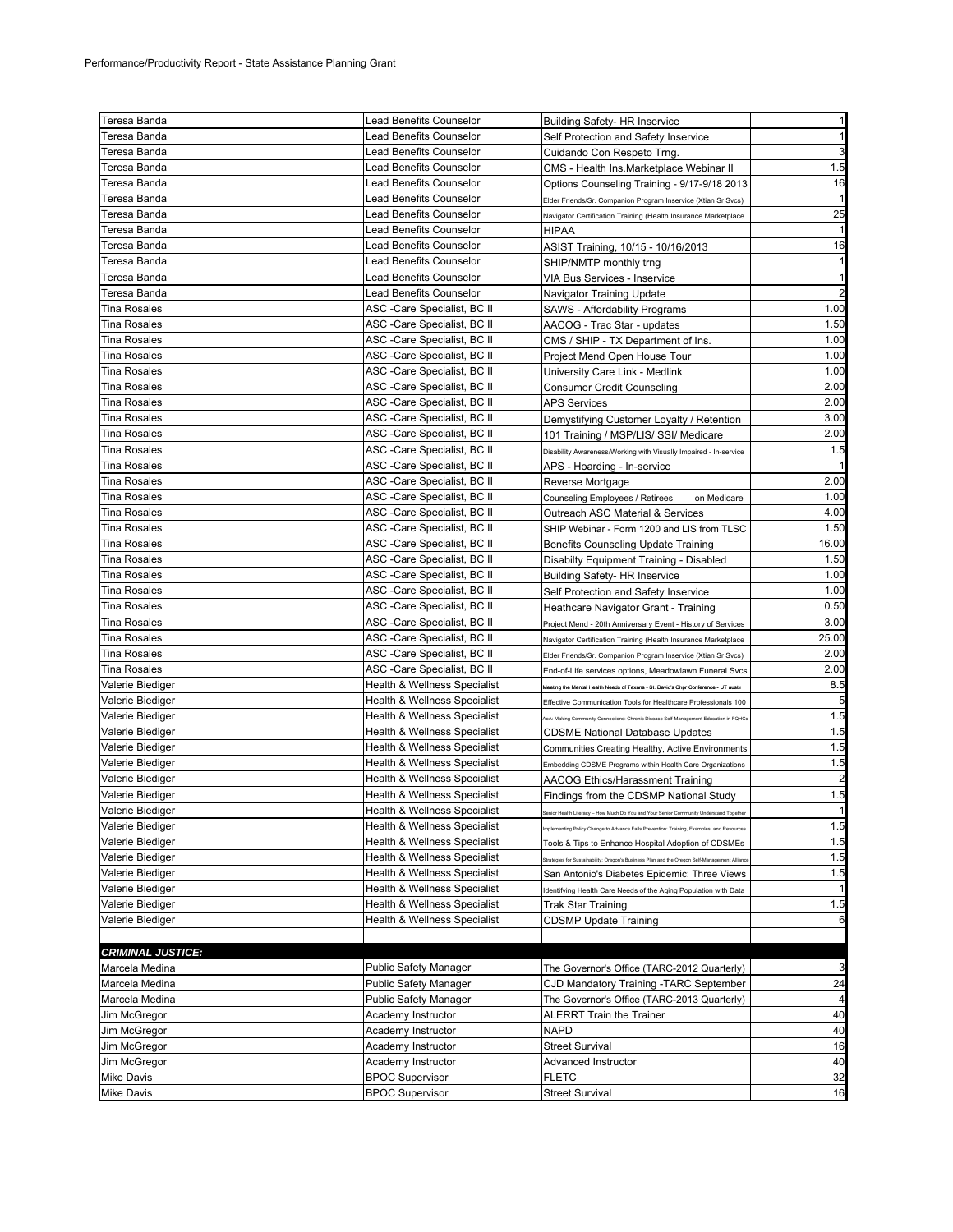| <b>Mike Davis</b>                          | <b>BPOC Supervisor</b>                                         | Data Driven Approaches to Crime and Traffic Safety                             | 24                      |
|--------------------------------------------|----------------------------------------------------------------|--------------------------------------------------------------------------------|-------------------------|
| <b>Mike Davis</b>                          | <b>BPOC Supervisor</b>                                         | Advanced Instructor                                                            | 40                      |
| <b>Richard Bryan</b>                       | Academy Coordinator                                            | Advanced Instructor                                                            | 40                      |
| Richard Bryan                              | Academy Coordinator                                            | <b>TCOLE Coordiantors Conference</b>                                           | 24                      |
| <b>Richard Bryan</b>                       | Academy Coordinator                                            | Coaching & Teambuilding Skills                                                 | 8                       |
| Doris Haby                                 | Administrative Assistant                                       | Administrative Assistants Conference                                           | 8                       |
|                                            |                                                                |                                                                                |                         |
| <b>GOVERNMENT SERVICES:</b>                |                                                                |                                                                                |                         |
| Joe Ramos                                  | Senior Director of Regional Services                           | EDA Eco Dev training conference                                                | 36                      |
| Joe Ramos                                  | Senior Director of Regional Services                           | 9-1-1 state program overview                                                   | 8                       |
| Joe Ramos                                  | Senior Director of Regional Services                           | <b>Rural Development</b>                                                       | 16                      |
|                                            |                                                                |                                                                                |                         |
| <b>HOUSING CHOICE VOUCHER PROGRAM:</b>     |                                                                |                                                                                |                         |
| Maria Campa                                | Section 8 & Housing Specialist                                 | PHA Executive Management                                                       | 24                      |
| Maria Campa                                | Section 8 & Housing Specialist                                 | <b>Annual Plan Review</b>                                                      | 8                       |
| Maria Campa                                | Section 8 & Housing Specialist                                 | HCV Contracts, Hearings & Terminations                                         | 16                      |
| Maria Campa                                | Section 8 & Housing Specialist                                 | Housing Quality Standards Training                                             | 16                      |
| Maria Campa                                | Section 8 & Housing Specialist                                 | Housing Assistance Payments Contract Training                                  | $\overline{\mathbf{c}}$ |
|                                            |                                                                |                                                                                |                         |
| 9-1-1/TECHNICAL ASSISTANCE:                |                                                                |                                                                                |                         |
| Camilla Goldspink                          | 9-1-1 Coordinator                                              | <b>TARC Training</b>                                                           | 8                       |
| Kay Roberts                                | 9-1-1 Database Technician                                      | <b>TARC Training</b>                                                           | 16                      |
| Ricardo Suarez                             | 9-1-1 Database Specialist                                      | TARC Training                                                                  | 8                       |
| Marcela Medina                             | Public Safety Coordinator                                      | 9-1-1 Coordinator Training                                                     | 8                       |
| Kay Roberts                                | 9-1-1 Database Technician                                      | 9-1-1 Coordinator Training                                                     | 16                      |
| Evangelina Alejandro                       | 9-1-1 Database Coordinator                                     | 9-1-1 Coordinator Training                                                     | 16                      |
| Camilla Goldspink                          | 9-1-1 Coordinator                                              | NG 9-1-1 Training                                                              | 8                       |
| Kay Roberts                                | 9-1-1 Database Technician                                      | NG 9-1-1 Training                                                              | 8                       |
| Ricardo Suarez                             | 9-1-1 Database Specialist                                      | NG 9-1-1 Training                                                              | 8                       |
| Kay Roberts                                | 9-1-1 Database Technician                                      | Texas NENA                                                                     | 24                      |
| Camilla Goldspink                          | 9-1-1 Coordinator                                              | LAR Rider                                                                      | 16                      |
| Evangelina Alejandro                       | 9-1-1 Database Coordinator                                     | 9-1-1 NET Training                                                             |                         |
| Camilla Goldspink                          | 9-1-1 Coordinator                                              | <b>Ethics</b>                                                                  | 1.5                     |
| Kay Roberts                                | 9-1-1 Database Technician                                      | <b>Ethics</b>                                                                  | 1.5                     |
| Ricardo Suarez                             | 9-1-1 Database Specialist                                      | Ethics                                                                         | 1.5                     |
| Kay Roberts                                | 9-1-1 Database Technician                                      | CSEC Workshop                                                                  | 5                       |
| <b>NATURAL RESOURCES:</b>                  |                                                                |                                                                                |                         |
|                                            |                                                                | Alamo Area Clean Cities Coordinator Compressed Natural Gas in Municipal Fleets |                         |
| Yliana Flores<br>Yliana Flores             | Alamo Area Clean Cities Coordinator                            | <b>Fuel Price Report</b>                                                       |                         |
|                                            | Alamo Area Clean Cities Coordinator                            | Heavy-Duty Vehicle Idle Reduction                                              |                         |
| Yliana Flores<br>Yliana Flores             | Alamo Area Clean Cities Coordinator                            |                                                                                |                         |
|                                            |                                                                | Clean Cities: Building Partnerships to Reduce Petroleum Use in Transportation  |                         |
|                                            |                                                                |                                                                                |                         |
|                                            |                                                                |                                                                                |                         |
| <b>REGIONAL DATA CENTER:</b>               |                                                                |                                                                                |                         |
| David Kruse                                | Regional Data Ctr Director                                     | Texas Chapter APA Conference                                                   | 24                      |
|                                            |                                                                |                                                                                |                         |
| <b>RESOURCE RECOVERY:</b>                  |                                                                |                                                                                |                         |
| Georgia Zannaras                           | Resource Recovery Manager                                      | EPA Series for 2013                                                            | 12                      |
| Georgia Zannaras                           | Resource Recovery Manager                                      | National Recycling Seriesfor 2013                                              | 10                      |
| Georgia Zannaras                           | Resource Recovery Manager                                      | Local Control of Illegal Dumping                                               | 6                       |
| Georgia Zannaras                           | Resource Recovery Manager                                      | <b>TARC Training</b>                                                           | 24                      |
| Georgia Zannaras                           | Resource Recovery Manager                                      | Manager's Training                                                             |                         |
| Georgia Zannaras                           | Resource Recovery Manager                                      | <b>Harrassment Training</b>                                                    | 4                       |
| Georgia Zannaras                           | Resource Recovery Manager                                      | <b>Ethics Training</b>                                                         | 4                       |
| Georgia Zannaras                           | Resource Recovery Manager                                      | Open Meetings Training                                                         | 1                       |
| Georgia Zannaras                           | Resource Recovery Manager                                      | <b>Public Information Training</b>                                             | 1                       |
| Georgia Zannaras                           | Resource Recovery Manager                                      | Local Control of Oil and Gas Waste                                             | 6                       |
| Georgia Zannaras                           | Resource Recovery Manager                                      | Abandoned Tire Workshop                                                        | 3                       |
| Joe Ramos                                  | Regional Services Director                                     | Local Control of Oil and Gas Waste                                             | 6                       |
| Joe Ramos                                  | <b>Regional Services Director</b>                              | Abandoned Tire Workshop                                                        | 3                       |
|                                            |                                                                |                                                                                |                         |
| <b>RURAL PUBLIC TRANSPORTATION:</b>        |                                                                |                                                                                |                         |
| <b>Beverly Lutz</b><br><b>Beverly Lutz</b> | <b>Transportation Manager</b><br><b>Transportation Manager</b> | Transit Marketing for C. P. T.<br>Thinking Like a Business                     |                         |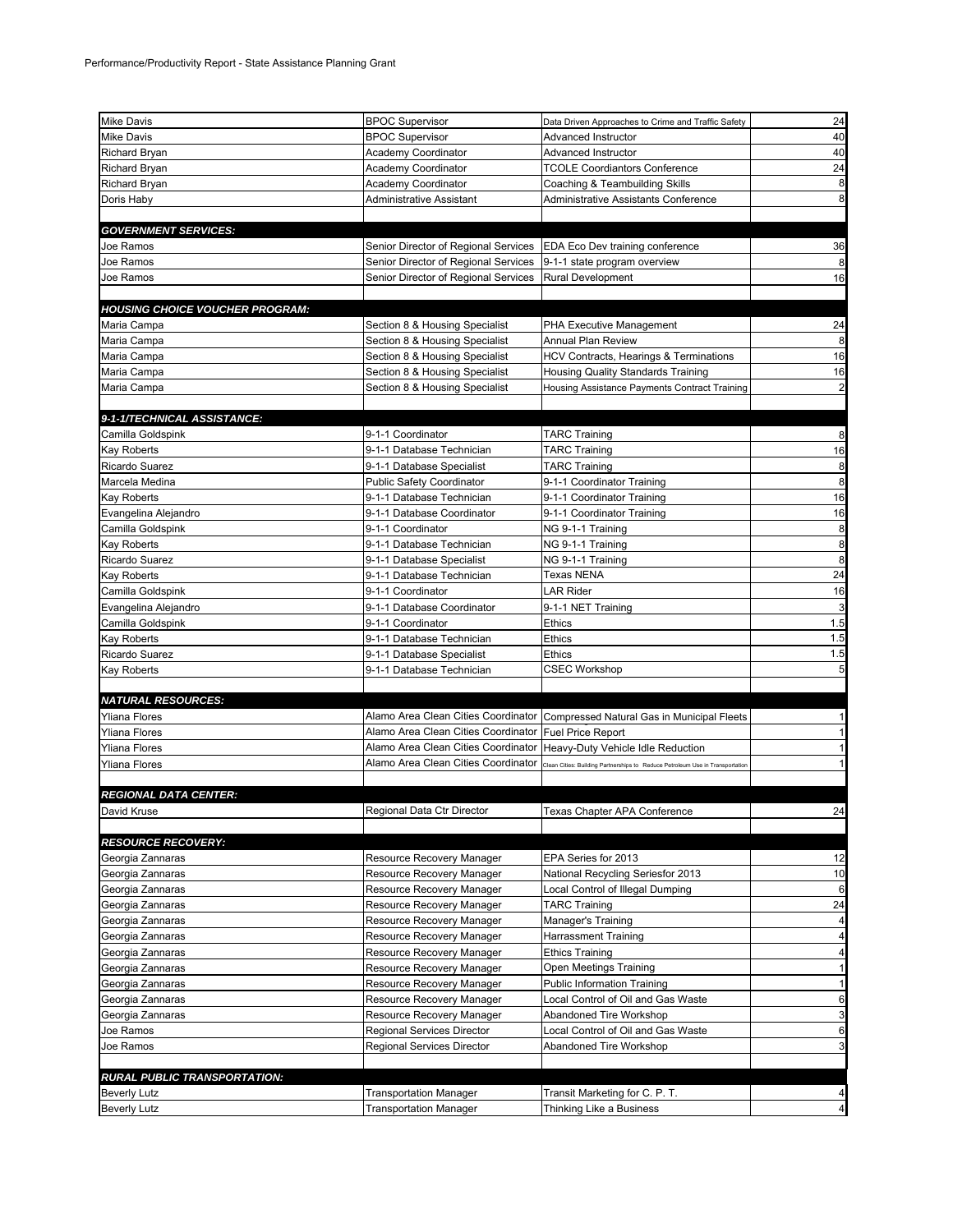| <b>Beverly Lutz</b>                       | <b>Transportation Manager</b> | Private Financing                                        | $\overline{4}$          |
|-------------------------------------------|-------------------------------|----------------------------------------------------------|-------------------------|
| <b>Beverly Lutz</b>                       | <b>Transportation Manager</b> | How Commitment & Advocacy Benefit Transit                | 4                       |
| Samuel Eleanor                            | Scheduling Coordinator        | Reasonable Suspicious & Post-Accident Training           | 3.5                     |
| Kevin Sturdivant                          | Operation Manager             | Reasonable Suspicious & Post-Accident Training           | 3.5                     |
| Kevin Sturdivant                          | Operation Manager             | Basic Drug & Alcohol Orientation                         | $\overline{2}$          |
| All Staff                                 | Drivers, Dispatch             | <b>Title VI Training</b>                                 | 1.5                     |
| All Staff                                 | Drivers, Dispatch, Technicans | Refresher: Drug & Alcohol Orientation                    | 1.5                     |
| <b>ART Staff</b>                          | Dispatchers/Schedulers        | Accident-Incident Training                               | $\overline{\mathbf{c}}$ |
| <b>ART Staff</b>                          | Driver (s)--48                | Problem Passengers--Challenging Situations               | 3                       |
| <b>ART Staff</b>                          | Driver (s)--48                | <b>CTAA PASS Certification</b>                           | 4                       |
| <b>ART Staff</b>                          | Driver (s)--48                | Crisis Management Training                               | $\overline{4}$          |
| <b>ART Staff</b>                          | Driver (s)--48                | CPR-First Aid & Blood borne Pathogen                     | 6                       |
| <b>ART Staff</b>                          | Driver $(s)$ --48             | Defensive Driving                                        | 6                       |
| <b>ART Staff</b>                          | Driver (s)--48                | Quarterly Safety Meetings + Training                     | 4.5                     |
| <b>ART Staff</b>                          | Driver (s)--48                | Q' Straint Securement Refresher Training                 | 4                       |
| <b>ART Staff</b>                          | Driver $(s)$ --48             | Situational Awareness Safety Training                    | $\overline{4}$          |
| <b>ART Staff</b>                          |                               |                                                          | 2.5                     |
|                                           | Driver (s)--48                | Curbing Transit Employee Distracted Driving              | 4                       |
| <b>ART Staff</b>                          | Driver (s)--48                | Post Accident-Incident Training                          |                         |
| <b>ART Staff</b>                          | Driver (s)--48                | New Hire Training                                        |                         |
| <b>ART Staff</b>                          | Driver (s)--48                | <b>Refresher Training</b>                                | 3                       |
| <b>ART Staff</b>                          | Driver (s)--48                | RTAP Customer Driven Service                             | $\overline{4}$          |
| <b>ART Staff</b>                          | Driver (s)--48                | RTAP Problem Passengers-Challenging Situation            | 6                       |
| <b>ART Staff</b>                          | Driver (s)--48                | System Security Awareness for Transit Employees          | $\overline{2}$          |
| <b>ART Staff</b>                          | Driver (s)--16                | Commerical Driver License Training                       | 4                       |
| <b>ART Staff</b>                          | Driver (s)--34                | Fire Extinguisher Training--Hands-on                     | $\mathbf{1}$            |
| <b>ART Staff</b>                          | Driver (s)--48                | ADA & Sensitivity Training                               | $\overline{2}$          |
| <b>ART Staff</b>                          | Driver (s)--6                 | Accident-Incident Training                               | 3                       |
| <b>ART Staff</b>                          | Driver $(s)$ --48             | <b>Emergency Management</b>                              | $\overline{\mathbf{c}}$ |
| <b>ART Staff</b>                          | Driver {s}--48                | e-learning CTEL wheelchair Training                      | $\overline{c}$          |
| <b>ART Staff</b>                          | Driver {s}--48                | Refresher: Bloodborne Pathogen Training                  | $\mathbf{1}$            |
| <b>ART Staff</b>                          | Driver {s}--48                | On-The-Road Safety Trainings                             | $\mathbf{1}$            |
| <b>ART Staff</b>                          | Driver $\{s\}$ --48           | Passenger Safety                                         | $\overline{2}$          |
| ART Staff                                 | Driver {s}--48                | Salety Alerts                                            | $\mathbf{1}$            |
| <b>ART Staff</b>                          | Driver {s}--48                | <b>Transporting Ambulatory Passengers</b>                | $\mathbf{1}$            |
| <b>ART Staff</b>                          | Driver $\{s\}$ --48           | Distracted Driving                                       | 1.5                     |
| <b>ART Staff</b>                          | Driver (s)--48                | Weekly Safety Message (s)                                | 1                       |
| Air Force Village Staff--(3)              | Drivers & Maintenance Staff   | Mobility Device Securement +                             | 6                       |
| <b>ALA Staff</b>                          | <b>ALA Staff</b>              | Vehicle Orientation                                      | $\overline{2}$          |
| Pamela Vann                               | Safety/Training               | Title VI Training                                        | 8                       |
| Pamela Vann                               | safety/Training               | Drug and Alcohol Training                                |                         |
| Gloria Chacon                             | Admin. Assistant              | Drug and Alcohol Training                                | 16                      |
| Sytina Maloy                              | Admin. Assistant              | Microsoft Office {8 programs}                            | 6                       |
| Sytina Maloy                              | Admin. Assistant              | Web Design                                               | 4                       |
| <b>Grant Gual</b>                         | <b>Project Coordinator</b>    | <b>Grant Writing Workshop</b>                            | 14                      |
| Grant Gual                                | <b>Project Coordinator</b>    | Capital Asset Management                                 | 14                      |
| <b>Grant Gual</b>                         | Project Coordinator           | Reasonable Suspicion Determinations                      | 3                       |
| <b>Grant Gual</b>                         | <b>Project Coordinator</b>    | Substance Abuse Management & Program Compliance          | 20                      |
|                                           |                               |                                                          |                         |
| <b>WEATHERIZATION ASSISTANCE PROGRAM:</b> |                               |                                                          |                         |
| Eva Maldonado                             | Weatherization Inspector      | <b>NEAT Audit Training</b>                               | 16                      |
| <b>Rick Morales</b>                       | Weatherization Inspector      | <b>NEAT Audit Training</b>                               | 16                      |
| <b>Michael Martinez</b>                   | Weatherization Inspector      |                                                          | 16                      |
| Rene' Chadick                             |                               | <b>NEAT Audit Training</b><br><b>NEAT Audit Training</b> |                         |
|                                           | WAP Manager                   |                                                          | 16                      |
| Mayra Rivero                              | <b>WAP Coordinator</b>        | <b>NEAT Audit Training</b>                               | 16                      |
| <b>Rick Morales</b>                       | Weatherization Inspector      | Mobile/Manufactured Home Assessment                      | 10                      |
| <b>Michael Martinez</b>                   | Weatherization Inspector      | Mobile/Manufactured Home Assessment                      | 10                      |
| Rene' Chadick                             | WAP Manager                   | Mobile/Manufactured Home Assessment                      | 10                      |
| Mayra Rivero                              | <b>WAP Coordinator</b>        | Mobile/Manufactured Home Assessment                      | 10                      |
| <b>Brent Flournoy</b>                     | Program Analyst               | Mobile/Manufactured Home Assessment                      | 10                      |
| Rene' Chadick                             | WAP Manager                   | <b>Managing Multiple Deadlines</b>                       | 8                       |
| Mayra Rivero                              | <b>WAP Coordinator</b>        | <b>Managing Multiple Deadlines</b>                       | 8                       |
| Alicia Avila Penalver                     | <b>Billing Technician</b>     | <b>Managing Multiple Deadlines</b>                       | 8                       |
|                                           |                               |                                                          |                         |
| <b>WORKFORCE:</b>                         |                               |                                                          |                         |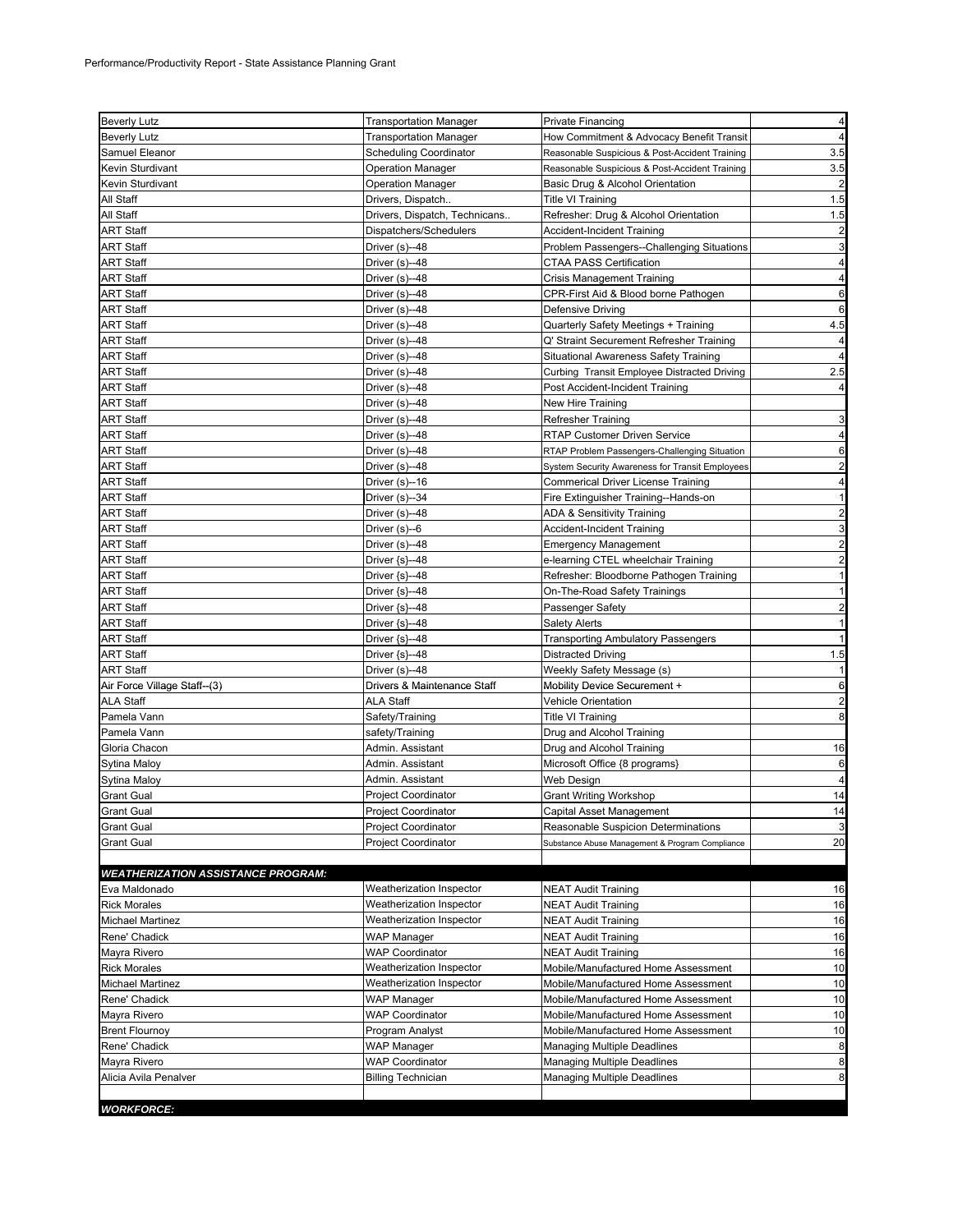| Ashcraft, Marti      | <b>Business Service Representative</b>                     | <b>IT Security Awareness</b>            | $\overline{\mathbf{c}}$                                                                                                                                                                                                                                                         |
|----------------------|------------------------------------------------------------|-----------------------------------------|---------------------------------------------------------------------------------------------------------------------------------------------------------------------------------------------------------------------------------------------------------------------------------|
| Bermea, Brandy       | Child Care Counselor                                       | <b>IT Secuirty Awareness</b>            | $\overline{\mathbf{c}}$                                                                                                                                                                                                                                                         |
| Cantu, Julie         | Child Care Resource Specialist                             | <b>T Security Awareness</b>             | $\overline{\mathbf{c}}$                                                                                                                                                                                                                                                         |
| Cantu, Julie         | Child Care Resource Specialist                             | Humana Presentation                     | $\overline{c}$                                                                                                                                                                                                                                                                  |
| Casias, Johnny       | Career Development Specialist                              | <b>IT Security Awareness</b>            | $\overline{\mathbf{c}}$                                                                                                                                                                                                                                                         |
| Cope, Theresa        | Career Development Specialist                              | <b>IT Security Awareness</b>            | $\overline{c}$                                                                                                                                                                                                                                                                  |
| Cope, Theresa        | Career Development Specialist                              | Humana Presentation                     | $\overline{c}$                                                                                                                                                                                                                                                                  |
| Cope, Theresa        | Career Development Specialist                              | Humana Presentation                     | $\overline{a}$                                                                                                                                                                                                                                                                  |
| DeLaCruz, Melissa    | Center Manager                                             | Workforce Center Customer Tracking(WCCT | 4                                                                                                                                                                                                                                                                               |
| DeLaCruz, Melissa    | Center Manager                                             | <b>IT Security Awareness</b>            | $\overline{\mathbf{c}}$                                                                                                                                                                                                                                                         |
| DeLaCruz, Melissa    | Center Manager                                             | Humana Presentation                     | $\overline{a}$                                                                                                                                                                                                                                                                  |
| DeLeon, Veronica     | Career Development Specialist                              | <b>IT Security Awareness</b>            | $\overline{\mathbf{c}}$                                                                                                                                                                                                                                                         |
| Dieringer, Gaylyn    | Workforce Director                                         | <b>IT Security Awareness</b>            | $\overline{\mathbf{c}}$                                                                                                                                                                                                                                                         |
| Eakle, Susan         | Career Development Specialist                              | <b>IT Security Awareness</b>            | $\overline{\mathbf{c}}$                                                                                                                                                                                                                                                         |
| Eakle, Susan         | Career Development Specialist                              | Humana Presentation                     | $\overline{c}$                                                                                                                                                                                                                                                                  |
| Eakle, Susan         | Career Development Specialist                              | Trakstar Training                       | $\overline{\mathbf{c}}$                                                                                                                                                                                                                                                         |
| Ellenwood, Kenneth   | Career Development Specialist                              |                                         | $\overline{\mathbf{c}}$                                                                                                                                                                                                                                                         |
| Escamilla, Diane     | Information and Referral Assistant                         | <b>IT Security Awareness</b>            | 4                                                                                                                                                                                                                                                                               |
|                      |                                                            | Workforce Center Customer Tracking(WCCT |                                                                                                                                                                                                                                                                                 |
| Escamilla, Diane     | Information and Referral Assistant                         | <b>IT Security Awareness</b>            | $\overline{\mathbf{c}}$                                                                                                                                                                                                                                                         |
| Garcia, Isabel       | Child Care Counselor                                       | <b>IT Security Awareness</b>            | $\overline{c}$                                                                                                                                                                                                                                                                  |
| Garcia, Isabel       | Child Care Counselor                                       | Humana Presentation                     | $\overline{\mathbf{c}}$                                                                                                                                                                                                                                                         |
| Garcia, Isabel       | <b>Child Care Counselor</b>                                | <b>Trakstar Training</b>                | $\overline{\mathbf{c}}$                                                                                                                                                                                                                                                         |
| Garza, Donna (Diana) | <b>Career Development Specialist</b>                       | <b>IT Security Awareness</b>            | $\overline{c}$                                                                                                                                                                                                                                                                  |
| Garza, Donna (Diana) | <b>Career Development Specialist</b>                       | Humana Presentation                     | $\overline{\mathbf{c}}$                                                                                                                                                                                                                                                         |
| Gomez, Alicia        | Information and Referral Assistant                         | <b>IT Security Awareness</b>            | $\overline{\mathbf{c}}$                                                                                                                                                                                                                                                         |
| Gonzales, Bertha     | Child Care Case Aide                                       | <b>IT Security Awareness</b>            | $\overline{c}$                                                                                                                                                                                                                                                                  |
| Goolsby, Tania       | Child Care Case Aide                                       | <b>IT Security Awareness</b>            | $\overline{\mathbf{c}}$                                                                                                                                                                                                                                                         |
| Guerrero, Roxanne    | <b>Information and Referral Assistant</b>                  | <b>IT Security Awareness</b>            | $\overline{c}$                                                                                                                                                                                                                                                                  |
| Gutierrez, Theresa   | Career Development Specialist                              | IT Security Awareness                   | $\overline{c}$                                                                                                                                                                                                                                                                  |
| Gutierrez, Theresa   | Career Development Specialist                              | Trakstar Training                       | $\overline{\mathbf{c}}$                                                                                                                                                                                                                                                         |
| Irby, Lynn           | Information and Referral Assistant                         | <b>IT Security Awareness</b>            | $\overline{c}$                                                                                                                                                                                                                                                                  |
| James, Maria         | <b>Business Service Representative</b>                     | IT Security Awareness                   | $\overline{c}$                                                                                                                                                                                                                                                                  |
|                      |                                                            |                                         |                                                                                                                                                                                                                                                                                 |
| Juarez, Gilbert      | Resource Assistant                                         | IT Security Awareness                   | $\overline{a}$                                                                                                                                                                                                                                                                  |
| odge, Susan          | Senior Director of Workforce & Community                   | <b>IT Security Awareness</b>            | $\overline{\mathbf{c}}$                                                                                                                                                                                                                                                         |
| .opez, Teresa        | Child Care Counselor                                       | <b>IT Security Awareness</b>            | $\overline{\mathbf{c}}$                                                                                                                                                                                                                                                         |
| opez, Teresa.        | Child Care Counselor                                       | Humana Presentation                     |                                                                                                                                                                                                                                                                                 |
| McMurtry, Carl       | Career Development Specialist                              |                                         | $\overline{a}$                                                                                                                                                                                                                                                                  |
|                      |                                                            | <b>IT Security Awareness</b>            | $\overline{\mathbf{c}}$                                                                                                                                                                                                                                                         |
| McMurtry, Carl       | Career Development Specialist                              | Humana Presentation                     |                                                                                                                                                                                                                                                                                 |
| McMurtry, Carl       | Career Development Specialist                              | Trakstar Training                       |                                                                                                                                                                                                                                                                                 |
| Mertz, Michelle      | Career Development Specialist                              | <b>IT Security Awareness</b>            | $\overline{c}$                                                                                                                                                                                                                                                                  |
| Morales, Alfredo     | Information and Referral Assistant                         | Workforce Center Customer Tracking(WCCT | 4                                                                                                                                                                                                                                                                               |
| Morales, Alfredo     | <b>Information and Referral Assistant</b>                  | <b>IT Security Awareness</b>            | $\overline{c}$                                                                                                                                                                                                                                                                  |
| Morales, Alfredo     | Information and Referral Assistant                         | Humana Presentation                     | $\overline{\mathbf{c}}$                                                                                                                                                                                                                                                         |
| Morales, Alfredo     | Information and Referral Assistant                         | Trakstar Training                       | 2                                                                                                                                                                                                                                                                               |
| Orr, Kimberly        | Career Development Specialist - Yout IT Security Awareness |                                         | $\overline{a}$<br>$\overline{a}$<br>۷                                                                                                                                                                                                                                           |
| Orr, Kimberly        | Career Development Specialist - Yout Humana Presentation   |                                         |                                                                                                                                                                                                                                                                                 |
| Orr, Kimberly        | Career Development Specialist - Yout Trakstar Training     |                                         |                                                                                                                                                                                                                                                                                 |
| Orum, William        | Career Development Specialist                              | <b>IT Security Awareness</b>            |                                                                                                                                                                                                                                                                                 |
| Orum, William        | Career Development Specialist                              | Humana Presentation                     |                                                                                                                                                                                                                                                                                 |
| Orum, William        | <b>Career Development Specialist</b>                       | <b>Trakstar Training</b>                |                                                                                                                                                                                                                                                                                 |
| Perez, Oscar         | Center Manager                                             | DNA Help Desk Ticket System             | $\mathbf{p}$<br>$\overline{\mathbf{c}}$<br>$\overline{a}$<br>$\overline{\mathbf{c}}$<br>$\overline{\mathbf{r}}$                                                                                                                                                                 |
| Perez, Oscar         | Center Manager                                             | Workforce Center Customer Tracking(WCCT |                                                                                                                                                                                                                                                                                 |
| Perez, Oscar         | Center Manager                                             | <b>IT Security Awareness</b>            |                                                                                                                                                                                                                                                                                 |
| Plummer, Randall     | Assistant Center Manager                                   | Workforce Center Customer Tracking(WCCT |                                                                                                                                                                                                                                                                                 |
| Plummer, Randall     | Assistant Center Manager                                   | <b>IT Security Awareness</b>            |                                                                                                                                                                                                                                                                                 |
| Rodriguez, Audrey    | Workforce Resource Technician                              | <b>IT Security Awareness</b>            |                                                                                                                                                                                                                                                                                 |
| Rogers, Susan        | Career Development Specialist                              | <b>IT Security Awareness</b>            |                                                                                                                                                                                                                                                                                 |
| Romero, Martha       | Career Development Specialist                              | <b>IT Security Awareness</b>            |                                                                                                                                                                                                                                                                                 |
| Schultze, Gloria     | Information and Referral Assistant                         | Workforce Center Customer Tracking(WCCT |                                                                                                                                                                                                                                                                                 |
| Schultze, Gloria     | Information and Referral Assistant                         | <b>IT Security Awareness</b>            |                                                                                                                                                                                                                                                                                 |
| Schultze, Gloria     | Information and Referral Assistant                         | Humana Presentation                     |                                                                                                                                                                                                                                                                                 |
| Serrano, Leticia     | Workforce Resource Technician                              | <b>IT Security Awareness</b>            |                                                                                                                                                                                                                                                                                 |
| Shirley, Tricia      | Career Development Specialist                              | <b>IT Security Awareness</b>            | $\overline{2}$<br>$\overline{\mathbf{4}}$<br>$\overline{a}$<br>$\overline{\mathbf{4}}$<br>$\overline{a}$<br>$\overline{a}$<br>$\overline{a}$<br>$\mathbf{2}$<br>$\overline{\mathbf{4}}$<br>$\overline{a}$<br>$\overline{2}$<br>$\overline{a}$<br>$\overline{a}$<br>$\mathbf{Z}$ |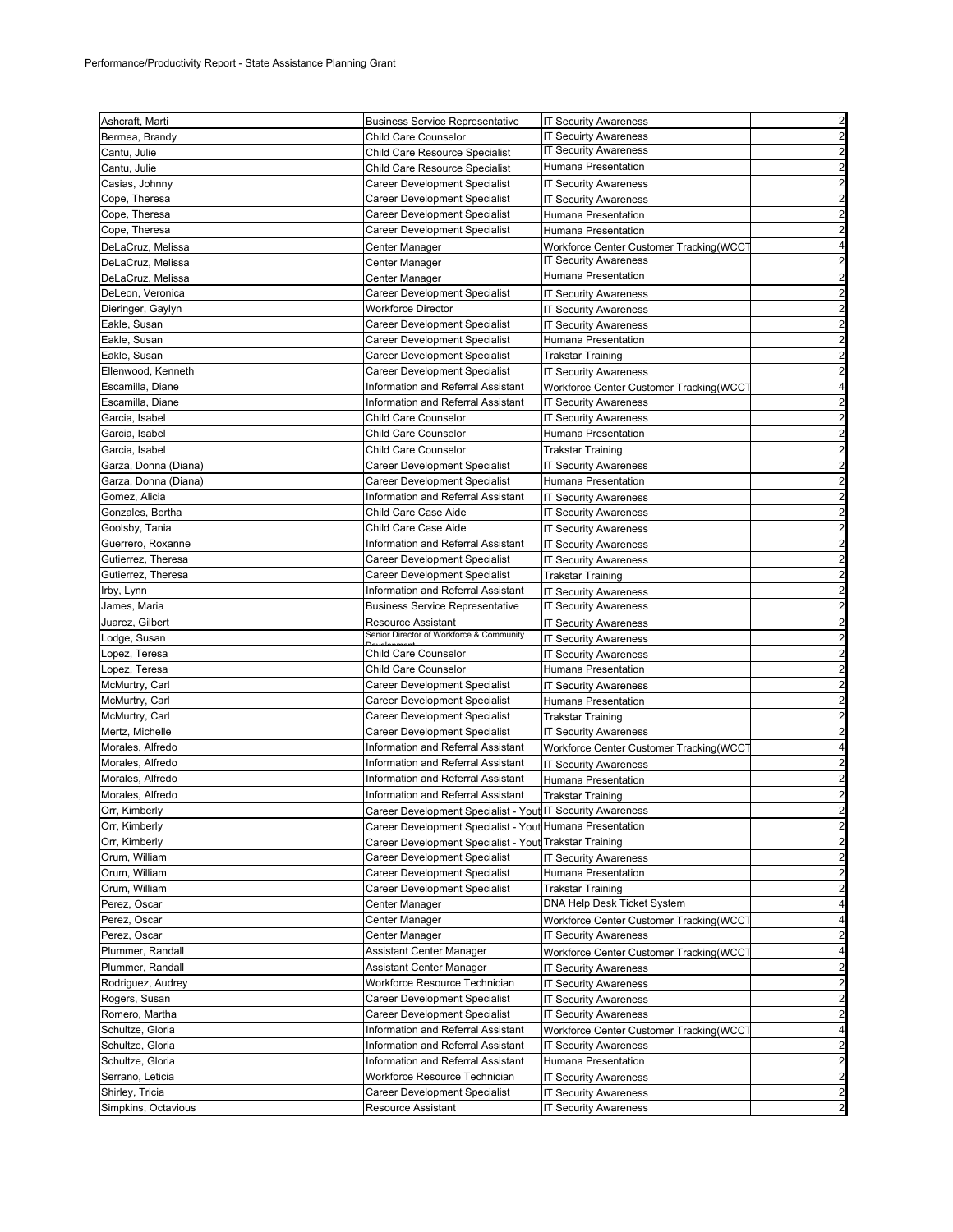| Spriggs, Shannon  | <b>Quality Assurance Specialist</b>    | <b>IT Security Awareness</b>            | $\overline{2}$ |
|-------------------|----------------------------------------|-----------------------------------------|----------------|
| Spriggs, Shannon  | <b>Quality Assurance Specialist</b>    | DNA Help Desk Ticket System             | 12             |
| Stoker, Jackie    | <b>Resource Assistant</b>              | <b>T Security Awareness</b>             |                |
| Strunk, Marikka   | <b>Business Service Representative</b> | <b>T Security Awareness</b>             |                |
| Tavera, Rebecca   | Information and Referral Assistant     | Workforce Center Customer Tracking(WCCT |                |
| Tavera, Rebecca   | Information and Referral Assistant     | <b>IT Security Awareness</b>            |                |
| Tavera, Rebecca   | Information and Referral Assistant     | Humana Presentation                     |                |
| Tavera, Rebecca   | Information and Referral Assistant     | <b>Trakstar Training</b>                |                |
| Thomas, Susan E.  | Rural Child Care Coordinator           | <b>IT Security Awareness</b>            |                |
| Ugarte, Debbie    | Workforce Resource Technician          | <b>T Security Awareness</b>             |                |
| Valdez, Sarah     | <b>Assistant Center Manager</b>        | Workforce Center Customer Tracking(WCCT |                |
| Valdez, Sarah     | Assistant Center Manager               | <b>T Security Awareness</b>             |                |
| Valdez, Sarah     | <b>Assistant Center Manager</b>        | Humana Presentation                     |                |
| Vasquez, Rosemary | Career Development Specialist          | <b>IT Security Awareness</b>            |                |
| Ventura, Linda    | <b>Career Development Specialist</b>   | <b>T Security Awareness</b>             |                |
| Willis, Jennifer  | <b>Business Service Representative</b> | WorkInTexas.com                         | 16             |
| Willis, Jennifer  | <b>Business Service Representative</b> | <b>IT Security Awareness</b>            | 2              |
| Willis, Jennifer  | <b>Business Service Representative</b> | Humana Presentation                     |                |
| Womack, Barbetta  | <b>Business Services Manager</b>       | DNA Help Desk Ticket System             |                |
| Womack, Barbetta  | <b>Business Services Manager</b>       | Workforce Center Customer Tracking(WCCT |                |
| Womack, Barbetta  | <b>Business Services Manager</b>       | T Security Awareness                    |                |
| Womack, Barbetta  | <b>Business Services Manager</b>       | Humana Presentation                     | $\overline{2}$ |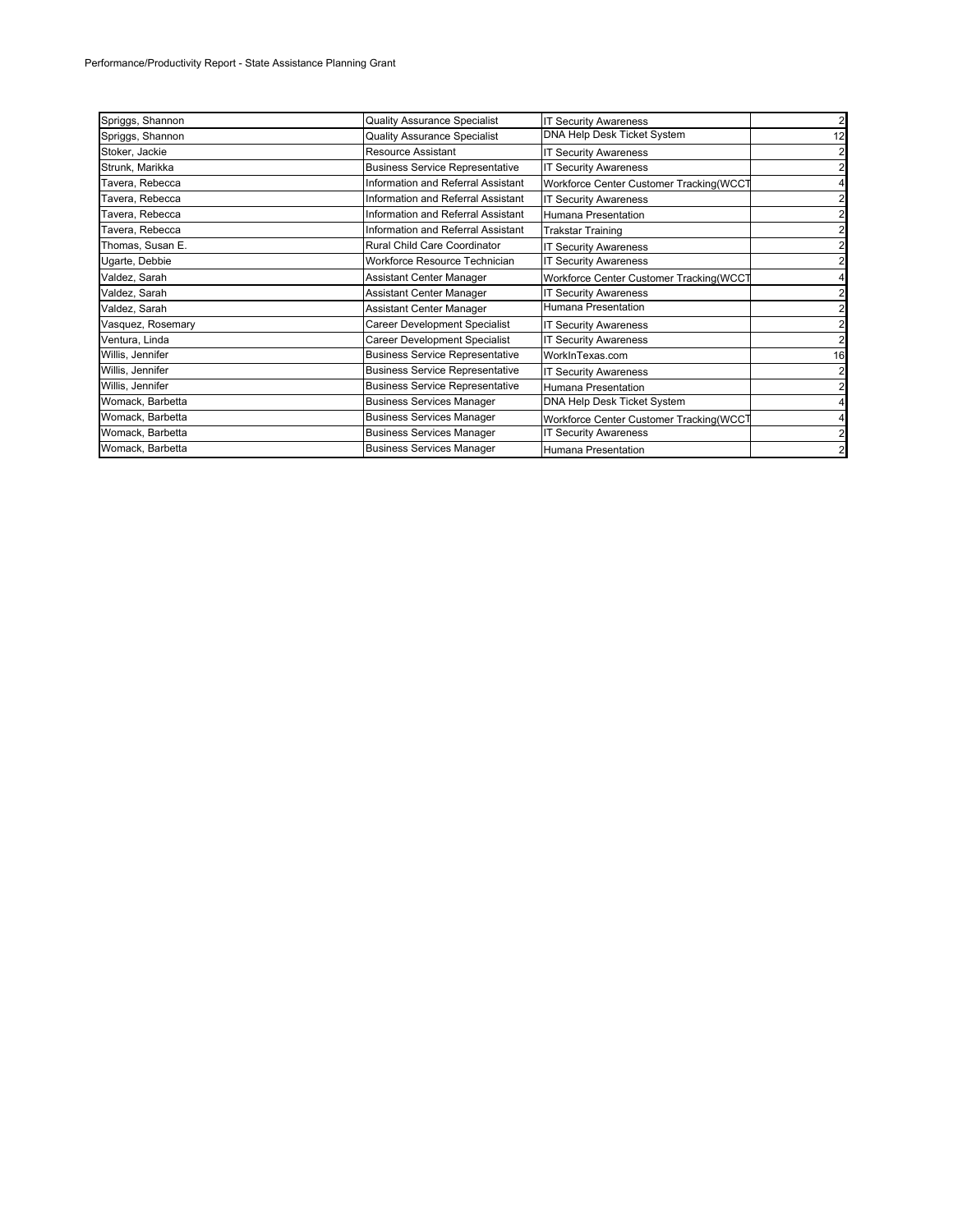## **2014 Staff Development (Projected)**

List your COGs staff development projected to be undertaken during **Fiscal Year 2014**:

| <b>NAME OF STAFF PERSON</b>                  | TITLE                                                                            | <b>COURSE NAME</b>                                         | <b>CONTACT</b> |
|----------------------------------------------|----------------------------------------------------------------------------------|------------------------------------------------------------|----------------|
|                                              |                                                                                  |                                                            |                |
| <b>ALAMO AGING:</b><br>Gloria Vasquez        | Director                                                                         | t4a DADS Quarterly Training                                | 48             |
| Gloria Vasquez                               | Director                                                                         | Texas Conference on Aging                                  | 24             |
| Gloria Vasquez                               | Director                                                                         | <b>Access &amp; Assistance</b>                             | 24             |
| Gloria Vasquez                               | Director                                                                         | Ombudsman                                                  | 24             |
| VACANT                                       | Program Coordinator                                                              | <b>SAMS Administrator Training</b>                         | 8              |
| Linda Martin                                 | Managing Local Ombudsman                                                         | Ombudsman Training                                         | 32             |
| Linda Martin                                 | Managing Local Ombudsman                                                         | National Consumer Voice for LTC                            | 20             |
| Linda Martin                                 | Managing Local Ombudsman                                                         | Money Follows the Person                                   | 12             |
| Linda Martin<br>Linda Martin                 | Managing Local Ombudsman<br>Managing Local Ombudsman                             | <b>Assisted Living Facilities</b><br>Hand in Hand-Dementia | 20<br>12       |
| Linda Martin                                 | Managing Local Ombudsman                                                         | Monthly webinars                                           | 12             |
| Henri Eaton                                  | Staff Ombudsman                                                                  | Ombudsman Training                                         | 32             |
| Henri Eaton                                  | Staff Ombudsman                                                                  | Volunteer Management Conference                            | 16             |
| Henri Eaton                                  | Staff Ombudsman                                                                  | Money Follows the Person                                   | 12             |
| Henri Eaton                                  | Staff Ombudsman                                                                  | <b>Assisted Living Facilities</b>                          | 20             |
| Henri Eaton                                  | Staff Ombudsman                                                                  | Hand in Hand-Dementia                                      | 12             |
| Henri Eaton                                  | Staff Ombudsman                                                                  | Monthly webinars                                           | 12             |
| Jeanette Blankenship                         | Staff Ombudsman                                                                  | Ombudsman Training                                         | 32             |
| Jeanette Blankenship                         | Staff Ombudsman<br>Staff Ombudsman                                               | Money Follows the Person                                   | 12<br>20       |
| Jeanette Blankenship<br>Jeanette Blankenship | Staff Ombudsman                                                                  | <b>Assisted Living Facilities</b><br>Hand in Hand-Dementia | 12             |
| Jeanette Blankenship                         | Staff Ombudsman                                                                  | Monthly webinars                                           | 12             |
| Jim Rowland                                  | <b>Health &amp; Wellness Specialist</b>                                          | Roslyn Carter Caregiving                                   | 36             |
| Jim Rowland                                  | Health & Wellness Specialist                                                     | Life Improvement Series                                    | 8              |
| Jim Rowland                                  | Health & Wellness Specialist                                                     | Demential & Aging                                          | 4              |
| Jim Rowland                                  | <b>Health &amp; Wellness Specialist</b>                                          | <b>Caregiver Stress Busting</b>                            | 36             |
| Alvin Arada                                  | Aging Care Specialist                                                            | DADS Access & Assistance Training                          | 16             |
| Alvin Arada                                  | Aging Care Specialist                                                            | Annual Ombudsman Re-Certification Training                 | 12             |
| Alvin Arada                                  | Aging Care Specialist                                                            | Benefits Counseling Re-Certification Training              | 12             |
| Alvin Arada                                  | Aging Care Specialist                                                            | <b>NAPIS</b>                                               | 8              |
| Michael Darilek<br>Michael Darilek           | Aging Care Specialist                                                            | DADS Access & Assistance Training                          | 16<br>24       |
| Michael Darilek                              | Aging Care Specialist<br>Aging Care Specialist                                   | Ombudsman Training<br><b>Benefits Counseling Training</b>  | 12             |
| Evangeline Diaz                              | Care Coordination Assistant                                                      | DADS Access & Assistance Training                          | 16             |
| <b>Evangeline Diaz</b>                       | <b>Care Coordination Assistant</b>                                               | Benefits Counseling Re-Certification Training              | 12             |
| Evangeline Diaz                              | <b>Care Coordination Assistant</b>                                               | <b>NAPIS</b>                                               | 8              |
| Maria Wilson                                 | Geriatric Care Specialist                                                        | DADS Access & Assistance Training                          | 16             |
| Maria Wilson                                 | Geriatric Care Specialist                                                        | Annual Ombudsman Re-Certification Training                 | 12             |
| Maria Wilson                                 | Geriatric Care Specialist                                                        | Benefits Counseling Re-Certification Training              | 12             |
| Maria Wilson                                 | Geriatric Care Specialist                                                        | Lifespan Respite                                           | 30             |
| Maureen Walsh                                | Alamo Aging Information Assistant                                                | AIRS Conference                                            | 16             |
| Maureen Walsh<br>Daniel Goetz                | Alamo Aging Information Assistant<br>Access & Intake Lead Specialist             | CPR/First Aid<br>Medicare A, B, C and D Training           |                |
| Daniel Goetz                                 | Access & Intake Lead Specialist                                                  | Tri-Care and Tri-Care for Life                             |                |
| Daniel Goetz                                 | Access & Intake Lead Specialist                                                  | Texas Social Worker Admin. Training                        |                |
| Daniel Goetz                                 | Access & Intake Lead Specialist                                                  | SAMS Training and Access training                          | 15             |
| Daniel Goetz                                 | <b>Access &amp; Intake Lead Specialist</b>                                       | <b>AACOG Ethics training</b>                               |                |
| Daniel Goetz                                 | Access & Intake Lead Specialist                                                  | CMS SHIP Update                                            | 0.5            |
| Daniel Goetz                                 | Access & Intake Lead Specialist                                                  | <b>SHIP Training Medicaid</b>                              | 3              |
| Daniel Goetz                                 | Access & Intake Lead Specialist                                                  | <b>BC I Training Work</b>                                  | 8              |
| Suzanne Ruff                                 | <b>Elder Rights Specialist</b>                                                   | SAMS Training and Access training                          | 15             |
| Suzanne Ruff                                 | <b>Elder Rights Specialist</b>                                                   | Ombudsman Training                                         | 12             |
| Suzanne Ruff<br>Suzanne Ruff                 | <b>Elder Rights Specialist</b><br><b>Elder Rights Specialist</b>                 | MIPAA and SAMS trainiing<br>San Antonio Bar Assoc.         |                |
| Suzanne Ruff                                 | <b>Elder Rights Specialist</b>                                                   | CMS Train the Trainer AACOG                                | 8              |
| Suzanne Ruff                                 | <b>Elder Rights Specialist</b>                                                   | Social Security Updates                                    |                |
| Margarita Milnes                             | <b>Grant Specialist</b>                                                          | CTI                                                        | 36             |
| <b>Trish Slaton</b>                          | Administrative Assistant                                                         | Excel                                                      | 18             |
|                                              |                                                                                  |                                                            |                |
| ALAMO LOCAL AUTHORITY:                       |                                                                                  |                                                            |                |
| <b>ALA Staff</b>                             | Services Coordination Specialist - 125                                           | CH Mack Data Training                                      |                |
| ALA Staff                                    | Services Coordination Specialist - 125                                           | <b>Charges for Community Based Services</b>                |                |
| <b>ALA Staff</b>                             | Services Coordination Specialist - 125<br>Services Coordination Specialist - 125 | <b>Client Rights</b>                                       | 0              |
| ALA Staff<br>ALA Staff                       | Services Coordination Specialist - 125                                           | Corporate Compliance<br>CPR - Adult                        |                |
| <b>ALA Staff</b>                             | Services Coordination Specialist - 125                                           | <b>Culture Sensitivity</b>                                 |                |
|                                              |                                                                                  |                                                            |                |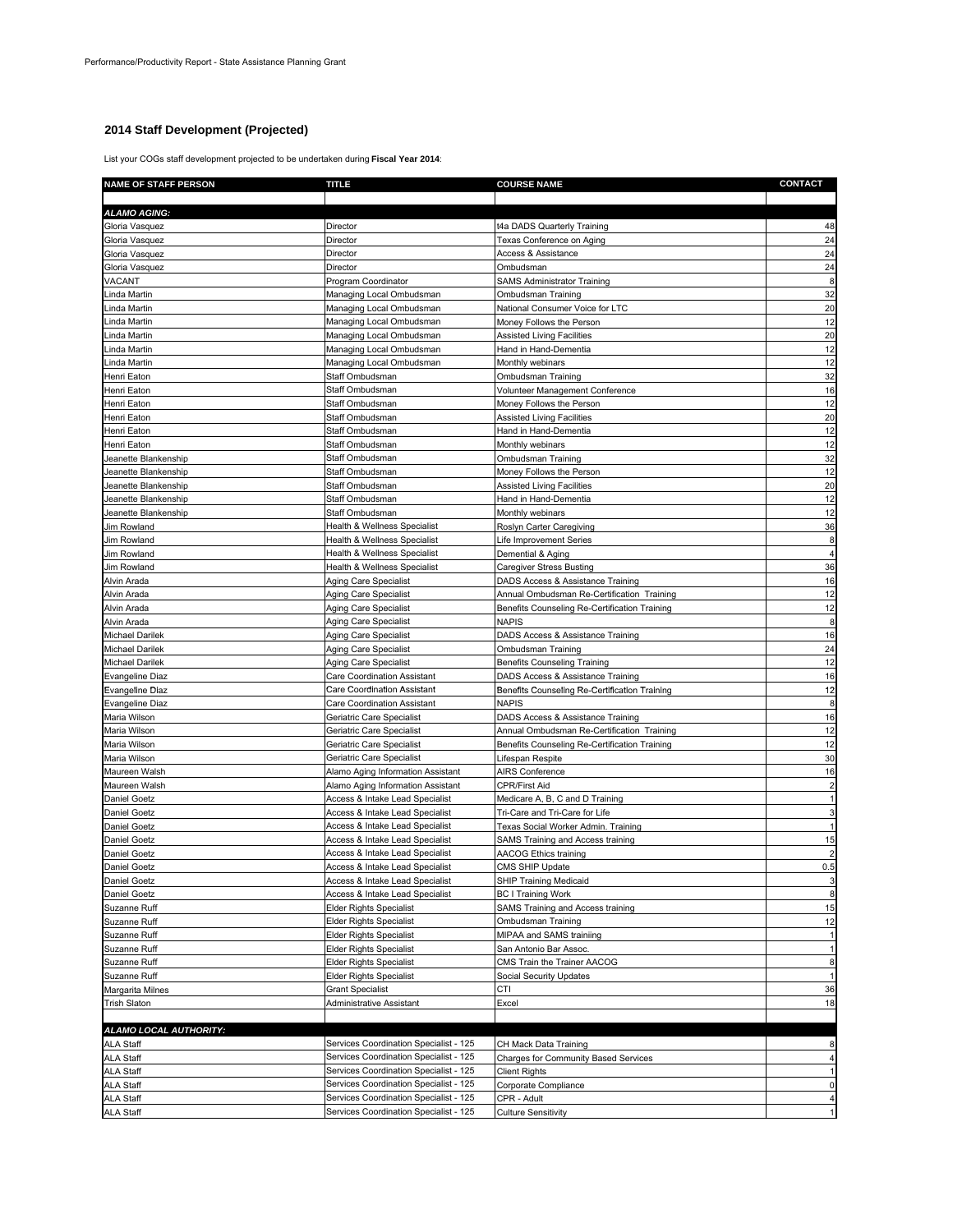| <b>ALA Staff</b>                     | Services Coordination Specialist - 125 | <b>DADS Community Options</b>                      |    |
|--------------------------------------|----------------------------------------|----------------------------------------------------|----|
| <b>ALA Staff</b>                     | Services Coordination Specialist - 125 | First Aid & Seizures                               |    |
| <b>ALA Staff</b>                     | Services Coordination Specialist - 125 | Infections Control/HIV/AIDES/Universal Precautions |    |
| <b>ALA Staff</b>                     | Services Coordination Specialist - 125 | Medicaid/SS                                        |    |
| ALA Staff                            | Services Coordination Specialist - 125 | <b>SAMA Training</b>                               | 12 |
|                                      |                                        |                                                    |    |
| <b>ALA Staff</b>                     | Services Coordination Specialist - 125 | Psychotropic Medications                           |    |
| <b>ALA Staff</b>                     | Services Coordination Specialist - 125 | Workplace Harassment Prevention                    |    |
| <b>ALA Staff</b>                     | Administrative Assistant - 3           | CH Mack Data Training                              | 8  |
| <b>ALA Staff</b>                     | Administrative Assistant - 3           | <b>Client Rights</b>                               |    |
|                                      | Administrative Assistant - 3           |                                                    |    |
| <b>ALA Staff</b>                     |                                        | Corporate Compliance                               |    |
| <b>ALA Staff</b>                     | Administrative Assistant - 3           | <b>Culture Sensitivity</b>                         |    |
| <b>ALA Staff</b>                     | Administrative Assistant - 3           | DocuData Training                                  |    |
| <b>ALA Staff</b>                     | Administrative Assistant - 3           | Infections Control/HIV/AIDES/Universal Precautions |    |
| <b>ALA Staff</b>                     | Administrative Assistant - 3           | Workplace Harassment Prevention                    |    |
|                                      |                                        |                                                    |    |
| <b>ALA Staff</b>                     | Administrative Assistant - 3           | SAMA Training                                      |    |
| <b>ALA Staff</b>                     | Compliance Reviewer - 4                | CH Mack Data Training                              |    |
| <b>ALA Staff</b>                     | Compliance Reviewer - 4                | Charges for Community Based Services               |    |
| <b>ALA Staff</b>                     | Compliance Reviewer - 4                | Client Rights                                      |    |
|                                      |                                        |                                                    |    |
| <b>ALA Staff</b>                     | Compliance Reviewer - 4                | Corporate Compliance                               |    |
| <b>ALA Staff</b>                     | Compliance Reviewer - 4                | CPR - Adult                                        |    |
| <b>ALA Staff</b>                     | Compliance Reviewer - 4                | Culture Sensitivity                                |    |
| <b>ALA Staff</b>                     | Compliance Reviewer - 4                | First Aid & Seizures                               |    |
| <b>ALA Staff</b>                     | Compliance Reviewer - 4                | Infections Control/HIV/AIDES/Universal Precautions |    |
|                                      |                                        |                                                    |    |
| ALA Staff                            | Compliance Reviewer - 4                | SAMA Training                                      | 12 |
| ALA Staff                            | Compliance Reviewer - 4                | Workplace Harassment Prevention                    |    |
| <b>ALA Staff</b>                     | Medical Records Clerk - 3              | CH Mack Data Training                              | 8  |
| <b>ALA Staff</b>                     | Medical Records Clerk - 3              | DocuData Training                                  |    |
|                                      | Medical Records Clerk - 3              |                                                    |    |
| <b>ALA Staff</b>                     |                                        | Client Rights                                      |    |
| <b>ALA Staff</b>                     | Medical Records Clerk - 3              | Corporate Compliance                               |    |
| <b>ALA Staff</b>                     | Medical Records Clerk - 3              | Culture Sensitivity                                |    |
| <b>ALA Staff</b>                     | Medical Records Clerk - 3              | Infections Control/HIV/AIDES/Universal Precautions |    |
| <b>ALA Staff</b>                     | Medical Records Clerk - 3              | Workplace Harassment Prevention                    |    |
|                                      |                                        |                                                    |    |
| <b>ALA Staff</b>                     | Medical Records Clerk - 3              | <b>SAMA Training</b>                               |    |
| <b>ALA Staff</b>                     | Data Entry - 5                         | CH Mack Data Training                              |    |
| <b>ALA Staff</b>                     | Data Entry - 5                         | <b>Client Rights</b>                               |    |
| <b>ALA Staff</b>                     | Data Entry - 5                         | Corporate Compliance                               |    |
|                                      |                                        |                                                    |    |
| <b>ALA Staff</b>                     | Data Entry - 5                         | <b>Culture Sensitivity</b>                         |    |
| ALA Staff                            | Data Entry - 5                         | Infections Control/HIV/AIDES/Universal Precautions |    |
| <b>ALA Staff</b>                     | Data Entry - 5                         | Workplace Harassment Prevention                    |    |
| ALA Staff                            | Data Entry - 5                         | SAMA Training                                      |    |
| <b>ALA Staff</b>                     | Medical Records Administrator - 1      | Corporate Compliance                               | ŋ  |
|                                      |                                        |                                                    |    |
| <b>ALA Staff</b>                     | Medical Records Administrator - 1      | CPR - Adult                                        |    |
| <b>ALA Staff</b>                     | Medical Records Administrator - 1      | <b>Culture Sensitivity</b>                         |    |
| <b>ALA Staff</b>                     | Medical Records Administrator - 1      | <b>DADS Community Options</b>                      |    |
| <b>ALA Staff</b>                     | Medical Records Administrator - 1      | First Aid & Seizures                               |    |
| <b>ALA Staff</b>                     | Medical Records Administrator - 1      | Infections Control/HIV/AIDES/Universal Precautions |    |
|                                      |                                        |                                                    |    |
| ALA Staff                            | Medical Records Administrator - 1      | Medicaid/SS                                        |    |
| <b>ALA Staff</b>                     | Medical Records Administrator - 1      | SAMA Training                                      | 12 |
| <b>ALA Staff</b>                     | Medical Records Administrator - 1      | Psychotropic Medications                           |    |
|                                      |                                        |                                                    |    |
|                                      |                                        |                                                    |    |
| <b>ALA Staff</b>                     | Medical Records Administrator - 1      | Workplace Harassment Prevention                    |    |
|                                      | Medical Records Administrator - 1      | CH Mack Data Training                              | 8  |
| <b>ALA Staff</b>                     | Medical Records Administrator - 1      | Charges for Community Based Services               | 4  |
| <b>ALA Staff</b>                     | Client Rights Officer -1               | <b>Charges for Community Based Services</b>        |    |
| <b>ALA Staff</b>                     | Client Rights Officer -1               | <b>Client Rights</b>                               |    |
|                                      |                                        |                                                    |    |
| <b>ALA Staff</b>                     | Client Rights Officer -1               | Corporate Compliance                               | 0  |
| <b>ALA Staff</b><br><b>ALA Staff</b> | Client Rights Officer -1               | CPR - Adult                                        |    |
| <b>ALA Staff</b>                     | Client Rights Officer -1               | <b>Culture Sensitivity</b>                         |    |
| <b>ALA Staff</b>                     | Client Rights Officer -1               | <b>DADS Community Options</b>                      | 4  |
| <b>ALA Staff</b>                     | Client Rights Officer -1               | First Aid & Seizures                               | 4  |
|                                      |                                        |                                                    |    |
| <b>ALA Staff</b>                     | Client Rights Officer -1               | Infections Control/HIV/AIDES/Universal Precautions | 3  |
| <b>ALA Staff</b>                     | Client Rights Officer -1               | Medicaid/SS                                        | 4  |
| <b>ALA Staff</b>                     | Client Rights Officer -1               | <b>SAMA Training</b>                               | 12 |
| <b>ALA Staff</b>                     | Client Rights Officer -1               | Psychotropic Medications                           |    |
|                                      |                                        |                                                    |    |
| ALA Staff                            | Client Rights Officer -1               | Workplace Harassment Prevention                    |    |
| ALA Staff                            | Care Specialist - I & E - 4            | CH Mack Data Training                              | 8  |
| <b>ALA Staff</b>                     | Care Specialist - I & E - 4            | Charges for Community Based Services               | 4  |
| <b>ALA Staff</b>                     | Care Specialist - I & E - 4            | <b>Client Rights</b>                               | 1  |
| <b>ALA Staff</b>                     | Care Specialist - I & E - 4            |                                                    | 0  |
|                                      |                                        | Corporate Compliance                               |    |
| <b>ALA Staff</b>                     | Care Specialist - I & E - 4            | <b>Culture Sensitivity</b>                         |    |
| <b>ALA Staff</b>                     | Care Specialist - I & E - 4            | CPR - Adult                                        |    |
| ALA Staff                            | Care Specialist - I & E - 4            | First Aid & Seizures                               | 4  |
| <b>ALA Staff</b>                     | Care Specialist - I & E - 4            | Infections Control/HIV/AIDES/Universal Precautions | 3  |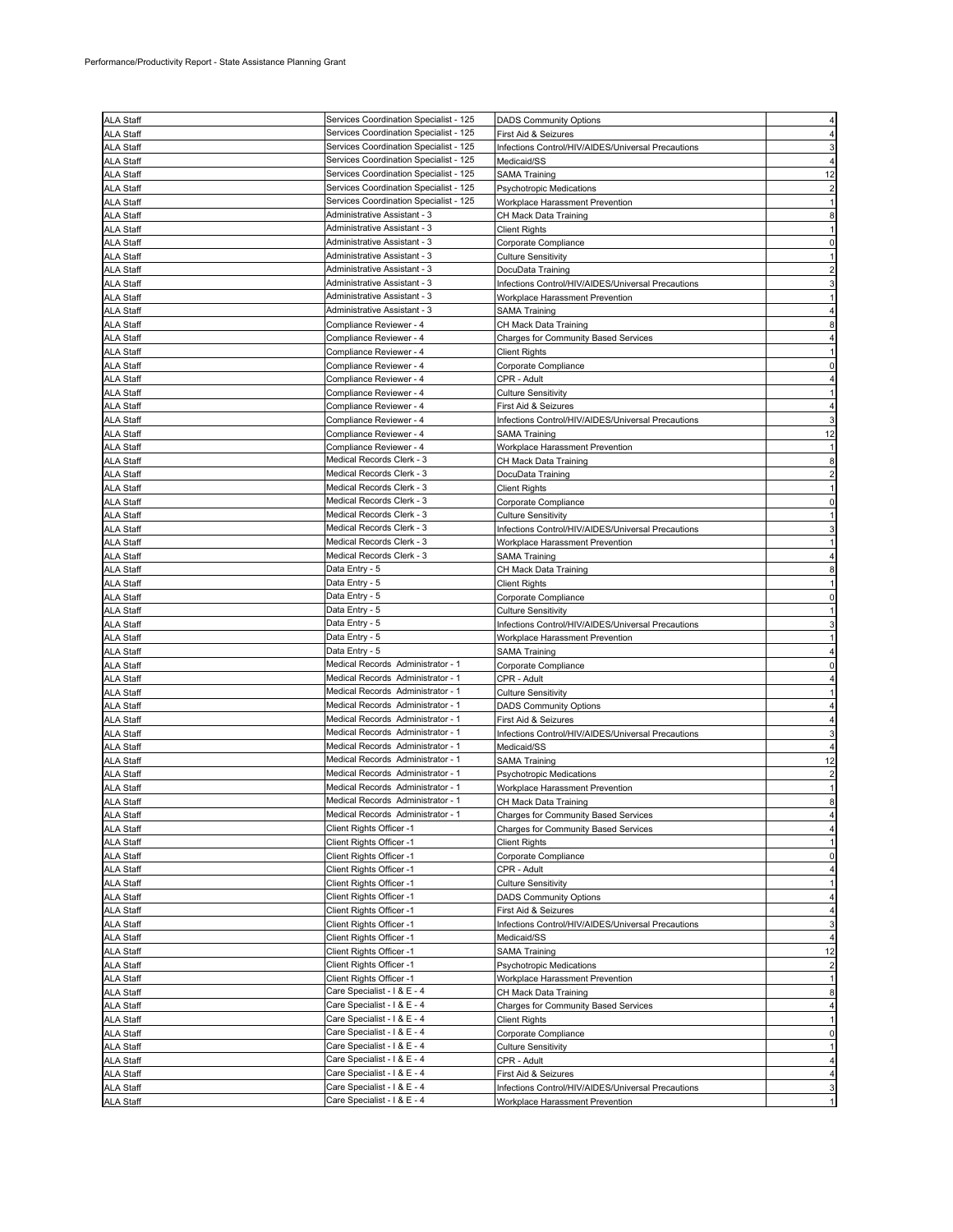| <b>ALA Staff</b>                     | Care Specialist - I & E - 4                  | <b>SAMA Training</b>                                | 12                      |
|--------------------------------------|----------------------------------------------|-----------------------------------------------------|-------------------------|
| <b>ALA Staff</b>                     | Care Specialist - I & E - 4                  | <b>Psychotropic Medications</b>                     |                         |
| <b>ALA Staff</b>                     | Team Leader - 7                              | Infections Control/HIV/AIDES/Universal Precautions  | $\overline{2}$          |
| <b>ALA Staff</b>                     | Team Leader - 7                              | Medicaid/SS                                         | 4                       |
| <b>ALA Staff</b>                     | Team Leader - 7                              | <b>SAMA Training</b>                                | 12                      |
| <b>ALA Staff</b>                     | Team Leader - 7                              | <b>Psychotropic Medications</b>                     | $\overline{\mathbf{c}}$ |
| <b>ALA Staff</b>                     | Team Leader - 7                              | Workplace Harassment Prevention                     | 1                       |
| <b>ALA Staff</b>                     | Team Leader - 7                              | CH Mack Data Training                               | 8                       |
| <b>ALA Staff</b>                     | Team Leader - 7                              | <b>Client Rights</b>                                |                         |
| <b>ALA Staff</b>                     | Team Leader - 7                              | Corporate Compliance                                |                         |
| <b>ALA Staff</b>                     | Team Leader - 7                              | <b>Culture Sensitivity</b>                          |                         |
| <b>ALA Staff</b>                     | Team Leader - 7                              | Infections Control/HIV/AIDES/Universal Precautions  |                         |
| <b>ALA Staff</b>                     | Team Leader - 7                              | Workplace Harassment Prevention                     |                         |
|                                      | Team Leader - 7                              | CH Mack Data Training                               |                         |
| <b>ALA Staff</b><br><b>ALA Staff</b> | Team Leader - 7                              |                                                     |                         |
| <b>ALA Staff</b>                     |                                              | Charges for Community Based Services<br>Medicaid/SS |                         |
|                                      | Clinical Psychologist - 1                    |                                                     |                         |
| <b>ALA Staff</b>                     | Clinical Psychologist - 1                    | <b>SAMA Training</b>                                | 12                      |
| <b>ALA Staff</b>                     | Clinical Psychologist - 1                    | <b>Psychotropic Medications</b>                     |                         |
| <b>ALA Staff</b>                     | Clinical Psychologist - 1                    | Workplace Harassment Prevention                     |                         |
| <b>ALA Staff</b>                     | Clinical Psychologist - 1                    | CH Mack Data Training                               |                         |
| <b>ALA Staff</b>                     | Clinical Psychologist - 1                    | <b>Client Rights</b>                                |                         |
| <b>ALA Staff</b>                     | Clinical Psychologist - 1                    | Corporate Compliance                                |                         |
| <b>ALA Staff</b>                     | Clinical Psychologist - 1                    | <b>Culture Sensitivity</b>                          |                         |
| <b>ALA Staff</b>                     | Clinical Psychologist - 1                    | Infections Control/HIV/AIDES/Universal Precautions  |                         |
| <b>ALA Staff</b>                     | Clinical Psychologist - 1                    | Workplace Harassment Prevention                     |                         |
| <b>ALA Staff</b>                     | Clinical Psychologist - 1                    | <b>SAMA Training</b>                                |                         |
| <b>ALA Staff</b>                     | Psychological Associate - 2                  | C.E.U.'s                                            |                         |
| <b>ALA Staff</b>                     | Psychological Associate - 2                  | <b>Client Rights</b>                                |                         |
| <b>ALA Staff</b>                     | Psychological Associate - 2                  | Corporate Compliance                                | $\Omega$                |
| <b>ALA Staff</b>                     | Psychological Associate - 2                  | CPR - Adult                                         |                         |
| <b>ALA Staff</b>                     | Psychological Associate - 2                  | <b>Culture Sensitivity</b>                          |                         |
| <b>ALA Staff</b>                     | Psychological Associate - 2                  | First Aid & Seizures                                |                         |
| <b>ALA Staff</b>                     | Psychological Associate - 2                  | Infections Control/HIV/AIDES/Universal Precautions  |                         |
| <b>ALA Staff</b>                     | Psychological Associate - 2                  | <b>SAMA Training</b>                                | 12                      |
| <b>ALA Staff</b>                     | Services Manager - 4                         | <b>Client Rights</b>                                |                         |
| <b>ALA Staff</b>                     | Services Manager - 4                         | Corporate Compliance                                | $\Omega$                |
| <b>ALA Staff</b>                     | Services Manager - 4                         | CPR - Adult                                         |                         |
| <b>ALA Staff</b>                     | Services Manager - 4                         | <b>Culture Sensitivity</b>                          |                         |
| <b>ALA Staff</b>                     | Services Manager - 4                         | <b>DADS Community Options</b>                       |                         |
| <b>ALA Staff</b>                     | Services Manager - 4                         | First Aid & Seizures                                |                         |
| <b>ALA Staff</b>                     | Services Manager - 4                         | Infections Control/HIV/AIDES/Universal Precautions  |                         |
| <b>ALA Staff</b>                     | Services Manager - 4                         | Medicaid/SS                                         |                         |
| <b>ALA Staff</b>                     | Services Manager - 4                         | <b>SAMA Training</b>                                | 12                      |
|                                      | Services Manager - 4                         |                                                     |                         |
| <b>ALA Staff</b>                     | Services Manager - 4                         | Psychotropic Medications                            |                         |
| <b>ALA Staff</b>                     |                                              | Workplace Harassment Prevention                     |                         |
| <b>ALA Staff</b>                     | Services Manager - 4<br>Services Manager - 4 | CH Mack Data Training                               | 8                       |
| <b>ALA Staff</b>                     |                                              | Charges for Community Based Services                |                         |
|                                      |                                              |                                                     |                         |
| <b>BEXAR AREA AGENCY ON AGING:</b>   |                                              |                                                     |                         |
| <b>Bill Jones</b>                    | Care Specialist (Care Coordination)          | <b>Trakstar Training</b>                            | 1.5                     |
| <b>Bill Jones</b>                    | Care Specialist (Care Coordination)          | Ethics/Harrassment by AACOG                         | 2.00                    |
| <b>Bill Jones</b>                    | Care Specialist (Care Coordination)          | Veteran Directed Care Seminars                      | 8                       |
| <b>Bill Jones</b>                    | Care Specialist (Care Coordination)          | <b>Medications Management Training</b>              | 4                       |
| <b>Bill Jones</b>                    | Care Specialist (Care Coordination)          | <b>Options Counseling Training</b>                  | 16                      |
| <b>Bill Jones</b>                    | Care Specialist (Care Coordination)          | <b>Navigator Training Updates</b>                   |                         |
| Biviana Escobar                      | Staff Ombudsman                              | DADS Access & Assistance Training                   | 16                      |
| Biviana Escobar                      | Staff Ombudsman                              | Money Follows the Person                            | 36                      |
| Biviana Escobar                      | Staff Ombudsman                              | APS - Elder Abuse                                   | 6                       |
| <b>Biviana Escobar</b>               | Staff Ombudsman                              | <b>Ombudsman Certifications/Trainings</b>           | 24                      |
| <b>Biviana Escobar</b>               | Staff Ombudsman                              | Cultural Sensitivity                                | $\overline{2}$          |
| Biviana Escobar                      | Staff Ombudsman                              | Ethics                                              | $\overline{\mathbf{c}}$ |
| Biviana Escobar                      | Staff Ombudsman                              | <b>HIPPA</b>                                        | $\overline{\mathbf{c}}$ |
| <b>Bobby Ehrig</b>                   | Veteran Lead Specialist                      | <b>Supervisory Training</b>                         | 16                      |
| <b>Bobby Ehrig</b>                   | Veteran Lead Specialist                      | Ethics/Harrassment by AACOG                         | 2.00                    |
| <b>Bobby Ehrig</b>                   | Veteran Lead Specialist                      | <b>TrakStar Training</b>                            | 1.50                    |
| <b>Bobby Ehrig</b>                   | Veteran Lead Specialist                      | <b>TVC Grant Training</b>                           | 24                      |
| <b>Bobby Ehrig</b>                   | Veteran Lead Specialist                      | <b>Trakstar Training</b>                            | $1.5$                   |
| <b>Bobby Ehrig</b>                   | Veteran Lead Specialist                      | N4A Conference                                      | 24                      |
| <b>Bobby Ehrig</b>                   | Veteran Lead Specialist                      | <b>Options Counseling Training</b>                  | 16                      |
| <b>Bobby Ehrig</b>                   | Veteran Lead Specialist                      | SA Area Foundation Supervisory Training             | 24                      |
| <b>Bobby Ehrig</b>                   | Veteran Lead Specialist                      | Points of Light VetCorps Training                   | 16                      |
| <b>Bobby Ehrig</b>                   | Veteran Lead Specialist                      | <b>Options Counseling Training</b>                  | 16                      |
|                                      |                                              |                                                     |                         |
| <b>Bobby Ehrig</b>                   | Veteran Lead Specialist                      | Navigator Training Updates                          |                         |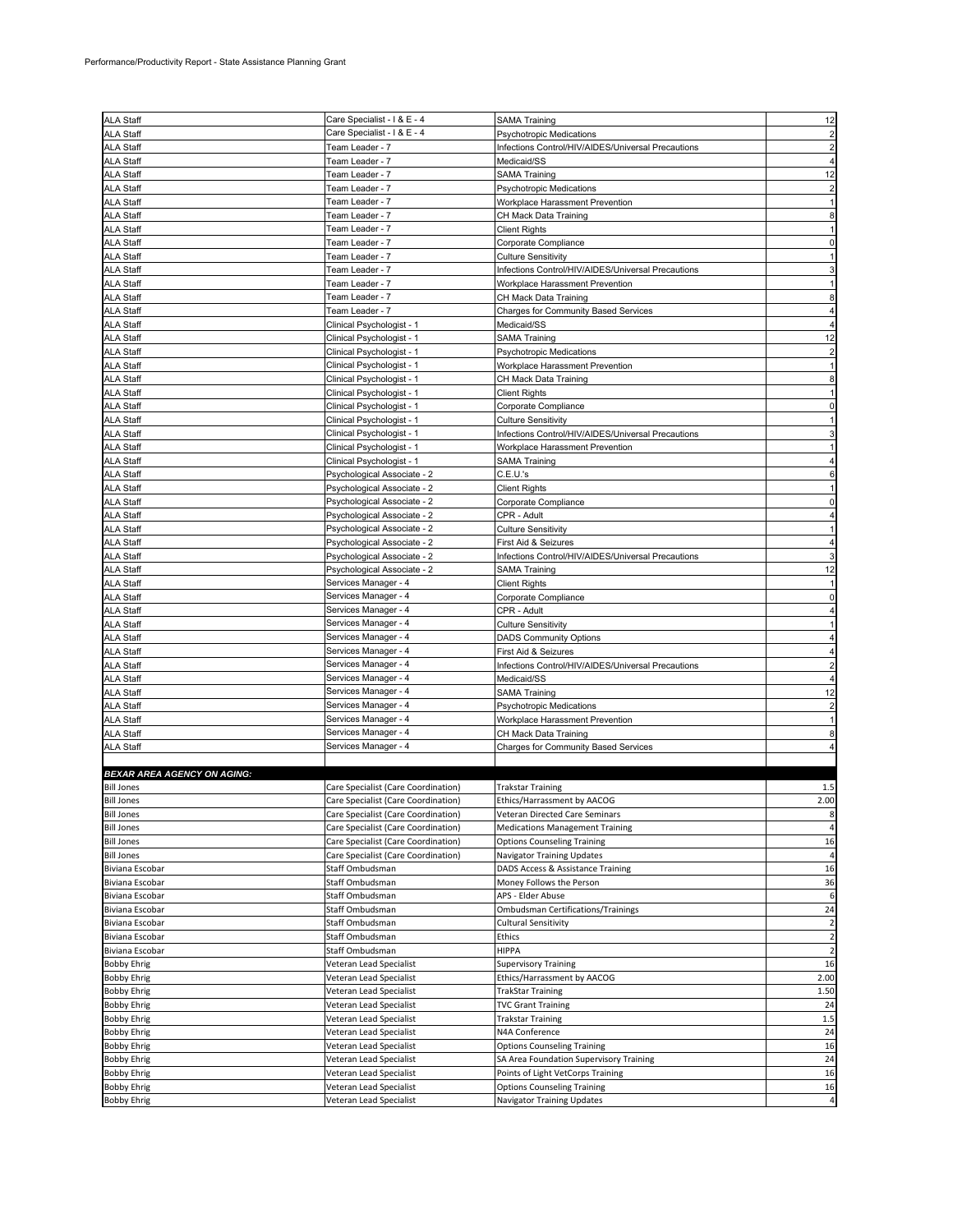| Candy Walsh              | <b>ASC Care Specialist</b>          | Ethics/Harrassment by AACOG                                   | 2.00           |
|--------------------------|-------------------------------------|---------------------------------------------------------------|----------------|
| Candy Walsh              | <b>ASC Care Specialist</b>          | <b>TrakStar Training</b>                                      | 1.50           |
| Candy Walsh              | <b>ASC Care Specialist</b>          | AIRS Certified Resource Specialist Training                   | 16.00          |
| Candy Walsh              | <b>ASC Care Specialist</b>          | <b>TAIRS Conference</b>                                       | 18.00          |
| Candy Walsh              | <b>ASC Care Specialist</b>          | <b>Options Counseling Training</b>                            | 16             |
| Candy Walsh              | <b>ASC Care Specialist</b>          | Navigator Training Updates                                    |                |
| Clarissa Dominguez       | <b>ASC Care Specialist</b>          | Ethics/Harrassment by AACOG                                   | 1              |
| Clarissa Dominguez       | <b>ASC Care Specialist</b>          | <b>TrakStar Training</b>                                      | $1.5\,$        |
| Clarissa Dominguez       | <b>ASC Care Specialist</b>          | <b>TAIRS Conference</b>                                       | 24             |
| Clarissa Dominguez       | <b>ASC Care Specialist</b>          | <b>AIRS Training</b>                                          | 8              |
| Clarissa Dominguez       | <b>ASC Care Specialist</b>          | <b>ASIST Suicide Prevention Training</b>                      |                |
| Clarissa Dominguez       | <b>ASC Care Specialist</b>          | <b>Options Counseling Training</b>                            | 16.00          |
| Clarissa Dominguez       | <b>ASC Care Specialist</b>          | Navigator Training Updates                                    |                |
| Dianne Teran             | Care Specialist (Care Coordination) | Ethics/Harrassment by AACOG                                   |                |
| Dianne Teran             | Care Specialist (Care Coordination) | <b>TrakStar Training</b>                                      | 1.50           |
| Dianne Teran             | Care Specialist (Care Coordination) | <b>Care Transition Updates</b>                                | 16             |
| Dianne Teran             | Care Specialist (Care Coordination) | National N4A Conference                                       | 24             |
| Dianne Teran             | Care Specialist (Care Coordination) | <b>LMSW CEU Courses</b>                                       | 12             |
| Dianne Teran             | Care Specialist (Care Coordination) | <b>Medications Management Training</b>                        | 4              |
| Dianne Teran             | Care Specialist (Care Coordination) | Veteran Directed Care Seminars                                | 8              |
| Dianne Teran             | Care Specialist (Care Coordination) | <b>Options Counseling Training</b>                            | 16.00          |
| Dianne Teran             | Care Specialist (Care Coordination) | Navigator Training Updates                                    |                |
| Elena Hernandez          | <b>ASC Resource Specialist</b>      | Abuse in Later Life Training                                  | 24             |
| Elena Hernandez          | <b>ASC Resource Specialist</b>      | <b>Health Insurance MarketPlace</b>                           | 10             |
| Frances R. Hernandez     | Benefits Counselor II               | Ethics/Harrassment by AACOG                                   | 2.00           |
| Frances R. Hernandez     | <b>Benefits Counselor II</b>        | <b>TrakStar Training</b>                                      | 1.50           |
| Frances R. Hernandez     | <b>Benefits Counselor II</b>        | Access and Assistance Conference                              | 16.00          |
| Frances R. Hernandez     | <b>Benefits Counselor II</b>        | DADS Benefits Counseling Update Training                      | 16.00          |
| Frances R. Hernandez     | <b>Benefits Counselor II</b>        | <b>SHIP Conference Calls</b>                                  | 12.00          |
| Frances R. Hernandez     | <b>Benefits Counselor II</b>        | <b>Options Counseling Training</b>                            | 16.00          |
| Frances R. Hernandez     | <b>Benefits Counselor II</b>        | Navigator Training Updates                                    | 4.00           |
| George Losoya            | <b>ASC Lead Specialist</b>          | Ethics/Harrassment, AACOG                                     |                |
| George Losoya            | <b>ASC Lead Specialist</b>          | Trakstar Training - Supervisors                               | $1.5\,$        |
| George Losoya            | ASC Lead Specialist                 | Texas Independent Living Conference                           | 20             |
| George Losoya            | <b>ASC Lead Specialist</b>          | <b>HCBS Conference</b>                                        | 24             |
| George Losoya            | ASC Lead Specialist                 | <b>AIRS Training</b>                                          | 8              |
| George Losoya            | ASC Lead Specialist                 | <b>Options Counseling Training Updates</b>                    | 8              |
| George Losoya            | <b>ASC Lead Specialist</b>          | SA Area Foundation Supervisory Training                       | 24             |
| George Losoya            | <b>ASC Lead Specialist</b>          | <b>Navigator Training Updates</b>                             | 4.00           |
| <b>Heather Armstrong</b> | Care Specialist (Benefits)          | Ethics/Harrassment by AACOG                                   | 2.00           |
| <b>Heather Armstrong</b> | Care Specialist (Benefits)          | <b>TrakStar Training</b>                                      | 1.50           |
| <b>Heather Armstrong</b> | Care Specialist (Benefits)          | <b>SHIP Conference Calls</b>                                  | 12.00          |
| <b>Heather Armstrong</b> | Care Specialist (Benefits)          | DADS Benefits Counseling Update Training                      | 16.00          |
| <b>Heather Armstrong</b> | Care Specialist (Benefits)          | Access and Assistance Conference                              | 20.00          |
| <b>Heather Armstrong</b> | Care Specialist (Benefits)          | CMS Train the Trainer                                         | 8.00           |
| <b>Heather Armstrong</b> | Care Specialist (Benefits)          | <b>Care Transitions Updates</b>                               | 16             |
| <b>Heather Armstrong</b> | Care Specialist (Benefits)          | <b>Options Counseling Training Updates</b>                    | 8              |
| <b>Heather Armstrong</b> | Care Specialist (Benefits)          | Matter of Balance Instructor Updates                          | $\bf8$         |
| <b>Heather Armstrong</b> | Care Specialist (Benefits)          | Ombudsman Updates                                             |                |
| <b>Heather Armstrong</b> | Care Specialist (Benefits)          | <b>Navigator Training Updates</b>                             | 4.00           |
| Laura Ledesma            | Lead Care Specialist                | Ethics/Harrassment Trng.                                      |                |
| Laura Ledesma            | <b>Lead Care Specialist</b>         | Trakstar Trng for Supervisors                                 | $1.5\,$        |
| Laura Ledesma            | Lead Care Specialist                | Access & Assistance conference 2/4 - 2/6/2013                 | 20             |
| Laura Ledesma            | Lead Care Specialist                | National N4A Conference                                       | 24             |
| Laura Ledesma            | Lead Care Specialist                | <b>Care Transitions Updates</b>                               | 16             |
| Laura Ledesma            | Lead Care Specialist                | <b>Executive Women in Texas Govt Conference</b>               | 8              |
| Laura Ledesma            | <b>Lead Care Specialist</b>         | SA Area Foundation Supervisory Training                       | 24             |
| Laura Ledesma            | Lead Care Specialist                | <b>Options Counseling Training</b>                            | 16             |
| Laura Ledesma            | Lead Care Specialist                | <b>Medications Management Training</b>                        | 4              |
| Laura Ledesma            | Lead Care Specialist                | Veteran Directed Care Seminars                                | $\bf 8$        |
| Laura Ledesma            | Lead Care Specialist                | Navigator Training Updates                                    | $\overline{a}$ |
| Martha Spinks            | <b>BAAA Director</b>                | DADS TX Access and Assistance Conference                      | 16             |
| Martha Spinks            | <b>BAAA Director</b>                | DADS Quarterly Training x4                                    | 32             |
| Martha Spinks            | <b>BAAA Director</b>                | <b>ADRC Association Quarterly Meeting x4</b>                  | 24             |
| Martha Spinks            | <b>BAAA Director</b>                | National AAA Conference                                       | 30             |
| Martha Spinks            | <b>BAAA Director</b>                | Home and Community Based Services National Grantee Conference | 32             |
| Martha Spinks            | <b>BAAA Director</b>                | MIPPA Conference                                              | 16             |
| Martha Spinks            | <b>BAAA Director</b>                | Texas AAA Association Quarterly Training x4                   | 32             |
| Martha Spinks            | <b>BAAA Director</b>                | AACOG Cultural Sensitivity Training                           | $\overline{2}$ |
| Martha Spinks            | <b>BAAA Director</b>                | AACOG Training for Supervisors                                | 3              |
| Martha Spinks            | <b>BAAA Director</b>                | <b>AACOG Ethics Training</b>                                  | $\overline{2}$ |
| Martha Spinks            | <b>BAAA Director</b>                | <b>AACOG HIPPA Training</b>                                   | 3              |
| Martha Spinks            | <b>BAAA Director</b>                | Association of Defense Councils                               | 4              |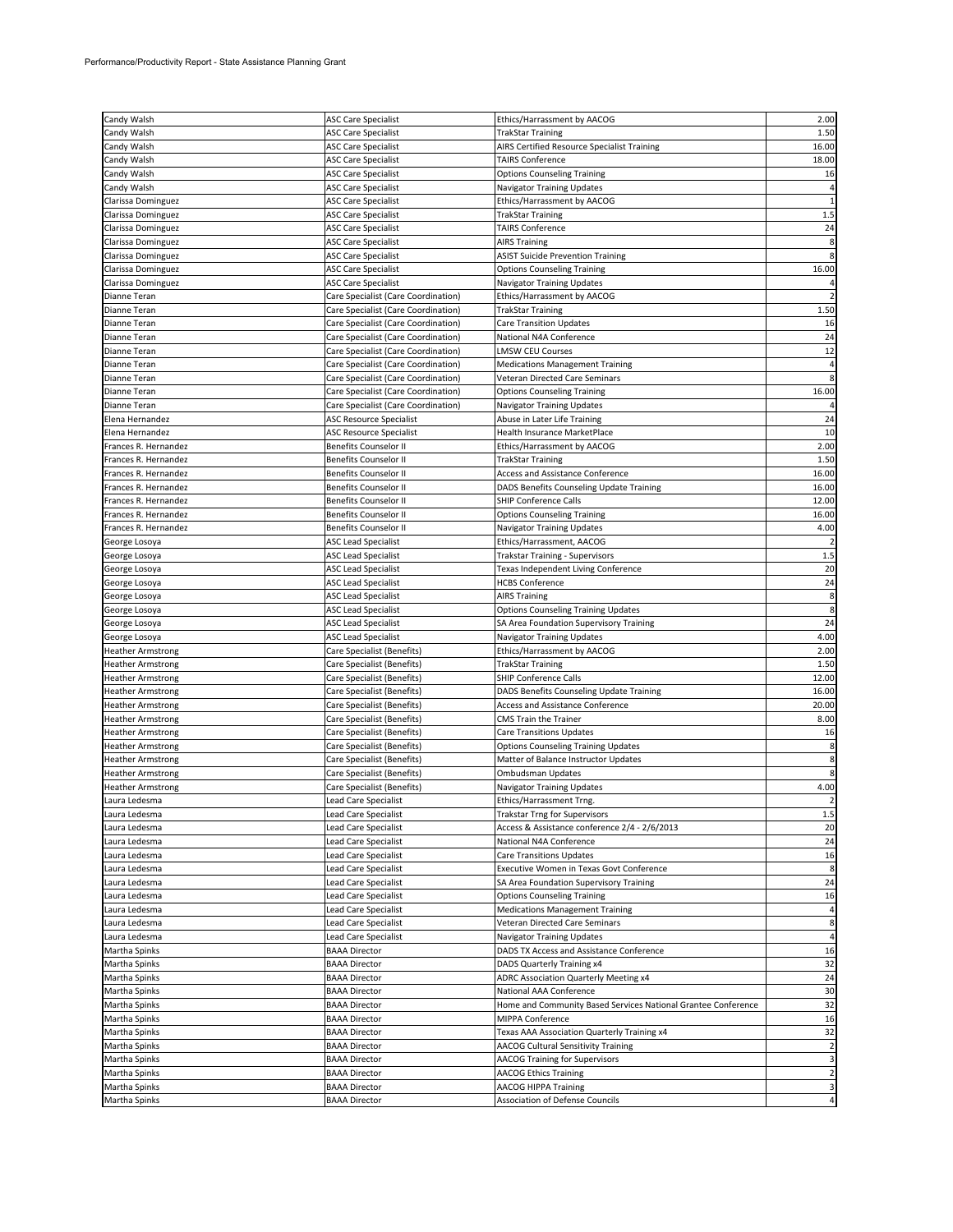| Mary Durr            | <b>Regional Mobility Specialist</b> | <b>SWTA Conference</b>                              | 24                      |
|----------------------|-------------------------------------|-----------------------------------------------------|-------------------------|
| Mary Durr            | <b>Regional Mobility Specialist</b> | PAC Rim Disability Conference                       | 32                      |
| Mary Durr            | <b>Regional Mobility Specialist</b> | Various HR TRN                                      | 16                      |
| Mary Tom             | Care Specialist (Care Coordination) | Ethics/Harrassment Trng.                            |                         |
| Mary Tom             | Care Specialist (Care Coordination) | <b>Trakstar Trng</b>                                | 1.5                     |
| Mary Tom             | Care Specialist (Care Coordination) | Mental Health Task Force - Mental Health Training   | 8                       |
| Mary Tom             | Care Specialist (Care Coordination) | Center for Formative Action and Reflection Training | 4                       |
| Mary Tom             | Care Specialist (Care Coordination) | <b>Medications Management Training</b>              | 4                       |
| Mary Tom             | Care Specialist (Care Coordination) | Veteran Directed Care Seminars                      | 8                       |
| Mary Tom             | Care Specialist (Care Coordination) | <b>Care Transitions Updates</b>                     | 16                      |
|                      |                                     |                                                     | 16                      |
| Mary Tom             | Care Specialist (Care Coordination) | <b>Options Counseling Training</b>                  |                         |
| Mary Tom             | Care Specialist (Care Coordination) | Navigator Training Updates                          | 4<br>6                  |
| Nellie Garay         | Caregiver Support Specialist        | Serving Families of Children with Special Needs     |                         |
| <b>Nellie Garay</b>  | Caregiver Support Specialist        | Lifespan Respite & The Faith Based Community        | 4                       |
| <b>Nellie Garay</b>  | Caregiver Support Specialist        | Marketplace                                         |                         |
| Nick Monreal         | Managing Ombudsman                  | DADS Access & Assistance Training                   | 16                      |
| Nick Monreal         | Managing Ombudsman                  | Money Follows the Person                            | 36                      |
| Nick Monreal         | Managing Ombudsman                  | APS - Elder Abuse                                   | 6                       |
| Nick Monreal         | Managing Ombudsman                  | Ombudsman Certifications/Trainings                  | 24                      |
| <b>Nick Monreal</b>  | Managing Ombudsman                  | Cultural Sensitivity                                |                         |
| <b>Nick Monreal</b>  | Managing Ombudsman                  | Ethics                                              | $\overline{2}$          |
| Nick Monreal         | Managing Ombudsman                  | <b>HIPPA</b>                                        | $\overline{2}$          |
| Paula Wanken         | Administrative Assistant            | Track Star Training                                 | $\overline{2}$          |
| Paula Wanken         | Administrative Assistant            | Cultural Sensitivity                                |                         |
| Paula Wanken         | Administrative Assistant            | Ethics                                              |                         |
| Paula Wanken         | Administrative Assistant            | <b>HIPPA</b>                                        | $\overline{2}$          |
| Paula Wanken         | Administrative Assistant            | procurement training                                | $\overline{2}$          |
| Robert Gamboa        | <b>Billing Specialist</b>           | <b>AACOG Budgets</b>                                |                         |
| Robert Gamboa        | <b>Billing Specialist</b>           | Access & Assistance Training                        | 16                      |
| Robert Gamboa        | <b>Billing Specialist</b>           | Data Management                                     | 40                      |
| Robert Gamboa        | <b>Billing Specialist</b>           | Ethics and Harassment Training                      | $\overline{2}$          |
| Robert Gamboa        | <b>Billing Specialist</b>           | Harmony Conference                                  | 32                      |
| Robert Gamboa        | <b>Billing Specialist</b>           | <b>LAR PMP Training</b>                             | 6                       |
| Robert Gamboa        |                                     | <b>Nutrition Training</b>                           | 16                      |
|                      | <b>Billing Specialist</b>           |                                                     | 8                       |
| Robert Gamboa        | <b>Billing Specialist</b>           | Rate Setting Workshop                               | $\overline{5}$          |
| Robert Gamboa        | <b>Billing Specialist</b>           | <b>SAMS Report Writing Training</b>                 |                         |
| Robert Gamboa        | <b>Billing Specialist</b>           | TARC                                                | $\bf 8$                 |
| Robert Gamboa        | <b>Billing Specialist</b>           | Track Star Training                                 | $\overline{2}$          |
| Robert Gamboa        | <b>Billing Specialist</b>           | TX Conference on Aging                              | 30                      |
| Robert Gamoba        | <b>Billing Speicalist</b>           | AAA Operations Training                             | 16                      |
| Rose Ryan            | Regional Mobility Manager           | <b>SWTA Conference</b>                              | 24                      |
| Rose Ryan            | Regional Mobility Manager           | CTAA Conference & Expo                              | 24                      |
| Rose Ryan            | Regional Mobility Manager           | Various HR TRN                                      | 16                      |
| Sandra Aviles        | Care Specialist (Benefits)          | Ethics/Harrassment by AACOG                         | 2.00                    |
| Sandra Aviles        | Care Specialist (Benefits)          | TrakStar Training                                   | 1.50                    |
| Sandra Aviles        | Care Specialist (Benefits)          | SHIP Conference Calls                               | 12.00                   |
| Sandra Aviles        | Care Specialist (Benefits)          | Access & Assistance conference                      | 20                      |
| Sandra Aviles        | Care Specialist (Benefits)          | Legal Issues for Seniors Trainings                  |                         |
| Sandra Aviles        | Care Specialist (Benefits)          | CMS Train the Trainer                               | 8.00                    |
| Sandra Aviles        | Care Specialist (Benefits)          | Care Transitions Updates                            | 16                      |
| Sandra Aviles        | Care Specialist (Benefits)          | <b>Options Counseling Training</b>                  | 16                      |
| Sandra Aviles        | Care Specialist (Benefits)          | Navigator Training Updates                          | 4                       |
| Siena Lindemann      | ASC Program Manager                 | Ethics/Harrassment by AACOG                         | $\overline{\mathbf{c}}$ |
| Siena Lindemann      | ASC Program Manager                 | <b>Trakstar Training - Supervisors</b>              | $\overline{2}$          |
| Siena Lindemann      | ASC Program Manager                 | National N4A Conference                             | 24                      |
| Siena Lindemann      | ASC Program Manager                 | TVC Grant Training for XIII-A Grant Webinar         | $\mathbf{1}$            |
| Siena Lindemann      | ASC Program Manager                 | <b>SHIP Calls</b>                                   | 6                       |
| Siena Lindemann      | ASC Program Manager                 | Senior Medicare Patrol Training Updates             | 16                      |
| Siena Lindemann      | ASC Program Manager                 | Executive Women in Texas Govt Conference            | 8                       |
| Siena Lindemann      | ASC Program Manager                 | <b>Options Counseling Training</b>                  | 16                      |
| Siena Lindemann      | ASC Program Manager                 | <b>ASIST Suicide Prevention Training</b>            | 8                       |
| Siena Lindemann      | ASC Program Manager                 | <b>Navigator Training Updates</b>                   | $\overline{a}$          |
| Susan Blevins        | Care Specialist (Care Coordination) | Ethics/Harrassment by AACOG                         | $\overline{2}$          |
| <b>Susan Blevins</b> | Care Specialist (Care Coordination) | <b>Trakstar Training</b>                            | $\,1\,$                 |
| <b>Susan Blevins</b> | Care Specialist (Care Coordination) | Fire Warden Training Updates                        | $\overline{4}$          |
| Susan Blevins        | Care Specialist (Care Coordination) | Matter of Balance/Diabetes Mgmt Instructor Updates  | 16                      |
|                      |                                     |                                                     | 16                      |
| Susan Blevins        | Care Specialist (Care Coordination) | <b>Options Counseling Training</b>                  |                         |
| <b>Susan Blevins</b> | Care Specialist (Care Coordination) | <b>Care Transition Updates</b>                      | 16                      |
| Susan Blevins        | Care Specialist (Care Coordination) | Access and Assistance Conference                    | 20                      |
| Susan Blevins        | Care Specialist (Care Coordination) | Mental Health Task Force - Mental Health Training   | 8                       |
| Susan Blevins        | Care Specialist (Care Coordination) | Center for Formative Action and Reflection Training | $\overline{a}$          |
| Susan Blevins        | Care Specialist (Care Coordination) | <b>Medications Management Training</b>              | $\overline{a}$          |
| Susan Blevins        | Care Specialist (Care Coordination) | Veteran Directed Care Seminars                      | 8                       |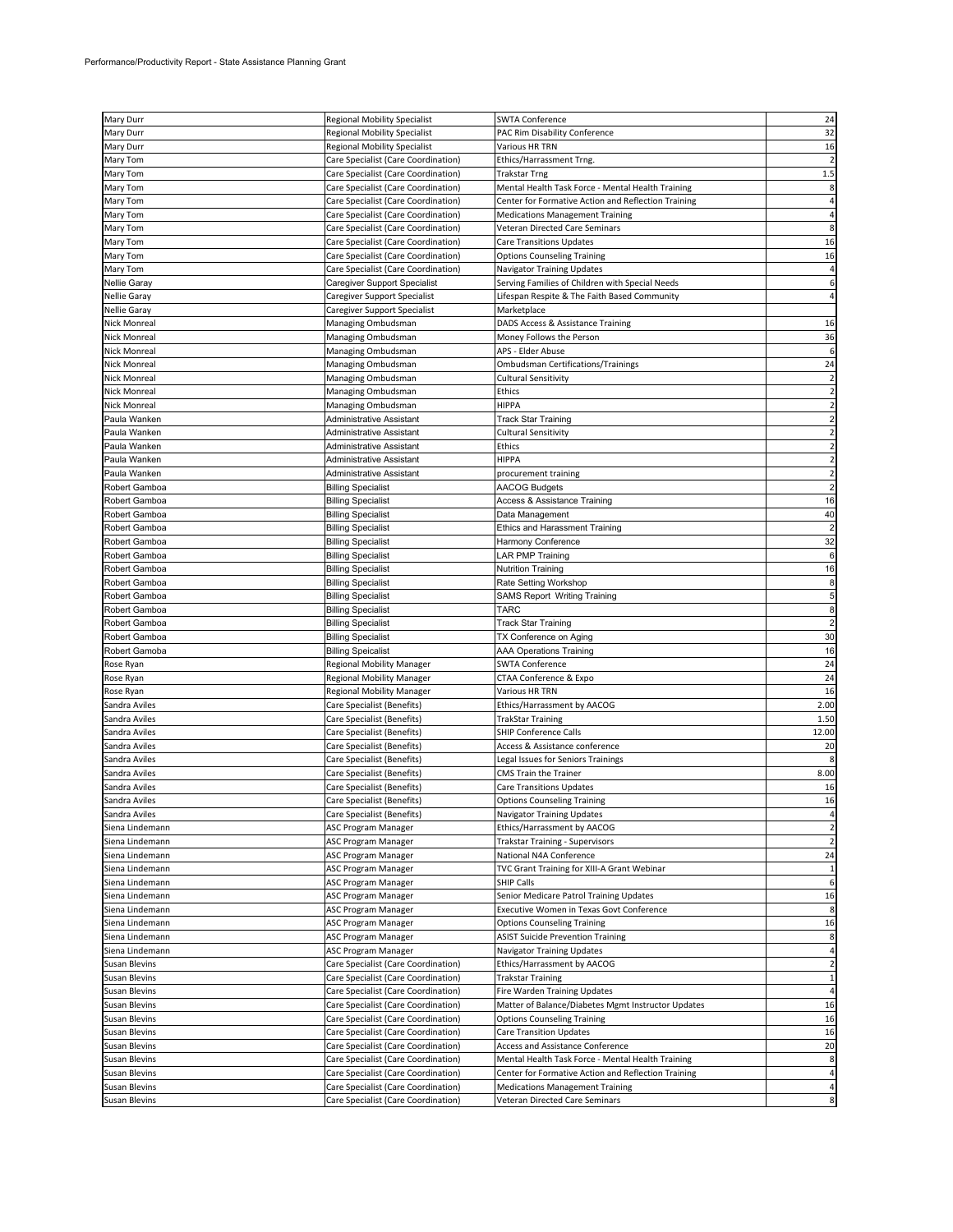| <b>Susan Blevins</b>                   | Care Specialist (Care Coordination)  | Navigator Training Updates                             | 4                       |
|----------------------------------------|--------------------------------------|--------------------------------------------------------|-------------------------|
| Teresa Banda                           | Lead Benefits Counselor              | Ethics/Harrassment by AACOG                            | $\overline{2}$          |
| Teresa Banda                           | Lead Benefits Counselor              | Trakstar Training - Supervisors                        | $\overline{\mathbf{c}}$ |
| Teresa Banda                           | Lead Benefits Counselor              | Emerging Leaders Program Bush School, A&M              | 24                      |
| Teresa Banda                           | Lead Benefits Counselor              | National N4A Conference                                | 24                      |
| Teresa Banda                           | Lead Benefits Counselor              | Senior Medicare Patrol Training Updates                | 16                      |
| Teresa Banda                           | Lead Benefits Counselor              | <b>SHIP Conference Calls</b>                           | 12                      |
| Teresa Banda                           | <b>Lead Benefits Counselor</b>       | DADS Benefits Counseling Update Training               | 16.00                   |
| Teresa Banda                           | Lead Benefits Counselor              | <b>Access and Assistance Conference</b>                | 20.00                   |
| Teresa Banda                           | Lead Benefits Counselor              | <b>CMS Train the Trainer</b>                           | 8.00                    |
| Teresa Banda                           | Lead Benefits Counselor              | Executive Women in Texas Govt Conference               |                         |
| Teresa Banda                           | Lead Benefits Counselor              | SA Area Foundation Supervisory Training                | 24                      |
| Teresa Banda                           | Lead Benefits Counselor              | <b>Options Counseling Training Updates</b>             | 16                      |
| Teresa Banda                           | <b>Lead Benefits Counselor</b>       | Navigator Training Updates                             |                         |
| <b>Tina Rosales</b>                    | <b>ASC</b> - Care Specialist         | Ethics/Harrassment, AACOG                              | $\overline{2}$          |
| <b>Tina Rosales</b>                    | <b>ASC</b> - Care Specialist         | <b>Trakstar Training</b>                               | $\overline{2}$          |
| <b>Tina Rosales</b>                    | <b>ASC</b> - Care Specialist         | <b>TAIRS Conference</b>                                | 24                      |
| <b>Tina Rosales</b>                    | ASC -Care Specialist                 | <b>ASIST Suicide Prevention Training</b>               | 8                       |
| <b>Tina Rosales</b>                    | ASC -Care Specialist                 | <b>AIRS Training</b>                                   |                         |
| <b>Tina Rosales</b>                    | ASC -Care Specialist                 | <b>Options Counseling Training</b>                     | 16.00                   |
| <b>Tina Rosales</b>                    | <b>ASC</b> -Care Specialist          | Navigator Training Updates                             |                         |
| <b>Tina Rosales</b>                    | ASC - Care Specialist                | <b>Grant Writing</b>                                   | 8                       |
| <b>Tina Rosales</b>                    | ASC -Care Specialist                 | <b>Customer Satisfaction Training</b>                  | 8                       |
| Valerie Biediger                       | Health & Wellness Specialist         | AACOG Ethics/Harassment Training                       |                         |
| Valerie Biediger                       | Health & Wellness Specialist         | Trak Star trng                                         | 1.5                     |
| Valerie Biediger                       | Health & Wellness Specialist         | CDSMP Update Trng                                      | 6                       |
|                                        |                                      |                                                        |                         |
| <b>CRIMINAL JUSTICE:</b>               |                                      |                                                        |                         |
| Marcela Medina                         | Public Safety Manager                | The Governor's Office (TARC-Quarterly)                 |                         |
| Marcela Medina                         | Public Safety Manager                | CJD Mandatory Training -TARC September                 | 24                      |
| Marcela Medina                         | Public Safety Manager                | The Governor's Office (TARC-Quarterly)                 |                         |
| Jim McGregor                           | Academy Instructor                   | <b>ALERRT Train the Trainer</b>                        | 40                      |
| Jim McGregor                           | Academy Instructor                   | <b>TASER Instructor Certification</b>                  | 16                      |
| Jim McGregor                           | Academy Instructor                   | <b>FORCE Science Certification Course</b>              | 40                      |
| Jim McGregor                           | Academy Instructor                   | Siminition Recertification Course                      | 8                       |
| Jim McGregor                           | Academy Instructor                   | Range Master School                                    | 40                      |
| Jim McGregor                           | Academy Instructor                   | NRA Master Instructor Course                           | 24                      |
| Jim McGregor                           | Academy Instructor                   | Effective Investigation of Impaired Driving Cases      | 24                      |
| Jim McGregor                           | Academy Instructor                   | ASP Instructor School                                  | 16                      |
| Jim McGregor                           | Academy Instructor                   | <b>GLOCK Armor School</b>                              | 8                       |
| Jim McGregor                           | Academy Instructor                   | Intoxsolizer Recertification                           | 8                       |
| Mike Davis                             | <b>BPOC Supervisor</b>               | Administration and Management of Training              | 40                      |
| Mike Davis                             | <b>BPOC Supervisor</b>               | 7 Habits of Highly Effective People in Law Enforcement | 16                      |
| Mike Davis                             | <b>BPOC Supervisor</b>               | <b>Texas FRIDAY Summit</b>                             | 16                      |
| <b>Mike Davis</b>                      | <b>BPOC Supervisor</b>               | FBI Leadership                                         | 40                      |
| Mike Davis                             | <b>BPOC Supervisor</b>               | <b>TASER Instructor Recertification</b>                | 8                       |
| <b>Mike Davis</b>                      | <b>BPOC Supervisor</b>               | AIRD Advanced Roadside Impaired Driving Enforcement    | 16                      |
| <b>Mike Davis</b>                      | <b>BPOC Supervisor</b>               | ASP Instructor School                                  | 16                      |
| Mike Davis                             | <b>BPOC Supervisor</b>               | Siminition Recertification Course                      |                         |
| <b>Richard Bryan</b>                   | Academy Coordinator                  | <b>TCOLE Coordiantors Conference</b>                   | 24                      |
| <b>Richard Bryan</b>                   | Academy Coordinator                  | Profit Sharing for Foundations                         | 32                      |
| Richard Bryan                          | Academy Coordinator                  | Capitol Campaign Course                                | 24                      |
| Richard Bryan                          | Academy Coordinator                  | Developing Major Gifts                                 | 24                      |
| Richard Bryan                          | Academy Coordinator                  | The Tactical Leader                                    | 8                       |
|                                        |                                      |                                                        |                         |
| <b>GOVERNMENT SERVICES:</b>            |                                      |                                                        |                         |
| Joe Ramos                              | Senior Director of Regional Services | EDA annual Eco Dev training workshop                   | 36                      |
| Joe Ramos                              | Senior Director of Regional Services | Rural Development                                      | 16                      |
|                                        |                                      |                                                        |                         |
| <b>HOMELAND SECURITY:</b>              |                                      |                                                        |                         |
| Marcela Medina                         | Public Safety Director               | TARC/SAA Training - February                           | 24                      |
| Marcela Medina                         | Public Safety Director               | TARC/SAA Training - September                          | 24                      |
| Marcela Medina                         | Public Safety Director               | THIRA - SAA                                            | 8                       |
| Marcela Medina                         | Public Safety Coordinator            | TARC/SAA Training - February                           | 24                      |
| Marcela Medina                         | Public Safety Coordinator            | TARC/SAA Training - September                          | 24                      |
| Marcela Medina                         | Public Safety Coordinator            | THIRA - SAA                                            | 8                       |
|                                        |                                      |                                                        |                         |
| <b>HOUSING CHOICE VOUCHER PROGRAM:</b> |                                      |                                                        |                         |
| Maria Campa                            | Section 8 & Housing Specialist       | Portability Training                                   | $\overline{2}$          |
| Maria Campa                            | Section 8 & Housing Specialist       | VAWA - Violence Against Women Act Training             | $\overline{2}$          |
| Maria Campa                            | Section 8 & Housing Specialist       | Fair Housing Training                                  |                         |
| Maria Campa                            | Section 8 & Housing Specialist       | Earned Income Disallowance Training                    |                         |
|                                        |                                      |                                                        |                         |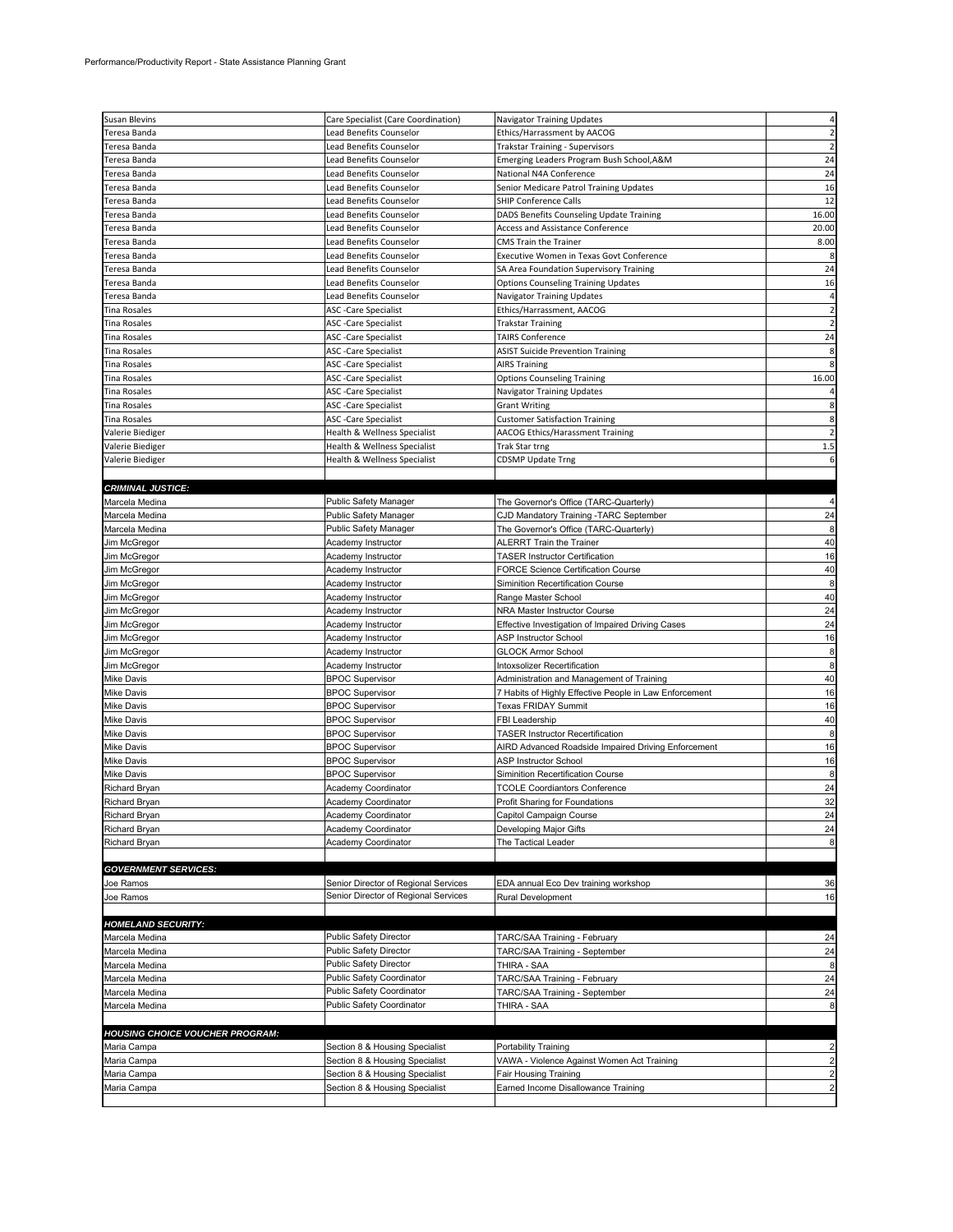| 9-1-1/TECHNICAL ASSISTANCE:               |                                                   |                                                                                        |                     |
|-------------------------------------------|---------------------------------------------------|----------------------------------------------------------------------------------------|---------------------|
| Evangelina Alejandro                      | 9-1-1 Database Coordinator                        | <b>ARCGIS Training</b>                                                                 | 40                  |
| Evangelina Alejandro                      | 9-1-1 Database Coordinator                        | <b>TARC Training</b>                                                                   | 24                  |
| Kay Roberts                               | 9-1-1 Database Technician                         | <b>TARC Training</b>                                                                   | 24                  |
| Evangelina Alejandro                      | 9-1-1 Database Coordinator                        | 9-1-1 GIS day Training/Arc Editing 101                                                 | 8                   |
| Evangelina Alejandro                      | 9-1-1 Database Coordinator                        | GIS User's Group training                                                              |                     |
| Kay Roberts                               | 9-1-1 Database Coordinator                        | GIS User's Group training                                                              |                     |
|                                           |                                                   |                                                                                        |                     |
| <b>NATURAL RESOURCES:</b>                 |                                                   |                                                                                        |                     |
| Yliana Flores                             | Alamo Area Clean Cities Coordinator               | Clean Cities Regional Meeting                                                          | 8-16 hours          |
| Yliana Flores                             | Alamo Area Clean Cities Coordinator               | Using the Clean Cities Technical Response Service Actions                              |                     |
| Yliana Flores                             | Alamo Area Clean Cities Coordinator               | Using the GREET Fleet Footprint Calculator                                             |                     |
|                                           |                                                   |                                                                                        |                     |
| <b>REGIONAL DATA CENTER:</b>              |                                                   |                                                                                        |                     |
| David Kruse                               | Regional Data Ctr Director                        | Texas Chapter APA Conference                                                           | 24                  |
|                                           |                                                   |                                                                                        |                     |
| <b>RESOURCE RECOVERY:</b>                 |                                                   |                                                                                        |                     |
| Georgia Zannaras                          | Resource Recovery Manager                         | <b>EPA Series</b>                                                                      |                     |
| Georgia Zannaras                          | Resource Recovery Manager                         | National Recycling Series                                                              | 5                   |
| Georgia Zannaras                          | Resource Recovery Manager                         | TARC                                                                                   | 16                  |
|                                           |                                                   |                                                                                        |                     |
| <b>RURAL PUBLIC TRANSPORTATION:</b>       |                                                   |                                                                                        |                     |
| Samuel Eleanaor                           | <b>Scheduling Coordinator</b>                     | Customer Service Communicating with Competence and Care                                | 8                   |
| Samuel Eleanaor                           | <b>Scheduling Coordinator</b>                     | <b>Fundamentals of Transit Supervision</b>                                             | 8                   |
| Samuel Eleanaor                           | <b>Scheduling Coordinator</b>                     | Building Diversity Skills in the Transit Workplace                                     | 8                   |
| Samuel Eleanaor                           | <b>Scheduling Coordinator</b>                     | How to Manage Webinar                                                                  | 8                   |
| Samuel Eleanaor                           | <b>Scheduling Coordinator</b>                     | The Supervisor's Role as Trainer and Coach                                             | 8                   |
| Samuel Eleanaor                           | <b>Scheduling Coordinator</b>                     | The Supervisors Guide to Giving On-Target Directions, Helpful Feedba                   | 8                   |
| <b>Grant Gual</b>                         | <b>Project Coordinator</b><br>Project Coordinator | <b>Transportation Solutions Coordinator</b><br>Introduction to Service Planning        | 12<br>21            |
| <b>Grant Gual</b><br><b>Grant Gual</b>    | Project Coordinator                               | Introduction to Metropolitian Transpoortation Planning                                 | 21                  |
| <b>Grant Gual</b>                         | Project Coordinator                               | Project Management for Transit Professional                                            | 21                  |
| Pamela Vann                               | Safety/Training                                   | Transit Train the Trainer workshop                                                     | 21                  |
| Pamela Vann                               | Safety/Training                                   | National Transit Database                                                              | 18                  |
| <b>ART Staff</b>                          | Driver (s)--50                                    | Vehicle Evaluation w/bus {dry ice as smoke}                                            | 6                   |
| <b>ART Staff</b>                          | Driver (s)--50                                    | Recertification on Fire Extinguisher {How to put out a Fire}                           | 3                   |
| ART Staff                                 | Driver (s)--50                                    | <b>Mobility Securement Training</b>                                                    | 3                   |
| ART Staff                                 | Driver (s)--50                                    | <b>Title VI Training</b>                                                               | $\overline{c}$      |
| ART Staff                                 | Driver (s)--50                                    | Quarterly---On the Road Safety Training (s)                                            |                     |
| <b>ART Staff</b>                          | Driver (s)--50                                    | 2-Point System Training                                                                | 2.5                 |
| ART Staff                                 | Driver (s)--50                                    | CRR-First Aid & Bloodborne Pathogen Training                                           | 4                   |
| ART Staff                                 | Driver (s)--50                                    | Defensive Driving                                                                      | 6                   |
| ART Staff                                 | Driver (s)--50                                    | Curbing Transit Distracted Driving                                                     | 2.5                 |
| ART Staff<br><b>ART Staff</b>             | Driver (s)--50<br>Driver (s)--50                  | Fatigue & Sleep Apnea Awareness for Transit Employees<br>Disability Etiquette Training | 2.5<br>1            |
| <b>ART Staff</b>                          | Driver (s)--50                                    | <b>Crisis Management Training</b>                                                      | $\overline{4}$      |
| <b>ART Staff</b>                          | Driver (s)--Varies                                | Refresher Training                                                                     | 3.5                 |
| <b>ART Staff</b>                          | Driver (s)--Varies                                | Accident-Incident Training                                                             | 3                   |
| ART Staff                                 | Driver (s)--50                                    | AMR--annual required training                                                          | 3                   |
| <b>ART Staff</b>                          | Driver (s)--50                                    | Customer Driven service                                                                | 3                   |
| <b>ART Staff</b>                          | Driver (s)--50                                    | The Safety Training & Rural Transit {START}                                            | 6                   |
| <b>ART Staff</b>                          | Driver (s)--50                                    | Problem Passengers--Challenging Situations                                             | 4                   |
| <b>ART Staff</b>                          | Driver (s)--50                                    | Introduction to Preventive Maintenance                                                 | 4                   |
| <b>ART Staff</b>                          | Driver (s)--50                                    | Emergency Procedures for Rural Transit Drivers                                         | $\overline{6}$      |
| <b>ART Staff</b>                          | Dispatcher (s)--5                                 | <b>Basic Office Skills</b>                                                             | $\overline{2}$      |
| <b>ART Staff</b>                          | Dispatcher (s)-5                                  | Telephone Etiquette Skills                                                             | $\overline{2}$      |
| <b>ART Staff</b>                          | Dispatcher (s)-5                                  | Basic Computer Skills: Microsoft office: Shah & AVL Tracker                            | 4                   |
| <b>ART Staff</b>                          | Dispatcher (s)-5                                  | How to use PTS Dispatch Center & Read Maps                                             | 4                   |
| <b>ART Staff</b>                          | Dispatcher (s)-5                                  | Basic Accident & Incident Training                                                     | $\overline{c}$      |
| <b>ART Staff</b><br><b>ART Staff</b>      | Dispatcher (s)-5<br>Dispatcher (s)-5              | Basic Crisis Management<br>CPR-First Aid & Bloodborne Pathogen Training                | $\overline{2}$<br>4 |
| <b>ART Staff</b>                          | Dispatcher (s)-5                                  | The Myth of Multitasking                                                               | $\overline{2}$      |
| <b>ART Staff</b>                          | Scheduler (s)-2                                   | Route Management                                                                       | 4                   |
| <b>ART Staff</b>                          | Scheduler (s)-2                                   | Time management                                                                        |                     |
| <b>ART Staff</b>                          | Scheduler (s)-2                                   | How to use ART Logistic                                                                | 4                   |
| <b>ART Staff</b>                          | Scheduler (s)-2                                   | How to upload Civic plus                                                               | 4                   |
| <b>ART Staff</b>                          | Scheduler (s)-2                                   | How to read maps proficiently                                                          | 4                   |
| <b>ART Staff</b>                          | Technican (s)--2                                  | BRAUN & RICON Lift Training +                                                          | 8                   |
| <b>ART Staff</b>                          | Technican (s)--2                                  | Introduction to Preventaive Manitenance                                                | 4                   |
| Jose Martinez                             | <b>Transportation Specialist</b>                  | BRAUN & RICON Lift Training +                                                          | 8                   |
| Jose Martinez                             | <b>Transportation Specialist</b>                  | Introduction to Preventaive Manitenance                                                | 4                   |
| Kevin Sturdivant                          | <b>Operation Manager</b>                          | Policy Development Training                                                            | 8                   |
| Kevin Sturdivant                          | <b>Operation Manager</b>                          | Fleet Management Training                                                              | 16                  |
| Kevin Sturdivant                          | <b>Operation Manager</b>                          | Bus System Safety                                                                      | 16                  |
|                                           |                                                   |                                                                                        |                     |
| <b>WEATHERIZATION ASSISTANCE PROGRAM:</b> |                                                   |                                                                                        |                     |